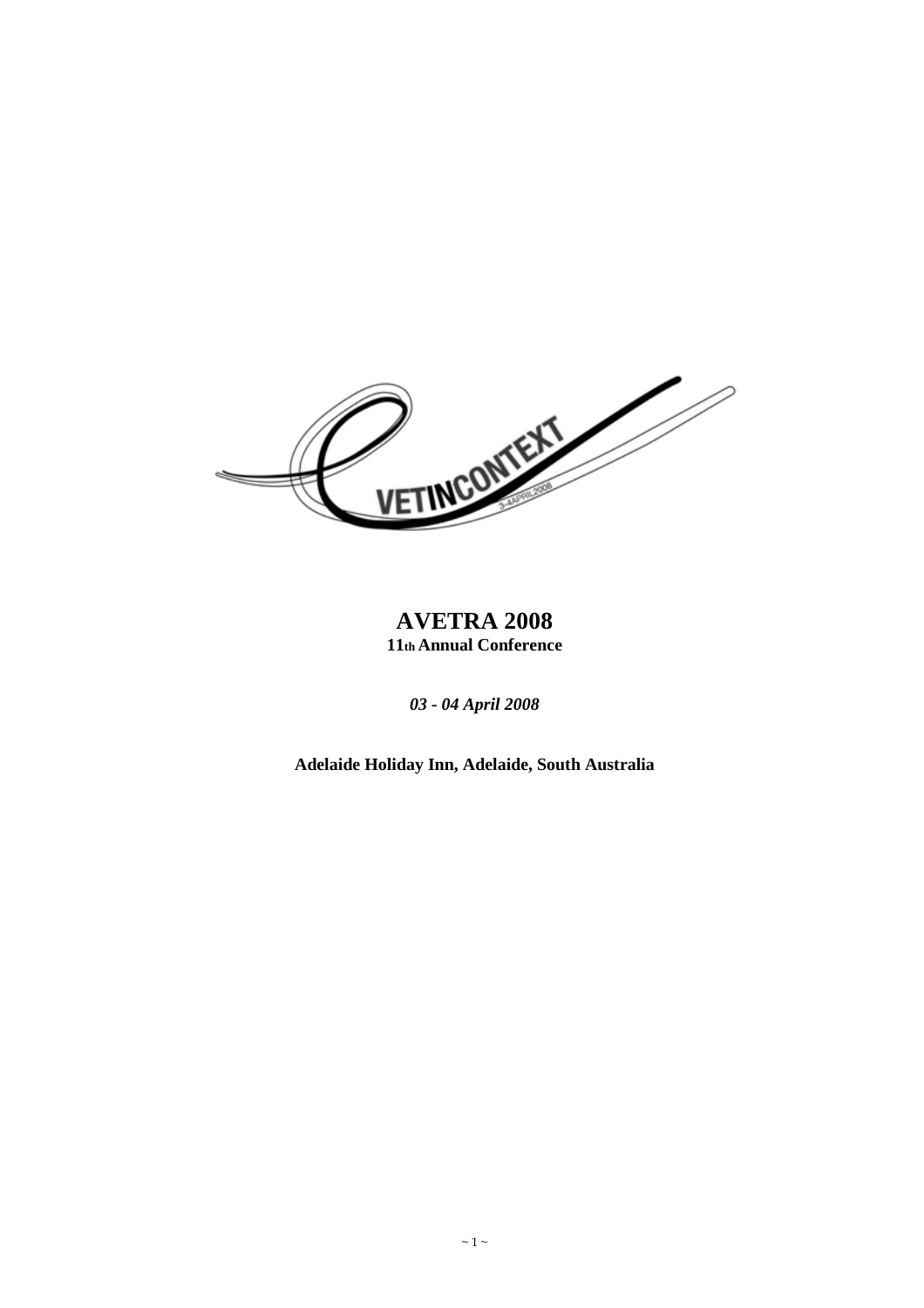# **ACKNOWLEDGEMENT**

The AVETRA 2008 Organising Committee would like to warmly thank the following who at the time of printing have given their support in many different ways:

## **SILVER SPONSORS**



Sponsored by

**Government of South Australia** 

Department of Further Education, Employment, Science and Technology

**Australian Government** 

**Department of Education, Employment** and Workplace Relations



**BRONZE SPONSORS** 







**OTHER SPONSORS** 

Education.au, Routledge, Satisfac, Campus Review, Australia Flexible Learning Framework, Australian Learning Communities Network, Adult Learning Australia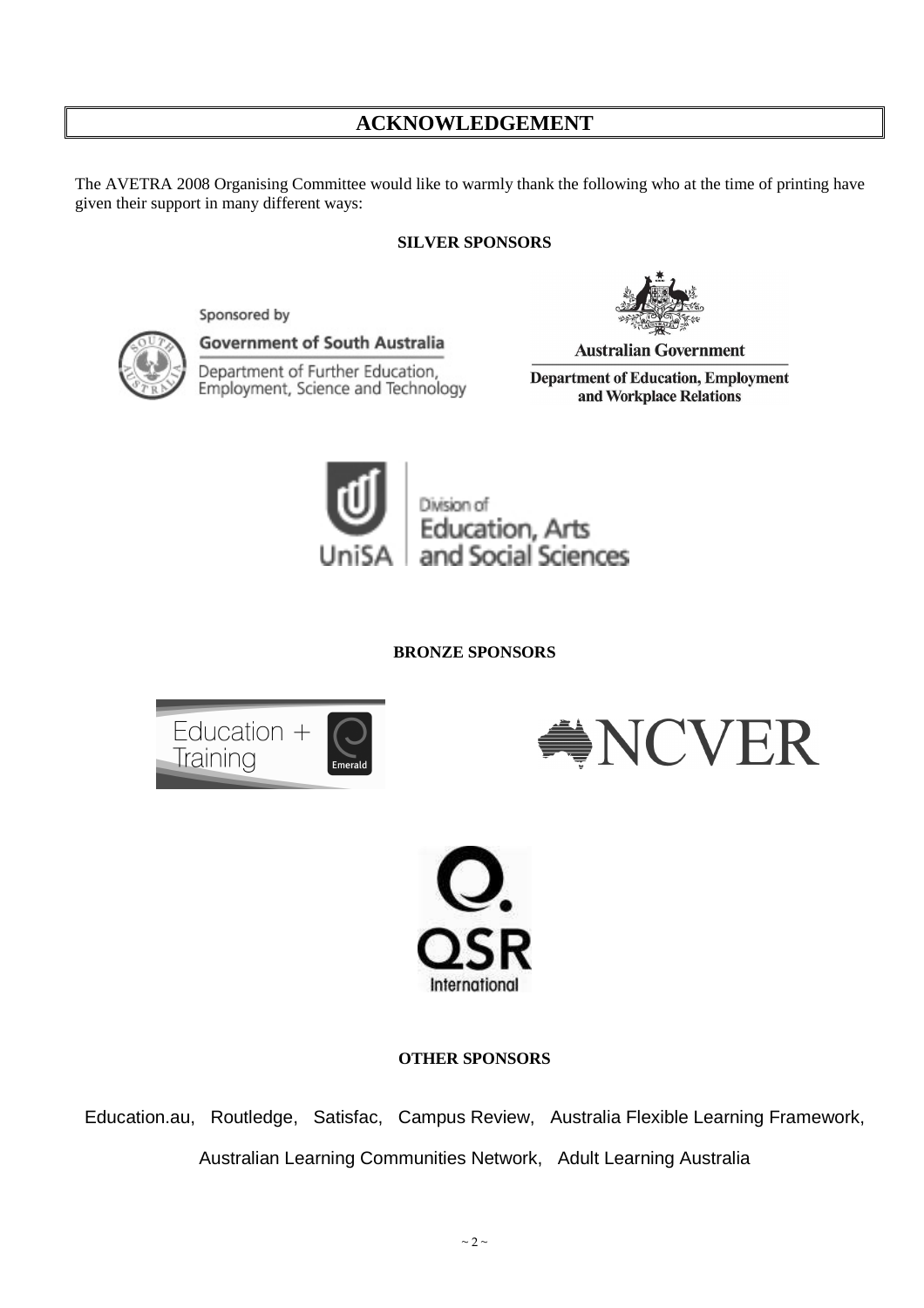# **SILVER SPONSORS PROFILE**



#### **Australian Government**

#### **Department of Education, Employment and Workplace Relations**

The Australian Government takes a lead role in promoting a post-school education and training system that is nationally consistent and coherent; responsive to individual, industry and community needs; and recognised as providing quality outcomes. To achieve this, the Australian Government works with state and territory governments, education and training providers, and industry.

The Department of Education, Employment and Workplace Relations helps the Australian Government achieve its agenda for post-school education and training through three distinct, but closely interrelated, areas which include policy advice, national program management and effective working relationships with state and territory governments, industry, education and training providers, and other stakeholders.

Sponsored by

**Government of South Australia** 

Department of Further Education, Employment, Science and Technology and

Australian Flexible Learning Framework supporting e-learning opportunities

The Department of Further Education, Employment, Science and Technology (DFEEST) reflects and supports the Government of South Australia's priorities of sustaining a vibrant economy and socially inclusive community by developing the State's workforce, skills base, lifelong learning opportunities, and science, technology and innovative capacity.

The Australian Flexible Learning Framework (Framework) provides the vocational education and training (VET) system with the essential e-learning infrastructure and expertise needed to respond to the challenges of a modern economy and the training needs of Australian businesses and workers.

The key focus of the Framework's 2008 Benchmarking and Research business activity is to:

- undertake benchmarking to determine the use, impact and uptake of e-learning within different learner groups, states and territories, registered training organisations (RTOs), business and industry
- conduct research that will inform the development of policy and new direction.

For more information phone (07) 3307 4700, email enquiries@flexiblelearning.net.au or go to flexiblelearning.net.au.



Division of **Education**, Arts and Social Sciences

The University of South Australia is an innovative and successful institution with a distinctive profile. It is committed to educating professionals, creating and applying knowledge and engaging its communities. The School of Education offers the largest range of teacher education programs in South Australia, from Early Childhood to Adult and Vocational Education, at both undergraduate and postgraduate levels. The School has played a key role in professionally developing VET staff since 1969, and its successful research centre in this field – the Centre for Research in Education, Equity and Work – has been operating since 1994.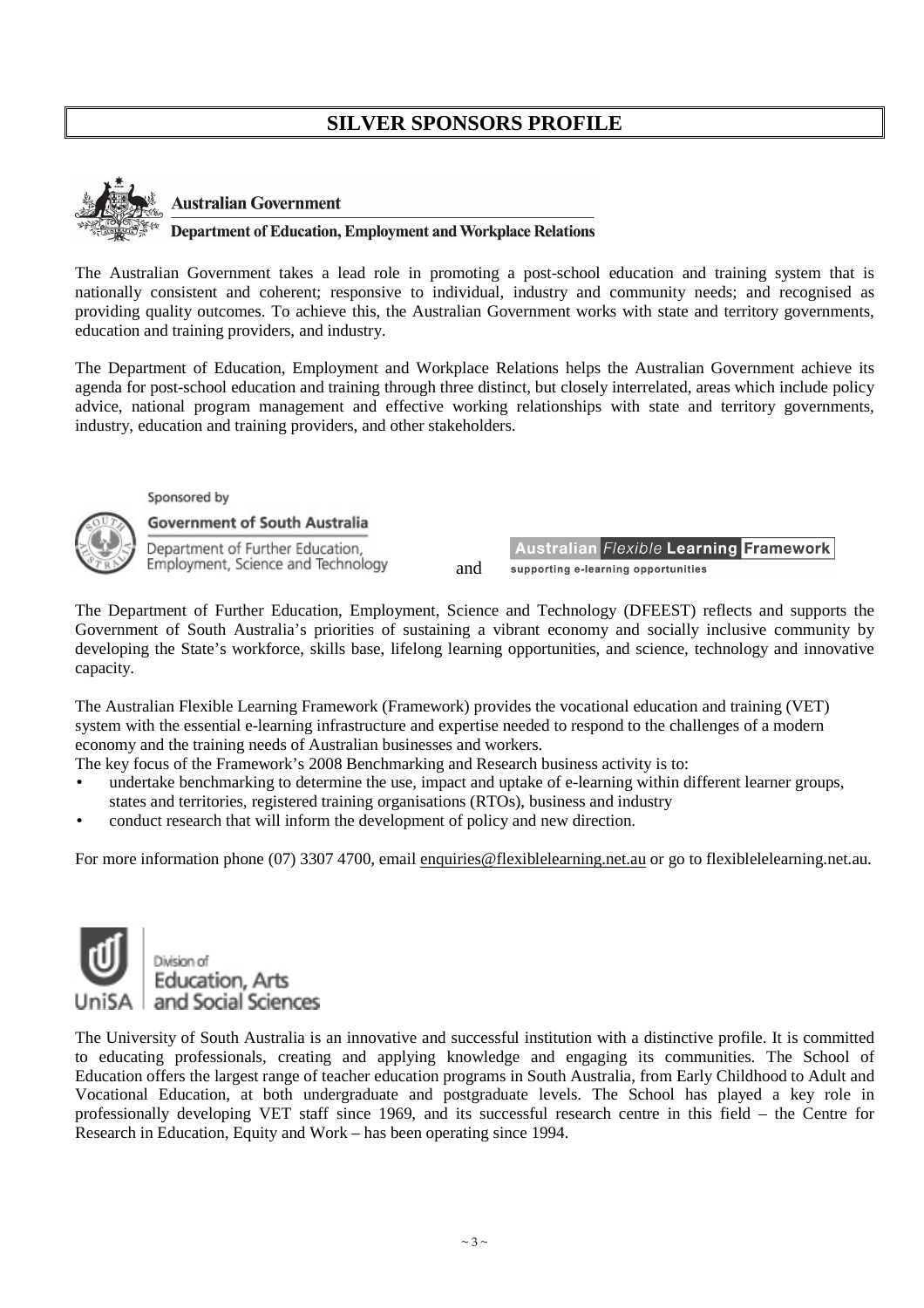# **AVETRA PRESIDENT'S WELCOME**

Dear Colleagues,

On behalf of the members of the Australian Vocational Education and Training Research Association (AVETRA), I would like to welcome participants to the 11<sup>th</sup> Annual Conference of the association. This is the second AVETRA conference in Adelaide and it's great to be back here again. I hope you enjoyed last evening's Welcome Reception generously provided by the University of South Australia and which gave visitors and locals an opportunity to see the new Uni SA Bradley Forum in the Hawke Building.

This year we are fortunate to have a highly regarded international keynote speaker, Thomas Deissinger, Professor of Business and Economics Education at the University of Konstanz in Germany. We are also privileged to have three notable Australia keynote speakers: Margaret Somerville, Professor of Education (Learning and Development) and Research Director of the Institute of Regional Studies at Monash University, Sue Bullen, Training consultant with QSR International, and Terri Seddon, Professor of Education and Director of the Centre for Work and Learning Studies at Monash University. I welcome all our keynote speakers and also our many presenters and thank them for their contribution towards making this conference a memorable and rewarding experience.

With the theme 'VET in Context' this conference seeks to explore the role of VET in economic, social and regional development and the wider post-compulsory education sector, and what this means for VET teaching and assessment practice. The conference provides participants an opportunity to step outside of VET and take a look at where it fits into today's society and appreciate its growing importance.

We welcome the support of our 2008 Silver sponsors-the Australian Government Department of Education, Employment and Workplace Relations (DEEWR), the South Australian government Department of Further Education Employment, Science and Technology (DFEEST) and the University of South Australia, for showing their commitment to VET research and the VET sector. We would like to thank NCVER for providing support including for the AVETRA 2008 Conference Early Career Researcher Award. Special thanks also to Emerald Publishing UK for contributing to the 2008 AVETRA Conference Best Paper Award. Emerald Publishing is celebrating the  $50<sup>th</sup>$  year of its journal *Education + Training* in 2008, and we will join in this at the first morning tea coffee break.

It is important to get together as members and a community of people interested in promoting the status, profile, impact and quality of VET research. I hope you enjoy this opportunity to network with other researchers, administrators, practitioners and policy experts and enjoy Adelaide's hospitality.

On behalf of AVETRA I welcome you to the conference.

*Associate Professor Peter Kell*  President – AVETRA 2006-2008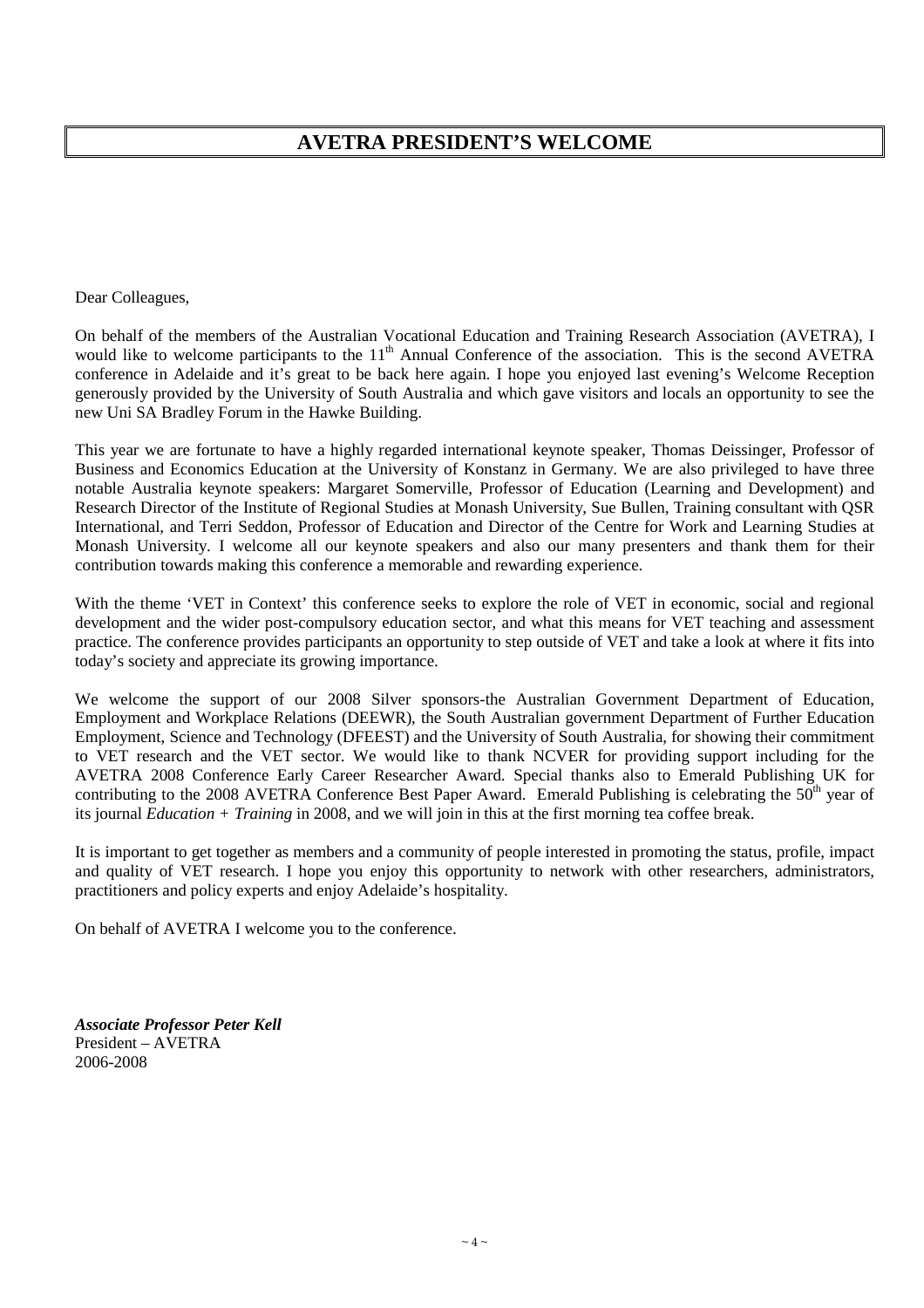# **MEETING SECRETARIAT**

Ms Aurélie Favennec AVETRA 2008 Conference Secretariat Conference Action Pty Ltd PO Box 576 (Suite 104, 308 Pacific Highway) CROWS NEST NSW 1585 AUSTRALIA Telephone: +61 2 9437 9333 Facsimile: +61 2 9901 4586 Email: avetra@conferenceaction.com.au

# **ORGANISING COMMITTEE**

- Kaye Bowman Convenor, Consultant
- Susan Dawe, NCVER
- Michele Simons, UniSA
- Roger Harris, UniSA
- Marcus D'Assumpcao, DFEEST
- Steven Hodge, UniSA
- Suzy McKenna, Reframing your future, TAFE SA
- Robin Ryan, Flinders University
- Elaine Butler, UniSA
- Stephen Conway, TAFE SA

## **MEETING VENUE**

The AVETRA 2008 Conference will be held at:

Adelaide Holiday Inn 65 Hindley Street Adelaide SA 5000

Tel Front Desk: +61 (0)8 8231 5552

## **SOCIAL EVENTS**

#### **WELCOME RECEPTION**

*The Welcome Reception is kindly sponsored by the University of South Australia for the Conference delegates and partners* 

**Venue:** University of South Australia

Bradley Forum HE05-02,

Level 2 Hawke Building,

55 North Terrace, Adelaide

Date: Wednesday, 02 April 2008

**Time:** 18.30 – 20.00 hours

**Cost:** Included in Full Delegate Registration Fee

It is hoped all delegates and partners will be able to attend this evening.

#### **CONFERENCE DINNER**

**Venue:** Adelaide Holiday Inn **Room:** Ballroom (Hindley 1, 2 & 3) **Date:** Thursday, 03 April 2008 **Time:** 1900 - 2300 hours **Cost:** \$75.00 per person

We hope all delegates and their guests will join us on this occasion to make it a memorable evening of the event. The AVETRA and Conference Awards will be presented at the Conference Dinner.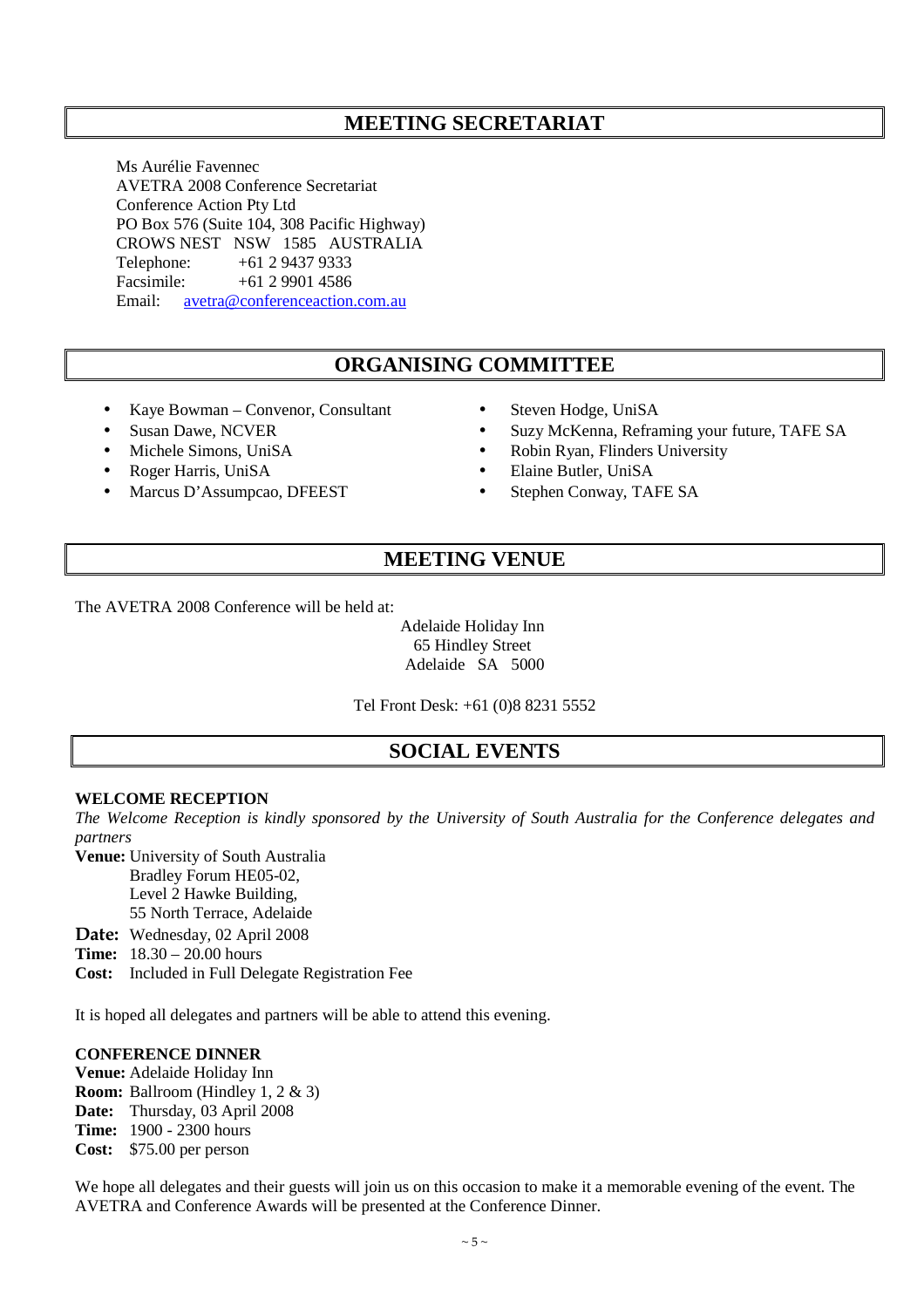# **GENERAL INFORMATION**

## **REGISTRATION DESK**

The Registration Desk will be located at the top of the staircase, in the Ballroom's pre function area (Hindley 1, 2 & 3 combined) at the Adelaide Holiday Inn.

| <i>Registration hours:</i> |                     |
|----------------------------|---------------------|
| Thursday, 03 April 2008    | $0800 - 1715$ hours |
| Friday, 04 April 2008      | $0800 - 1700$ hours |

#### **NAME BADGES**

All delegates will be given a name badge at registration. For security reasons, we ask that you wear your name badge at all times. This name badge is also the official entrance pass to all conference sessions, teas & lunches each day and inclusive social functions.

#### **MESSAGES**

All messages received during the Meeting will be displayed on the message board near the registration desk.

## **SMOKING POLICY**

There will be no smoking in all conference sessions or in areas where food and beverage are served.

#### **HOTEL ACCOUNTS**

All delegates are reminded to pay their hotel account prior to departure from their hotel. Please note that the deposit you have paid on the AVETRA 2008 registration form has been credited to your room account, however, each delegate is responsible for the payment of incidentals and any further room costs.

#### **CREDIT CARDS**

Credit cards accepted at the Registration Desk are Mastercard and Visa only– please note that American Express and Diners will not be accepted.

#### **DISCLAIMER OF LIABILITY**

The Conference Organising Committee reserves the right to amend any part of the program or event should it be necessary.

AVETRA and the Conference Secretariat will not accept liability for damages of any nature sustained by participants or their accompanying persons, or loss of, or damage to, their personal property as a result of the 2008 Conference or related events.

## **TRANSPORT**

As public buses, trams and trains run close to the venue, there won't be any transport organised for the AVETRA Conference 2008.

The University of South Australia, where the Welcome Reception will be held, is a short walk from the conference venue and from the last tram stop on North Terrace.

## **SPEAKER PREPARATION AREA**

Speakers are asked to check their audio visual material before presenting. We ask that you check-in with the audio visual technicians in Torrens Room 3 at least two hours prior to your presentation. At this time you will be able to provide the technician with a copy of your presentation.

Please also make yourself known to the Chairperson for your session.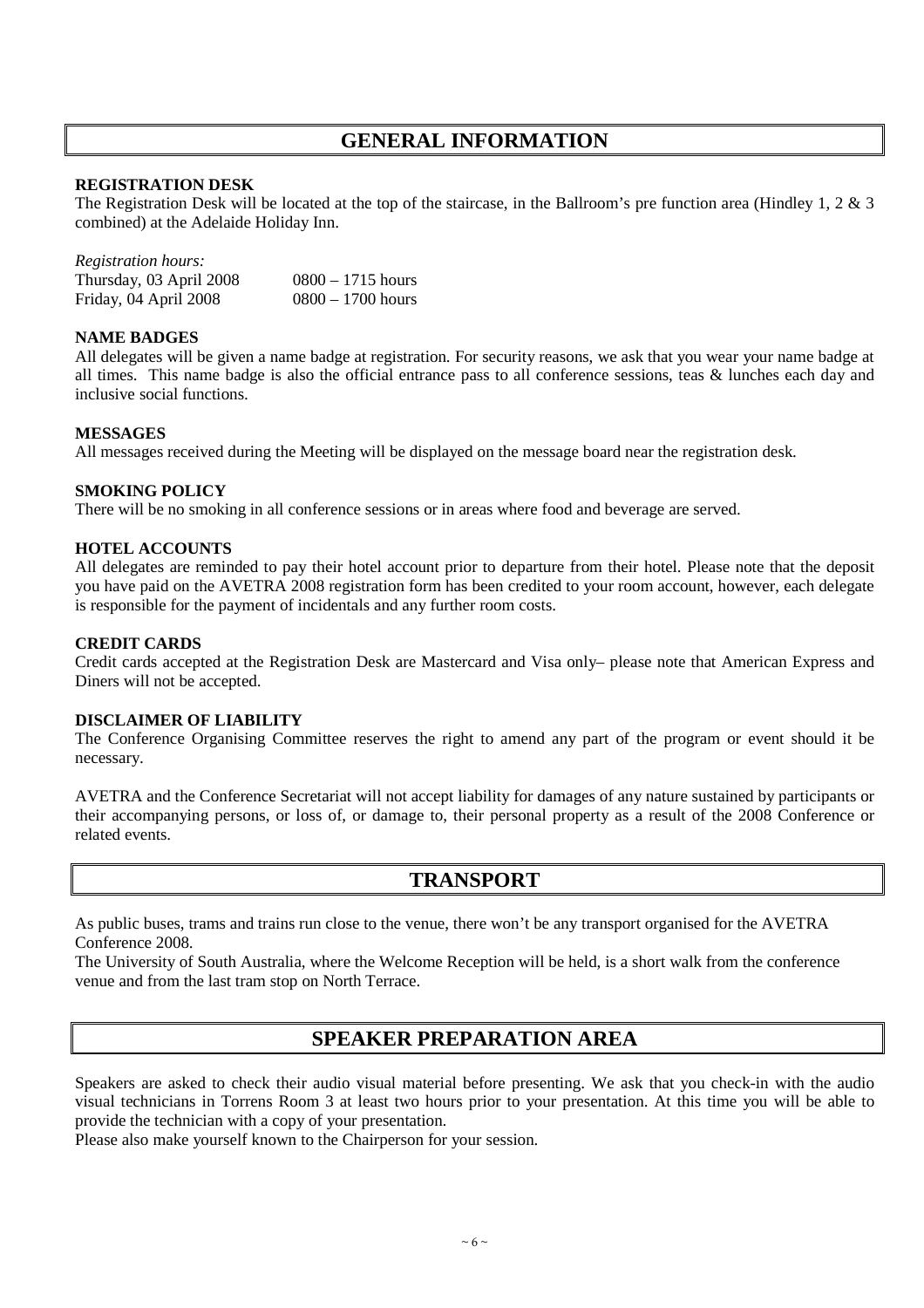# **KEYNOTE SPEAKERS**



#### **MARGARET SOMERVILLE – Australia**

Margaret Somerville is a Professor of Education (Learning and Development) and Research Director of the Institute of Regional Studies at Monash University. She is located at the Gippsland Campus in the heart of Latrobe Valley and her brief is regional and community engagement and research. She has two current research projects funded by the Australian Research Council into how we learn about place and form community. One concerns water in the Murray-Darling Basin and the other is about how we can

integrate enabling pedagogies of place across the curriculum from early childhood to school and adult and community education.



#### **SUE BULLEN - Australia**

Sue Bullen is a Training Consultant with QSR International, the company that develops NVivo software. She is responsible for developing and delivering training courses in QSR software throughout the Australasian region.

Sue has extensive experience in the field of IT training, and has been employed with QSR for eight years. Together with Fiona Wiltshier, she was responsible for establishing QSR's Training and research

consultancy and has been critical to the 90% increase in training workshops in the Asia Pacific region in the past two years. Prior to her training role, Sue was QSR's Customer Services Manager. She has also previously been employed with La Trobe University in Victoria, Australia where she managed the staff IT training program.



#### **THOMAS DEISSINGER – Germany**

Thomas Deissinger studied at the University of Mannheim (Baden-Württemberg/Germany) where he completed his PhD in 1991. He was a temporary professor at the Friedrich-Alexander-University of Nürnberg (Bavaria/Germany) before becoming Professor of Business and Economics Education at the University of Konstanz (Baden-Württemberg/Germany) in 1998.

His duties outside the university system include lectures and seminars with the German Foundation of International Development (DSE), now InWEnt GmbH, in Mannheim, in the field of VET in developing countries. He specialises in vocational training policy and comparative research activities in the area of VET. His research interests also include didactic issues and the history of VET as well as school-based VET and practice firms in vocational schools. Several of his publications focus on the nature and development of the VET systems in the UK and Australia from a comparative perspective.



#### **TERRI SEDDON - Australia**

Terri Seddon is Professor of Education at Monash University and Director of the Centre for Work and Learning Studies. She has longstanding interests in social and historical analysis of education and educational change. She is currently researching the way changes in work and society, especially greater global interconnectedness and the drive to a knowledge economy and learning society, are diversifying learning spaces and educational work in and beyond formalised education and training.

She has continuing interests in adult education and VET with a particular focus on teachers' and managers' work in TAFE Institutes and the challenges of workforce development. She is also actively involved in European projects that address the way Europe is negotiating economic development and social inclusion as an outcome of the Lisbon Declaration, which aims to position Europe as the 'most dynamic and competitive knowledge-based economy in the world'. She is currently completing a book with colleagues in Finland, Germany and the US called Disturbing Work: Approaching Agency that considers changes in work and working life in human services work. In 2008, she is coordinating an Erasmus-Socrates project which is developing a study program to support professional education that develops competencies and capacities in cross-cultural collaboration and global networks amongst European and Australian VET professionals and researchers. Terri was a member of the Australian Research Council College of Experts on the Social, Behavioural and Economic Sciences Panel in 2005-7.

## **OPENING ADDRESS**

The Opening Address will be given by Peter Kell, President of AVETRA.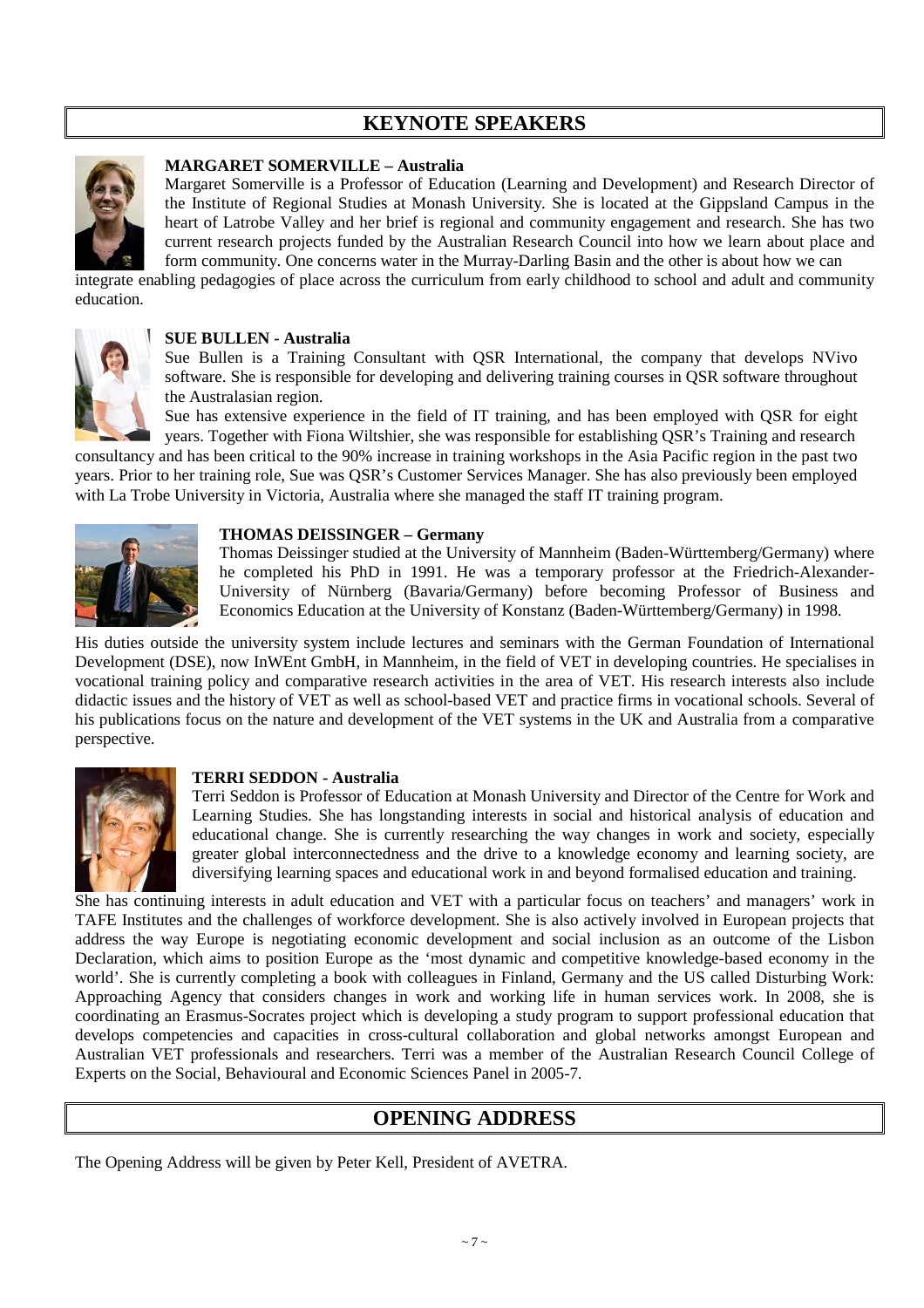#### *PLEASE NOTE THAT THE FOLLOWING PROGRAM IS CORRECT AT TIME OF PRINTING AND IS SUBJECT TO CHANGES*

#### **DAY 1: THURSDAY, 03 APRIL 2008**

- 08.00 17.15 Registration
- 08.45 Welcome by Klinton Wanganeen and Opening by Peter Kell
- 09.30 10.15 **Keynote Address Where is 'Place' in VET?**  Hindley room 1&2 *Chaired by: Peter Kell* Professor Margaret Somerville, Monash University, Victoria, Australia
- 10.15 10.45 *Morning Tea Sponsored by Emerald Publishing, celebrating 50 Years of its journal Education + Training* Hindley Rooms' Pre-function area

#### 10.45 – 1215 **Concurrent Sessions**

|                 | <b>Session 1A - Education</b> | <b>Session 1B - Practice</b> | <b>Session 1C - Practice</b> | <b>Session 1D - Social</b> | <b>Session 1E - Place</b> | Workshop             |
|-----------------|-------------------------------|------------------------------|------------------------------|----------------------------|---------------------------|----------------------|
|                 | Chaired by: Suzy              | Chaired by: Kevin Heys       | Chaired by: Marcus           | Chaired by: Sue Shore      | Chaired by: Ruth          | Chaired by: Erica    |
|                 | McKenna                       | Hindley 2                    | D'Assumpcao                  | Torrens 1                  | Wallace                   | <b>Smith</b>         |
|                 | Hindley 1                     |                              | Hindley 3                    |                            | Torrens 2                 | West $End - level 3$ |
| $10.45 - 11.30$ | Career advice and career      | Can learning outcomes be     | Doing an Apprenticeship:     | LLN teachers and health    | The role of e-learning    | From Research to     |
|                 | plans: Sources,               | divorced from processes of   | What young people think      | workers: Partnership       | in 'holistic' approaches  | Publication: A (new) |
|                 | satisfaction and              | learning? Or why training    |                              | programs in action         | to VET in remote          | writer's workshop    |
|                 | realisation                   | packages make very bad       |                              |                            | Indigenous contexts       |                      |
|                 |                               | curriculum                   |                              |                            |                           |                      |
|                 |                               |                              |                              |                            |                           |                      |
|                 | Sheldon<br>David<br>Curtis.   | Leesa Wheelahan              | Josie Misko                  | Stephen Black              | Alicia Boyle, Ruth        |                      |
|                 | Rothman, Kylie Hillman,       |                              |                              |                            | Wallace                   |                      |
|                 | Julie McMillan                |                              |                              |                            |                           |                      |
| $11.30 - 12.15$ | VET in a dual sector          | Disorienting VET:            | Wasted skills: The           | Disrupted education and    | Trust and the informal    |                      |
|                 | context: augury or            | Enhancing VET practice       | hospitality industry and its | educational pathways to    | communication of          |                      |
|                 | anomaly?                      | through transformative       | young chefs                  | employment for Somali      | training need and         |                      |
|                 |                               | learning                     |                              | young people               | demand between VET        |                      |
|                 |                               |                              |                              |                            | providers and users       |                      |
|                 |                               |                              |                              |                            |                           |                      |
|                 | Gavin Moodie                  | Steven Hodge                 | <b>Richard McDermott</b>     | Maree Keating, Bonnie      | Peter Rushbrook,          | Rick Holden, Erica   |
|                 |                               |                              |                              | Simons                     | Richard Pickersgill       | Smith                |

12.15 – 13.15 *Lunch*

 Oli's function room, Ground floor and Sirocco Restaurant, Mezzanine

#### 13.15 – 14.00 **Keynote Address - Technology in qualitative research: explore and analyse your information as never before**

 Hindley room1&2 *Chaired by: Michele Simons* Ms Sue Bullen, Training Consultant, QSR International.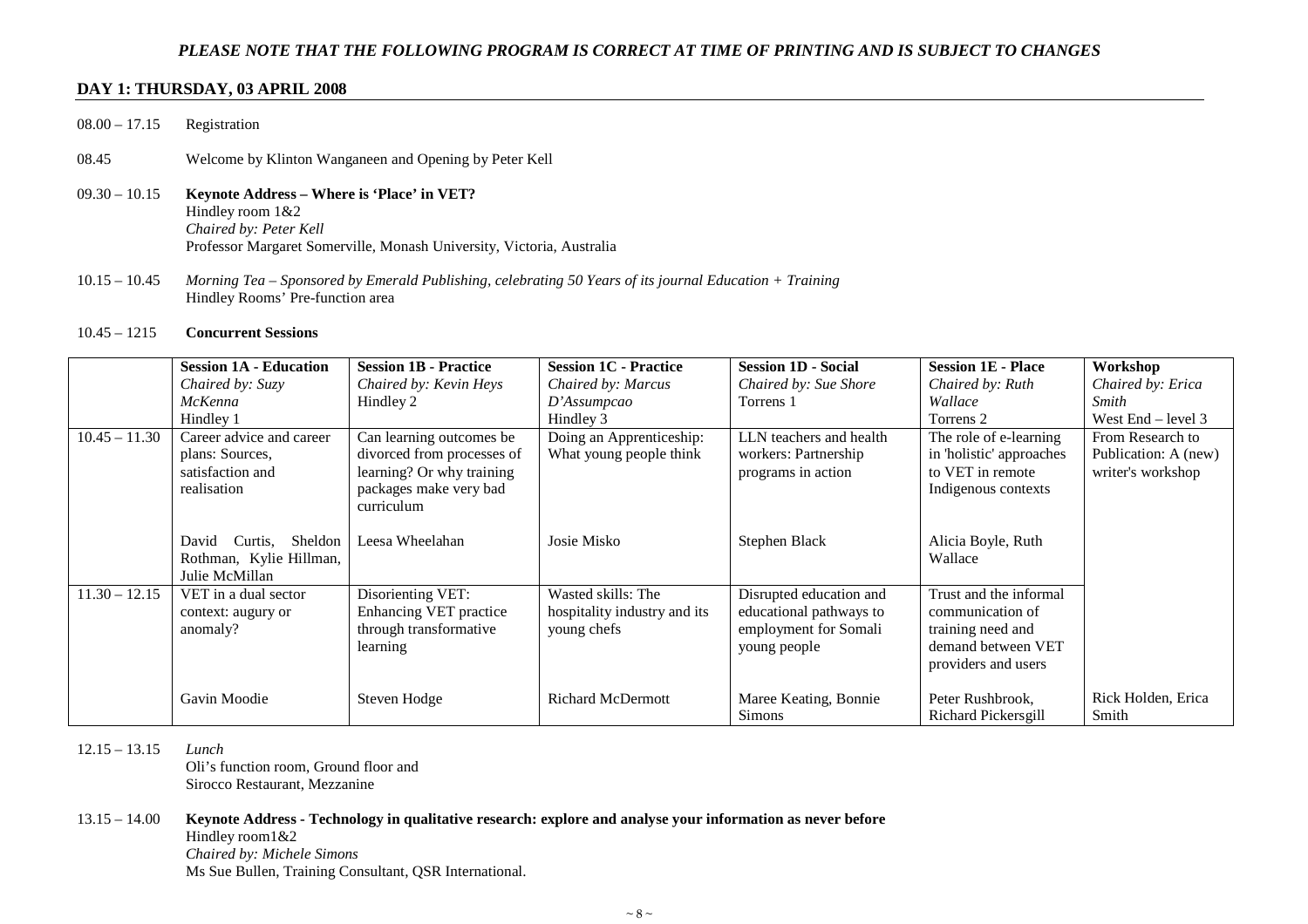|                 | <b>Session 2A - Education</b>                                                                          | <b>Session 2B - Practice</b>                                                                  | <b>Session 2C - Economic</b>                                       | <b>Session 2D - Social</b>                                                            | <b>Session 2E - Place</b>                                                                                                                                      | <b>Session 2F - Papers</b>                                                                     |
|-----------------|--------------------------------------------------------------------------------------------------------|-----------------------------------------------------------------------------------------------|--------------------------------------------------------------------|---------------------------------------------------------------------------------------|----------------------------------------------------------------------------------------------------------------------------------------------------------------|------------------------------------------------------------------------------------------------|
|                 | Chaired by: Peter Kell                                                                                 | Chaired by: Elaine Butler                                                                     | Chaired by: Ray Tolhurst                                           | Chaired by: Steven Hodge                                                              | Chaired by: Ruth Wallace                                                                                                                                       | Chaired by: Cathy Down                                                                         |
|                 | Hindley 1                                                                                              | Hindley 2                                                                                     | Hindley 3                                                          | Torrens 1                                                                             | Torrens 2                                                                                                                                                      | West End – Level 3                                                                             |
| $14.00 - 14.45$ | like<br>What's<br>for<br>it<br>students? Enhancing the<br>student experience from<br>VET to University | What do senior figures in<br>Australian VET think<br>about quality in<br>traineeships?        | Aligning human resource<br>development with<br>business strategy   | What's in a word? The<br>'problem' of women and<br>"barriers' to VET<br>participation | Let the men speak: health,<br>friendship, community<br>and shed therapy.                                                                                       | The Question of<br>Competency Certainty;<br>moving from quality to<br>excellence in vocational |
|                 |                                                                                                        |                                                                                               |                                                                    |                                                                                       |                                                                                                                                                                | education                                                                                      |
|                 | Barbara Cram, Vaughan<br>Croucher, Bruce Lines                                                         | Erica Smith                                                                                   | <b>Tom Short</b>                                                   | Jeannie Daniels                                                                       | Annette Foley, Barry<br>Golding, Mike Brown                                                                                                                    | Homi Azemikhah                                                                                 |
| $14.45 - 15.30$ | Managing credit transfer<br>from TAFE to university:<br>the case for cross-sectoral<br>collaboration   | Improved student<br>satisfaction with teaching<br>quality in VET: how it<br>may have happened | Enhanced training models<br>for higher level VET<br>qualifications | Supporting Women in<br>Non-traditional Trade                                          | The implications for VET<br>policy and practice arising<br>from the findings of PhD<br>research exploring the<br>impact of privately owned<br>RTOs in Victoria | Designing and validating<br>a new research<br>methodology: learning<br>through practice.       |
|                 | Louise Watson, Barbara<br>Cram                                                                         | Peter Murphy                                                                                  | Sarojni Choy, Kaye<br>Bowman                                       | Fiona Shewring                                                                        | Joan McPhee                                                                                                                                                    | Cathy Down                                                                                     |

15.30 – 15.45 Afternoon Tea

Hindley Rooms' Pre-function area

|                 | <b>Session 3A - Education</b>     | <b>Session 3B - Practice</b> | <b>Session 3C - Economic</b>   | <b>Session 3D - Social</b>  | <b>Session 3E - Place</b> | <b>Session 3F - Papers</b> |
|-----------------|-----------------------------------|------------------------------|--------------------------------|-----------------------------|---------------------------|----------------------------|
|                 | Chaired by: Roger Harris          | Chaired by: Josie Misko      | Chaired by: Susan Dawe         | Chaired by: Kevin Heys      | Chaired by: Annie         | Chaired by: Peter Kell     |
|                 | Hindley 1                         | Hindley 2                    | Hindley 3                      | Torrens 1                   | Fergusson                 | West $End - level 3$       |
|                 |                                   |                              |                                |                             | Torrens 2                 |                            |
| $15.45 - 16.30$ | <b>VET</b><br>Staff in<br>General | RPL in Australian VET:       | A model for the design of      | The experience of piloting  | E-learning for the Mature | Developing workforce       |
|                 | Contexts: what are their          | What do we know (about       | a new-skills-strategy for      | a multi-disciplinary        | Age Worker                | planning and training      |
|                 | working lives like?               | $it)$ ?                      | the Creative Industries        | community leadership        |                           | models for the resource    |
|                 |                                   |                              | sector                         | program that aligns to      |                           | industries, using needs-   |
|                 |                                   |                              |                                | education for sustainable   |                           | based research             |
|                 |                                   |                              |                                | development principle       |                           |                            |
|                 |                                   |                              |                                |                             |                           |                            |
|                 | Simons, Roger<br>Michele          | Helen Smith                  | Kelvin Baker                   | Sharon Zivkovic             | Annie Fergusson, Kaye     | E. Baafi, Peter Kell,      |
|                 | Harris                            |                              |                                |                             | Bowman                    | Ray Tolhurst               |
| $16.30 - 17.15$ | Human Capital Enhanced            | Investigation into           | Workforce Planning &           | Technical and vocational    | Risky business all round: | Safe places training       |
|                 | by VET                            | developing ePortfolios for   | <b>Development Challenges:</b> | learning: Crafting          | prompting awareness of    | framework: building        |
|                 |                                   | VET: Policies issues and     | Implications for the VET       | <b>Toolboxes from Metal</b> | whiteness in an online    | Indigenous capacity        |
|                 |                                   | interoperability             | Sector                         | and Clay                    | learning space            | through work based         |
|                 |                                   |                              |                                |                             |                           | VET in remote              |
|                 |                                   |                              |                                |                             |                           | communities                |
|                 |                                   |                              |                                |                             |                           |                            |
|                 | Suzy McKenna                      | Jerry Leeson                 | John Spoehr, Kate              | John Pardy                  | Sue Shore                 | Ruth Wallace, Lyn          |
|                 |                                   |                              | Barnett, Eric Parnis           |                             |                           | Chick                      |

19.00 – 23.00 Conference drinks, Dinner & Awards Presentations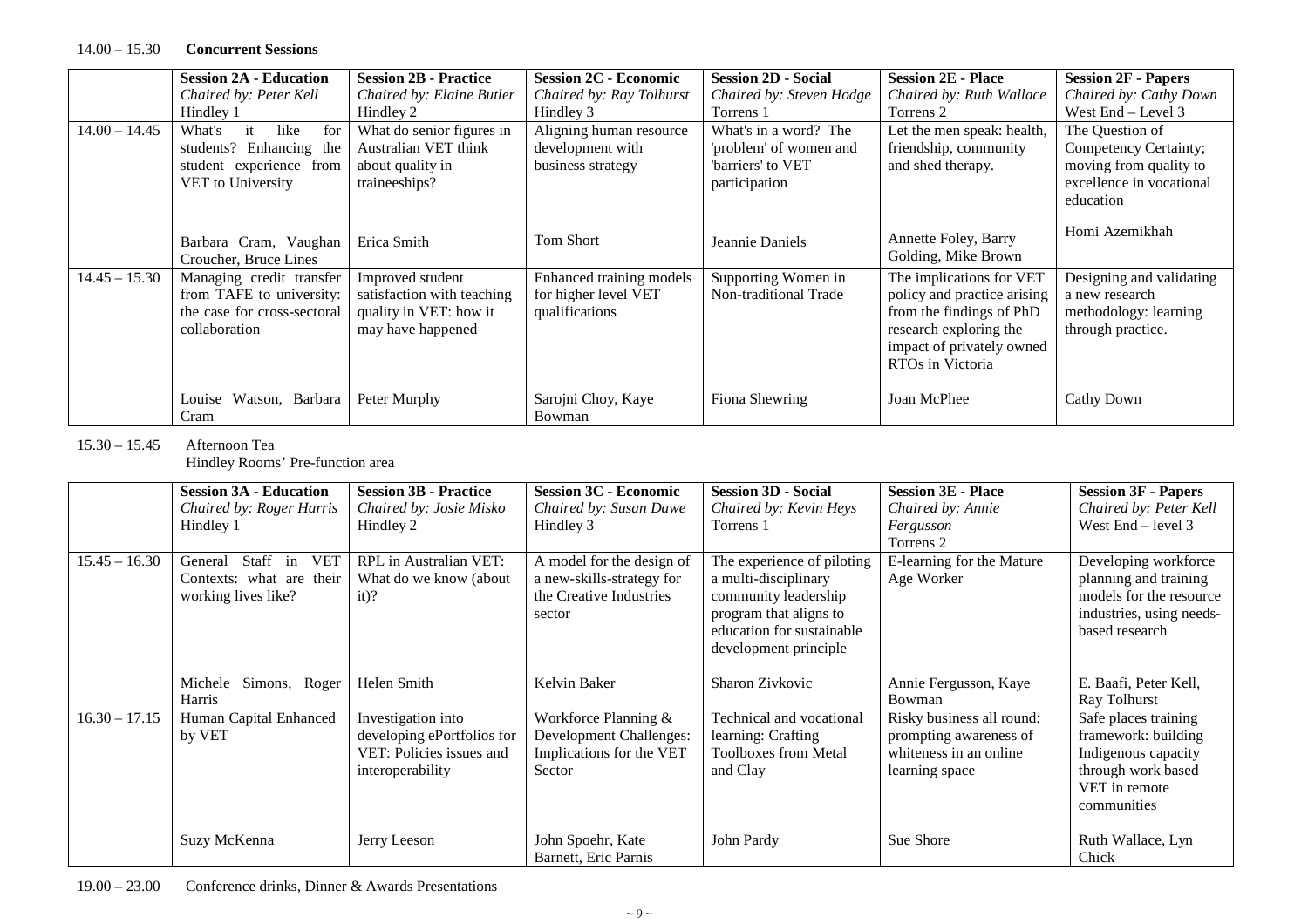#### **DAY 2: FRIDAY, 04 APRIL 2008**

| $08.00 - 17.00$ | Registration                                                                                                                                                                                                                                                  |
|-----------------|---------------------------------------------------------------------------------------------------------------------------------------------------------------------------------------------------------------------------------------------------------------|
| 08.45           | Welcome                                                                                                                                                                                                                                                       |
| $0900 - 09.45$  | Keynote Address - Institutional and cultural determinants of national VET systems - problems arising with the European Qualifications Framework<br>Hindley room $1&2$<br>Chaired by: Erica Smith<br>Professor Thomas Deissinger, Konstanz University, Germany |
| $09.45 - 10.15$ | Morning Tea<br>Hindley Rooms' Pre-function area                                                                                                                                                                                                               |

10.15 – 11.45 **Concurrent Sessions** 

|                 | <b>Session 4A - Education</b>     | <b>Session 4B - Practice</b> | <b>Session 4C - Practice</b>  | <b>Session 4D - Social</b>    | <b>Session 4E - Economic</b> | Workshop              |
|-----------------|-----------------------------------|------------------------------|-------------------------------|-------------------------------|------------------------------|-----------------------|
|                 | Chaired by: Susan Dawe            | Chaired by: Kaye             | Chaired by: David             | Chaired by: Ruth Wallace      | Chaired by: Erica            | Chaired by: Michelle  |
|                 | Hindley 1                         | Bowman                       | Curtis                        | Torrens 1                     | Smith                        | Circelli              |
|                 |                                   | Hindley 2                    | Hindley 3                     |                               | Torrens 2                    | West $End - Level 3$  |
| $10.15 - 11.00$ | Equivalence and Contextualisation | Avenues other: A             | The Bold and the              | Shedding School Early:        | The cost to employers        | Understanding and     |
|                 | in Transnational Education        | limited enquiry into         | Beautiful: Tuning into        | Insights from School and      | of hiring apprentices        | making use of VET     |
|                 |                                   | workplace delivery and       | Millennials                   | Community Shed                |                              | statistics            |
|                 |                                   | assessment                   |                               | Collaboration in Australia    |                              |                       |
|                 |                                   |                              |                               |                               |                              |                       |
|                 | Carolyn Woodley                   | Glenn Costin, Andrew         | David McLean                  | Barry Golding, Annette Foley, | Lisa Nechvoglod              |                       |
|                 |                                   | <b>Nichols</b>               |                               | Mike Brown                    |                              |                       |
| $11.00 - 11.45$ | VET support system for            | From the learners'           | Participation in Senior       | Working from Our Strengths:   | The impact of                |                       |
|                 | disadvantaged young People in     | perspective: a case          | Schooling: The                | Indigenous Enterprise and     | globalisation on             |                       |
|                 | Germany - best Practices,         | study of VET                 | <b>Vocational Alternative</b> | Training in Action and        | national VET systems         |                       |
|                 | Deficiencies and Changes against  | Graduates                    | and the Role of VET           | Research                      |                              |                       |
|                 | the Background of the Education   |                              |                               |                               |                              |                       |
|                 | Policy of the European Union      |                              |                               |                               |                              |                       |
|                 |                                   |                              |                               |                               |                              |                       |
|                 | <b>Bettina Siecke</b>             | Louise Fitzgerald            | David Curtis & Julie          | Ruth Wallace, Cathy Curry,    | Mark Cully                   | Michelle Circelli,    |
|                 |                                   |                              | McMillan                      | Richard Agar                  |                              | <b>Bridget Wibrow</b> |

11.45 – 12.40 *Lunch* 

 Oli's function room, Ground floor Sirocco Restaurant, Mezzanine

- 12.00 12.40 AVETRA AGM Hindley 1&2
- 12.40 13.00 **Plenary Address: History of AVETRA**  Hindley Room 1&2 Cydde Miller, 2007 Dr Ray Barker Fellowship Winner

#### 13.00 – 13.45 **Keynote Address – Crafting VET and VET research: the VET workforce in context – past, present, future**  Hindley room1&2 *Chaired by: Kaye Bowman* Professor Terri Seddon, Monash University, Victoria, Australia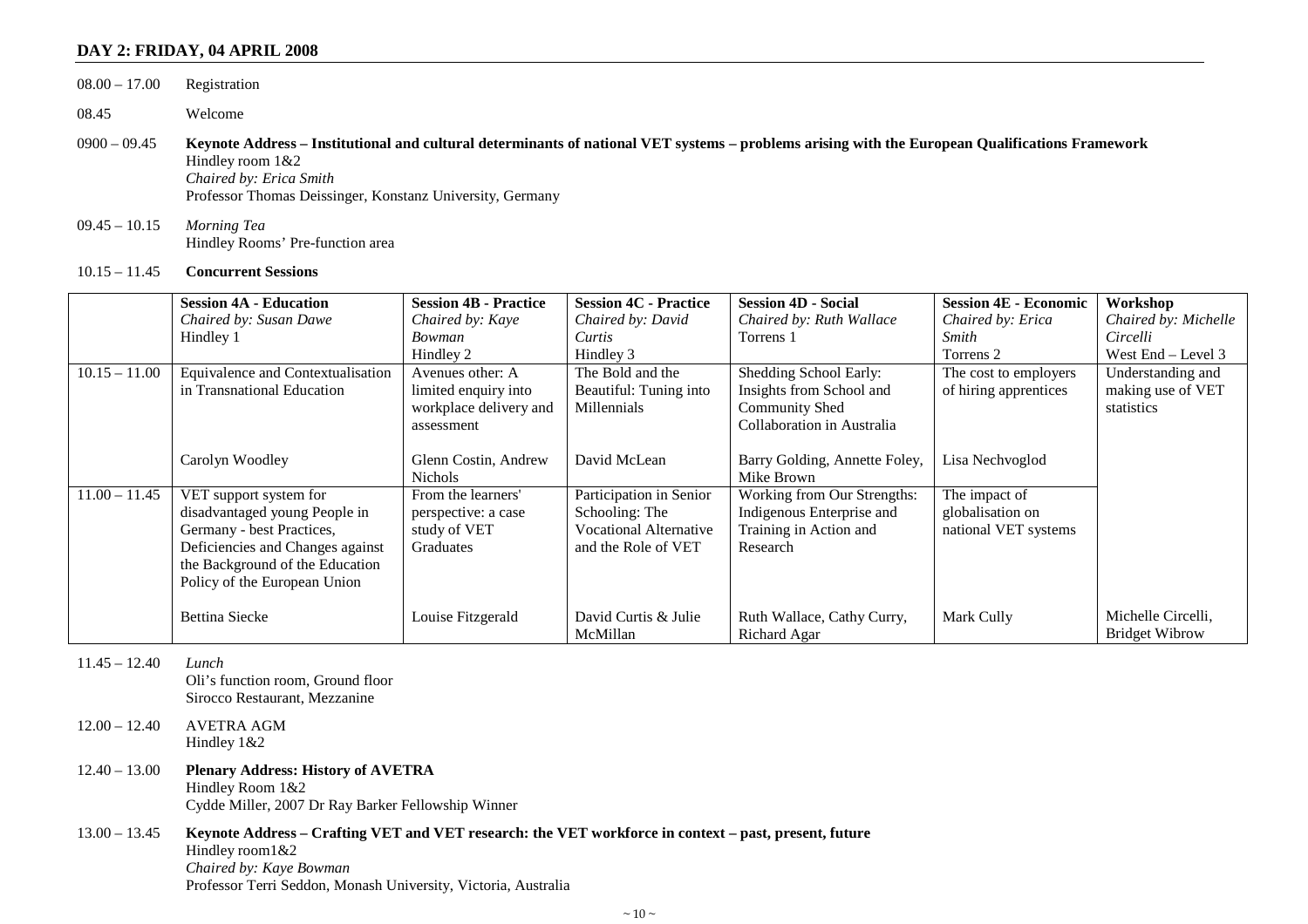#### 13.45 – 15.15 **Concurrent Sessions**

|                 | <b>Session 5A - Education</b> | <b>Session 5B - Practice</b> | <b>Session 5C - Practice</b> | <b>Session 5D - Education</b> | <b>Session 5E - Economic</b> | <b>Session 5F - Papers</b> |
|-----------------|-------------------------------|------------------------------|------------------------------|-------------------------------|------------------------------|----------------------------|
|                 | Chaired by: Robin Ryan        | Chaired by: Ruth Wallace     | Chaired by: Cathy Down       | Chaired by: Francesca         | Chaired by: Kaye             | Chaired by: Llandis        |
|                 | Hindley 1                     | Hindley 2                    | Hindley 3                    | <b>Beddie</b>                 | Bowman                       | Barrat-Pugh                |
|                 |                               |                              |                              | Torrens 1                     | Torrens 2                    | West End - Level 3         |
| $13.45 - 14.30$ | 'ACE outcomes -               | Exploring the working        | Capabilities of the emerging | Serving multiple masters:     | Are Australian jobs          | Putting Research to        |
|                 | following suit?'              | knowledge of teachers in a   | 'Advanced VET Practitioner   | Reviewing the role and        | becoming more skill-         | work                       |
|                 |                               | multi-sectorial institution  |                              | recognition of VET within     | intensive? Evidence          |                            |
|                 |                               |                              |                              | the Victorian Senior          | from the HILDA               |                            |
|                 |                               |                              |                              | Secondary School              | dataset                      |                            |
|                 |                               |                              |                              | Certificates                  |                              |                            |
|                 |                               |                              |                              |                               |                              |                            |
|                 | Helen Kimberley               | Rhonda Hallet                | John Mitchell                | Mike Brown, Darryl Sutton     | Doug Fraser                  | Cheryl Wilkinson           |
|                 |                               |                              |                              |                               |                              |                            |
| $14.30 - 15.15$ | Recontextualising the         | Two way mentoring for        | Professional Development:    | Engaging the disengaged: a    | Skills shortages and         | Discourse Analysis         |
|                 | Context of VET research?      | Indigenous apprentices and   | <b>What Casual TAFE</b>      | journey of discovery,         | future skills                | as a VET research          |
|                 | Beyond Instrumentalism        | <b>Staff</b>                 | Teachers Want                | despair and delight!          | requirements for the         | tool: analysing the        |
|                 | to Ulrike Beck's risk         |                              |                              |                               | Labour force                 | frontline management       |
|                 | society                       |                              |                              |                               |                              | initiative                 |
|                 |                               |                              |                              |                               |                              |                            |
|                 | Peter Kell                    | Tanyah Nasir                 | Susanne Francisco            | Jenny McCormick,              | Angel Calderon, Lucy         | Llandis Barratt-Pugh       |
|                 |                               |                              |                              | Genevieve Haskett             | Stockdale                    |                            |

## 15.15 – 15.30 *Afternoon Tea*

Hindley Rooms' Pre-function area

#### 15.30 – 17.00 **Concurrent Sessions**

|                 | <b>Session 6A - Education</b> | <b>Session 6B - Practice</b> | <b>Session 6C - Practice</b> | <b>Session 6D - Practice</b> | <b>Session 6E - Practice</b> | <b>Symposium</b>        |
|-----------------|-------------------------------|------------------------------|------------------------------|------------------------------|------------------------------|-------------------------|
|                 | Chaired by: Kaye              | Chaired by: Roger Harris     | Chaired by: Robin Ryan       | Chaired by: Francesca        | Chaired by: Ray              | Chaired by: Sue         |
|                 | <i>Bowman</i>                 | Hindley 2                    | Hindley 3                    | <b>Beddie</b>                | <b>Tolhurst</b>              | <i>Shore</i>            |
|                 | Hindley 1                     |                              |                              | Torrens 1                    | Torrens 2                    | West $End - Level 3$    |
| $15.30 - 16.15$ | High level vocational         | Knowledge sharing as a key   | Problem based learning and   | RPL Policy to Practice:      | Perception of change in      | Literacy and lifeskills |
|                 | qualifications in theory      | driver of professional       | internship: Moving from      | Why the reticence of         | education, training and      | in Australia:           |
|                 | and practice: the             | learning and development     | industry to school           | practitioners to engage?     | development in the           | implications for        |
|                 | operationalising of certain   | for an ageing VET            |                              |                              | NSW Police Service,          | policy activism         |
|                 | vocational graduate           | practitioner workforce       |                              |                              | post the Wood Royal          |                         |
|                 | qualifications                |                              |                              |                              | Commission                   |                         |
|                 |                               |                              |                              |                              |                              |                         |
|                 | Elizabeth Ruinard             | Mark Harris, Terry Clark     | <b>Annette Green</b>         | Janet Hewson                 | Don Gillies                  |                         |
|                 |                               |                              |                              |                              |                              |                         |
| $16.15 - 17.00$ |                               |                              |                              |                              | The Art of Making:           |                         |
|                 |                               |                              |                              |                              | Towards descriptions of      |                         |
|                 |                               |                              |                              |                              | being and doing              |                         |
|                 |                               |                              |                              |                              |                              |                         |
|                 |                               |                              |                              |                              | Glenn Costin                 | David Tout, Jean        |
|                 |                               |                              |                              |                              |                              | Searle, Sue Shore       |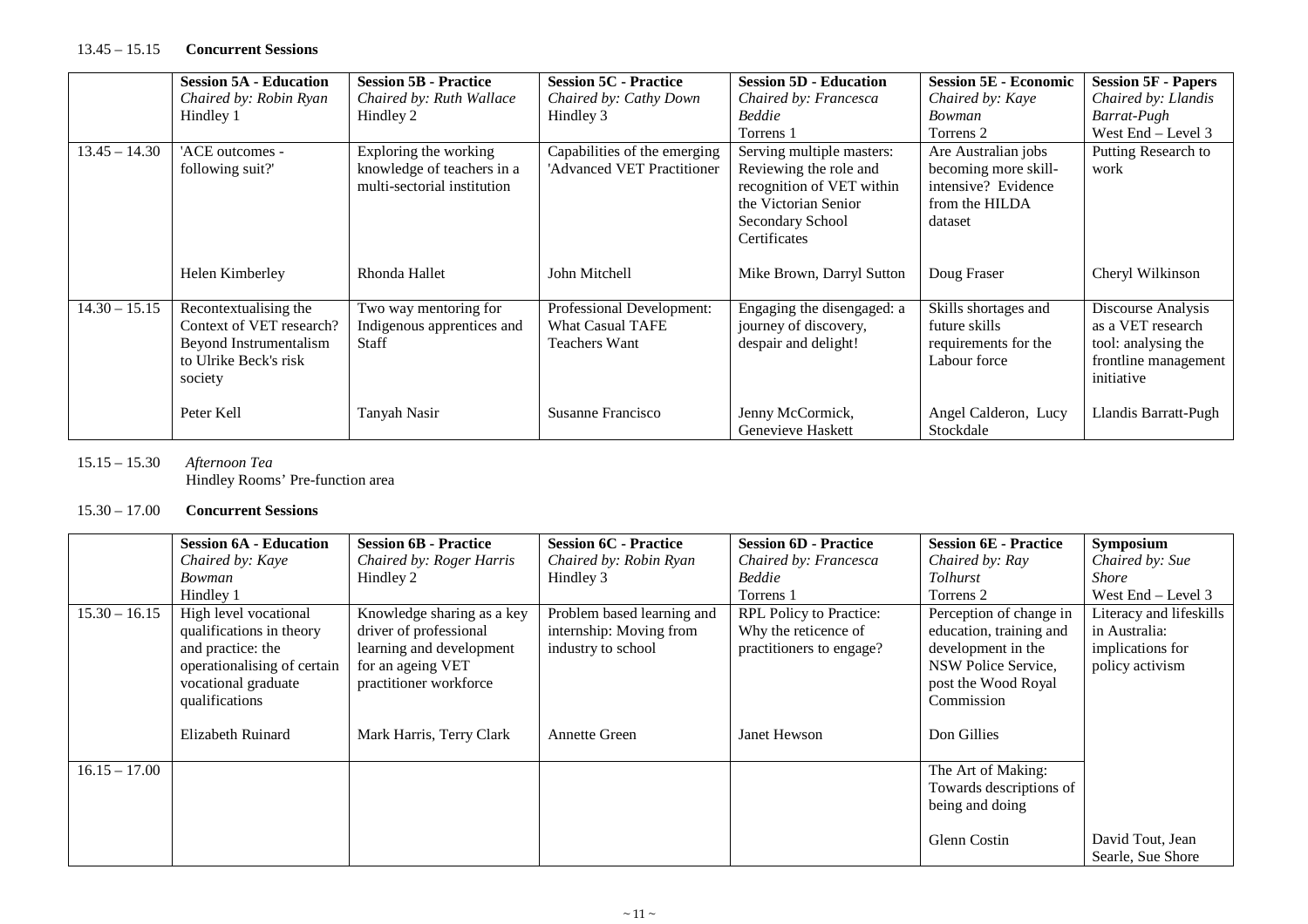# 2008 AVETRA ABSTRACTS

*(Abstracts are listed as follow: first, Keynote sessions, then in sessions order.)* 

\*\*\* **Refereed Papers** – papers annotated with three asterisks have been refereed to comply fully with the verification requirements of the Department of Employment, Science & Training for a conference publication, full written paper refereed. An Anonymous refereeing process has been used.

Note – full papers will be available on the AVETRA web site at the conclusion of the conference.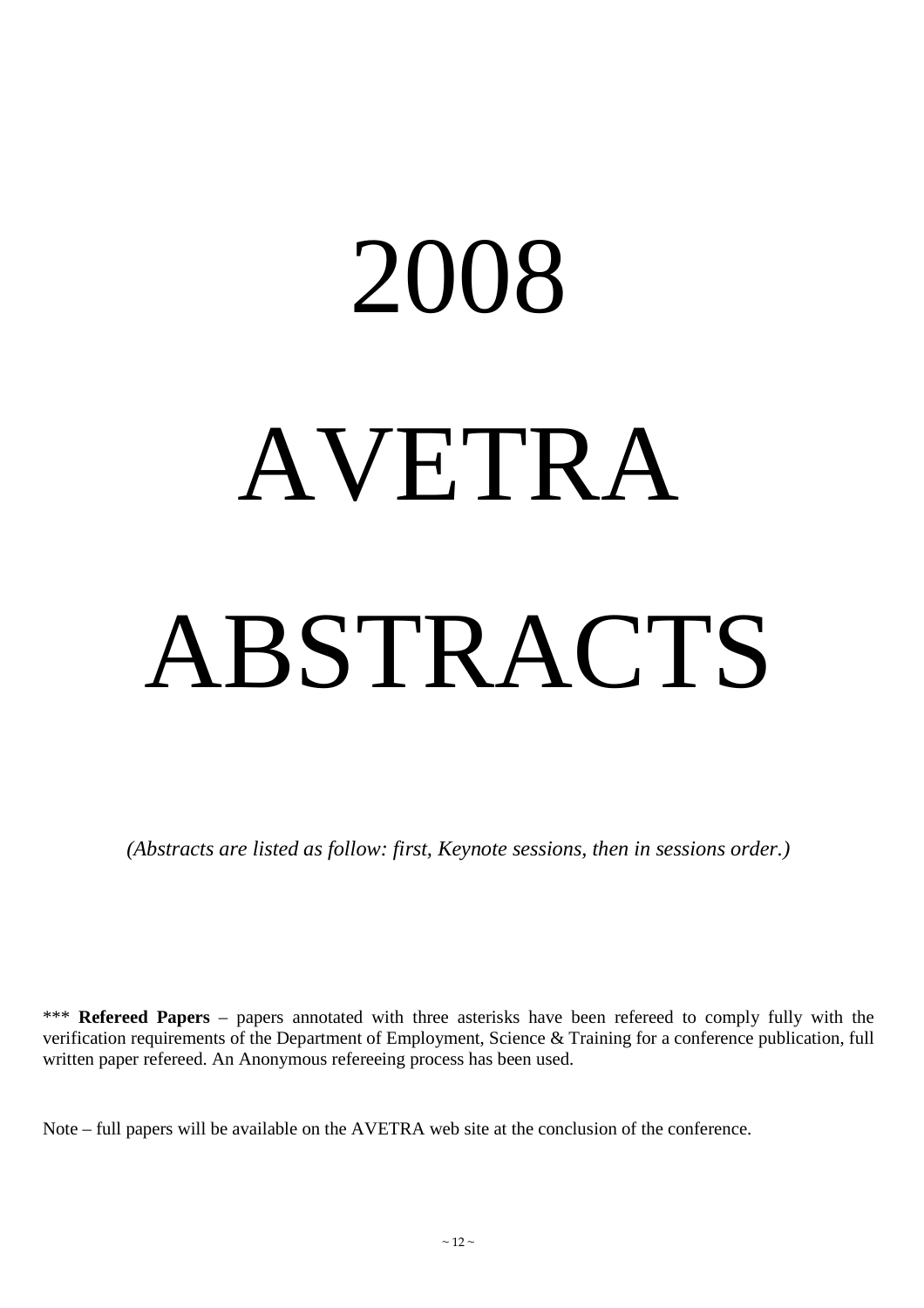## **KEYNOTE ADDRESS**  $03.04.08:0930 - 1015$  hours

#### **WHERE IS 'PLACE' IN VET?**

Prof. Margaret Somerville Monash University, Victoria, VIC, Australia

In this keynote presentation I will ask how has 'place' been conceptualised in the vocational education and training sector in order to achieve community and regional development. What philosophies have informed the theoretical and practical bases of this work? and What are the consequences for preparing workers to work in a global context of climate change and environmental crisis? I will propose that place is the unmarked category, the 'context' or background of our work. If we think through place as a constitutive category, as active rather than passive, we would see the world and our work in VET quite differently. I will explore these questions through empirical work about water in the Murray Darling Basin and about how we learn place and form community Gippsland, Victoria.

| <b>NOTES</b> |  |  |  |
|--------------|--|--|--|
|              |  |  |  |
|              |  |  |  |
|              |  |  |  |
|              |  |  |  |
|              |  |  |  |
|              |  |  |  |
|              |  |  |  |
|              |  |  |  |
|              |  |  |  |
|              |  |  |  |
|              |  |  |  |
|              |  |  |  |
|              |  |  |  |
|              |  |  |  |
|              |  |  |  |
|              |  |  |  |
|              |  |  |  |
|              |  |  |  |
|              |  |  |  |
|              |  |  |  |
|              |  |  |  |
|              |  |  |  |
|              |  |  |  |
|              |  |  |  |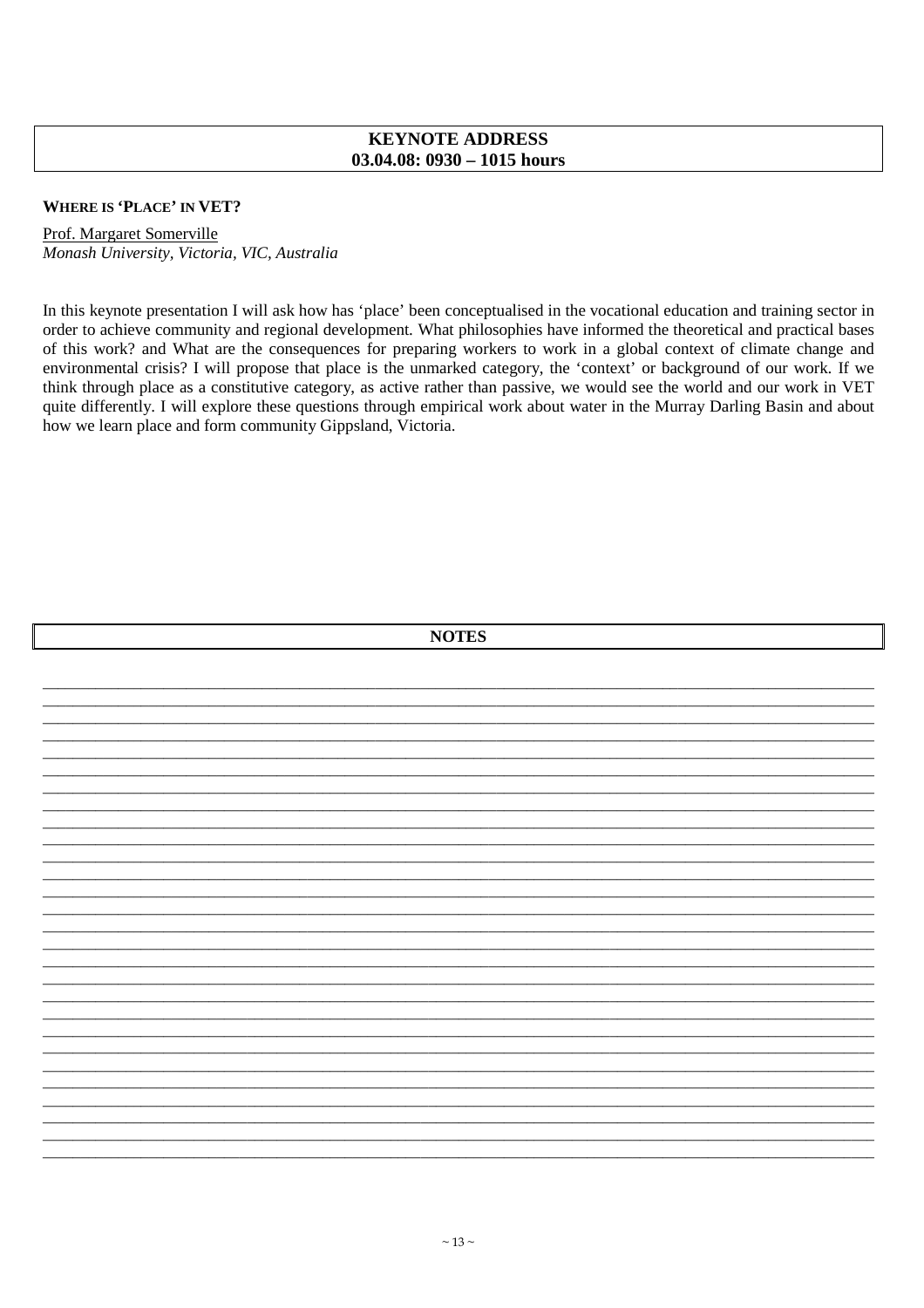## **KEYNOTE ADDRESS** 03.04.08:  $13.15 - 14.00$  hours

#### TECHNOLOGY IN QUALITATIVE RESEARCH: EXPLORE AND ANALYSE YOUR INFORMATION LIKE NEVER BEFORE

#### Ms Sue Bullen

Training Consultant, OSR International

Imagine working with your qualitative research project in software where your Word documents, PDF documents, photos, audio and video data sit side by side. Click on a video file and see a group discussion in action. Then click on a link in that file to an audio recording, where you hear a related interview. At the same time, read your linked transcript to find out more about the speaker and the body language they're using, and make a note about your interpretation. Then when it's time to share your findings, export your project information as a web page. NVivo 8 makes all this and more a reality.

QSR International's new software release, NVivo 8, has just been launched. Be one of the first in the world to see the software. We'll conduct a live demonstration, using data from a sample project to show you how NVivo 8 can revolutionise your next project.

| <b>NOTES</b> |  |  |  |  |
|--------------|--|--|--|--|
|              |  |  |  |  |
|              |  |  |  |  |
|              |  |  |  |  |
|              |  |  |  |  |
|              |  |  |  |  |
|              |  |  |  |  |
|              |  |  |  |  |
|              |  |  |  |  |
|              |  |  |  |  |
|              |  |  |  |  |
|              |  |  |  |  |
|              |  |  |  |  |
|              |  |  |  |  |
|              |  |  |  |  |
|              |  |  |  |  |
|              |  |  |  |  |
|              |  |  |  |  |
|              |  |  |  |  |
|              |  |  |  |  |
|              |  |  |  |  |
|              |  |  |  |  |
|              |  |  |  |  |
|              |  |  |  |  |
|              |  |  |  |  |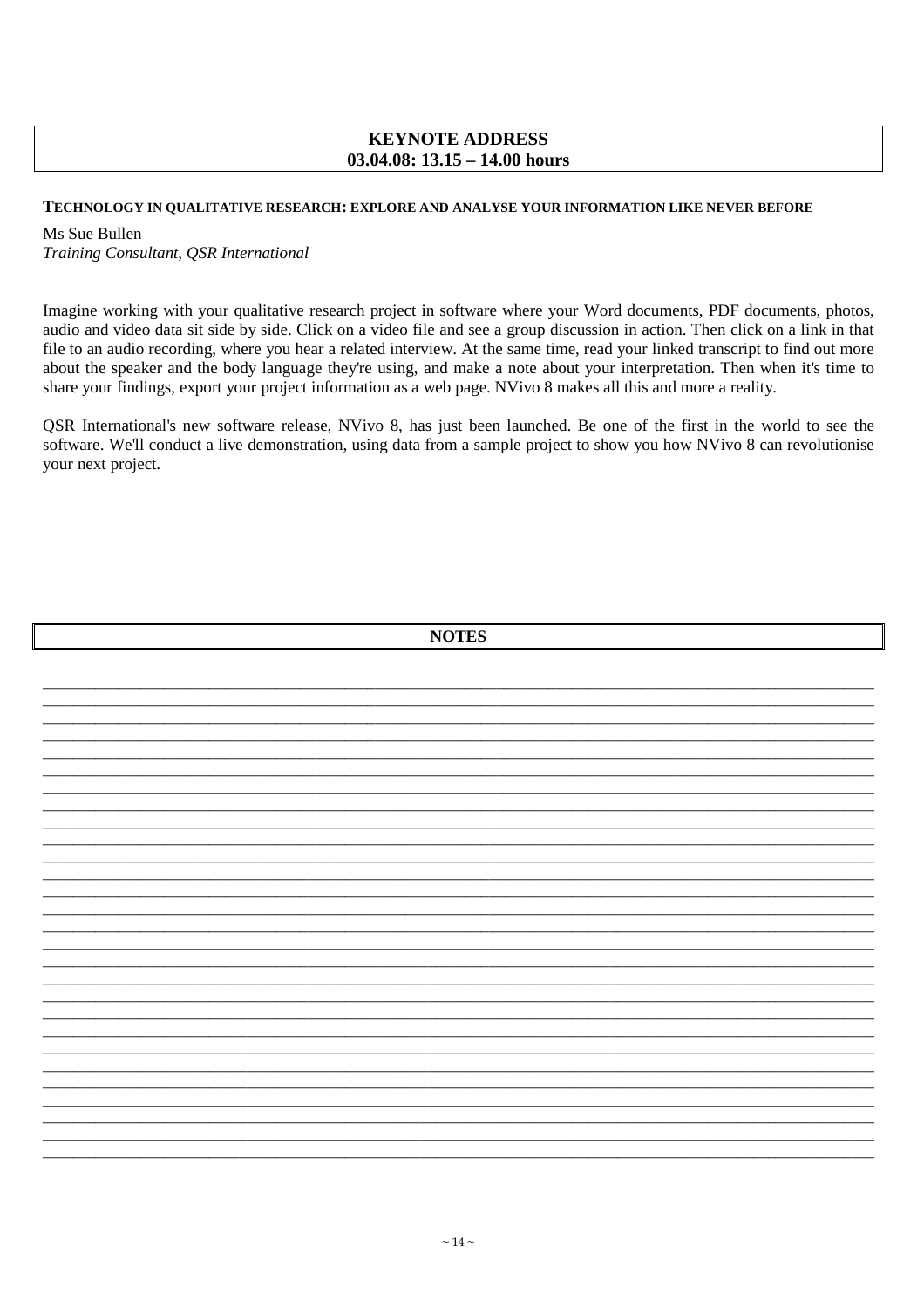## **KEYNOTE ADDRESS 04.04.08: 09.00 – 09.45 hours**

## **INSTITUTIONAL AND CULTURAL DETERMINANTS OF NATIONAL VET SYSTEMS – PROBLEMS ARISING WITH THE EUROPEAN QUALIFICATIONS FRAMEWORK**

Prof. Thomas Deissinger *Konstanz University, Germany* 

The focus of my speech is on cultural patterns still determining national VET systems and policies around the world. Within established typologies VET systems are normally distinguished by referring to institutions and steering mechanisms. However, behind these, cultural patterns underlie both the practice and the theory as well as the policy of VET in various countries. Specific problems arise when it comes to "harmonising" VET systems "through the backdoor". One of the current supranational instruments in this context is the European Qualifications Framework (EQF).

The paper picks up "matching problems" related to the philosophy of this framework by referring to the German, the French and the British VET system respectively. As we here refer to "dual systems", "school-based systems" and "industry-led systems" respectively, the preconditions for transforming European policy into national policies are very different. One major aspect here is the institutional framework, including forms and practices of non-state intervention into the VET system and the responsibility of non-state institutions. In Germany, the chamber system represents a cultural construction which, at first sight at least, seems incompatible with many European ideas accompanying the present "Lisbon-Brugge-Copenhagen Process" which demands the opening-up of education and VET in the context of concepts such as the "learning economy" or "lifelong learning". VET systems with a strong focus on initial training hereby obviously face the most serious challenges. Solutions may lie in a "nationspecific" strategy which encourages and enables change without dumping the benefits and the functionality of the established system.

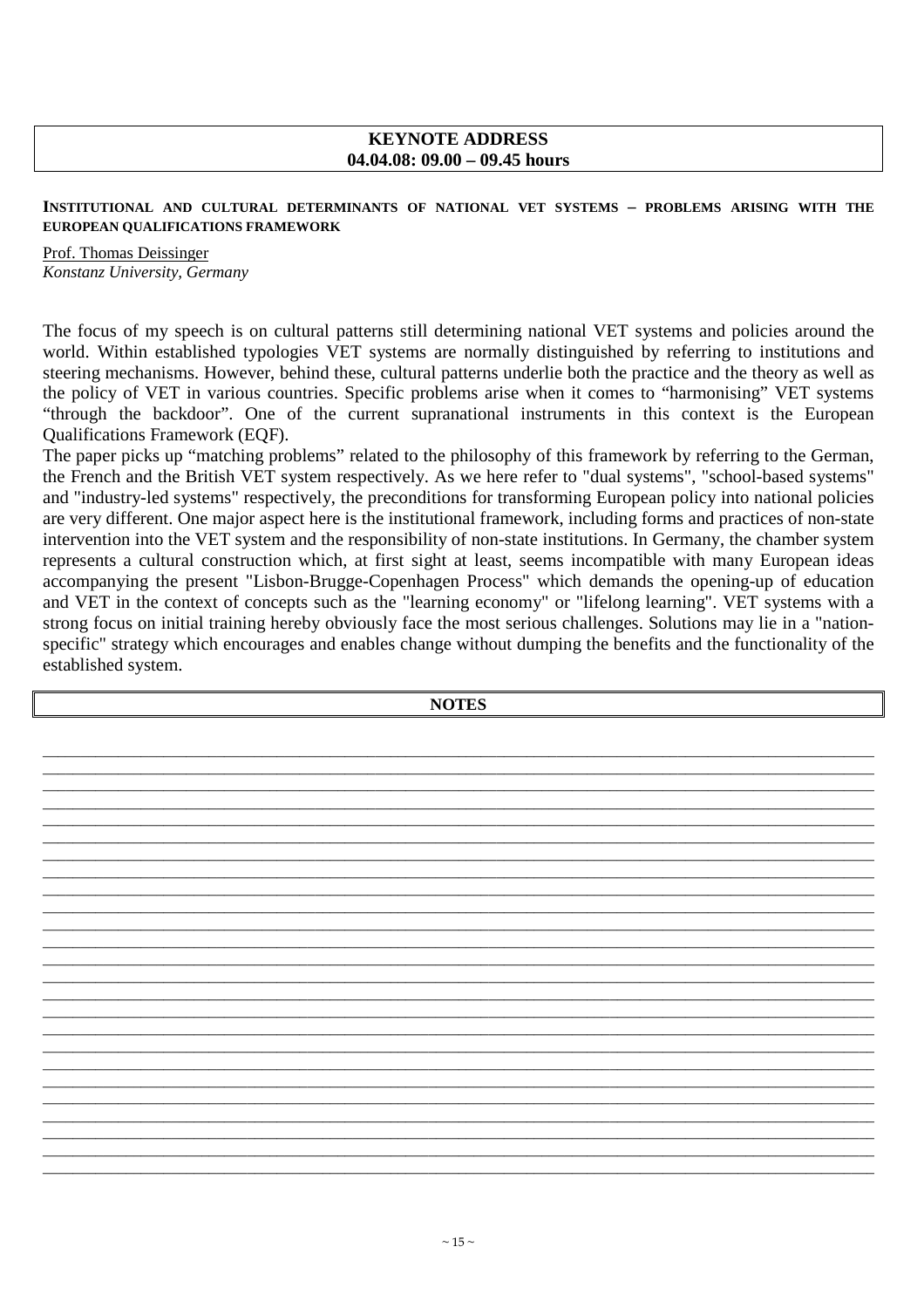## **KEYNOTE ADDRESS** 04.04.08:  $13.00 - 13.45$  hours

#### CRAFTING VET AND VET RESEARCH: THE VET WORKFORCE IN CONTEXT - PAST, PRESENT, FUTURE

#### Prof. Terri Seddon

Monash University, Victoria, VIC, Australia

This presentation will build on my current cross-national research project that is looking at the way occupational and educational orders and working lives are being reconfigured under the influence of globalisation and lifelong learning policy regimes. It will discuss the reconfiguration of VET work and the VET workforce over time and place and the implications of these trajectories in the current context in which nations are seeking to build knowledge economies with social inclusion. Some of the questions that I would hope to open up are:

- How has VET work changed?  $\circ$
- What is the place and significance of VET research in these processes?  $\circ$
- What is the contribution of the VET workforce to crafting VET as a domain of social practices?  $\circ$
- Who is and is not included and why?  $\Omega$
- What do these issues about the composition, organization, capacities of the VET workforce mean for VET within a  $\circ$ globally interconnected knowledge economy/society?
- What needs to be done to form, maintain and sustain a VET workforce for the future?  $\circ$

| <b>NOTES</b> |  |  |  |
|--------------|--|--|--|
|              |  |  |  |
|              |  |  |  |
|              |  |  |  |
|              |  |  |  |
|              |  |  |  |
|              |  |  |  |
|              |  |  |  |
|              |  |  |  |
|              |  |  |  |
|              |  |  |  |
|              |  |  |  |
|              |  |  |  |
|              |  |  |  |
|              |  |  |  |
|              |  |  |  |
|              |  |  |  |
|              |  |  |  |
|              |  |  |  |
|              |  |  |  |
|              |  |  |  |
|              |  |  |  |
|              |  |  |  |
|              |  |  |  |
|              |  |  |  |
|              |  |  |  |
|              |  |  |  |
|              |  |  |  |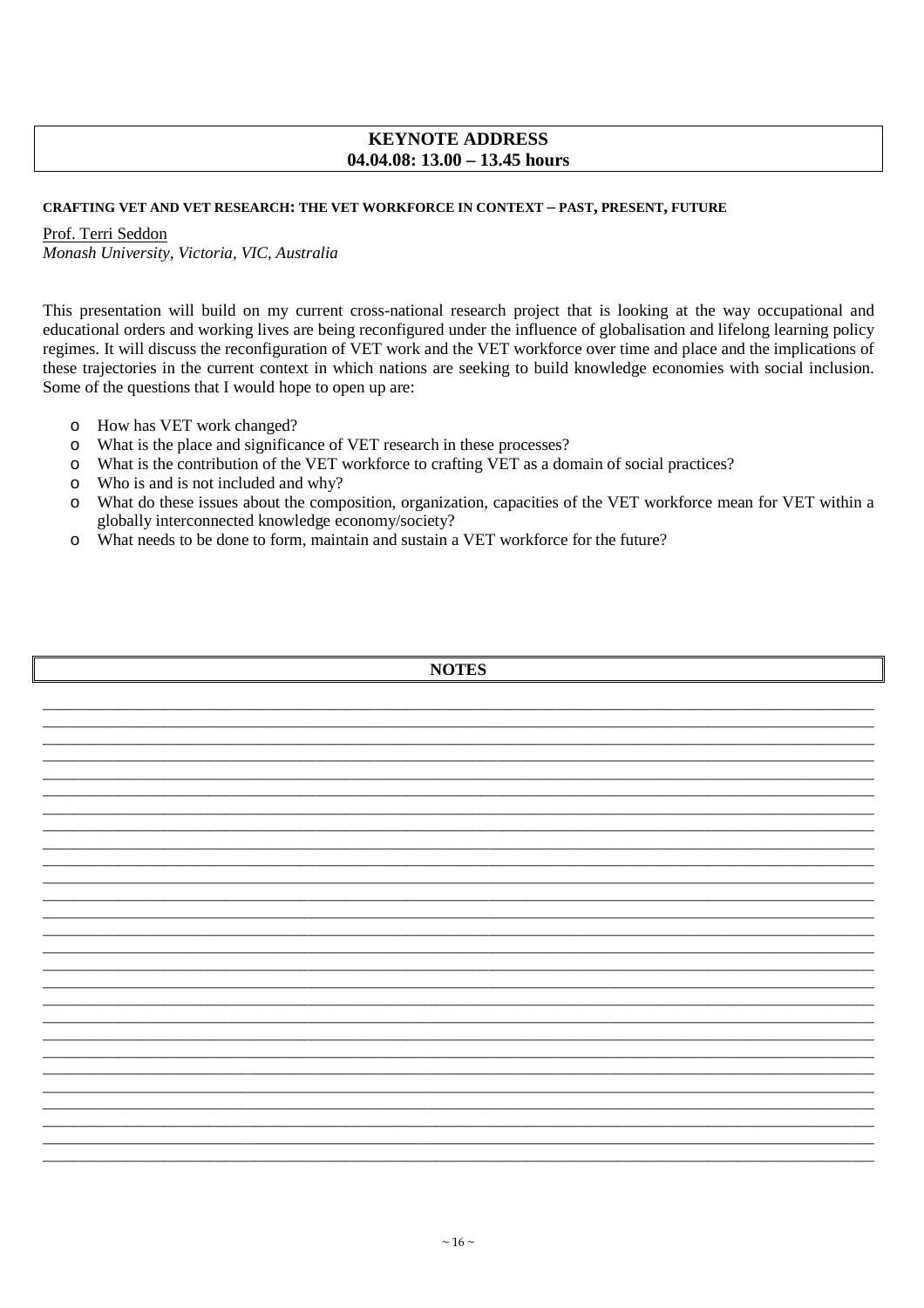## **Concurrent Sessions 1.1 – 03.04.08 10.45 to 11.30**

## **ABSTRACT 77 - Education**

### **CAREER ADVICE AND CAREER PLANS: SOURCES, SATISFACTION AND REALISATION**

Sheldon Rothman<sup>1</sup>, Kylie Hillman<sup>1</sup>, David D Curtis<sup>2</sup> and Julie McMillan<sup>1</sup>

*<sup>1</sup>Australian Council for Educational Research* 

*2 School of Education, University of Adelaide* 

The literature on career decision-making suggests that students make their decisions based on the degree of match between their own attributes and certain perceived characteristics of occupations and that these perceptions are generally accurate (Gottfredson, 2002). However, in Australia, there is also evidence that students have misunderstandings about the status of some occupations, including trades (Alloway, Dalley, Patterson, Walker, & Lenoy, 2004). The sources of career advice available to middle-secondary students and their satisfaction with that advice was found through a survey of a representative sample of Australian 15-year-old students. Nearly all Year 10 students reported that they had received career advice at school and they stated that they were satisfied with that advice. It was found, however, that students' career aspirations do not match well with the opportunities in the Australian labour market and that some students (a minority) are embarking on educational pathways that will not lead to the careers to which they aspire. Thus, there are several areas of mismatch in the career advice available to students, their satisfaction with it, their career aspirations and their educational plans. These discrepancies may contribute to an explanation of labour and skills shortages and suggest that there is some scope for remediation to the benefit of students and the labour market.

**NOTES**  \_\_\_\_\_\_\_\_\_\_\_\_\_\_\_\_\_\_\_\_\_\_\_\_\_\_\_\_\_\_\_\_\_\_\_\_\_\_\_\_\_\_\_\_\_\_\_\_\_\_\_\_\_\_\_\_\_\_\_\_\_\_\_\_\_\_\_\_\_\_\_\_\_\_\_\_\_\_\_\_\_\_\_\_\_\_\_\_\_\_\_\_\_\_\_\_\_\_\_\_\_\_\_\_\_\_\_\_\_\_ \_\_\_\_\_\_\_\_\_\_\_\_\_\_\_\_\_\_\_\_\_\_\_\_\_\_\_\_\_\_\_\_\_\_\_\_\_\_\_\_\_\_\_\_\_\_\_\_\_\_\_\_\_\_\_\_\_\_\_\_\_\_\_\_\_\_\_\_\_\_\_\_\_\_\_\_\_\_\_\_\_\_\_\_\_\_\_\_\_\_\_\_\_\_\_\_\_\_\_\_\_\_\_\_\_\_\_\_\_\_ \_\_\_\_\_\_\_\_\_\_\_\_\_\_\_\_\_\_\_\_\_\_\_\_\_\_\_\_\_\_\_\_\_\_\_\_\_\_\_\_\_\_\_\_\_\_\_\_\_\_\_\_\_\_\_\_\_\_\_\_\_\_\_\_\_\_\_\_\_\_\_\_\_\_\_\_\_\_\_\_\_\_\_\_\_\_\_\_\_\_\_\_\_\_\_\_\_\_\_\_\_\_\_\_\_\_\_\_\_\_ \_\_\_\_\_\_\_\_\_\_\_\_\_\_\_\_\_\_\_\_\_\_\_\_\_\_\_\_\_\_\_\_\_\_\_\_\_\_\_\_\_\_\_\_\_\_\_\_\_\_\_\_\_\_\_\_\_\_\_\_\_\_\_\_\_\_\_\_\_\_\_\_\_\_\_\_\_\_\_\_\_\_\_\_\_\_\_\_\_\_\_\_\_\_\_\_\_\_\_\_\_\_\_\_\_\_\_\_\_\_ \_\_\_\_\_\_\_\_\_\_\_\_\_\_\_\_\_\_\_\_\_\_\_\_\_\_\_\_\_\_\_\_\_\_\_\_\_\_\_\_\_\_\_\_\_\_\_\_\_\_\_\_\_\_\_\_\_\_\_\_\_\_\_\_\_\_\_\_\_\_\_\_\_\_\_\_\_\_\_\_\_\_\_\_\_\_\_\_\_\_\_\_\_\_\_\_\_\_\_\_\_\_\_\_\_\_\_\_\_\_ \_\_\_\_\_\_\_\_\_\_\_\_\_\_\_\_\_\_\_\_\_\_\_\_\_\_\_\_\_\_\_\_\_\_\_\_\_\_\_\_\_\_\_\_\_\_\_\_\_\_\_\_\_\_\_\_\_\_\_\_\_\_\_\_\_\_\_\_\_\_\_\_\_\_\_\_\_\_\_\_\_\_\_\_\_\_\_\_\_\_\_\_\_\_\_\_\_\_\_\_\_\_\_\_\_\_\_\_\_\_ \_\_\_\_\_\_\_\_\_\_\_\_\_\_\_\_\_\_\_\_\_\_\_\_\_\_\_\_\_\_\_\_\_\_\_\_\_\_\_\_\_\_\_\_\_\_\_\_\_\_\_\_\_\_\_\_\_\_\_\_\_\_\_\_\_\_\_\_\_\_\_\_\_\_\_\_\_\_\_\_\_\_\_\_\_\_\_\_\_\_\_\_\_\_\_\_\_\_\_\_\_\_\_\_\_\_\_\_\_\_ \_\_\_\_\_\_\_\_\_\_\_\_\_\_\_\_\_\_\_\_\_\_\_\_\_\_\_\_\_\_\_\_\_\_\_\_\_\_\_\_\_\_\_\_\_\_\_\_\_\_\_\_\_\_\_\_\_\_\_\_\_\_\_\_\_\_\_\_\_\_\_\_\_\_\_\_\_\_\_\_\_\_\_\_\_\_\_\_\_\_\_\_\_\_\_\_\_\_\_\_\_\_\_\_\_\_\_\_\_\_ \_\_\_\_\_\_\_\_\_\_\_\_\_\_\_\_\_\_\_\_\_\_\_\_\_\_\_\_\_\_\_\_\_\_\_\_\_\_\_\_\_\_\_\_\_\_\_\_\_\_\_\_\_\_\_\_\_\_\_\_\_\_\_\_\_\_\_\_\_\_\_\_\_\_\_\_\_\_\_\_\_\_\_\_\_\_\_\_\_\_\_\_\_\_\_\_\_\_\_\_\_\_\_\_\_\_\_\_\_\_ \_\_\_\_\_\_\_\_\_\_\_\_\_\_\_\_\_\_\_\_\_\_\_\_\_\_\_\_\_\_\_\_\_\_\_\_\_\_\_\_\_\_\_\_\_\_\_\_\_\_\_\_\_\_\_\_\_\_\_\_\_\_\_\_\_\_\_\_\_\_\_\_\_\_\_\_\_\_\_\_\_\_\_\_\_\_\_\_\_\_\_\_\_\_\_\_\_\_\_\_\_\_\_\_\_\_\_\_\_\_ \_\_\_\_\_\_\_\_\_\_\_\_\_\_\_\_\_\_\_\_\_\_\_\_\_\_\_\_\_\_\_\_\_\_\_\_\_\_\_\_\_\_\_\_\_\_\_\_\_\_\_\_\_\_\_\_\_\_\_\_\_\_\_\_\_\_\_\_\_\_\_\_\_\_\_\_\_\_\_\_\_\_\_\_\_\_\_\_\_\_\_\_\_\_\_\_\_\_\_\_\_\_\_\_\_\_\_\_\_\_ \_\_\_\_\_\_\_\_\_\_\_\_\_\_\_\_\_\_\_\_\_\_\_\_\_\_\_\_\_\_\_\_\_\_\_\_\_\_\_\_\_\_\_\_\_\_\_\_\_\_\_\_\_\_\_\_\_\_\_\_\_\_\_\_\_\_\_\_\_\_\_\_\_\_\_\_\_\_\_\_\_\_\_\_\_\_\_\_\_\_\_\_\_\_\_\_\_\_\_\_\_\_\_\_\_\_\_\_\_\_ \_\_\_\_\_\_\_\_\_\_\_\_\_\_\_\_\_\_\_\_\_\_\_\_\_\_\_\_\_\_\_\_\_\_\_\_\_\_\_\_\_\_\_\_\_\_\_\_\_\_\_\_\_\_\_\_\_\_\_\_\_\_\_\_\_\_\_\_\_\_\_\_\_\_\_\_\_\_\_\_\_\_\_\_\_\_\_\_\_\_\_\_\_\_\_\_\_\_\_\_\_\_\_\_\_\_\_\_\_\_ \_\_\_\_\_\_\_\_\_\_\_\_\_\_\_\_\_\_\_\_\_\_\_\_\_\_\_\_\_\_\_\_\_\_\_\_\_\_\_\_\_\_\_\_\_\_\_\_\_\_\_\_\_\_\_\_\_\_\_\_\_\_\_\_\_\_\_\_\_\_\_\_\_\_\_\_\_\_\_\_\_\_\_\_\_\_\_\_\_\_\_\_\_\_\_\_\_\_\_\_\_\_\_\_\_\_\_\_\_\_ \_\_\_\_\_\_\_\_\_\_\_\_\_\_\_\_\_\_\_\_\_\_\_\_\_\_\_\_\_\_\_\_\_\_\_\_\_\_\_\_\_\_\_\_\_\_\_\_\_\_\_\_\_\_\_\_\_\_\_\_\_\_\_\_\_\_\_\_\_\_\_\_\_\_\_\_\_\_\_\_\_\_\_\_\_\_\_\_\_\_\_\_\_\_\_\_\_\_\_\_\_\_\_\_\_\_\_\_\_\_ \_\_\_\_\_\_\_\_\_\_\_\_\_\_\_\_\_\_\_\_\_\_\_\_\_\_\_\_\_\_\_\_\_\_\_\_\_\_\_\_\_\_\_\_\_\_\_\_\_\_\_\_\_\_\_\_\_\_\_\_\_\_\_\_\_\_\_\_\_\_\_\_\_\_\_\_\_\_\_\_\_\_\_\_\_\_\_\_\_\_\_\_\_\_\_\_\_\_\_\_\_\_\_\_\_\_\_\_\_\_ \_\_\_\_\_\_\_\_\_\_\_\_\_\_\_\_\_\_\_\_\_\_\_\_\_\_\_\_\_\_\_\_\_\_\_\_\_\_\_\_\_\_\_\_\_\_\_\_\_\_\_\_\_\_\_\_\_\_\_\_\_\_\_\_\_\_\_\_\_\_\_\_\_\_\_\_\_\_\_\_\_\_\_\_\_\_\_\_\_\_\_\_\_\_\_\_\_\_\_\_\_\_\_\_\_\_\_\_\_\_ \_\_\_\_\_\_\_\_\_\_\_\_\_\_\_\_\_\_\_\_\_\_\_\_\_\_\_\_\_\_\_\_\_\_\_\_\_\_\_\_\_\_\_\_\_\_\_\_\_\_\_\_\_\_\_\_\_\_\_\_\_\_\_\_\_\_\_\_\_\_\_\_\_\_\_\_\_\_\_\_\_\_\_\_\_\_\_\_\_\_\_\_\_\_\_\_\_\_\_\_\_\_\_\_\_\_\_\_\_\_ \_\_\_\_\_\_\_\_\_\_\_\_\_\_\_\_\_\_\_\_\_\_\_\_\_\_\_\_\_\_\_\_\_\_\_\_\_\_\_\_\_\_\_\_\_\_\_\_\_\_\_\_\_\_\_\_\_\_\_\_\_\_\_\_\_\_\_\_\_\_\_\_\_\_\_\_\_\_\_\_\_\_\_\_\_\_\_\_\_\_\_\_\_\_\_\_\_\_\_\_\_\_\_\_\_\_\_\_\_\_ \_\_\_\_\_\_\_\_\_\_\_\_\_\_\_\_\_\_\_\_\_\_\_\_\_\_\_\_\_\_\_\_\_\_\_\_\_\_\_\_\_\_\_\_\_\_\_\_\_\_\_\_\_\_\_\_\_\_\_\_\_\_\_\_\_\_\_\_\_\_\_\_\_\_\_\_\_\_\_\_\_\_\_\_\_\_\_\_\_\_\_\_\_\_\_\_\_\_\_\_\_\_\_\_\_\_\_\_\_\_ \_\_\_\_\_\_\_\_\_\_\_\_\_\_\_\_\_\_\_\_\_\_\_\_\_\_\_\_\_\_\_\_\_\_\_\_\_\_\_\_\_\_\_\_\_\_\_\_\_\_\_\_\_\_\_\_\_\_\_\_\_\_\_\_\_\_\_\_\_\_\_\_\_\_\_\_\_\_\_\_\_\_\_\_\_\_\_\_\_\_\_\_\_\_\_\_\_\_\_\_\_\_\_\_\_\_\_\_\_\_ \_\_\_\_\_\_\_\_\_\_\_\_\_\_\_\_\_\_\_\_\_\_\_\_\_\_\_\_\_\_\_\_\_\_\_\_\_\_\_\_\_\_\_\_\_\_\_\_\_\_\_\_\_\_\_\_\_\_\_\_\_\_\_\_\_\_\_\_\_\_\_\_\_\_\_\_\_\_\_\_\_\_\_\_\_\_\_\_\_\_\_\_\_\_\_\_\_\_\_\_\_\_\_\_\_\_\_\_\_\_ \_\_\_\_\_\_\_\_\_\_\_\_\_\_\_\_\_\_\_\_\_\_\_\_\_\_\_\_\_\_\_\_\_\_\_\_\_\_\_\_\_\_\_\_\_\_\_\_\_\_\_\_\_\_\_\_\_\_\_\_\_\_\_\_\_\_\_\_\_\_\_\_\_\_\_\_\_\_\_\_\_\_\_\_\_\_\_\_\_\_\_\_\_\_\_\_\_\_\_\_\_\_\_\_\_\_\_\_\_\_ \_\_\_\_\_\_\_\_\_\_\_\_\_\_\_\_\_\_\_\_\_\_\_\_\_\_\_\_\_\_\_\_\_\_\_\_\_\_\_\_\_\_\_\_\_\_\_\_\_\_\_\_\_\_\_\_\_\_\_\_\_\_\_\_\_\_\_\_\_\_\_\_\_\_\_\_\_\_\_\_\_\_\_\_\_\_\_\_\_\_\_\_\_\_\_\_\_\_\_\_\_\_\_\_\_\_\_\_\_\_ \_\_\_\_\_\_\_\_\_\_\_\_\_\_\_\_\_\_\_\_\_\_\_\_\_\_\_\_\_\_\_\_\_\_\_\_\_\_\_\_\_\_\_\_\_\_\_\_\_\_\_\_\_\_\_\_\_\_\_\_\_\_\_\_\_\_\_\_\_\_\_\_\_\_\_\_\_\_\_\_\_\_\_\_\_\_\_\_\_\_\_\_\_\_\_\_\_\_\_\_\_\_\_\_\_\_\_\_\_\_ \_\_\_\_\_\_\_\_\_\_\_\_\_\_\_\_\_\_\_\_\_\_\_\_\_\_\_\_\_\_\_\_\_\_\_\_\_\_\_\_\_\_\_\_\_\_\_\_\_\_\_\_\_\_\_\_\_\_\_\_\_\_\_\_\_\_\_\_\_\_\_\_\_\_\_\_\_\_\_\_\_\_\_\_\_\_\_\_\_\_\_\_\_\_\_\_\_\_\_\_\_\_\_\_\_\_\_\_\_\_ \_\_\_\_\_\_\_\_\_\_\_\_\_\_\_\_\_\_\_\_\_\_\_\_\_\_\_\_\_\_\_\_\_\_\_\_\_\_\_\_\_\_\_\_\_\_\_\_\_\_\_\_\_\_\_\_\_\_\_\_\_\_\_\_\_\_\_\_\_\_\_\_\_\_\_\_\_\_\_\_\_\_\_\_\_\_\_\_\_\_\_\_\_\_\_\_\_\_\_\_\_\_\_\_\_\_\_\_\_\_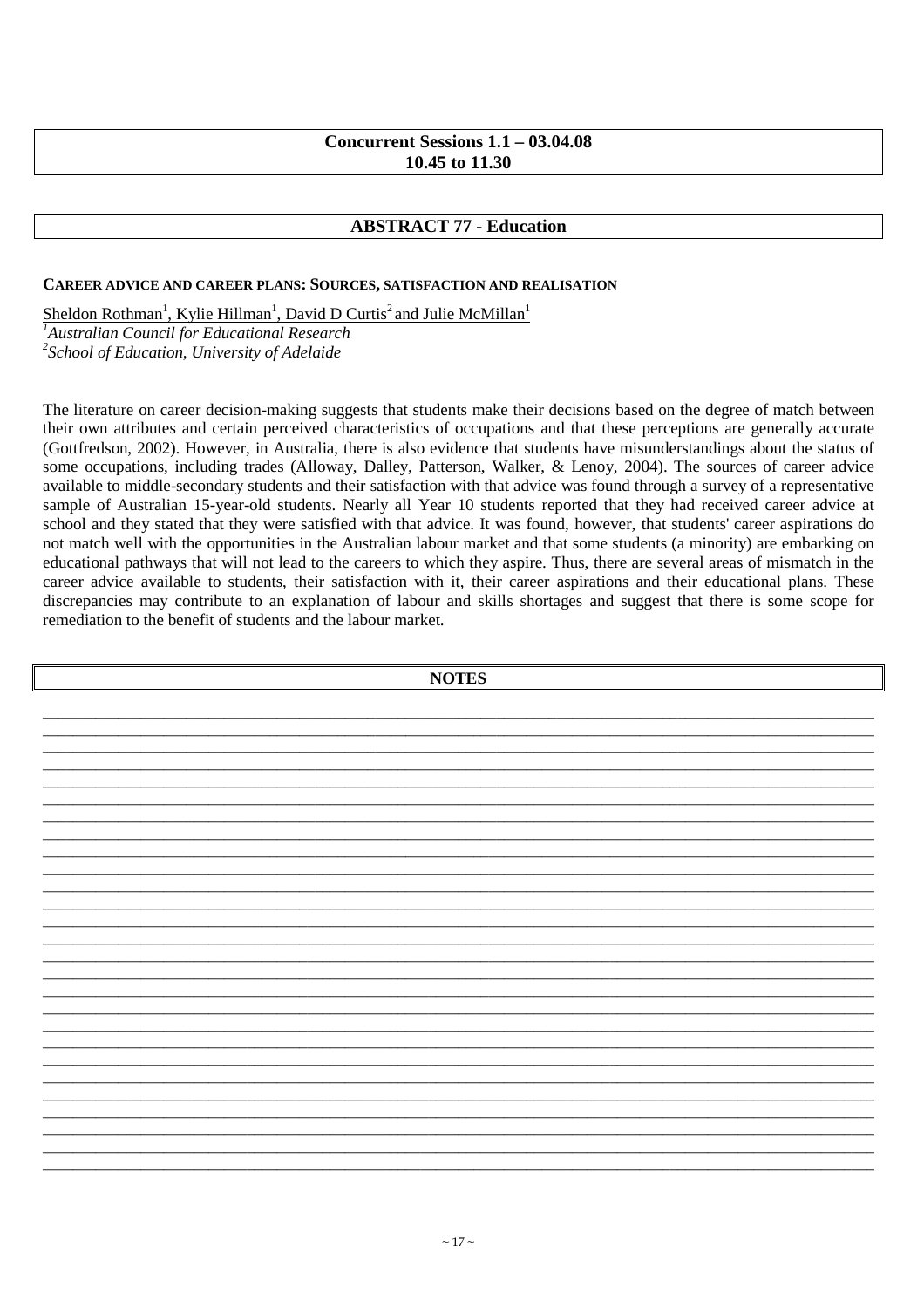## **ABSTRACT 27 - Practice**

#### CAN LEARNING OUTCOMES BE DIVORCED FROM PROCESSES OF LEARNING? OR WHY TRAINING PACKAGES MAKE VERY **BAD CURRICULUM**

#### Leesa Wheelahan

School of Education and Professional Studies, Griffith University

Training packages are based on the divorce of learning outcomes from processes of learning and curriculum. Policy insists that training packages are not curriculum, and that this 'frees' teachers to develop creative and innovative 'delivery strategies' that meet the needs of 'clients'. This paper argues that training packages deny students access to the theoretical knowledge that underpins vocational practice, and that they result in unitary and unproblematic conceptions of work because students are not provided with the means to participate in theoretical debates shaping their field of practice. Tying knowledge to specific workplace tasks and roles means that students are only provided with access to contextually specific applications of theoretical knowledge, and not the disciplinary framework in which it is embedded and which gives it meaning. The paper illustrates this argument by comparing the current Diploma of Community Services (Community Development) with a previous qualification that preceded training packages in the same field.

| <b>NOTES</b> |  |
|--------------|--|
|              |  |
|              |  |
|              |  |
|              |  |
|              |  |
|              |  |
|              |  |
|              |  |
|              |  |
|              |  |
|              |  |
|              |  |
|              |  |
|              |  |
|              |  |
|              |  |
|              |  |
|              |  |
|              |  |
|              |  |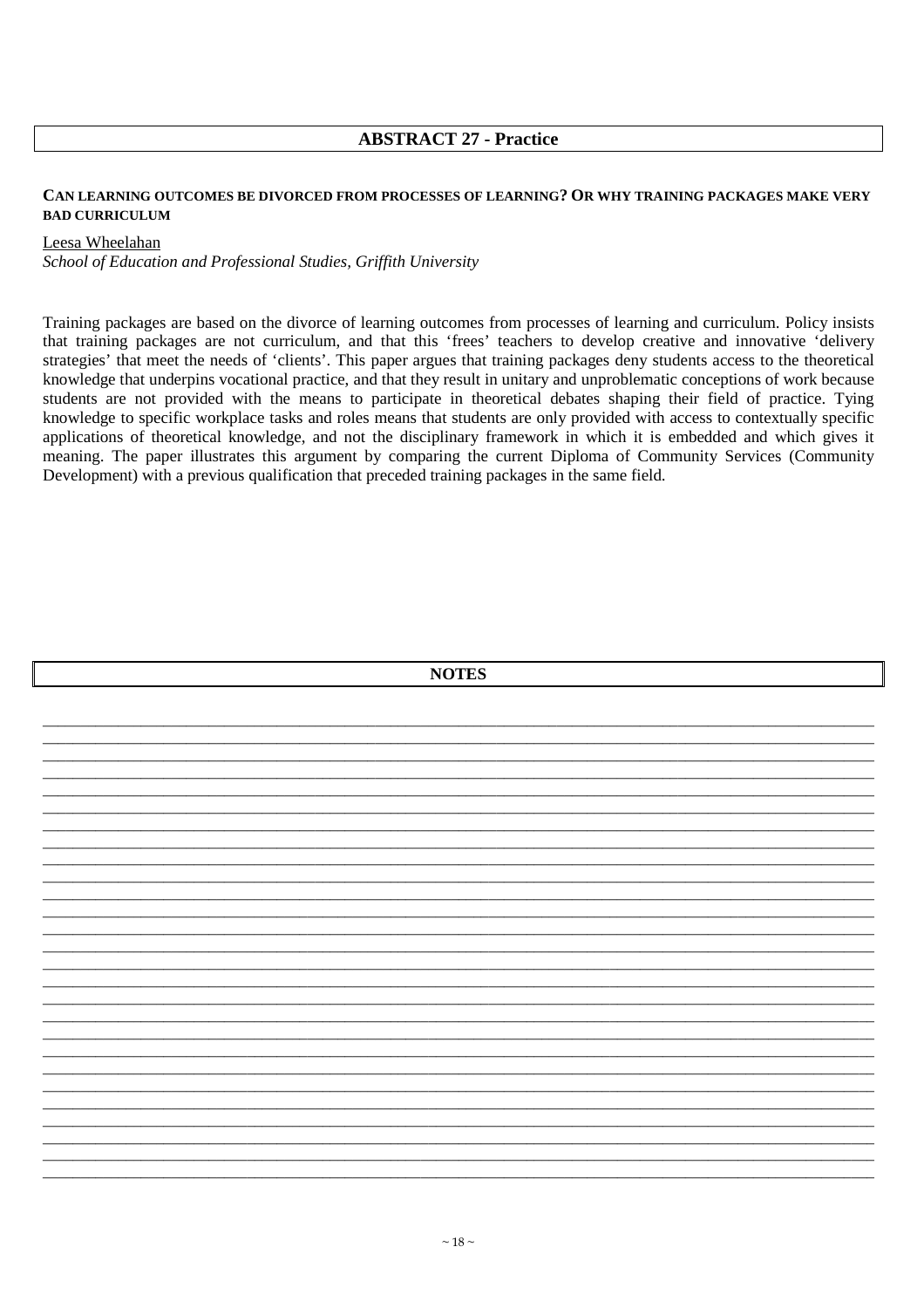## **ABSTRACT 81 - Practice**

#### DOING AN APPRENTICESHIP: WHAT YOUNG PEOPLE THINK

#### Josie Misko

Senior Research Fellow, National Centre for Vocational Education Research

A recent study of 1700 secondary school students and 850 current apprentices in South Australia identifies the key factors which encourage young people to pursue an apprenticeship. Information from students and apprentices indicates that the key drivers of apprenticeship uptake are intrinsic interest and academic ability. School students with higher academic ability are less interested in apprenticeships. In contrast, those who are part way through their apprenticeship are very positive about the experience, especially the enjoyment of learning new skills and future prospects for career progression and pay. The author also discusses the impact of socio-economic factors, and influence of parents, friends and teachers on decisions to take up an apprenticeship.

|  | <b>NOTES</b> |  |
|--|--------------|--|
|  |              |  |
|  |              |  |
|  |              |  |
|  |              |  |
|  |              |  |
|  |              |  |
|  |              |  |
|  |              |  |
|  |              |  |
|  |              |  |
|  |              |  |
|  |              |  |
|  |              |  |
|  |              |  |
|  |              |  |
|  |              |  |
|  |              |  |
|  |              |  |
|  |              |  |
|  |              |  |
|  |              |  |
|  |              |  |
|  |              |  |
|  |              |  |
|  |              |  |
|  |              |  |
|  |              |  |
|  |              |  |
|  |              |  |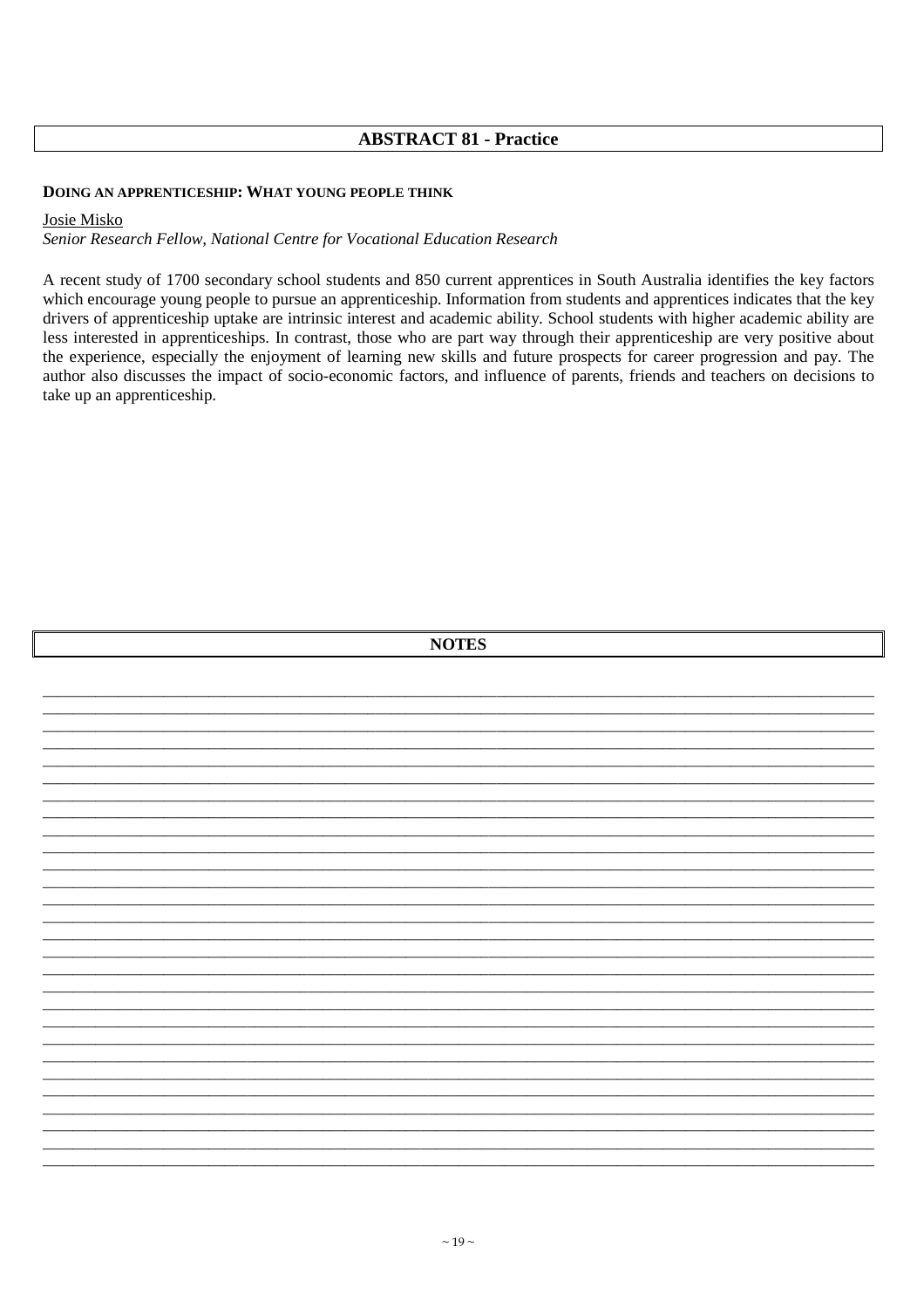## **ABSTRACT 26 - Social**

#### **LLN TEACHERS AND HEALTH WORKERS: PARTNERSHIP PROGRAMS IN ACTION**

Stephen Black

*TAFE NSW, Northern Sydney Institute*

This paper will examine several case studies of partnerships between language, literacy and numeracy (LLN) teachers and health professionals undertaken as part of two research studies: an NCVER funded project entitled *Literacy and numeracy development in partnership: Social capital perspectives*, and a DEEWR funded project entitled *Diabetes Literacy*.

The research is ongoing and the projects will be due for completion by mid 2008. The three case studies involve: an LLN teacher working in an inner city medical centre for sex workers and intravenous drug users; an LLN teacher working with a women's health coordinator at a Muslim women's centre in western Sydney; and an LLN teacher working with a nutritionist at a local neighbourhood centre with mainly Chinese students. All three case studies represent LLN teachers and health professionals working together for largely health and social capital outcomes for their respective client groups. Action research was undertaken to document the pedagogical processes involved in each of these programs. This mainly involved taped, semi-structured interviews with both teachers and health professionals at the conclusion of each session.

Within the context of the call for greater integrated literacy programs involving cross-sectoral partnerships between LLN providers and different public sectors (Wickert & McGuirk 2005), these case studies represent early attempts to document how LLN teachers and health professionals can work together effectively. In particular, they examine the influence of an adult literacy pedagogy and how this results in social capital outcomes

| <b>NOTES</b> |  |  |
|--------------|--|--|
|              |  |  |
|              |  |  |
|              |  |  |
|              |  |  |
|              |  |  |
|              |  |  |
|              |  |  |
|              |  |  |
|              |  |  |
|              |  |  |
|              |  |  |
|              |  |  |
|              |  |  |
|              |  |  |
|              |  |  |
|              |  |  |
|              |  |  |
|              |  |  |
|              |  |  |
|              |  |  |
|              |  |  |
|              |  |  |
|              |  |  |
|              |  |  |
|              |  |  |
|              |  |  |
|              |  |  |
|              |  |  |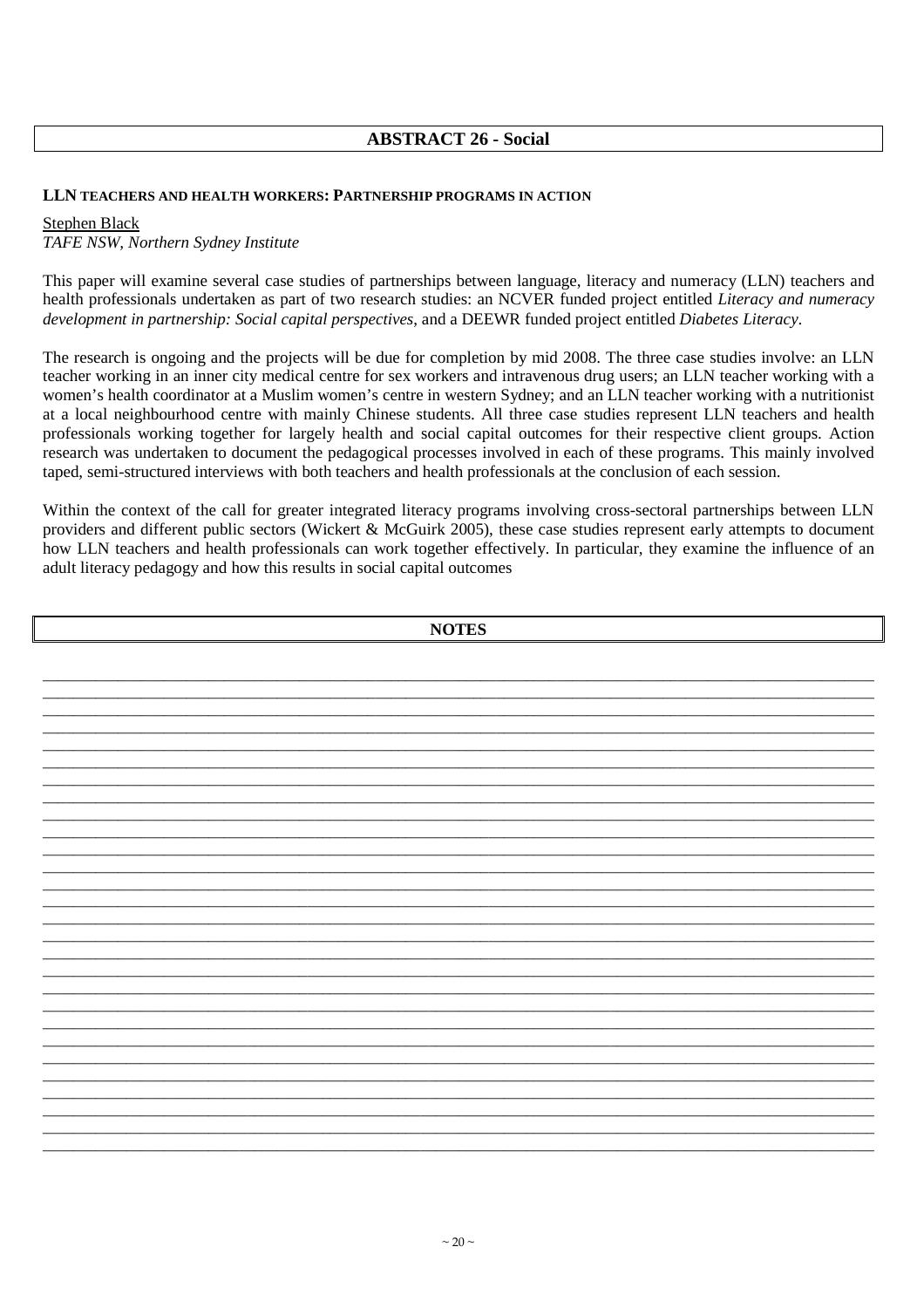## **ABSTRACT 33 - Place**

#### \*\*\* THE ROLE OF E-LEARNING IN 'HOLISTIC' APPROACHES TO VET IN REMOTE AUSTRALIAN INDIGENOUS CONTEXTS

## Alicia Boyle and Ruth Wallace

Social Partnerships in Learning Research Consortium, Charles Darwin University

Indigenous<sup>a</sup> peoples in remote contexts are engaging with new communication and information technologies, yet this may not be realised by mainstream vocational education and training (VET) providers. This paper will utilise evidence from recent case studies that suggests that new technologies have a significant role to play in the development of networks, resources and learning spaces for remote Australian Indigenous peoples. We explore key barriers to the use of new technologies including restrictive funding models and poor cross-agency and organisation coordination which hinders the provision of services, interoperability issues and the ability to respond to the demand for emerging uses for technologies. This paper also discusses key issues around the suitability of available resources, applicability of the industry-based nationally accredited training packages in remote contexts, variable educational profiles of the learners, and the variable skills of teaching staff to develop and use suitable resources and technologies.

| <b>NOTES</b> |  |  |  |  |
|--------------|--|--|--|--|
|              |  |  |  |  |
|              |  |  |  |  |
|              |  |  |  |  |
|              |  |  |  |  |
|              |  |  |  |  |
|              |  |  |  |  |
|              |  |  |  |  |
|              |  |  |  |  |
|              |  |  |  |  |
|              |  |  |  |  |
|              |  |  |  |  |
|              |  |  |  |  |
|              |  |  |  |  |
|              |  |  |  |  |
|              |  |  |  |  |
|              |  |  |  |  |
|              |  |  |  |  |
|              |  |  |  |  |
|              |  |  |  |  |
|              |  |  |  |  |
|              |  |  |  |  |
|              |  |  |  |  |
|              |  |  |  |  |
|              |  |  |  |  |
|              |  |  |  |  |

<sup>&</sup>lt;sup>a</sup> The words Indigenous and Aboriginal are used throughout this paper as regionally appropriate.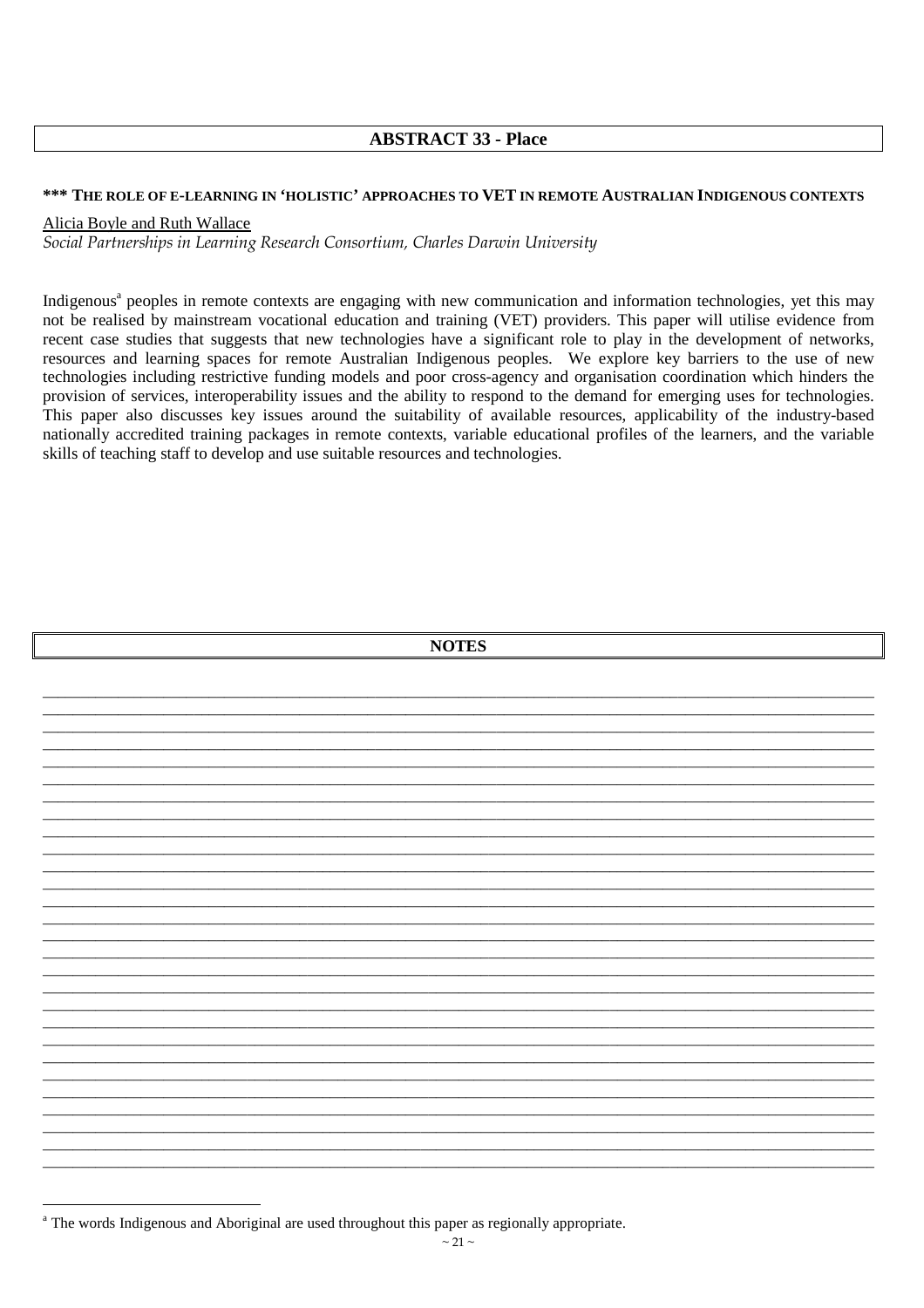## **Concurrent Sessions 1.2 – 03.04.08 11.30 to 12.15**

## **ABSTRACT 20 - Education**

#### **\*\*\* VET IN A DUAL SECTOR CONTEXT: AUGURY OR ANOMALY?**

Gavin Moodie *Griffith University* 

Until the 1990s dual sector universities have been understood as a Victorian eccentricity shared by the Northern Territory, understandable because of its small size. Since then several Australian universities have become more vertically integrated by offering programs at vocational and secondary education levels, often as registered training organisations and often through wholly owned colleges, such as the Australian Catholic University, ANU, Charles Sturt University, Curtin University, Edith Cowan University, Monash University, University of Adelaide, University of Queensland, University of Technology, Sydney and the University of Wollongong. Interest in dual sector universities is also developing overseas. New Zealand's Unitech and London's Thames Valley University identify as dual sector universities and South Africa's Nelson Mandela Metropolitan University describes itself in terms used by dual sector universities.

This paper considers whether vocational education in a dual sector institution is an anomaly or an augury of future developments. It posits a definition of dual sector universities that distinguishes them from predominantly single sector institutions that offer a modest proportion of load in the other sector and from dual sector educational institutions that are not universities. The paper describes the emergence of dual sector provision: initially in Victoria from the bottom up, more recently in Australia from the top down, and by amalgamation overseas. It considers why dual sector universities emerged in Victoria but not in New South Wales where institutions with otherwise similar histories developed as single sector universities. The paper concludes by considering the potential for the development of new dual sector universities in Australia.

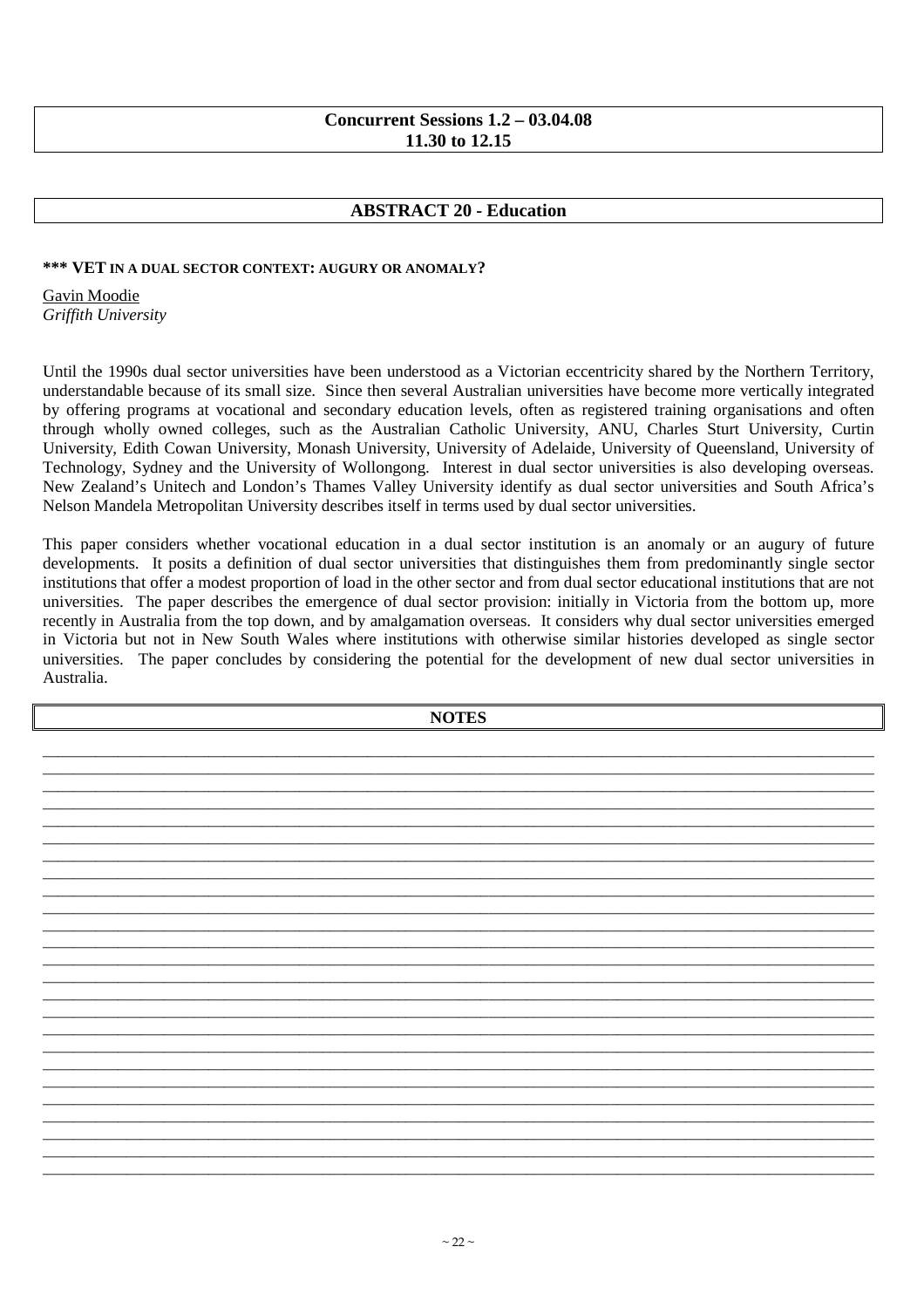## **ABSTRACT 50 - Practice**

#### \*\*\* DISORIENTING VET: ENHANCING VET PRACTICE THROUGH TRANSFORMATIVE LEARNING THEORY

#### **Stephen Hodge**

PhD Candidate, University of South Australia

This paper will explore the contention that Australian VET may be an environment in which transformative learning can occur, and indicate ways to enhance VET practice in relation to this kind of learning. Mezirow's theory of transformative learning is surveyed to provide background. Two examples of VET programs are described to show how VET can serve as a context for transformative learning. It is suggested that if there are VET programs that produce conditions favourable to transformative learning, then practitioners working in these areas can enhance their practice through familiarity with the features of transformative learning and ways that have been promoted for the support and facilitation of transformative learning.

| <b>NOTES</b> |  |  |
|--------------|--|--|
|              |  |  |
|              |  |  |
|              |  |  |
|              |  |  |
|              |  |  |
|              |  |  |
|              |  |  |
|              |  |  |
|              |  |  |
|              |  |  |
|              |  |  |
|              |  |  |
|              |  |  |
|              |  |  |
|              |  |  |
|              |  |  |
|              |  |  |
|              |  |  |
|              |  |  |
|              |  |  |
|              |  |  |
|              |  |  |
|              |  |  |
|              |  |  |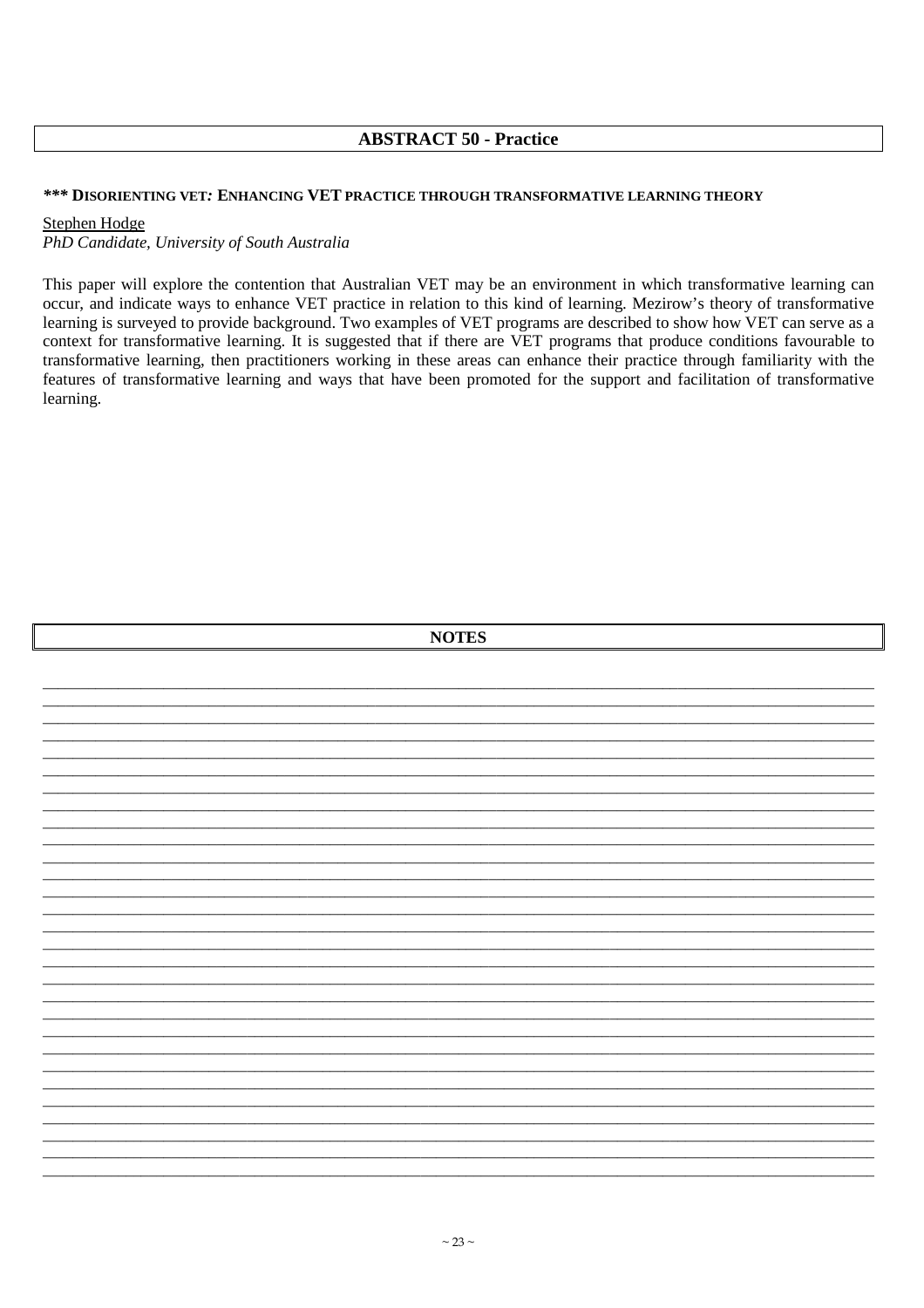## **ABSTRACT 62 - Practice**

#### **WASTED SKILLS: THE HOSPITALITY INDUSTRY AND ITS YOUNG CHEFS**

#### Richard McDermott

*Ed.D student University of Technology Sydney* 

Rapid changes in industry and the world of work require vocational education training (VET) providers to consider their role in industry skills shortages and how they respond to pressure from government and industry groups to address the need for effective training. This research seeks to throw light on how large training organisations, such as TAFE and industry have responded to government reports on critical skills shortages within the industry(ACTU 2004, July; McKenzie 2004, July). It will seek to probe commercial cookery training(NCVER 2001, June) and the hospitality industry, to ask the question as to what can be done to stem the high turnover of young chefs.

The research will also explore the composition and effectiveness of both formal and informal learning of the trainee combined with the industry and training organisation's capacity to produce long term employment prospects for the trainee to meet the industry's need to retain skilled, productive employees.

What is emerging, from the initial research findings are concerns such as the changing profile of the students now enrolling in apprenticeships and traineeships (they are of all ages) (Karmel 2006 ) with formal vocational education and workplace training's ability to meet the needs of these new students. Of particular interest, to my research, are the Generation Y (Coupland 1991) trainees who appear to have divergent aims of their learning and employment expectations to their employers and teachers. It has also been reported (Toner 2003, July) that a gap has developed, over the past decade, between the formal training delivered by VET organisations and the training requested by employers, although vocational education providers have endeavoured to reduce that gap with a raft of tailored, flexible courses (DEST 2004 December) to meet the needs of employers but not necessarily the trainees.

In conclusion, the research is revealing an industry that, on first view, seems unwilling or unable to fulfil the tripartite training agreement, as employer, with the trainee and their vocational education needs. Initial evidential data shows financial pressure as a common response, in that they have little time or resources to provide adequate workplace training coupled with an historical culture of poor employee dealings and working conditions.

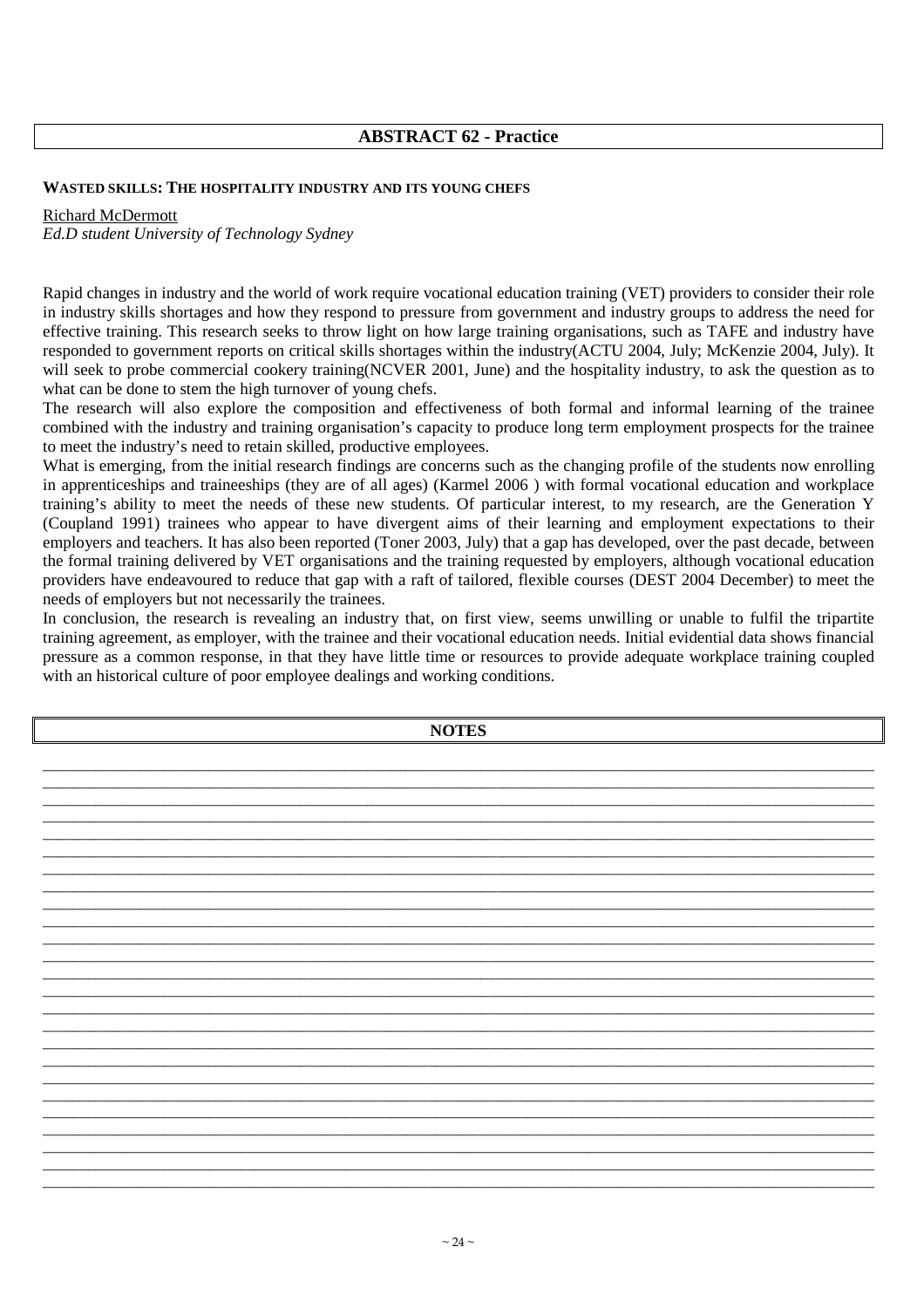## **ABSTRACT 19 - Social**

#### DISRUPTED EDUCATION AND EDUCATIONAL PATHWAYS TO EMPLOYMENT FOR SOMALI YOUNG PEOPLE

#### Maree Keating and Bonnie Simons

Equity Research Centre, Collingwood, Vic

Many Somali young people are under enormous pressure from their parents to do well educationally. Interestingly the research conducted in 2007 with Somali young people in Victoria found that there seems to be a critical age at which young Somali people arriving in Australia with no formal education are more likely to be able to make up for their educational gaps.

Our research indicated that there are strong links between disrupted education, age of arrival and the pathways these young people take through TAFE to employment. One group of students tended to use TAFE as a direct pathway to employment whilst the other saw TAFE as a stepping stone to a tertiary qualification.

This paper explores the factors which appear to influence Somali expectations of and attitudes towards TAFE as well as patterns of using TAFE amongst this group of young people.

| <b>NOTES</b> |
|--------------|
|              |
|              |
|              |
|              |
|              |
|              |
|              |
|              |
|              |
|              |
|              |
|              |
|              |
|              |
|              |
|              |
|              |
|              |
|              |
|              |
|              |
|              |
|              |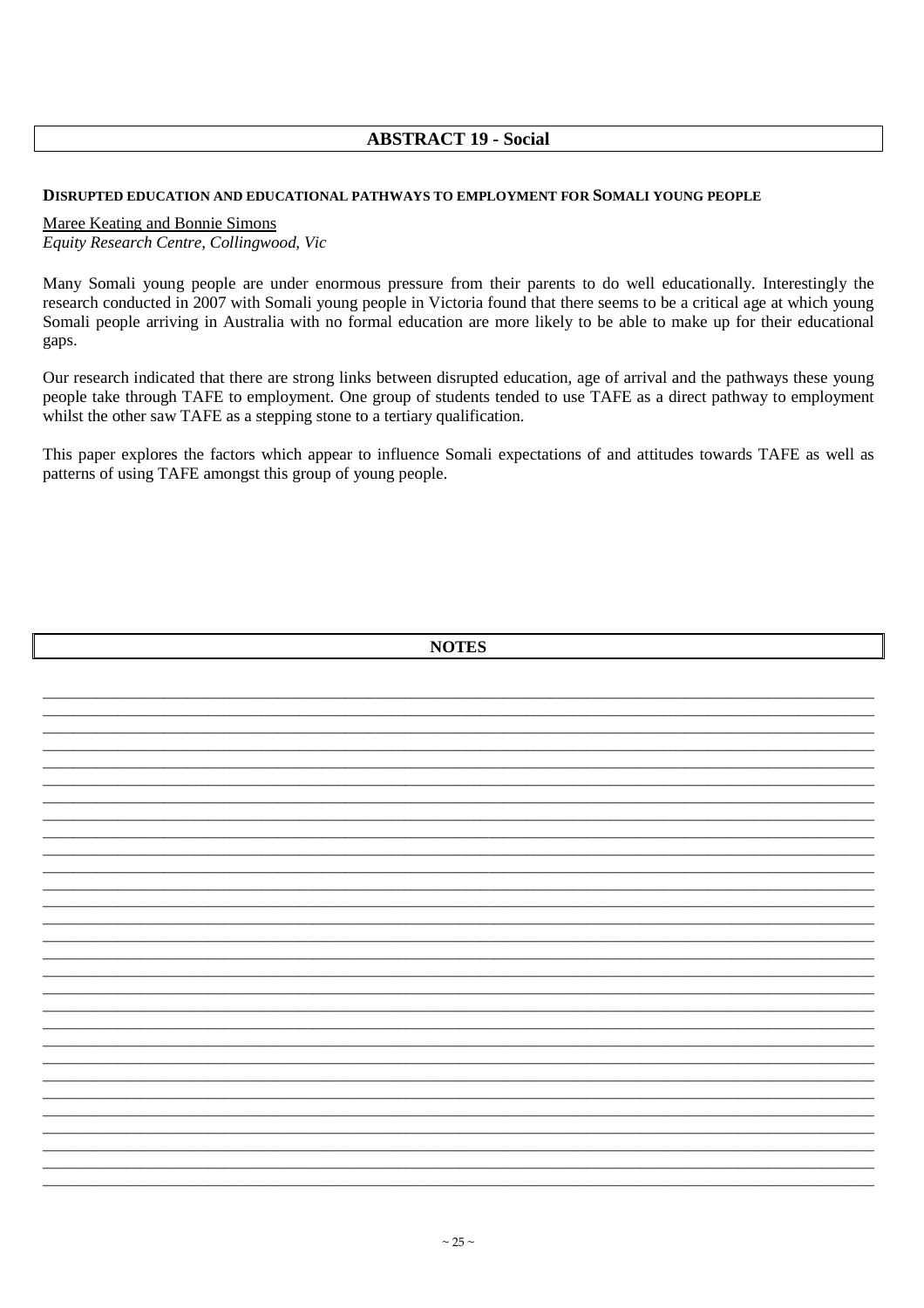## **ABSTRACT 01 - Place**

### **\*\*\* TRUST AND THE INFORMAL COMMUNICATION OF TRAINING NEED AND DEMAND BETWEEN VET PROVIDERS AND USERS**

## Peter Rushbrook and Richard Pickersgill *Charles Sturt University, Wagga Wagga, NSW*

The paper focuses on the processes, and in particular non-market mechanisms, through which training needs are communicated or signalled to VET providers in rural settings. Qualitative data were gathered through interviewing a range of VET providers, employers, community groups and VET clients. A key outcome of the research suggests that 'trust', when contextualised within the interactions occurring in rural settings, often leads to the communication of client needs to VET providers. Unlike urban settings that through geographic size and greater demographic distribution tend to separate professional and social networks, 'the bush' conflates social and professional networking through regular formal and informal meetings in a variety of workplace, community and social settings, thus creating opportunities for the communication of a range of commercially utilisable knowledges, including VET issues of supply and demand. The glue binding these 'intellectual spillovers', 'non-market mechanisms' or 'non-price signals' is trust. Information gleaned from focus groups, key informants, sites visits and desktop research consistently demonstrated 'trust', defined as the microobservable and mutually accountable reciprocity of needs, as the basis of informal and most formal communications of VET need and demand. The researchers conclude that the dilemma with informal, trust-based communication is its randomness, which mitigates its potential for enhancing VET provider-client relationships and partnerships. A proposed solution to capture the inherent value of informal communication, while recognising the realities of the rural and regional VET marketplace, is to bring together VET providers and clients in a 'neutral space' auspiced by a non-VET body such as a purpose constructed local government body; for example the range of bodies created through the Victorian 'learning towns' network.

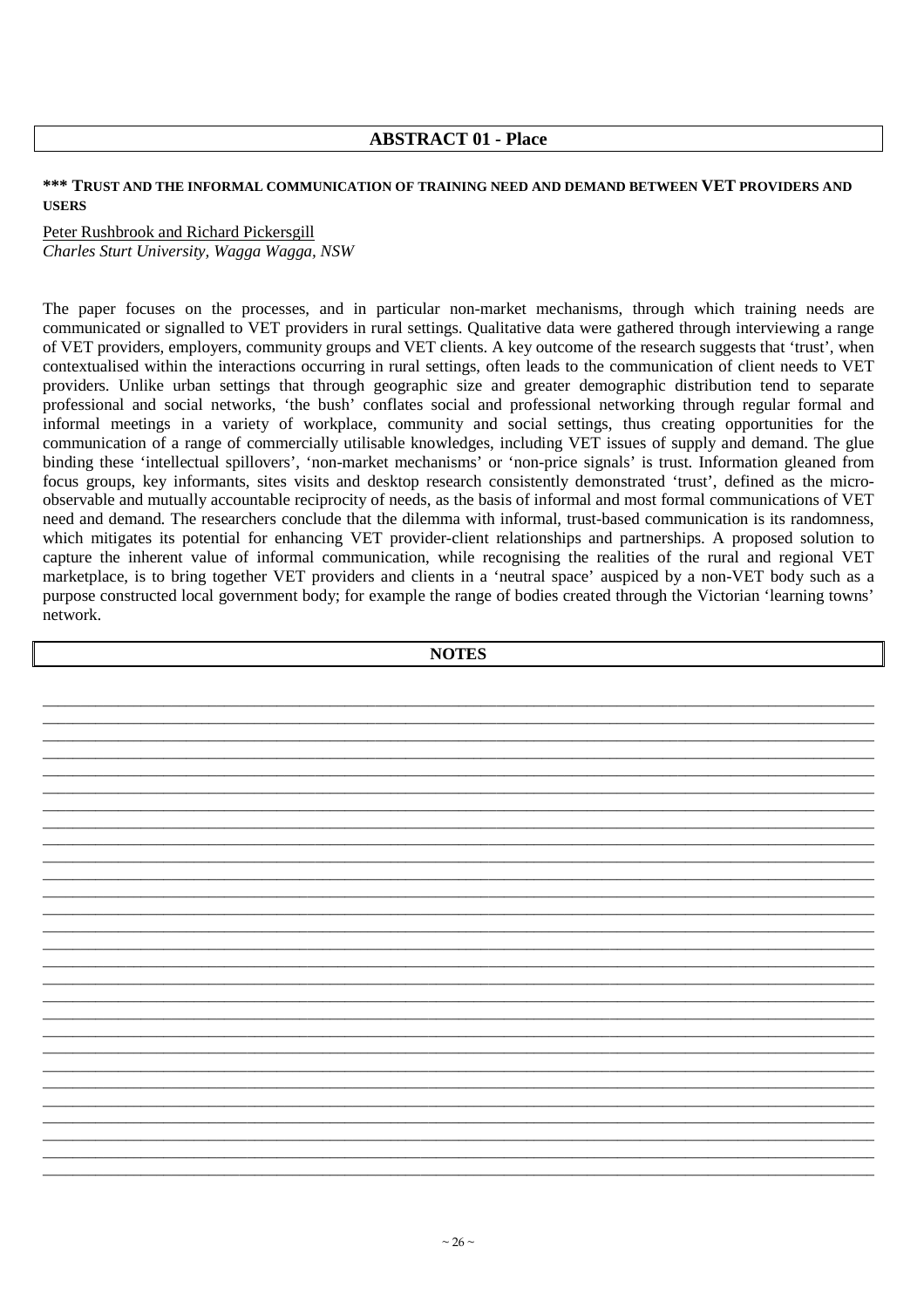## **Workshop - 03.04.08** 10.45 to 12.15

## **ABSTRACT 22**

#### FROM RESEARCH TO PUBLICATION: A (NEW) WRITER'S WORKSHOP

Rick Holden<sup>1</sup> and Erica Smith<sup>1</sup> <sup>1</sup>Leeds Business School, UK <sup>1</sup>Charles Sturt University, Australia

The aim of the workshop is to encourage and assist participants develop and translate their research into a successful publication. Participants will be invited to engage in a number of activities critical to the process of submission and eventual acceptance of a research paper within a peer-reviewed journal.

Key processes which will be addressed in the workshop include:

- an exploration of paper aims, focus and content vis a vis a journal editorial objectives
- a critical assessment of abstracts / outlines
- strategies and actions likely to remove barriers and facilitate pathways to successful publication

The workshop is principally aimed at new and aspirant writers within the vocational education and training (VET) research field. The Emerald publication  $Education + Training$  will be used as the principal illustrative journal within the workshop. This is pertinent given the resonance between the journal's editorial objectives and the key themes of the AVETRA Conference. Also, the journal was ranked '1' in Vocational/Further/Adult Education/Training for quality and esteem in the recent Australian Association for Research in Education journal ranking exercise.

The workshop will be led by Dr Rick Holden, Editor of *Education + Training* and Dr Erica Smith, Associate Editor of *Education* +  $Training$  and national secretary of AVETRA.

**NOTES**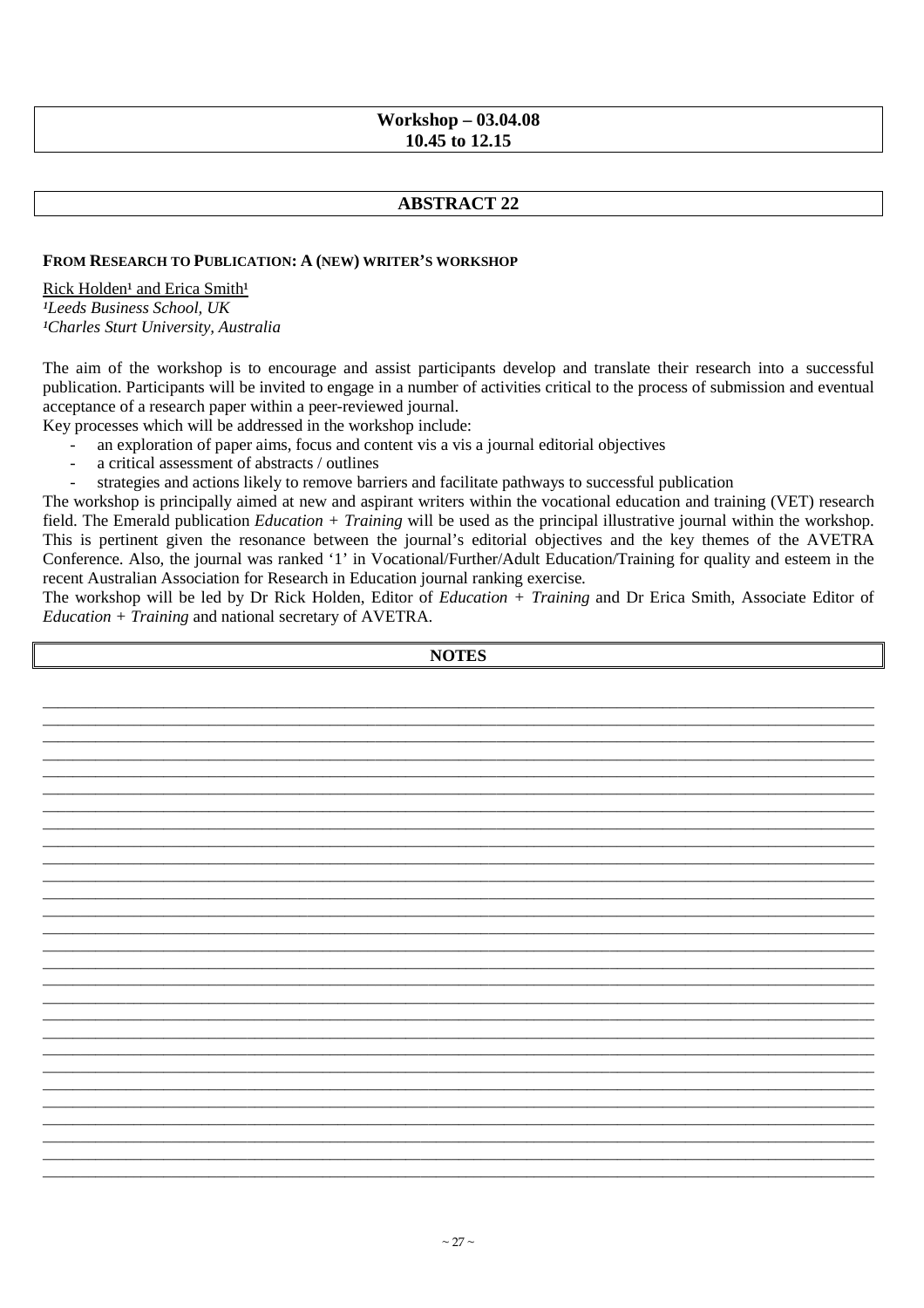## **Concurrent Sessions 2.1 – 03.04.08 14.00 to 14.45**

## **ABSTRACT 10 - Education**

#### **\*\*\* WHAT'S IT LIKE FOR STUDENTS? ENHANCING THE STUDENT EXPERIENCE FROM VET TO UNIVERSITY**

Barbara Cram<sup>1</sup>, Vaughan Croucher<sup>2</sup> and Bruce Lines<sup>1</sup>

*<sup>1</sup>University of Canberra*

*<sup>2</sup>Canberra Institute of Technology* 

Credit transfer and articulation arrangements present valuable opportunities for students with VET sector experience and qualifications to access higher education in Australia and overseas. However, as the MCEETYA *Good Practice Principles* suggest, ad hoc articulation programs are often characterised by inconsistency or lack of transparency and do not always serve students well.

The Collaborative Development Program between Canberra Institute of Technology (CIT) and the University of Canberra (UC) has monitored the difficulties students encounter when transitioning from CIT to UC and designed a longitudinal program to improve the student experience. The achievements of the project, acknowledged in 2006 through both a Carrick Citation and a three-year Collaborative and Structural Reform (CASR) grant, arise not only from the alignment of governance, process and infrastructure support but also from a shared focus on students.

This research analyses the achievements of the UC-CIT Collaborative Development Program from the student perspective, focusing on cross-institutional programs to improve: the management and granting of credit for completed VET studies; presentation and accessibility of information to students and stakeholders; and support for articulating students during both vocational and university studies.

The analysis suggests that the cross-sectoral Collaborative Development Program, which is continually reviewed and revised to address student concerns, has enhanced the overall experiences of CIT graduates who are studying at UC. Evidence of outcomes includes greater participation in campus services, improved student satisfaction ratings and high success and retention rates for target students. The extent to which the model described in this study could be extended to other institutions is considered.

**NOTES**  \_\_\_\_\_\_\_\_\_\_\_\_\_\_\_\_\_\_\_\_\_\_\_\_\_\_\_\_\_\_\_\_\_\_\_\_\_\_\_\_\_\_\_\_\_\_\_\_\_\_\_\_\_\_\_\_\_\_\_\_\_\_\_\_\_\_\_\_\_\_\_\_\_\_\_\_\_\_\_\_\_\_\_\_\_\_\_\_\_\_\_\_\_\_\_\_\_\_\_\_\_\_\_\_\_\_\_\_\_\_ \_\_\_\_\_\_\_\_\_\_\_\_\_\_\_\_\_\_\_\_\_\_\_\_\_\_\_\_\_\_\_\_\_\_\_\_\_\_\_\_\_\_\_\_\_\_\_\_\_\_\_\_\_\_\_\_\_\_\_\_\_\_\_\_\_\_\_\_\_\_\_\_\_\_\_\_\_\_\_\_\_\_\_\_\_\_\_\_\_\_\_\_\_\_\_\_\_\_\_\_\_\_\_\_\_\_\_\_\_\_ \_\_\_\_\_\_\_\_\_\_\_\_\_\_\_\_\_\_\_\_\_\_\_\_\_\_\_\_\_\_\_\_\_\_\_\_\_\_\_\_\_\_\_\_\_\_\_\_\_\_\_\_\_\_\_\_\_\_\_\_\_\_\_\_\_\_\_\_\_\_\_\_\_\_\_\_\_\_\_\_\_\_\_\_\_\_\_\_\_\_\_\_\_\_\_\_\_\_\_\_\_\_\_\_\_\_\_\_\_\_ \_\_\_\_\_\_\_\_\_\_\_\_\_\_\_\_\_\_\_\_\_\_\_\_\_\_\_\_\_\_\_\_\_\_\_\_\_\_\_\_\_\_\_\_\_\_\_\_\_\_\_\_\_\_\_\_\_\_\_\_\_\_\_\_\_\_\_\_\_\_\_\_\_\_\_\_\_\_\_\_\_\_\_\_\_\_\_\_\_\_\_\_\_\_\_\_\_\_\_\_\_\_\_\_\_\_\_\_\_\_ \_\_\_\_\_\_\_\_\_\_\_\_\_\_\_\_\_\_\_\_\_\_\_\_\_\_\_\_\_\_\_\_\_\_\_\_\_\_\_\_\_\_\_\_\_\_\_\_\_\_\_\_\_\_\_\_\_\_\_\_\_\_\_\_\_\_\_\_\_\_\_\_\_\_\_\_\_\_\_\_\_\_\_\_\_\_\_\_\_\_\_\_\_\_\_\_\_\_\_\_\_\_\_\_\_\_\_\_\_\_ \_\_\_\_\_\_\_\_\_\_\_\_\_\_\_\_\_\_\_\_\_\_\_\_\_\_\_\_\_\_\_\_\_\_\_\_\_\_\_\_\_\_\_\_\_\_\_\_\_\_\_\_\_\_\_\_\_\_\_\_\_\_\_\_\_\_\_\_\_\_\_\_\_\_\_\_\_\_\_\_\_\_\_\_\_\_\_\_\_\_\_\_\_\_\_\_\_\_\_\_\_\_\_\_\_\_\_\_\_\_ \_\_\_\_\_\_\_\_\_\_\_\_\_\_\_\_\_\_\_\_\_\_\_\_\_\_\_\_\_\_\_\_\_\_\_\_\_\_\_\_\_\_\_\_\_\_\_\_\_\_\_\_\_\_\_\_\_\_\_\_\_\_\_\_\_\_\_\_\_\_\_\_\_\_\_\_\_\_\_\_\_\_\_\_\_\_\_\_\_\_\_\_\_\_\_\_\_\_\_\_\_\_\_\_\_\_\_\_\_\_ \_\_\_\_\_\_\_\_\_\_\_\_\_\_\_\_\_\_\_\_\_\_\_\_\_\_\_\_\_\_\_\_\_\_\_\_\_\_\_\_\_\_\_\_\_\_\_\_\_\_\_\_\_\_\_\_\_\_\_\_\_\_\_\_\_\_\_\_\_\_\_\_\_\_\_\_\_\_\_\_\_\_\_\_\_\_\_\_\_\_\_\_\_\_\_\_\_\_\_\_\_\_\_\_\_\_\_\_\_\_ \_\_\_\_\_\_\_\_\_\_\_\_\_\_\_\_\_\_\_\_\_\_\_\_\_\_\_\_\_\_\_\_\_\_\_\_\_\_\_\_\_\_\_\_\_\_\_\_\_\_\_\_\_\_\_\_\_\_\_\_\_\_\_\_\_\_\_\_\_\_\_\_\_\_\_\_\_\_\_\_\_\_\_\_\_\_\_\_\_\_\_\_\_\_\_\_\_\_\_\_\_\_\_\_\_\_\_\_\_\_ \_\_\_\_\_\_\_\_\_\_\_\_\_\_\_\_\_\_\_\_\_\_\_\_\_\_\_\_\_\_\_\_\_\_\_\_\_\_\_\_\_\_\_\_\_\_\_\_\_\_\_\_\_\_\_\_\_\_\_\_\_\_\_\_\_\_\_\_\_\_\_\_\_\_\_\_\_\_\_\_\_\_\_\_\_\_\_\_\_\_\_\_\_\_\_\_\_\_\_\_\_\_\_\_\_\_\_\_\_\_ \_\_\_\_\_\_\_\_\_\_\_\_\_\_\_\_\_\_\_\_\_\_\_\_\_\_\_\_\_\_\_\_\_\_\_\_\_\_\_\_\_\_\_\_\_\_\_\_\_\_\_\_\_\_\_\_\_\_\_\_\_\_\_\_\_\_\_\_\_\_\_\_\_\_\_\_\_\_\_\_\_\_\_\_\_\_\_\_\_\_\_\_\_\_\_\_\_\_\_\_\_\_\_\_\_\_\_\_\_\_ \_\_\_\_\_\_\_\_\_\_\_\_\_\_\_\_\_\_\_\_\_\_\_\_\_\_\_\_\_\_\_\_\_\_\_\_\_\_\_\_\_\_\_\_\_\_\_\_\_\_\_\_\_\_\_\_\_\_\_\_\_\_\_\_\_\_\_\_\_\_\_\_\_\_\_\_\_\_\_\_\_\_\_\_\_\_\_\_\_\_\_\_\_\_\_\_\_\_\_\_\_\_\_\_\_\_\_\_\_\_ \_\_\_\_\_\_\_\_\_\_\_\_\_\_\_\_\_\_\_\_\_\_\_\_\_\_\_\_\_\_\_\_\_\_\_\_\_\_\_\_\_\_\_\_\_\_\_\_\_\_\_\_\_\_\_\_\_\_\_\_\_\_\_\_\_\_\_\_\_\_\_\_\_\_\_\_\_\_\_\_\_\_\_\_\_\_\_\_\_\_\_\_\_\_\_\_\_\_\_\_\_\_\_\_\_\_\_\_\_\_ \_\_\_\_\_\_\_\_\_\_\_\_\_\_\_\_\_\_\_\_\_\_\_\_\_\_\_\_\_\_\_\_\_\_\_\_\_\_\_\_\_\_\_\_\_\_\_\_\_\_\_\_\_\_\_\_\_\_\_\_\_\_\_\_\_\_\_\_\_\_\_\_\_\_\_\_\_\_\_\_\_\_\_\_\_\_\_\_\_\_\_\_\_\_\_\_\_\_\_\_\_\_\_\_\_\_\_\_\_\_ \_\_\_\_\_\_\_\_\_\_\_\_\_\_\_\_\_\_\_\_\_\_\_\_\_\_\_\_\_\_\_\_\_\_\_\_\_\_\_\_\_\_\_\_\_\_\_\_\_\_\_\_\_\_\_\_\_\_\_\_\_\_\_\_\_\_\_\_\_\_\_\_\_\_\_\_\_\_\_\_\_\_\_\_\_\_\_\_\_\_\_\_\_\_\_\_\_\_\_\_\_\_\_\_\_\_\_\_\_\_ \_\_\_\_\_\_\_\_\_\_\_\_\_\_\_\_\_\_\_\_\_\_\_\_\_\_\_\_\_\_\_\_\_\_\_\_\_\_\_\_\_\_\_\_\_\_\_\_\_\_\_\_\_\_\_\_\_\_\_\_\_\_\_\_\_\_\_\_\_\_\_\_\_\_\_\_\_\_\_\_\_\_\_\_\_\_\_\_\_\_\_\_\_\_\_\_\_\_\_\_\_\_\_\_\_\_\_\_\_\_ \_\_\_\_\_\_\_\_\_\_\_\_\_\_\_\_\_\_\_\_\_\_\_\_\_\_\_\_\_\_\_\_\_\_\_\_\_\_\_\_\_\_\_\_\_\_\_\_\_\_\_\_\_\_\_\_\_\_\_\_\_\_\_\_\_\_\_\_\_\_\_\_\_\_\_\_\_\_\_\_\_\_\_\_\_\_\_\_\_\_\_\_\_\_\_\_\_\_\_\_\_\_\_\_\_\_\_\_\_\_ \_\_\_\_\_\_\_\_\_\_\_\_\_\_\_\_\_\_\_\_\_\_\_\_\_\_\_\_\_\_\_\_\_\_\_\_\_\_\_\_\_\_\_\_\_\_\_\_\_\_\_\_\_\_\_\_\_\_\_\_\_\_\_\_\_\_\_\_\_\_\_\_\_\_\_\_\_\_\_\_\_\_\_\_\_\_\_\_\_\_\_\_\_\_\_\_\_\_\_\_\_\_\_\_\_\_\_\_\_\_ \_\_\_\_\_\_\_\_\_\_\_\_\_\_\_\_\_\_\_\_\_\_\_\_\_\_\_\_\_\_\_\_\_\_\_\_\_\_\_\_\_\_\_\_\_\_\_\_\_\_\_\_\_\_\_\_\_\_\_\_\_\_\_\_\_\_\_\_\_\_\_\_\_\_\_\_\_\_\_\_\_\_\_\_\_\_\_\_\_\_\_\_\_\_\_\_\_\_\_\_\_\_\_\_\_\_\_\_\_\_ \_\_\_\_\_\_\_\_\_\_\_\_\_\_\_\_\_\_\_\_\_\_\_\_\_\_\_\_\_\_\_\_\_\_\_\_\_\_\_\_\_\_\_\_\_\_\_\_\_\_\_\_\_\_\_\_\_\_\_\_\_\_\_\_\_\_\_\_\_\_\_\_\_\_\_\_\_\_\_\_\_\_\_\_\_\_\_\_\_\_\_\_\_\_\_\_\_\_\_\_\_\_\_\_\_\_\_\_\_\_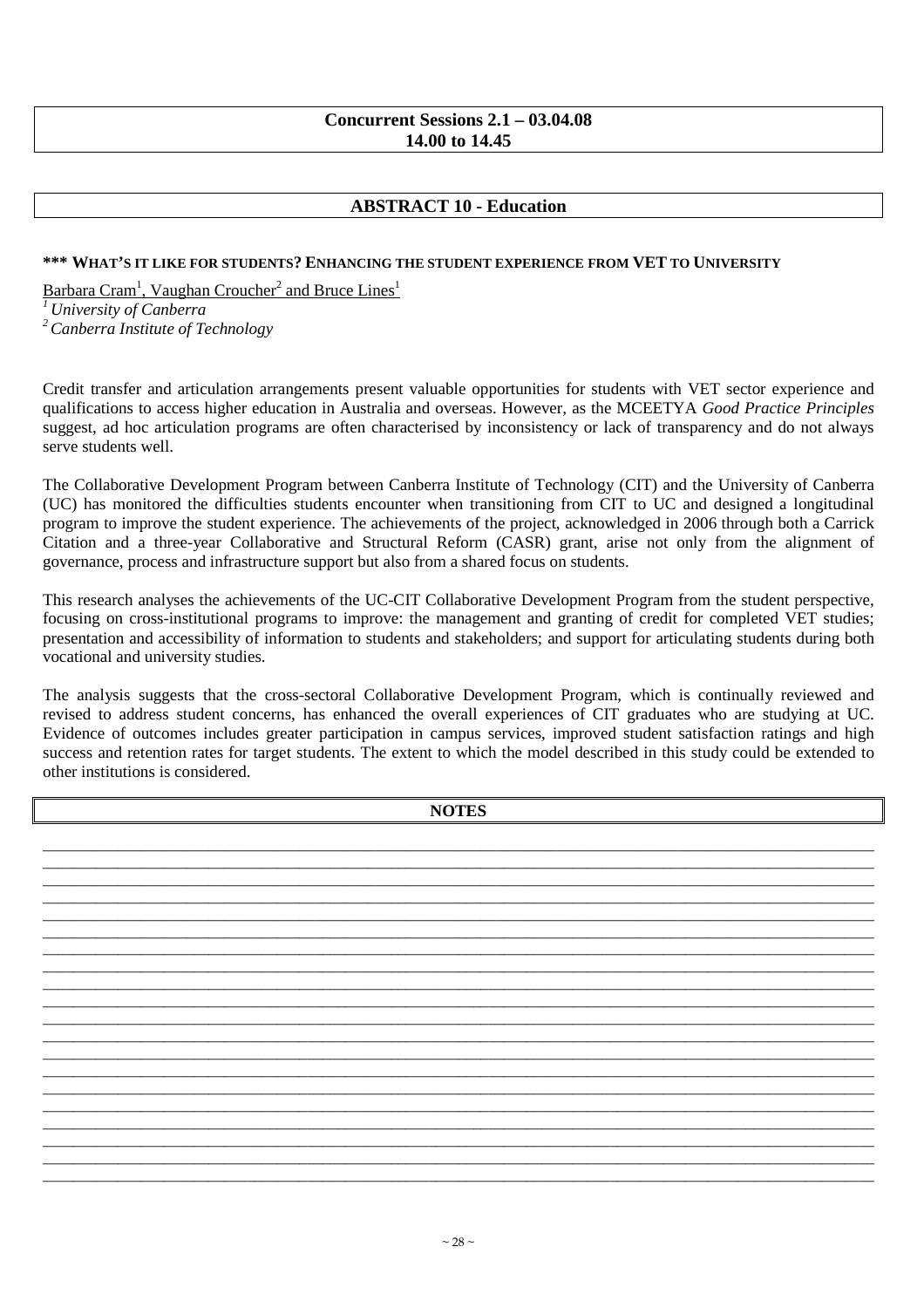## **ABSTRACT 04 - Practice**

## \*\*\* WHAT DO SENIOR FIGURES IN AUSTRALIAN VET THINK ABOUT TRAINEESHIPS?

## Professor Erica Smith

School of Education, Charles Sturt University

This paper reports on the perceptions of key Australian stakeholders who were interviewed about the controversial issue of quality in traineeships. Interviews were carried out with thirteen people holding senior positions in State and national government departments, major employer and employee organisations, and peak bodies of intermediary organisations. The process was the initial phase of a national NCVER-funded project on identifying the features of high-quality traineeships. The interview transcripts were then analysed to draw out key themes. Themes included issues to do with pedagogy both on and off the job, workplace arrangements and work organisation, relationships between employers and training providers, progression to higher level qualifications and within careers, the intended strategic use of trainees by organisations, and the use of traineeships for equity purposes. On the whole, strong support was expressed for the traineeship system although there were some dissenting views. The research provided a useful backdrop for the fieldwork in the remainder of the project.

| <b>NOTES</b> |  |
|--------------|--|
|              |  |
|              |  |
|              |  |
|              |  |
|              |  |
|              |  |
|              |  |
|              |  |
|              |  |
|              |  |
|              |  |
|              |  |
|              |  |
|              |  |
|              |  |
|              |  |
|              |  |
|              |  |
|              |  |
|              |  |
|              |  |
|              |  |
|              |  |
|              |  |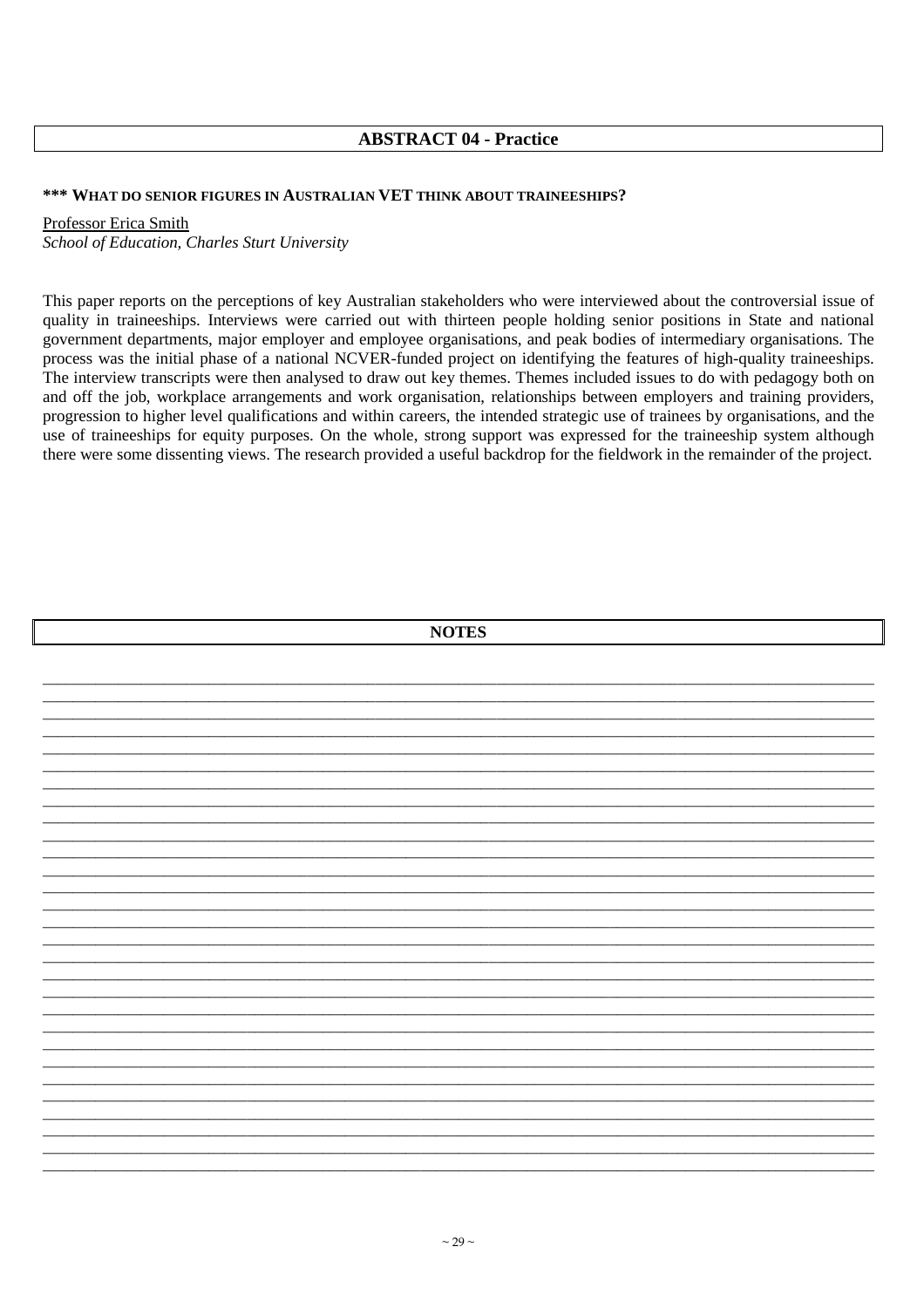## **ABSTRACT 08 - Economic**

#### **\*\*\* ALIGNING HUMAN RESOURCE DEVELOPMENT WITH BUSINESS STRATEGY**

#### Tom Short

*Director, Performance Improvement Centre Ltd. – Auckland, New Zealand Doctoral candidate with CREEW, University of South Australia, Adelaide* 

There is a growing interest among senior managers, human resource professionals and business school academics about evaluating the strategic benefits of workplace learning; particularly how organised training and development activities contribute to an organisation's success. The opinion is polarised: one school of thought takes a pro-human resource standpoint and advocates a strong and irrefutable connection, while the other view offers a more critical and independent perspective, arguing the evidence is not convincing.

Despite this division, all sides give the impression that the best chance for evaluating the success of training may rest in aligning learning and development activities with the business strategy (Phillips 2007; Sloman 2007). The term alignment has grown to become a popular expression for directing effort towards organisational success. However, this is not as straightforward as it may first appear, as business strategy can change perpetually - especially in a competitive and globalised marketplace (Thompson 1995). Hamel (1996), a global expert on strategy, has even suggested the increasing complexity of what organisations have to deal with, makes strategic planning a tenuous activity, if not almost impossible. These assertions present a significant challenge for those wishing to align training activities with strategy and this paper contends the term alignment needs to be understood more fully if is to serve a useful purpose.

Drawing on case study evidence, collected in the New Zealand manufacturing sector, this paper examines how three organisations responded to global market challenges, and explores how workplace training and human resource development projects concealed a multi-dimensional face of alignment, offering both strengths and limitations to the success of the enterprise. Employees from five different roles within three organisations took part in in-depth interviews. Information from a literature review and documents from the organisations complement the evidence. The findings offer new possibilities for aligning human resource development initiatives successfully with business strategy.

| <b>NOTES</b> |  |  |  |
|--------------|--|--|--|
|              |  |  |  |
|              |  |  |  |
|              |  |  |  |
|              |  |  |  |
|              |  |  |  |
|              |  |  |  |
|              |  |  |  |
|              |  |  |  |
|              |  |  |  |
|              |  |  |  |
|              |  |  |  |
|              |  |  |  |
|              |  |  |  |
|              |  |  |  |
|              |  |  |  |
|              |  |  |  |
|              |  |  |  |
|              |  |  |  |
|              |  |  |  |
|              |  |  |  |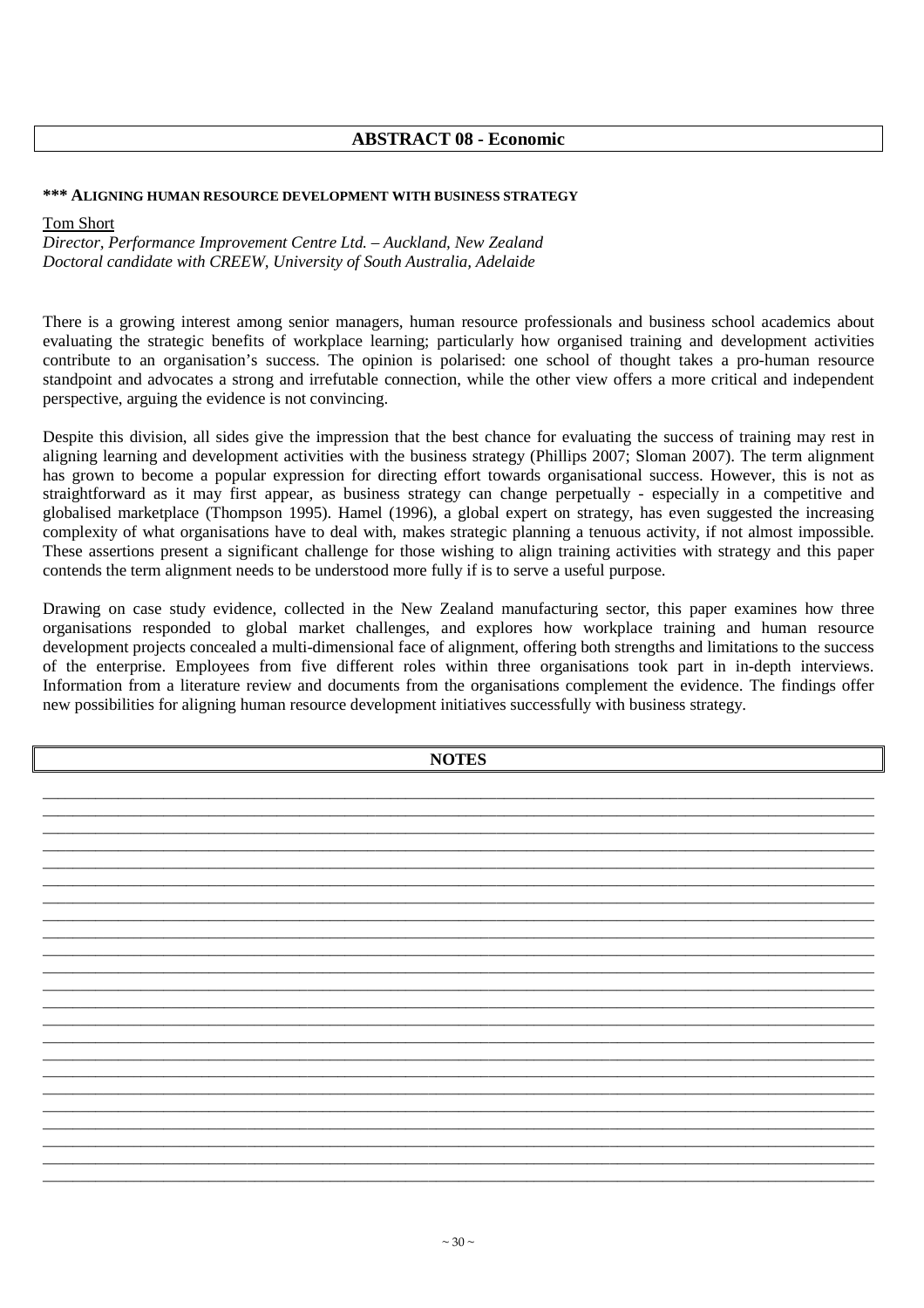## **ABSTRACT 11 - Social**

#### WHAT'S IN A WORD?: THE "PROBLEM" OF WOMEN AND "BARRIERS" TO VET PARTICIPATION

#### Jeannie Daniels

School of Education, University of South Australia

In this paper I explore how dominant discourses of VET construct access and equity issues for women via the notion of barriers, and in doing so, frame the terms of debate about how women enter, participate in, and benefit from VET. Current VET research takes as its starting point a set of language rules that carries already constructed meanings: barriers to women's participation are presented as a set of conditions to be dismantled or overcome. Rather than obstacles that prevent 'successful' participation, I assert that these barriers are structural, systemic and social conditions within which women define their understandings of self. The central problem therefore emerges, not as the presence of barriers, but in the naming of certain experiences as such, and the underlying assumption that once entry to the VET space is achieved, barriers cease to exist.

I argue that the notion of barriers can be explored as a construct of a particular discursive approach that carries problematic implications, not for women learners in VET, but rather for educators, providers and funding agencies who set the terms by which barriers are reinscribed through contemporary provision.

**NOTEC** 

| <b>TAATED</b> |  |
|---------------|--|
|               |  |
|               |  |
|               |  |
|               |  |
|               |  |
|               |  |
|               |  |
|               |  |
|               |  |
|               |  |
|               |  |
|               |  |
|               |  |
|               |  |
|               |  |
|               |  |
|               |  |
|               |  |
|               |  |
|               |  |
|               |  |
|               |  |
|               |  |
|               |  |
|               |  |
|               |  |
|               |  |
|               |  |
|               |  |
|               |  |
|               |  |
|               |  |
|               |  |
|               |  |
|               |  |
|               |  |
|               |  |
|               |  |
|               |  |
|               |  |
|               |  |
|               |  |
|               |  |
|               |  |
|               |  |
|               |  |
|               |  |
|               |  |
|               |  |
|               |  |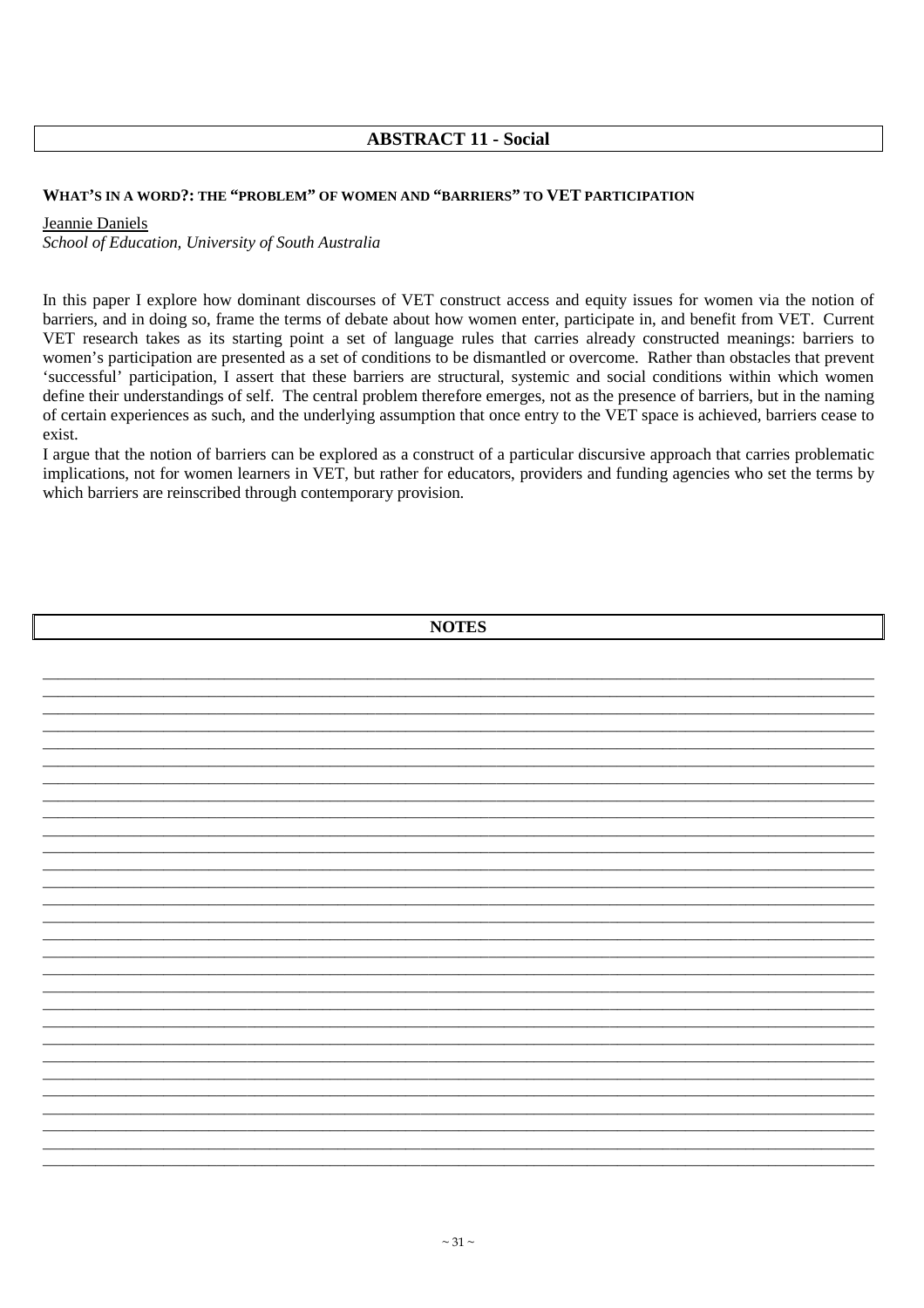## **ABSTRACT 41 - Place**

#### \*\*\* LET THE MEN SPEAK: HEALTH, FRIENDSHIP, COMMUNITY AND SHED THERAPY

Annette Foley, Barry Golding and Mike Brown University of Ballarat, Victoria, Australia

Our paper is based on our recently published NCVER project on Men's sheds in Australia, Learning through Community Contexts (Golding, Brown, Foley, Harvey & Gleeson, 2007), which showed that men's sheds informally cater for non vocational, social, health, wellbeing and learning needs of mainly older men.

We deliberately used unedited transcripts from the NCVER project in the form of narratives or stories to give the men an opportunity to speak for themselves about the benefits of participating in men's sheds. The paper highlights some of the limitations of the methodology used in the attempt to allow the men themselves to make sense of the benefits they experience and enjoy from participating in men's sheds as conveyed through their own voices.

| <b>NOTES</b> |  |  |  |  |  |
|--------------|--|--|--|--|--|
|              |  |  |  |  |  |
|              |  |  |  |  |  |
|              |  |  |  |  |  |
|              |  |  |  |  |  |
|              |  |  |  |  |  |
|              |  |  |  |  |  |
|              |  |  |  |  |  |
|              |  |  |  |  |  |
|              |  |  |  |  |  |
|              |  |  |  |  |  |
|              |  |  |  |  |  |
|              |  |  |  |  |  |
|              |  |  |  |  |  |
|              |  |  |  |  |  |
|              |  |  |  |  |  |
|              |  |  |  |  |  |
|              |  |  |  |  |  |
|              |  |  |  |  |  |
|              |  |  |  |  |  |
|              |  |  |  |  |  |
|              |  |  |  |  |  |
|              |  |  |  |  |  |
|              |  |  |  |  |  |
|              |  |  |  |  |  |
|              |  |  |  |  |  |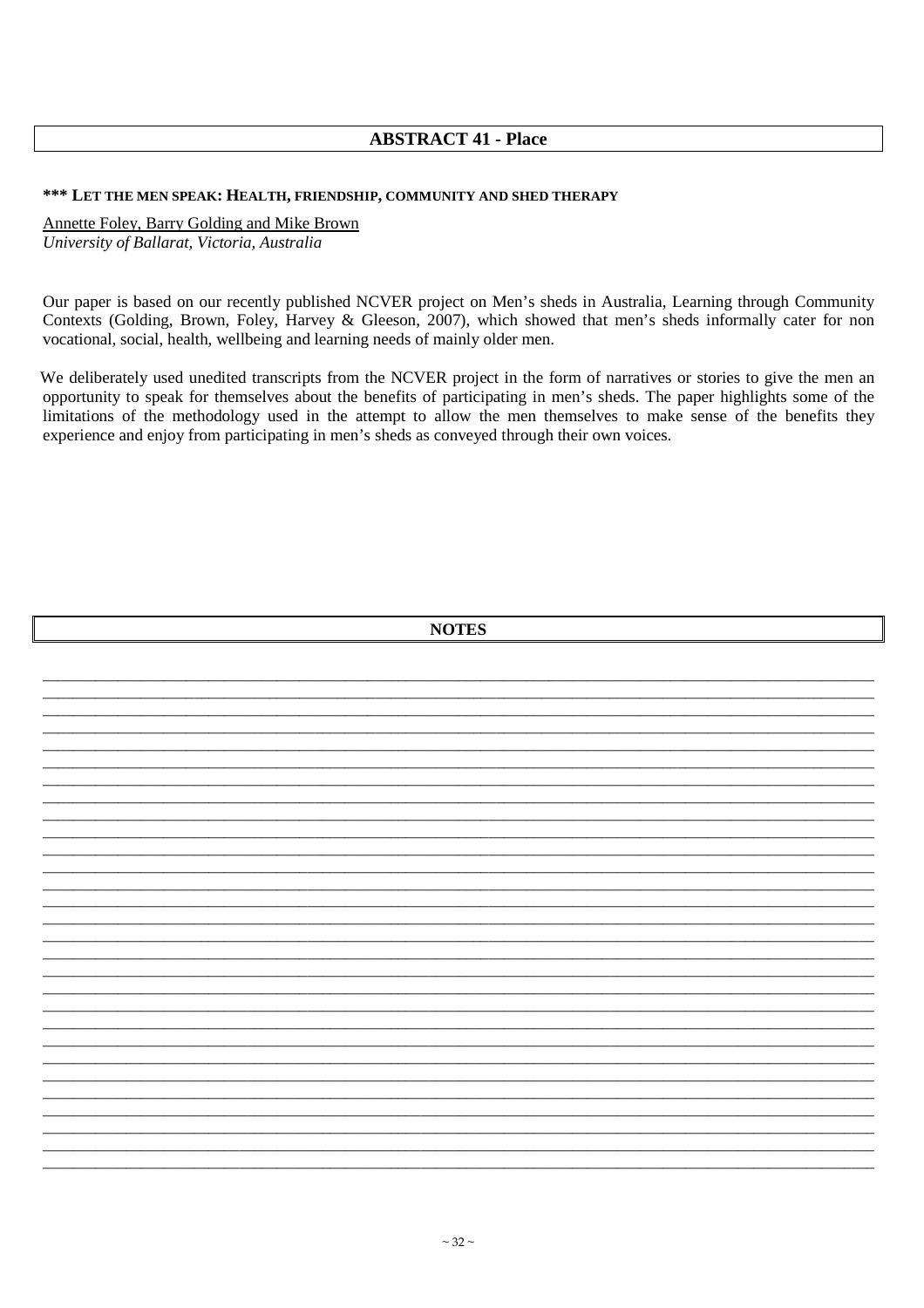## **ABSTRACT 32 - Papers**

#### THE QUESTION OF COMPETENCY CERTAINTY; MOVING FROM QUALITY TO EXCELLENCE IN VOCATIONAL EDUCATION Homi Azemikhah University of Sunshine Coast

Given that, Australian Quality Training Framework (AQTF) 2007 is designed to encourage Registered Training Organisations (RTO'S) to focus on quality and continuous improvement to better meet client needs", a key aspect of AOTF 2007 has been on the inclusion of "a continuum that allows for recognition of quality of RTO performance at several points", including quality training and assessment.

While the new AQTF 2007 Excellence Criteria, within the Australian Quality Training Framework, focus on the use of five inter-related categories for excellence, including: Learning and Assessment, leadership, people focus, client and community focus and management systems, this paper focuses on one criterion, that of Learning and Assessment. The paper illustrates how the achievement of this criterion relies on the pedagogical expertise of VET educators to ensure the delivery of products are informed by current thinking and research about learning and assessment, so that the essential standards of quality delivery are met. This depends to a large degree on how the required knowledge and skills are integrated in teaching, learning and assessment. Currently, by the advent of "Employability Skills" the integration of skills into teaching, learning and assessment has gained momentum.

| <b>NOTES</b> |  |  |  |
|--------------|--|--|--|
|              |  |  |  |
|              |  |  |  |
|              |  |  |  |
|              |  |  |  |
|              |  |  |  |
|              |  |  |  |
|              |  |  |  |
|              |  |  |  |
|              |  |  |  |
|              |  |  |  |
|              |  |  |  |
|              |  |  |  |
|              |  |  |  |
|              |  |  |  |
|              |  |  |  |
|              |  |  |  |
|              |  |  |  |
|              |  |  |  |
|              |  |  |  |
|              |  |  |  |
|              |  |  |  |
|              |  |  |  |
|              |  |  |  |
|              |  |  |  |
|              |  |  |  |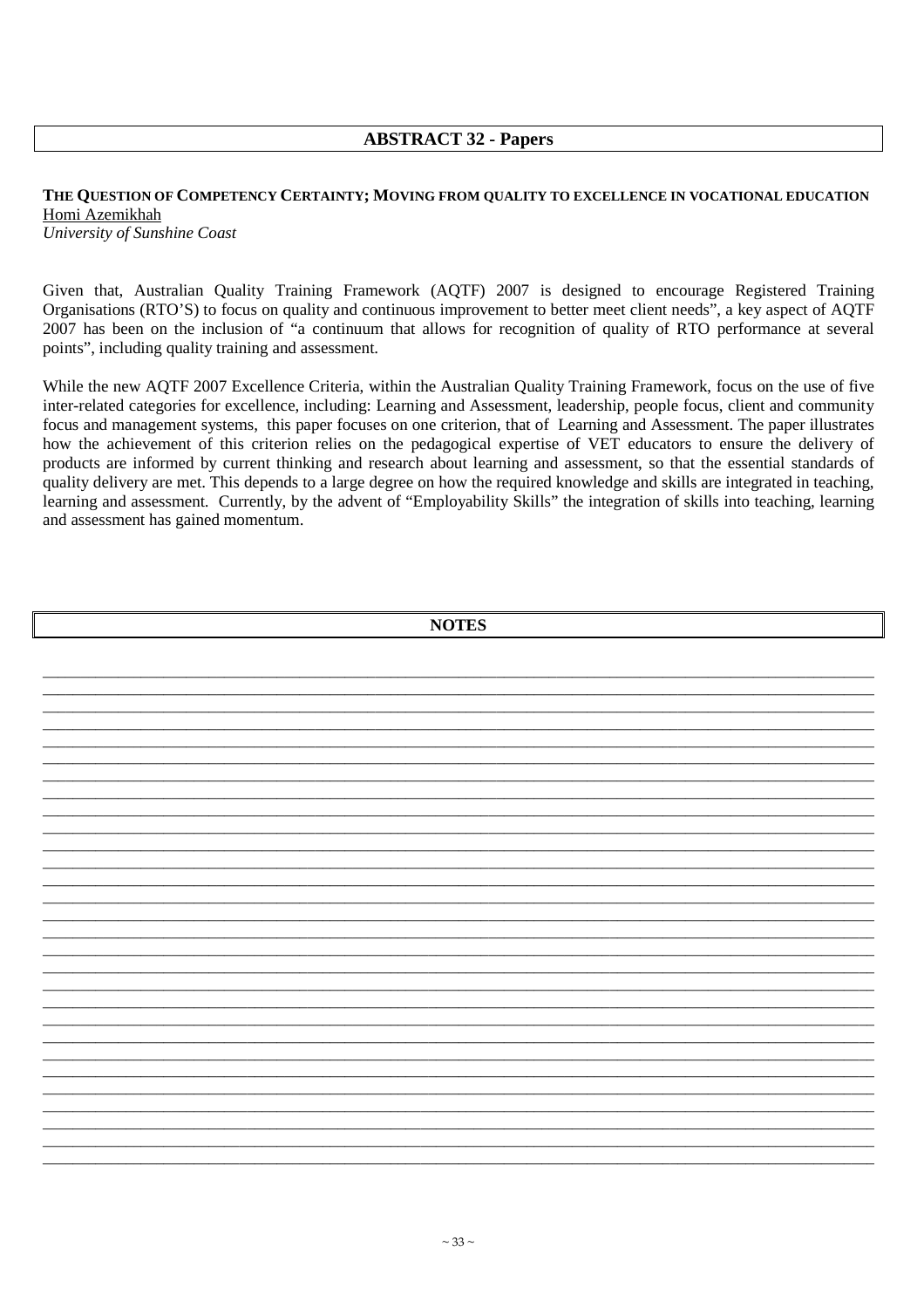## **Concurrent Sessions 2.1 – 03.04.08 14.45 to 15.30**

## **ABSTRACT 09 - Education**

## **\*\*\* MANAGING CREDIT TRANSFER FROM TAFE TO UNIVERSITY: THE CASE FOR CROSS-SECTORAL COLLABORATION** Barbara Cram and Louise Watson

*University of Canberra ACT* 

Federal and state governments in Australia are committed to improving the opportunities for vocational award holders to make a successful transition to higher education. However the outcomes of many students granted entry to university on the basis of a vocational award are generally worse than students admitted on the basis of a Year 12 qualification. With weakening domestic demand for university places, unstructured or overgenerous credit transfer may compound the difficulties faced by articulating students.

This research explores the structures for admission of students to the University of Canberra (UC) on the basis of a vocational award completed at the Canberra Institute of Technology (CIT). Under a long-standing articulation agreement between the two institutions, over 170 articulation pathways have been created to enable holders of a CIT Diploma or Advanced Diploma to enter UC Degree courses, and the way in which credit is granted can vary between courses. The authors examine three models for determining the credit granted for completed TAFE awards. The management of each model and the learning outcomes of articulating students under each model are analysed and compared.

From their analysis of the students' experiences under each of the three models, the authors suggest that student transition from TAFE to university is most effective when credit transfer arrangements are characterised by high levels of collaboration at the course delivery level. The authors explore the nature of effective cross-sectoral collaboration and identify the ways in which institutions can support collaboration to enhance opportunities for articulating students. The extent to which the outcomes of this study can be generalised to other institutions is discussed.

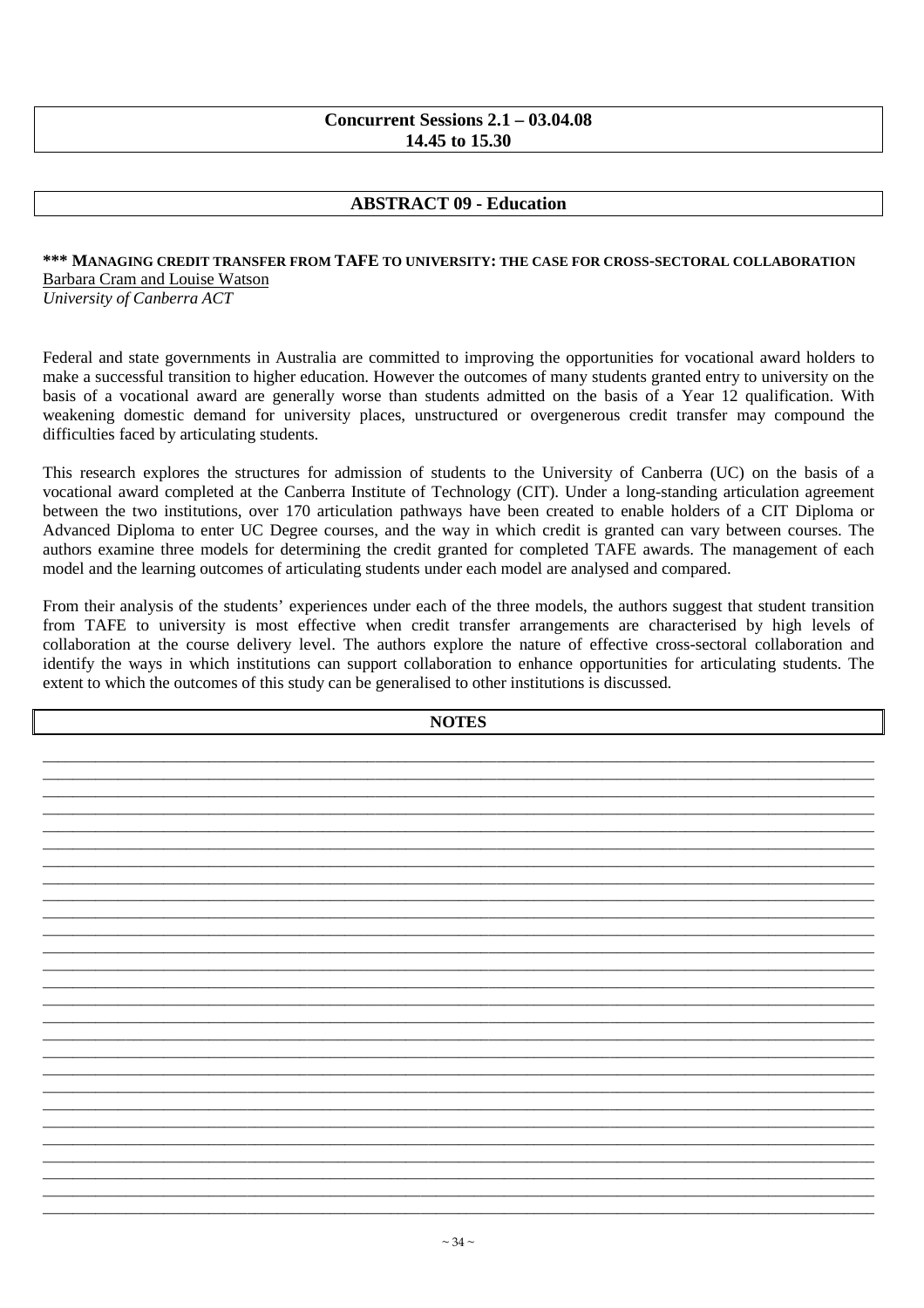## **ABSTRACT 34 - Practice**

#### \*\*\* IMPROVED STUDENT SATISFACTION WITH TEACHING QUALITY IN VET: HOW IT MAY HAVE HAPPENED

Peter Murphy **RMIT University** 

Using the Good Teaching Scale of the NCVER Student Outcomes Survey for the years 2004 and 2005, two TAFE programs at a Victorian dual-sector university were identified as having an increase of approximately 20% or more in student satisfaction ratings with teacher performance in 2003-2004. To investigate what had happened in these programs to produce such increases, semi-structured interviews were conducted with staff who taught and/or managed them. The research showed that while there was no one key causal factor which explained the increases, staff suggested several factors as possible explanations for the increase: a personnel change in the key role of program manager; the introduction of new teaching staff, which had both a positive and a negative effect on the GTS scores; and differences in the student cohort itself. No specific efforts were made by staff to increase the GTS score in 2003-04.

| <b>NOTES</b> |  |  |
|--------------|--|--|
|              |  |  |
|              |  |  |
|              |  |  |
|              |  |  |
|              |  |  |
|              |  |  |
|              |  |  |
|              |  |  |
|              |  |  |
|              |  |  |
|              |  |  |
|              |  |  |
|              |  |  |
|              |  |  |
|              |  |  |
|              |  |  |
|              |  |  |
|              |  |  |
|              |  |  |
|              |  |  |
|              |  |  |
|              |  |  |
|              |  |  |
|              |  |  |
|              |  |  |
|              |  |  |
|              |  |  |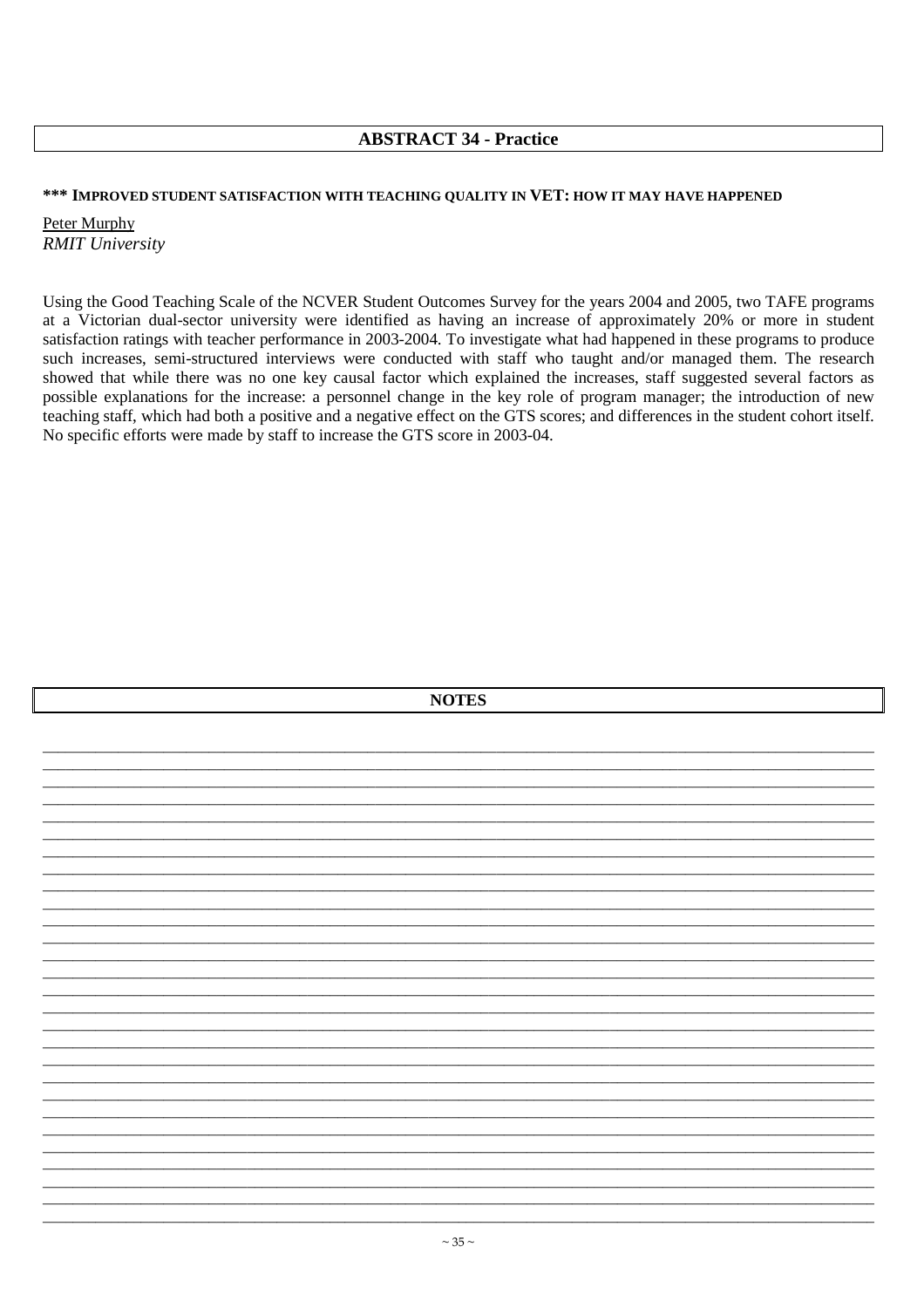## **ABSTRACT 47 - Economic**

#### **\*\*\* ENHANCED TRAINING MODELS FOR HIGHER LEVEL VET QUALIFICATIONS**

#### Sarojni Choy<sup>1</sup> and Kaye Bowman<sup>2</sup>

<sup>1</sup>Queensland University of Technology, ²*Consultant* 

This paper is based on a research project<sup>b</sup> that explored effective training models at the VET Certificate III level and above in two industry areas as case examples: process manufacturing occupations (based in Victoria) and child care occupations (based in Queensland). In the case study industries higher level vocational education and training qualifications were being pursued through an "apprenticeship" or formal contracted employment based training arrangement along side the traditional vocational course approach. Customised skills sets also featured as did fast tracking options. Thirty three individuals including employers, employees/ apprentices, training providers, industry representatives and Training Package developers were interviewed to explore current concerns around each model and suggest arrangements that reasonably withstand limitations and issues surrounding employment based training for higher level VET qualifications.

The data for this project informed the development of a set of five 'best-fit' training models for higher level vocational qualifications to suit the process manufacturing and child care industries. These five models are expected to also be adaptable to other industry areas. The models include options for existing workers who already have a lower qualification and seek an upward movement in their careers, as well as ones for new entrants to the workforce who are seeking to enter at an intermediate level. The proposed models are expected to increase employers' preferences for VET graduates particularly for a growing number of associate professional jobs.

| <b>NOTES</b> |  |  |
|--------------|--|--|
|              |  |  |
|              |  |  |
|              |  |  |
|              |  |  |
|              |  |  |
|              |  |  |
|              |  |  |
|              |  |  |
|              |  |  |
|              |  |  |
|              |  |  |
|              |  |  |
|              |  |  |
|              |  |  |
|              |  |  |
|              |  |  |
|              |  |  |
|              |  |  |
|              |  |  |
|              |  |  |
|              |  |  |

<sup>b</sup> Choy, Bowman, Billett, Wignall and Haukka, 2008, *Effective models of employment based training*, NCVER, Adelaide.

The authors acknowledge the contributions of Prof. Stephen Billett, Dr Sandra Haukka and Ms Louise Wignall to the research that formed the basis of this paper, the support of NCVER and the Commonwealth government. We appreciate very much the advice from employers, employees, and other representatives of the manufacturing and aged care industries, who participated in the research.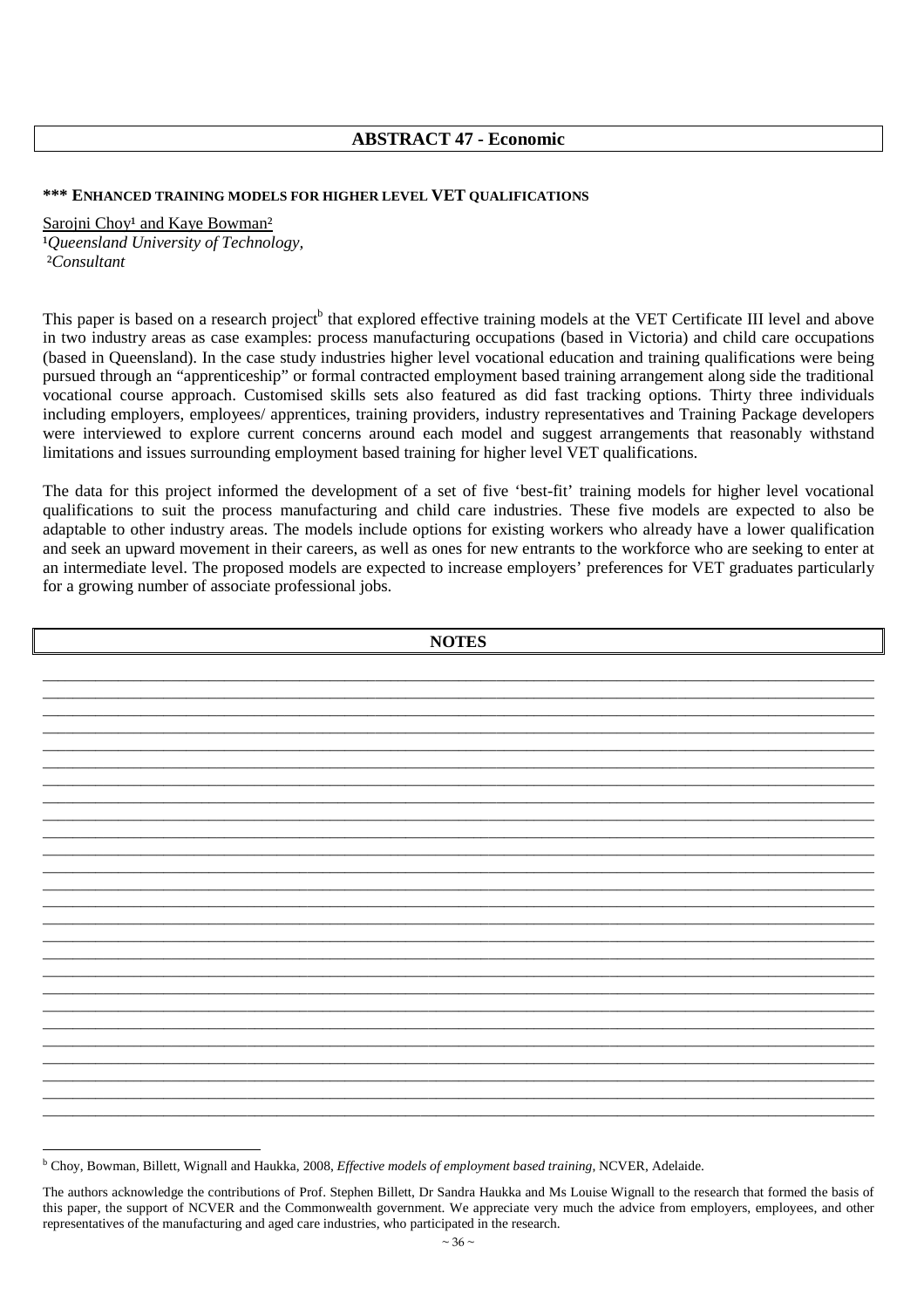## **ABSTRACT 65 - Social**

### **SUPPORTING WOMEN IN NON-TRADITIONAL TRADE**

Fiona Shewring *Illawarra Institute* 

There are many myths around women working in non-traditional trade areas which are treated as fact and provide reasons for people to continue maintaining the status quo which prevents women entering these trades. Women represent half of the population yet account for less than 0.1% of some areas of non-traditional trade training. Occupations which have been male gender dominated but which have shown shifts in parity have been considered as examples of how change can be effected.

Sixteen women who were engaged in training on trade courses at the Illawarra Institute were interviewed for this report. The trades included building and construction, fitting and machining, welding, auto spray and butchery. Most of the women came from strong trade families although not generally with family members in the same trade. Almost all the women commented on their love of their trade and their need to be passionate about it to survive. Family influence and particularly the attitudes of the women's fathers were found to be important.

Most of the women were apprenticed and were high achievers in their training and an excellent influence on the trade classes, according to their Head Teachers. The women who were training without apprenticeships were equally committed and had gained work on a self employed basis. It is currently difficult for women to gain access to training in the trades and the report highlights the way this has been overcome in one trade department at The Illawarra Institute, which now has a participation rate of 12% women in its trade courses. Other avenues which could facilitate women's participation in the trades are also considered. Without an engagement by all parties (employers, Registered Training Organizations, schools and society) in the spirit of true Equal Employment Opportunities (EEO), where any person capable of the job is trained and employed to do the job, nothing will change.

| <b>NOTES</b> |  |  |
|--------------|--|--|
|              |  |  |
|              |  |  |
|              |  |  |
|              |  |  |
|              |  |  |
|              |  |  |
|              |  |  |
|              |  |  |
|              |  |  |
|              |  |  |
|              |  |  |
|              |  |  |
|              |  |  |
|              |  |  |
|              |  |  |
|              |  |  |
|              |  |  |
|              |  |  |
|              |  |  |
|              |  |  |
|              |  |  |
|              |  |  |
|              |  |  |
|              |  |  |
|              |  |  |
|              |  |  |
|              |  |  |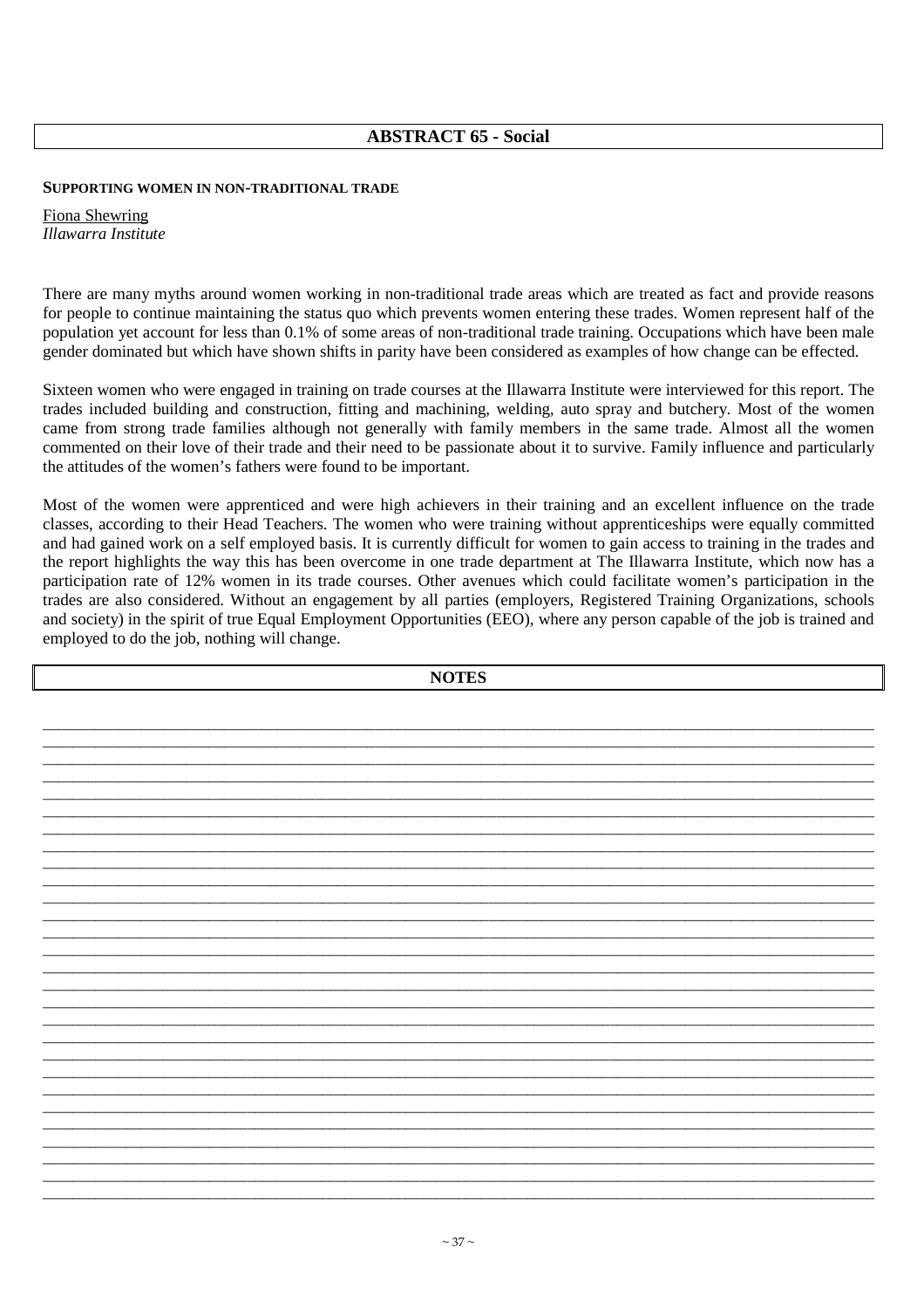## **ABSTRACT 13 - Place**

## **\*\*\* THE IMPLICATIONS FOR VET POLICY AND PRACTICE ARISING FROM THE FINDINGS OF PHD RESEARCH EXPLORING THE IMPACT OF PRIVATELY OWNED RTOS IN VICTORIA.**

Joan McPhee *RMIT PhD student*

This paper draws on data gathered as part of a PhD study undertaken to assess how the nature and scope of the VET system has changed, as a result of the entry of privately owned RTOs into the Victorian market for accredited training. A purposeful sample of 21 privately owned Victorian Registered Training Organisations (RTOs) which were either Commercial, Industry or Enterprise RTOs were interviewed in 2003/4.

The methodological approach and relevant literature are briefly recounted; with a particular focus on my own role as a research instrument.

The findings to be discussed include

- The ways in which the RTOs interviewed differentiated their services, focused on their client's needs and met changes in the training environment quickly and decisively.
- The high degree of flexibility and adaptability exhibited by these RTOs in the mode, timing and location of delivery for those clients who were employed in workplaces
- The extent to which customised and contextualised training ensured 'fitness for purpose' and enhanced the relevance and quality of the training provided by these RTOs
- The problematic nature of assessing quality when the focus has been on procedural compliance through the Australian Quality Training Framework (AQTF) rather than on finding ways to improve the relevance and value of program content, assessment and delivery.
- The increase in diversity, choice and competitiveness illustrated by the presence of privately owned RTOs.
- The consequences of my findings for a number of stakeholders in the VET training system are discussed briefly.

This paper represents work in progress. Comments will be very welcome.

| <b>NOTES</b> |  |  |
|--------------|--|--|
|              |  |  |
|              |  |  |
|              |  |  |
|              |  |  |
|              |  |  |
|              |  |  |
|              |  |  |
|              |  |  |
|              |  |  |
|              |  |  |
|              |  |  |
|              |  |  |
|              |  |  |
|              |  |  |
|              |  |  |
|              |  |  |
|              |  |  |
|              |  |  |
|              |  |  |
|              |  |  |

\_\_\_\_\_\_\_\_\_\_\_\_\_\_\_\_\_\_\_\_\_\_\_\_\_\_\_\_\_\_\_\_\_\_\_\_\_\_\_\_\_\_\_\_\_\_\_\_\_\_\_\_\_\_\_\_\_\_\_\_\_\_\_\_\_\_\_\_\_\_\_\_\_\_\_\_\_\_\_\_\_\_\_\_\_\_\_\_\_\_\_\_\_\_\_\_\_\_\_\_\_\_\_\_\_\_\_\_\_\_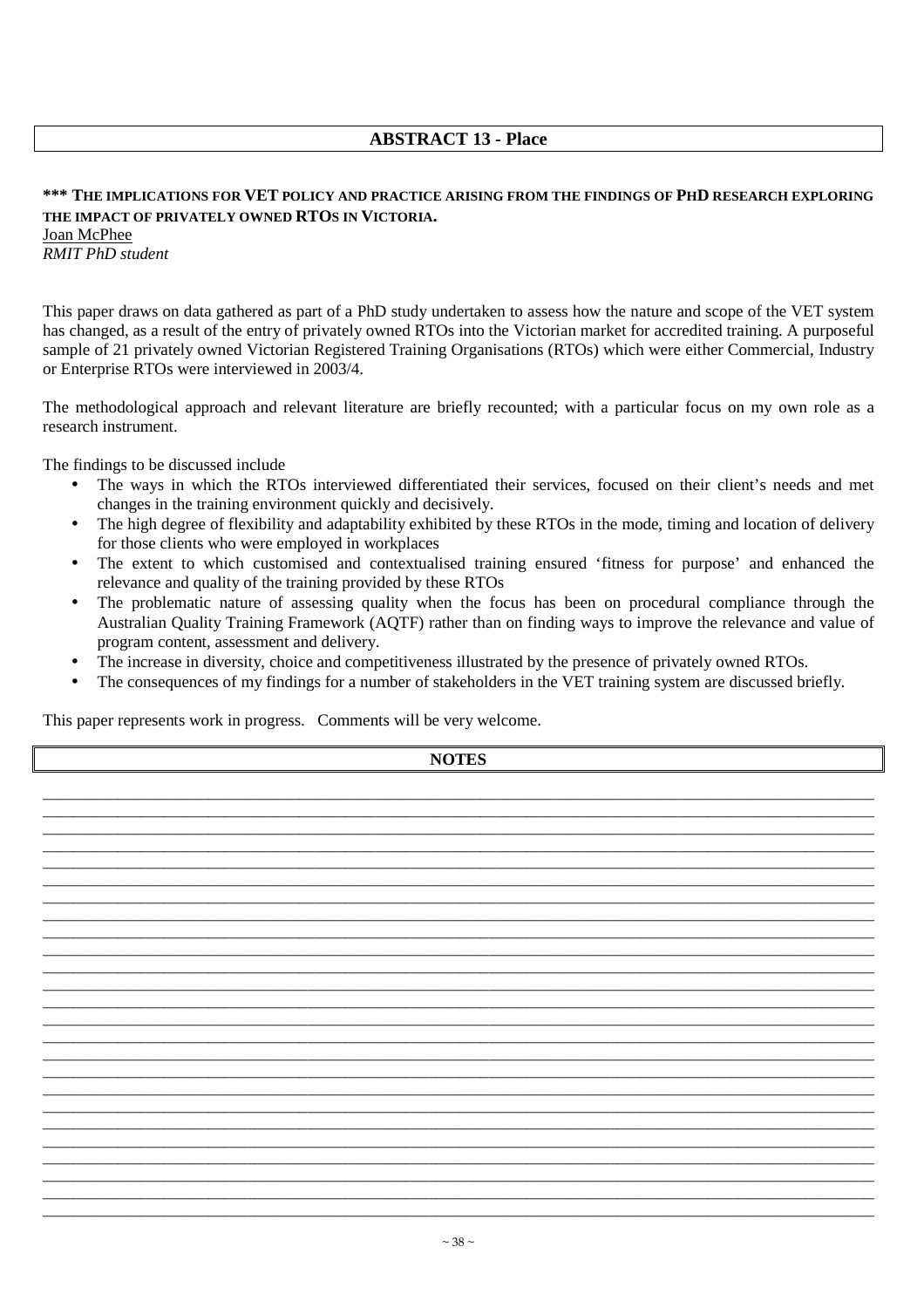## **ABSTRACT 06 - Papers**

#### \*\*\* DESIGNING AND VALIDATING A NEW RESEARCH METHODOLOGY: LEARNING THROUGH PRACTICE.

#### Cathy Down

School of Education, Charles Sturt University, Wagga Wagga, NSW

This paper reports on my completed PhD research which investigated how educational practitioners were able to adapt and apply their knowledge and skills across different workplace contexts.

One of the challenges in my research was to find a suitable methodology to use to validate an explanatory model which had been developed in the first stage of the research. Because the theoretical framework of the research was essentially based on Activity Theory precepts, I needed to find a methodology which would enable my stage 2 participants to validate the model in a manner which was inclusive of contextual differences. This meant that the generalisations which they made in the validation process needed to be the result of the embedding of different contexts within one another, rather than the more prevalent type of generalisations which result from abstraction.

Predictably, I could not identify an existing methodology which would do what I required. Therefore, with the invaluable assistance of 90 stage 2 participants. I designed a process and questionnaire which I hoped would provide the type of embedded generalisations I was seeking. This paper reports on the resultant methodology, its effectiveness in the research process and the evaluative comments of my participants on their experience of the new methodology.

| <b>NOTES</b> |  |
|--------------|--|
|              |  |
|              |  |
|              |  |
|              |  |
|              |  |
|              |  |
|              |  |
|              |  |
|              |  |
|              |  |
|              |  |
|              |  |
|              |  |
|              |  |
|              |  |
|              |  |
|              |  |
|              |  |
|              |  |
|              |  |
|              |  |
|              |  |
|              |  |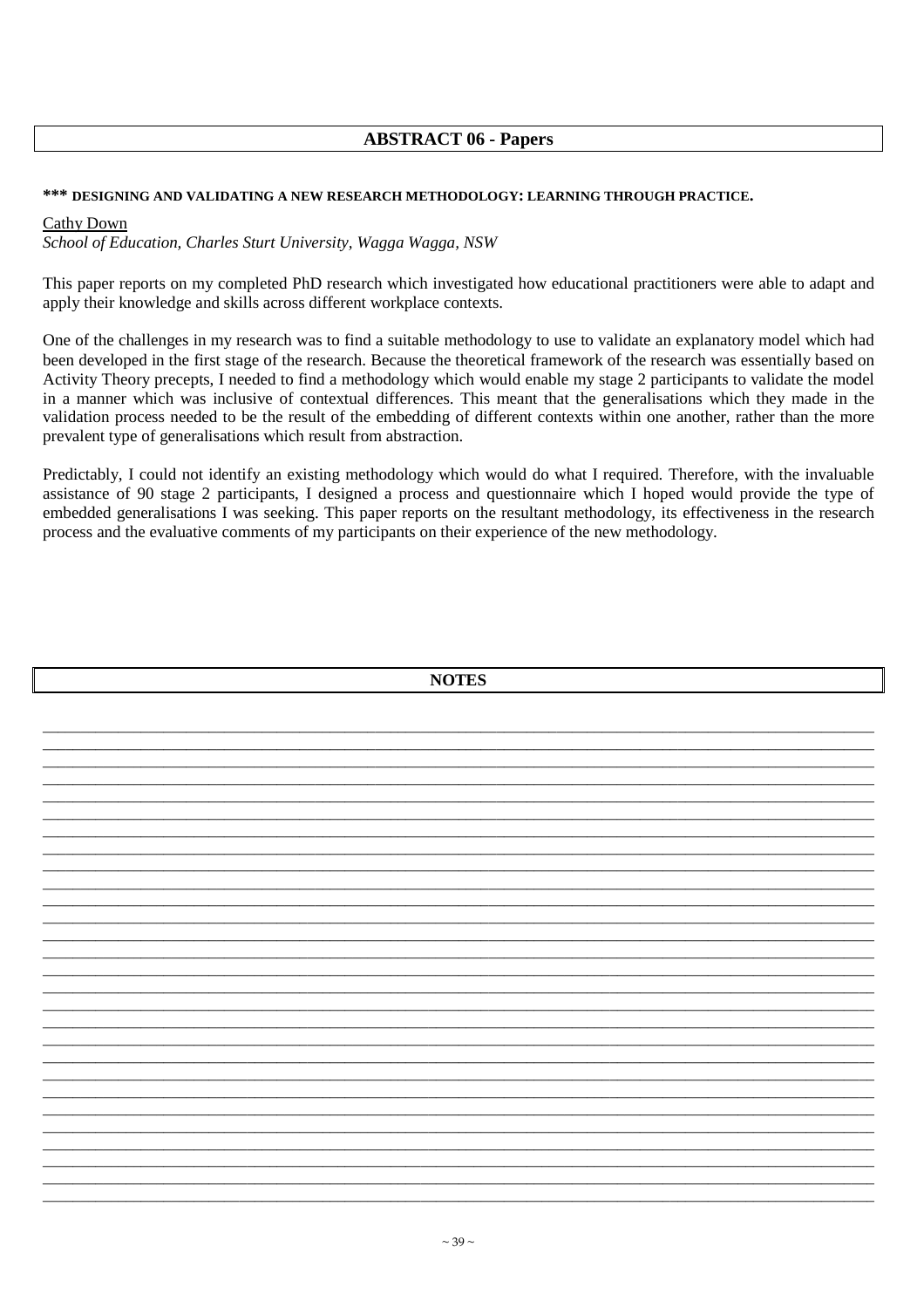## **Concurrent Sessions 3.1 – 03.04.08 15.45 to 16.30**

## **ABSTRACT 59 - Education**

### **\*\*\* GENERAL STAFF IN VET CONTEXTS: WHAT ARE THEIR WORKING LIVES LIKE?**

#### Michele Simons and Roger Harris *University of South Australia, SA*

In recent years, there has been a lot of research activity focussing on the changing role of teachers, trainers and assessor in VET contexts. However, equal attention has not been paid to the many general staff employed in a wide range of work roles in registered training organisations. Like teachers and trainers, the work of general staff contributes to the enactment of VET polices and their work is continually being reinvented in the changing context in which VET now operates. However, unlike their teaching /training counterparts, their voices and experiences have been largely absent from research examining issues related to the VET workforce and the building of organisational capability in registered training organisations.

The study reported in this paper is one attempt to address this significant gap in the VET literature. The paper will analyse data collected from general staff as part of a national study examining careers in VET. It will examine data that describes the ways in which general staff move into VET, how their working lives unfold over time and their plans for remaining in the VET workforce in the next five years. The paper will pay particular attention to the ways the working lives of general staff differ from those of their colleagues employed as teachers and trainers and the types of support that general staff are able to access in order to further their career ambitions in VET.

| <b>NOTES</b> |  |  |  |
|--------------|--|--|--|
|              |  |  |  |
|              |  |  |  |
|              |  |  |  |
|              |  |  |  |
|              |  |  |  |
|              |  |  |  |
|              |  |  |  |
|              |  |  |  |
|              |  |  |  |
|              |  |  |  |
|              |  |  |  |
|              |  |  |  |
|              |  |  |  |
|              |  |  |  |
|              |  |  |  |
|              |  |  |  |
|              |  |  |  |
|              |  |  |  |
|              |  |  |  |
|              |  |  |  |
|              |  |  |  |
|              |  |  |  |
|              |  |  |  |
|              |  |  |  |
|              |  |  |  |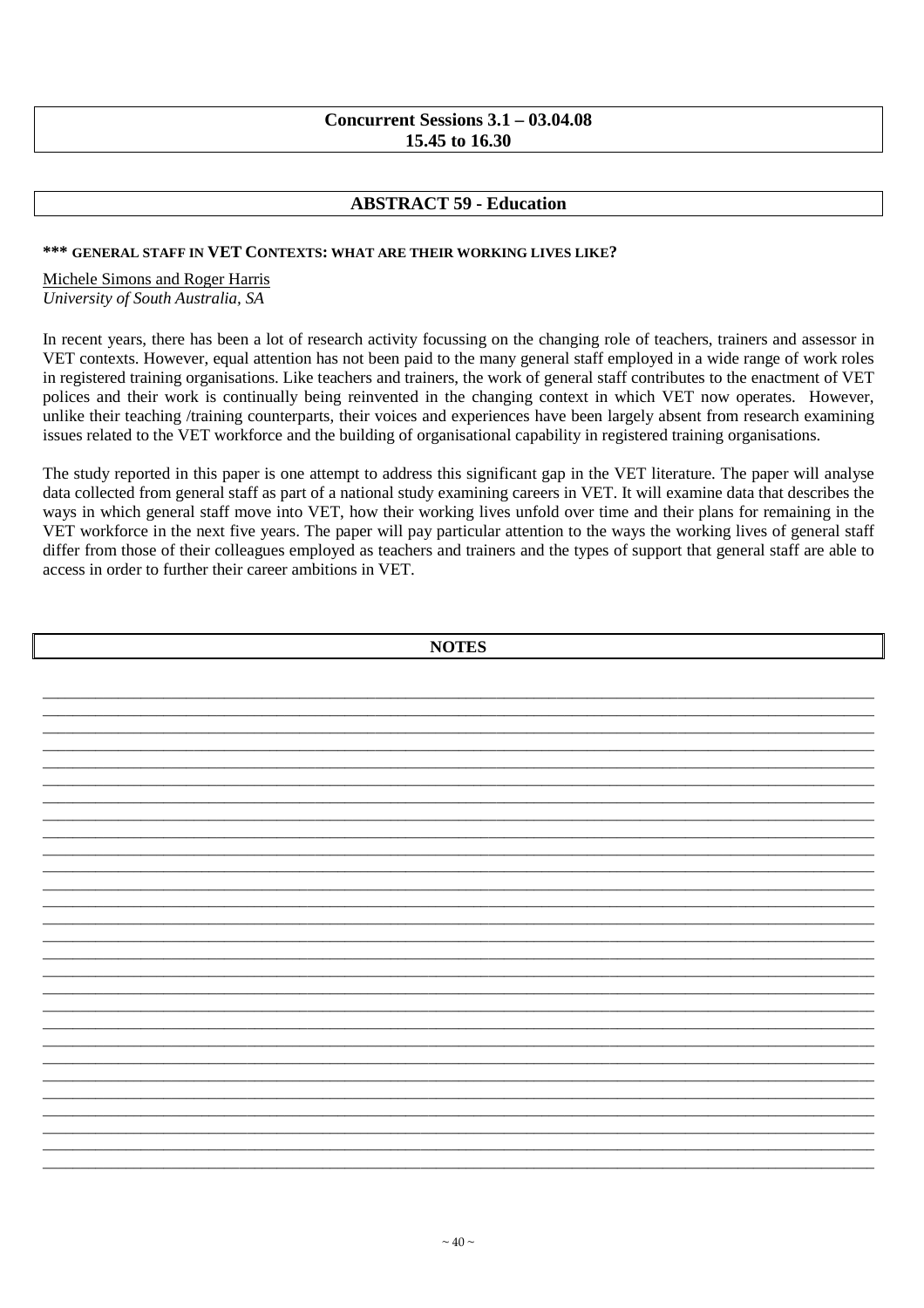## **ABSTRACT 51 - Practice**

### *\*\*\** **RPL IN AUSTRALIAN VOCATIONAL EDUCATION AND TRAINING: WHAT DO WE KNOW (ABOUT IT)?**

Helen Smith *RMIT University* 

This paper is the first stage of a proposed research study that will look back over 18 years of Recognition of Prior Learning (RPL) in the Australian Vocational Education and Training (VET) sector. The study aims to address a gap in the current VET research literature: that is an accounting for RPL as practice and as a device implicated in the political relations of Australian VET. In setting the scene for the larger study, this paper locates RPL in Australian VET in an historical context, and briefly explores its characteristics as a device for managing training outcomes: asking how we have come to understand and negotiate RPL as practice, and how our commonsense understandings have been theorised by Australian VET researchers. I start with an account, based on primary sources, of the first excursion into recognition assessment in Victoria in 1989; tracing the newly named RPL as it moves from this locale into the national VET policy arena. The second part of the paper addresses the various ways that RPL in Australian VET translates the workplace and the community into the academy, and recodes work and life experience as school knowledge. In concluding I propose that throughout its brief history in Australian VET RPL has been more productive in the political arena than it has as educational practice; and that its robust vigour as policy in the face of administrative and pedagogical obstacles is primarily owed to its rhetorical power to smooth over policy perplexities in a national VET system at odds with itself. I also point to the need for a new research focus if we are to work out how to achieve an equally robust vigour in educational practice.

| <b>NOTES</b> |  |  |  |
|--------------|--|--|--|
|              |  |  |  |
|              |  |  |  |
|              |  |  |  |
|              |  |  |  |
|              |  |  |  |
|              |  |  |  |
|              |  |  |  |
|              |  |  |  |
|              |  |  |  |
|              |  |  |  |
|              |  |  |  |
|              |  |  |  |
|              |  |  |  |
|              |  |  |  |
|              |  |  |  |
|              |  |  |  |
|              |  |  |  |
|              |  |  |  |
|              |  |  |  |
|              |  |  |  |
|              |  |  |  |
|              |  |  |  |
|              |  |  |  |
|              |  |  |  |
|              |  |  |  |
|              |  |  |  |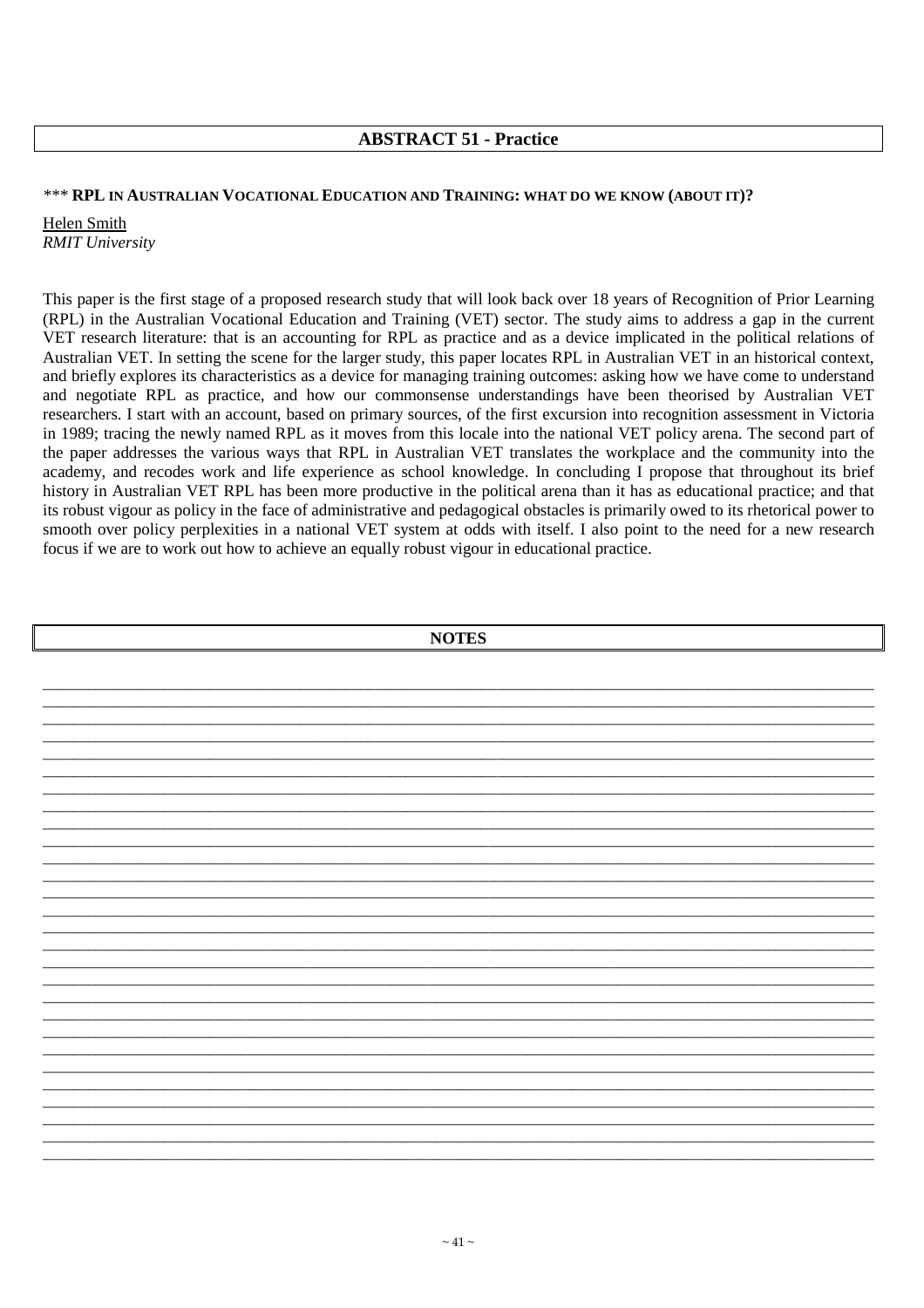# **ABSTRACT 17 - Economic**

### **A MODEL FOR THE DESIGN OF A NEW-SKILLS-STRATEGY FOR THE CREATIVE INDUSTRIES SECTOR**

Kelvin Baker MSIT *Griffith University* 

The fast pace of change within the animation, computer game and post production industries has presented a problem for Vocational Education and Training (VET) programme developers who are finding it increasingly difficult to stay relevant and up-to-date with the latest employability skill-sets in this industry sector. A comprehensive study of the Australian digital media industry - including the latest systems, software, technologies and production pipelines - is not readily available, making it difficult for Training Package developers to create up-to-date, flexible, meaningful and transferable qualifications.

In response to this problem, research was undertaken to identify the needs and realities of work required for the production of digital content within the Australasian digital media and post-production industry sectors. Employability skill-sets and attributes have been recognized and categorized through a skills audit (quantitative data) of position descriptions and role statements advertised over a six year period. Progressive levels of skill, knowledge, problem solving and attitude have been applied to the researcher's own studio production through an Action Research process.

This paper documents the research and reports on findings identified through industry position descriptors making recommendations to support the integration of the new digital animation skills through a framework of progressive qualifications.

| <b>NOTES</b> |  |
|--------------|--|
|              |  |
|              |  |
|              |  |
|              |  |
|              |  |
|              |  |
|              |  |
|              |  |
|              |  |
|              |  |
|              |  |
|              |  |
|              |  |
|              |  |
|              |  |
|              |  |
|              |  |
|              |  |
|              |  |
|              |  |
|              |  |
|              |  |
|              |  |
|              |  |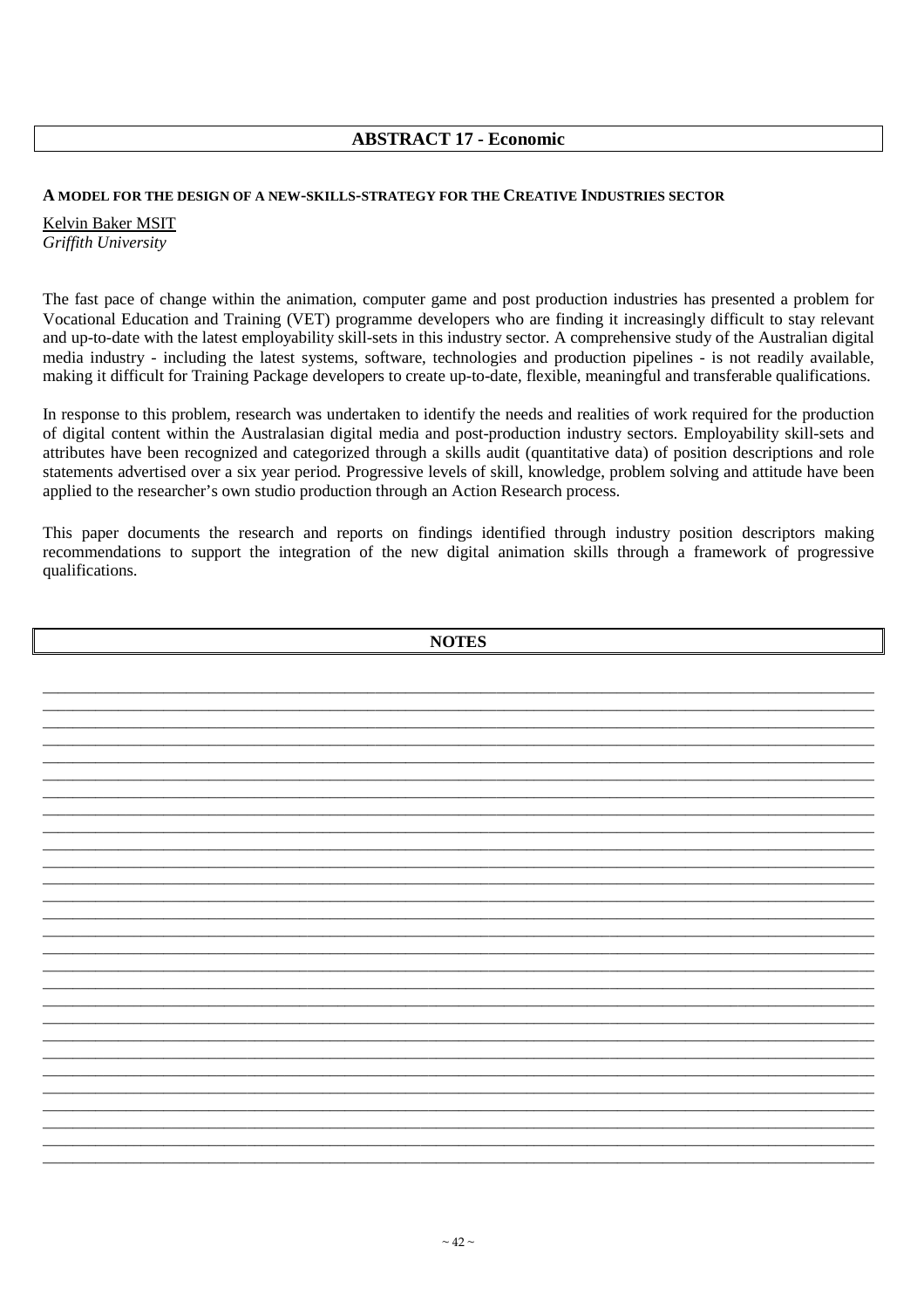## **ABSTRACT 85 - Social**

### THE EXPERIENCE OF PILOTING A MULTI-DISCIPLINARY COMMUNITY LEADERSHIP PROGRAM THAT ALIGNS TO EDUCATION FOR SUSTAINABLE DEVELOPMENT PRINCIPLES

#### Sharon Zivkovic

Community Capacity Builders, SA

This presentation shares Community Capacity Builders experiences from piloting a multi-disciplinary community leadership program that aligns to education for sustainable development principles with the City of Onkaparinga in South Australia. Whilst Community Capacity Builders is not a Registered Training Organisation, it is able to offer an accreditation option for the program through a Memorandum of Understanding with the Mission Australia Training Institute. The evaluation of the program's pilot showed that the program achieved its three target outcomes. All participants agreed or strongly agreed that the program enabled them to: develop the skills and knowledge required to form collaborative community capacity building projects, participate in 'whole of community' visioning and planning processes, and bridge their projects and activities to local, regional and state strategic plans.

| <b>NOTES</b> |  |  |
|--------------|--|--|
|              |  |  |
|              |  |  |
|              |  |  |
|              |  |  |
|              |  |  |
|              |  |  |
|              |  |  |
|              |  |  |
|              |  |  |
|              |  |  |
|              |  |  |
|              |  |  |
|              |  |  |
|              |  |  |
|              |  |  |
|              |  |  |
|              |  |  |
|              |  |  |
|              |  |  |
|              |  |  |
|              |  |  |
|              |  |  |
|              |  |  |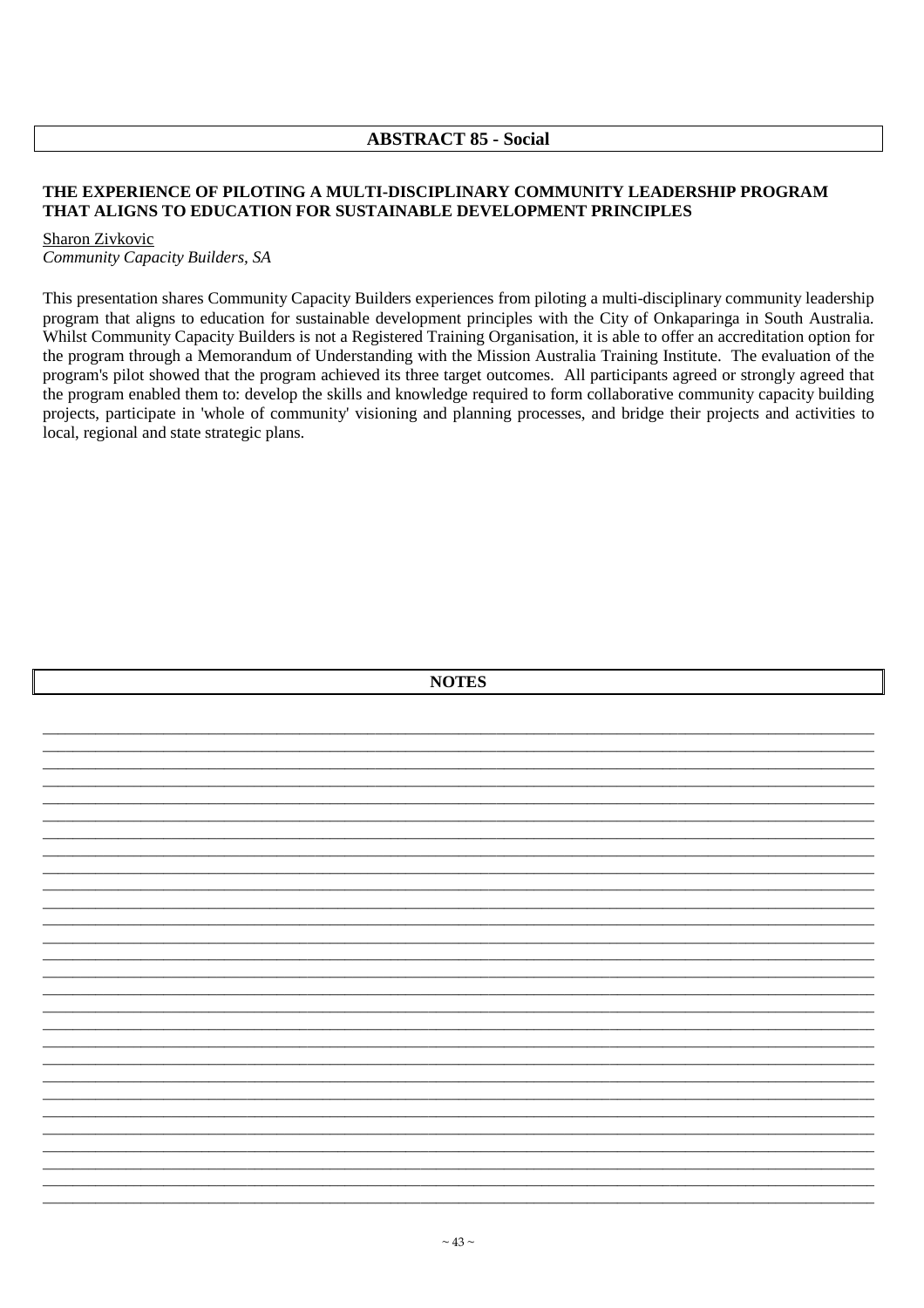## **ABSTRACT 05 - Place**

### **E-LEARNING FOR THE MATURE AGE WORKER**

Kaye Bowman and Annie Fergusson Australian Flexible Learning Framework

The current and projected skills shortage in many industries requires consideration of job seekers from the mature age cohort. In 2007 the Australian Flexible Learning Framework (Framework) commissioned research into E-learning for the Mature Age Worker (those over 45 years of age).

The aim of the research was to support the goal of increasing the use of e-learning practices, thereby supporting greater flexibility and efficiency in learning opportunities for the mature aged by

- Developing a picture of e-learning practice for the mature-age worker
- $\bullet$ Developing a set of case studies that demonstrate good practice in e-learning for the mature age worker
- Developing guidelines to incorporate good practice in e-learning for mature age workers with a focus on up skilling or re-skilling.

Providers throughout all states and territories were interviewed, including private providers, industry/community services providers and VET public providers from rural and remote areas and in regional and metropolitan locations.

| <b>NOTES</b> |  |  |  |  |
|--------------|--|--|--|--|
|              |  |  |  |  |
|              |  |  |  |  |
|              |  |  |  |  |
|              |  |  |  |  |
|              |  |  |  |  |
|              |  |  |  |  |
|              |  |  |  |  |
|              |  |  |  |  |
|              |  |  |  |  |
|              |  |  |  |  |
|              |  |  |  |  |
|              |  |  |  |  |
|              |  |  |  |  |
|              |  |  |  |  |
|              |  |  |  |  |
|              |  |  |  |  |
|              |  |  |  |  |
|              |  |  |  |  |
|              |  |  |  |  |
|              |  |  |  |  |
|              |  |  |  |  |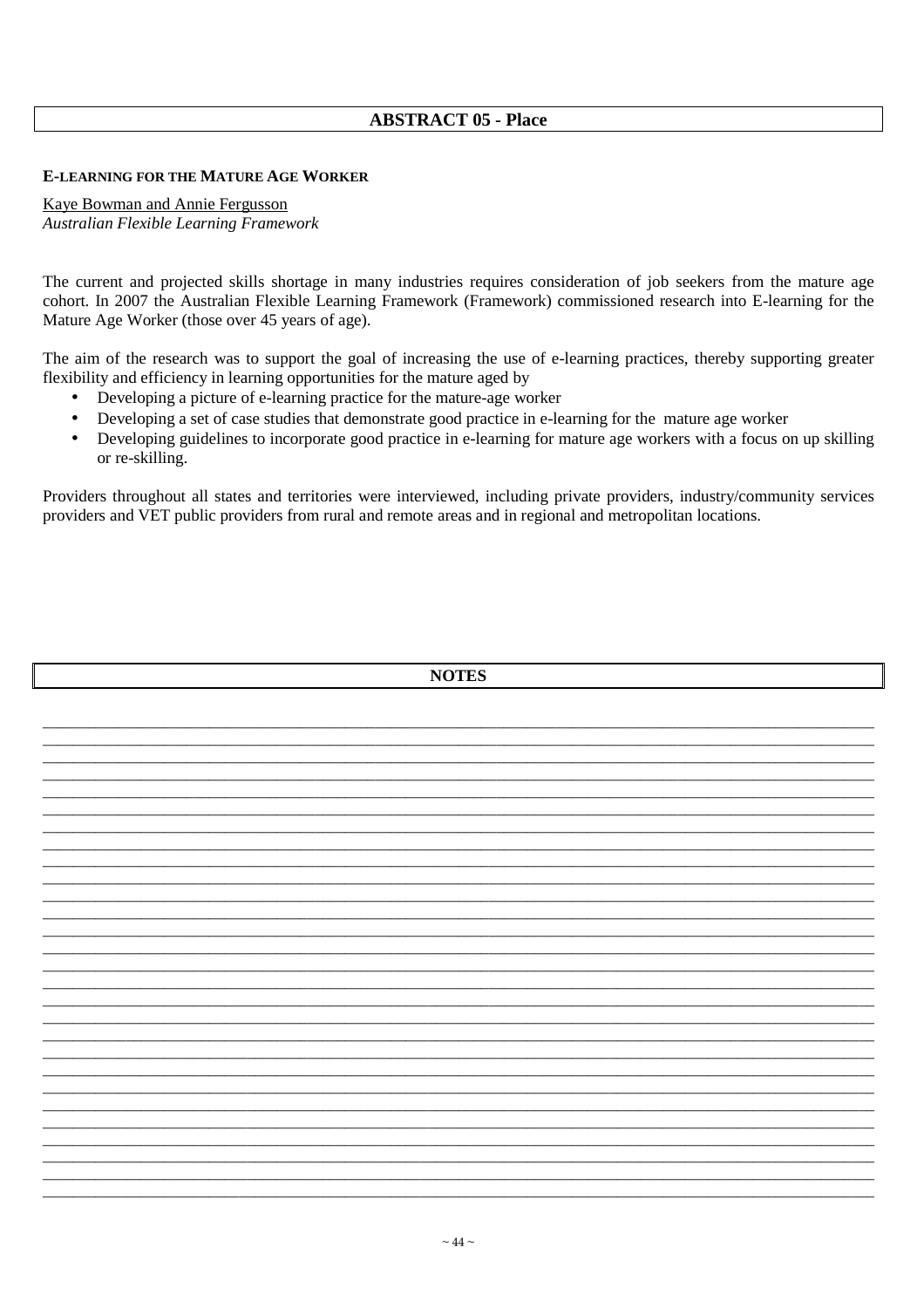## **ABSTRACT 52 - Papers**

### DEVELOPING WORKFORCE PLANNING AND TRAINING MODELS FOR THE RESOURCE INDUSTRIES, USING NEEDS-BASED **RESEARCH**

E. Baafi<sup>1</sup>, Peter Kell<sup>1</sup>, and Ray Tolhurst<sup>2</sup> <sup>1</sup>University of Wollongong  $2$ Skills DMC

Skill shortages in the resources industries have been extensively documented and the impacts outlined. To ensure that the minerals boom is sustained and to gain maximum benefits for the nation, it is crucial that training needs are addressed effectively. Workforce planning tools have been developed that provide both strategic and operational data for all of the key stakeholders to quantify the size of the workforce, future employment and training requirements, by industry sector and commodity, nationally, on a state-by-state basis, regionally, by company or at an individual work site. The information obtained from the research is valuable for companies and specific sites, training organisational planners at a national, state or regional level, RTO's and related providers, careers personnel and regional development organisations.

The workforce planning and training needs models are comprehensive, covering; the major sectors, coal, metalliferous and quarrying: managers, shift supervisors, other professionals, mineworkers, ancillary staff, tradespersons and apprentices/trainees; and mining, mineral concentration and metal production/refining, using a range of both operational and personnel factors.

| <b>NOTES</b> |  |  |
|--------------|--|--|
|              |  |  |
|              |  |  |
|              |  |  |
|              |  |  |
|              |  |  |
|              |  |  |
|              |  |  |
|              |  |  |
|              |  |  |
|              |  |  |
|              |  |  |
|              |  |  |
|              |  |  |
|              |  |  |
|              |  |  |
|              |  |  |
|              |  |  |
|              |  |  |
|              |  |  |
|              |  |  |
|              |  |  |
|              |  |  |
|              |  |  |
|              |  |  |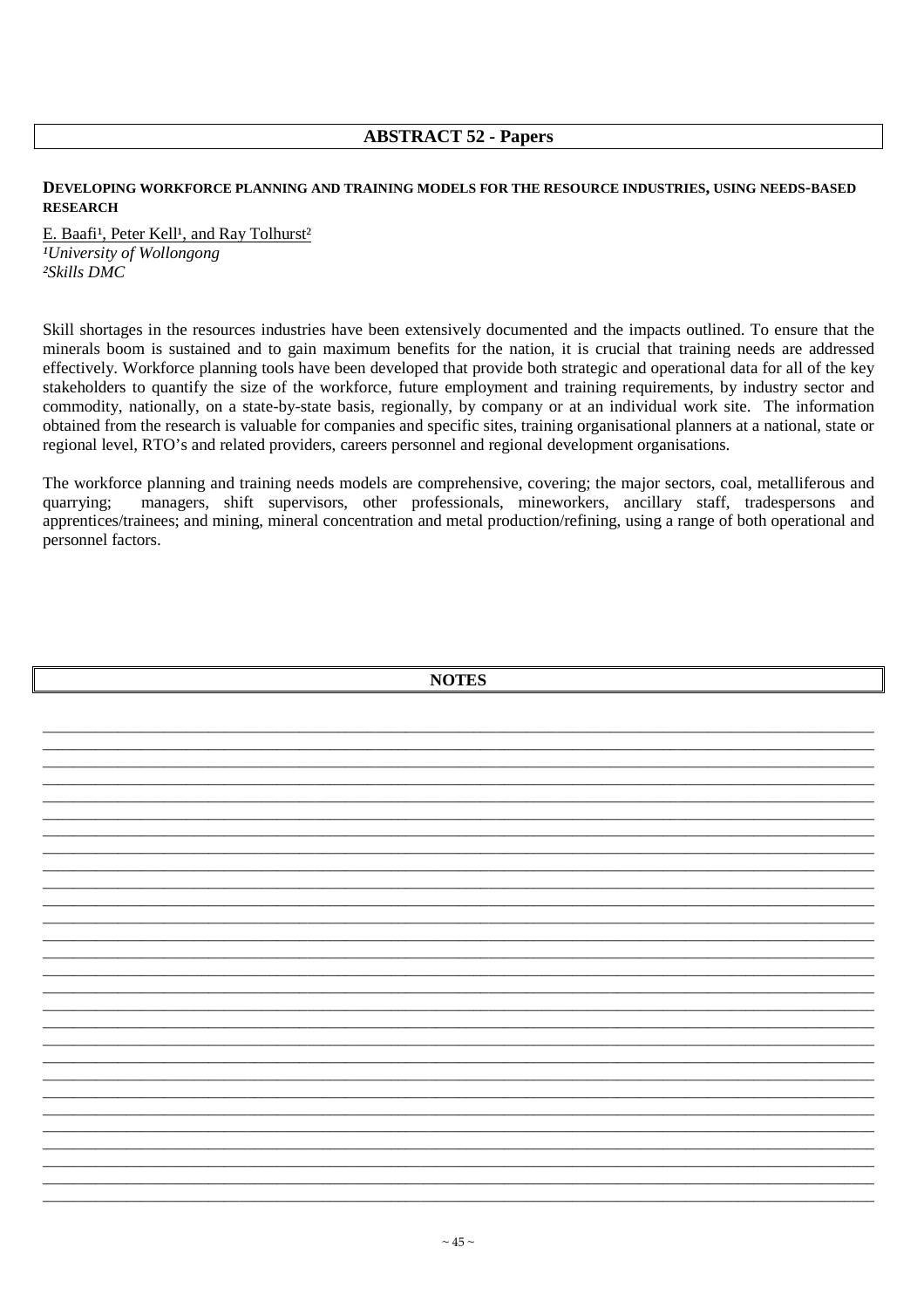## **Concurrent Sessions 3.2 – 03.04.08 16.30 to 17.15**

# **ABSTRACT 86 - Education**

### **HUMAN CAPITAL ENHANCED BY VET**

#### Suzy McKenna

-

*National Project Director, Reframing the Future*

This presentation draws on an evaluative report<sup>c</sup>, published by DEEWR in 2007, on how VET sector staff development and change management projects funded through Reframing the Future began to address directions set by the Council of Australian Governments (COAG) in early 2006.

In particular it will highlight how VET organisations undertook activities that assisted the achievement of the following aims of COAG:

- increased workforce productivity and participation, requiring the enhancement of human capital in Australia
- improved relationships between industry and training providers
- better services for the recognition of prior learning.

The evidence for these achievements by VET organisations is drawn from a sample of 31 of the 215 projects funded by Reframing the Future in 2006.

A key finding is that project teams are effectively achieving the aims of COAG in a number of ways including:

- enhancing the human capital of people in industries as diverse as health, arts, metal and child care
- enhancing the human capital of a range of groups such as mature aged learners
- increasing workforce participation opportunities by providing appropriate training to disadvantaged groups
- improving relationships between industry and providers, and
- improving the human capital in VET by addressing cultural and organisational barriers to VET staff becoming more responsive.

### **NOTES**

\_\_\_\_\_\_\_\_\_\_\_\_\_\_\_\_\_\_\_\_\_\_\_\_\_\_\_\_\_\_\_\_\_\_\_\_\_\_\_\_\_\_\_\_\_\_\_\_\_\_\_\_\_\_\_\_\_\_\_\_\_\_\_\_\_\_\_\_\_\_\_\_\_\_\_\_\_\_\_\_\_\_\_\_\_\_\_\_\_\_\_\_\_\_\_\_\_\_\_\_\_\_\_\_\_\_\_\_\_\_ \_\_\_\_\_\_\_\_\_\_\_\_\_\_\_\_\_\_\_\_\_\_\_\_\_\_\_\_\_\_\_\_\_\_\_\_\_\_\_\_\_\_\_\_\_\_\_\_\_\_\_\_\_\_\_\_\_\_\_\_\_\_\_\_\_\_\_\_\_\_\_\_\_\_\_\_\_\_\_\_\_\_\_\_\_\_\_\_\_\_\_\_\_\_\_\_\_\_\_\_\_\_\_\_\_\_\_\_\_\_ \_\_\_\_\_\_\_\_\_\_\_\_\_\_\_\_\_\_\_\_\_\_\_\_\_\_\_\_\_\_\_\_\_\_\_\_\_\_\_\_\_\_\_\_\_\_\_\_\_\_\_\_\_\_\_\_\_\_\_\_\_\_\_\_\_\_\_\_\_\_\_\_\_\_\_\_\_\_\_\_\_\_\_\_\_\_\_\_\_\_\_\_\_\_\_\_\_\_\_\_\_\_\_\_\_\_\_\_\_\_ \_\_\_\_\_\_\_\_\_\_\_\_\_\_\_\_\_\_\_\_\_\_\_\_\_\_\_\_\_\_\_\_\_\_\_\_\_\_\_\_\_\_\_\_\_\_\_\_\_\_\_\_\_\_\_\_\_\_\_\_\_\_\_\_\_\_\_\_\_\_\_\_\_\_\_\_\_\_\_\_\_\_\_\_\_\_\_\_\_\_\_\_\_\_\_\_\_\_\_\_\_\_\_\_\_\_\_\_\_\_ \_\_\_\_\_\_\_\_\_\_\_\_\_\_\_\_\_\_\_\_\_\_\_\_\_\_\_\_\_\_\_\_\_\_\_\_\_\_\_\_\_\_\_\_\_\_\_\_\_\_\_\_\_\_\_\_\_\_\_\_\_\_\_\_\_\_\_\_\_\_\_\_\_\_\_\_\_\_\_\_\_\_\_\_\_\_\_\_\_\_\_\_\_\_\_\_\_\_\_\_\_\_\_\_\_\_\_\_\_\_ \_\_\_\_\_\_\_\_\_\_\_\_\_\_\_\_\_\_\_\_\_\_\_\_\_\_\_\_\_\_\_\_\_\_\_\_\_\_\_\_\_\_\_\_\_\_\_\_\_\_\_\_\_\_\_\_\_\_\_\_\_\_\_\_\_\_\_\_\_\_\_\_\_\_\_\_\_\_\_\_\_\_\_\_\_\_\_\_\_\_\_\_\_\_\_\_\_\_\_\_\_\_\_\_\_\_\_\_\_\_ \_\_\_\_\_\_\_\_\_\_\_\_\_\_\_\_\_\_\_\_\_\_\_\_\_\_\_\_\_\_\_\_\_\_\_\_\_\_\_\_\_\_\_\_\_\_\_\_\_\_\_\_\_\_\_\_\_\_\_\_\_\_\_\_\_\_\_\_\_\_\_\_\_\_\_\_\_\_\_\_\_\_\_\_\_\_\_\_\_\_\_\_\_\_\_\_\_\_\_\_\_\_\_\_\_\_\_\_\_\_ \_\_\_\_\_\_\_\_\_\_\_\_\_\_\_\_\_\_\_\_\_\_\_\_\_\_\_\_\_\_\_\_\_\_\_\_\_\_\_\_\_\_\_\_\_\_\_\_\_\_\_\_\_\_\_\_\_\_\_\_\_\_\_\_\_\_\_\_\_\_\_\_\_\_\_\_\_\_\_\_\_\_\_\_\_\_\_\_\_\_\_\_\_\_\_\_\_\_\_\_\_\_\_\_\_\_\_\_\_\_ \_\_\_\_\_\_\_\_\_\_\_\_\_\_\_\_\_\_\_\_\_\_\_\_\_\_\_\_\_\_\_\_\_\_\_\_\_\_\_\_\_\_\_\_\_\_\_\_\_\_\_\_\_\_\_\_\_\_\_\_\_\_\_\_\_\_\_\_\_\_\_\_\_\_\_\_\_\_\_\_\_\_\_\_\_\_\_\_\_\_\_\_\_\_\_\_\_\_\_\_\_\_\_\_\_\_\_\_\_\_ \_\_\_\_\_\_\_\_\_\_\_\_\_\_\_\_\_\_\_\_\_\_\_\_\_\_\_\_\_\_\_\_\_\_\_\_\_\_\_\_\_\_\_\_\_\_\_\_\_\_\_\_\_\_\_\_\_\_\_\_\_\_\_\_\_\_\_\_\_\_\_\_\_\_\_\_\_\_\_\_\_\_\_\_\_\_\_\_\_\_\_\_\_\_\_\_\_\_\_\_\_\_\_\_\_\_\_\_\_\_ \_\_\_\_\_\_\_\_\_\_\_\_\_\_\_\_\_\_\_\_\_\_\_\_\_\_\_\_\_\_\_\_\_\_\_\_\_\_\_\_\_\_\_\_\_\_\_\_\_\_\_\_\_\_\_\_\_\_\_\_\_\_\_\_\_\_\_\_\_\_\_\_\_\_\_\_\_\_\_\_\_\_\_\_\_\_\_\_\_\_\_\_\_\_\_\_\_\_\_\_\_\_\_\_\_\_\_\_\_\_ \_\_\_\_\_\_\_\_\_\_\_\_\_\_\_\_\_\_\_\_\_\_\_\_\_\_\_\_\_\_\_\_\_\_\_\_\_\_\_\_\_\_\_\_\_\_\_\_\_\_\_\_\_\_\_\_\_\_\_\_\_\_\_\_\_\_\_\_\_\_\_\_\_\_\_\_\_\_\_\_\_\_\_\_\_\_\_\_\_\_\_\_\_\_\_\_\_\_\_\_\_\_\_\_\_\_\_\_\_\_ \_\_\_\_\_\_\_\_\_\_\_\_\_\_\_\_\_\_\_\_\_\_\_\_\_\_\_\_\_\_\_\_\_\_\_\_\_\_\_\_\_\_\_\_\_\_\_\_\_\_\_\_\_\_\_\_\_\_\_\_\_\_\_\_\_\_\_\_\_\_\_\_\_\_\_\_\_\_\_\_\_\_\_\_\_\_\_\_\_\_\_\_\_\_\_\_\_\_\_\_\_\_\_\_\_\_\_\_\_\_ \_\_\_\_\_\_\_\_\_\_\_\_\_\_\_\_\_\_\_\_\_\_\_\_\_\_\_\_\_\_\_\_\_\_\_\_\_\_\_\_\_\_\_\_\_\_\_\_\_\_\_\_\_\_\_\_\_\_\_\_\_\_\_\_\_\_\_\_\_\_\_\_\_\_\_\_\_\_\_\_\_\_\_\_\_\_\_\_\_\_\_\_\_\_\_\_\_\_\_\_\_\_\_\_\_\_\_\_\_\_ \_\_\_\_\_\_\_\_\_\_\_\_\_\_\_\_\_\_\_\_\_\_\_\_\_\_\_\_\_\_\_\_\_\_\_\_\_\_\_\_\_\_\_\_\_\_\_\_\_\_\_\_\_\_\_\_\_\_\_\_\_\_\_\_\_\_\_\_\_\_\_\_\_\_\_\_\_\_\_\_\_\_\_\_\_\_\_\_\_\_\_\_\_\_\_\_\_\_\_\_\_\_\_\_\_\_\_\_\_\_ \_\_\_\_\_\_\_\_\_\_\_\_\_\_\_\_\_\_\_\_\_\_\_\_\_\_\_\_\_\_\_\_\_\_\_\_\_\_\_\_\_\_\_\_\_\_\_\_\_\_\_\_\_\_\_\_\_\_\_\_\_\_\_\_\_\_\_\_\_\_\_\_\_\_\_\_\_\_\_\_\_\_\_\_\_\_\_\_\_\_\_\_\_\_\_\_\_\_\_\_\_\_\_\_\_\_\_\_\_\_ \_\_\_\_\_\_\_\_\_\_\_\_\_\_\_\_\_\_\_\_\_\_\_\_\_\_\_\_\_\_\_\_\_\_\_\_\_\_\_\_\_\_\_\_\_\_\_\_\_\_\_\_\_\_\_\_\_\_\_\_\_\_\_\_\_\_\_\_\_\_\_\_\_\_\_\_\_\_\_\_\_\_\_\_\_\_\_\_\_\_\_\_\_\_\_\_\_\_\_\_\_\_\_\_\_\_\_\_\_\_ \_\_\_\_\_\_\_\_\_\_\_\_\_\_\_\_\_\_\_\_\_\_\_\_\_\_\_\_\_\_\_\_\_\_\_\_\_\_\_\_\_\_\_\_\_\_\_\_\_\_\_\_\_\_\_\_\_\_\_\_\_\_\_\_\_\_\_\_\_\_\_\_\_\_\_\_\_\_\_\_\_\_\_\_\_\_\_\_\_\_\_\_\_\_\_\_\_\_\_\_\_\_\_\_\_\_\_\_\_\_ \_\_\_\_\_\_\_\_\_\_\_\_\_\_\_\_\_\_\_\_\_\_\_\_\_\_\_\_\_\_\_\_\_\_\_\_\_\_\_\_\_\_\_\_\_\_\_\_\_\_\_\_\_\_\_\_\_\_\_\_\_\_\_\_\_\_\_\_\_\_\_\_\_\_\_\_\_\_\_\_\_\_\_\_\_\_\_\_\_\_\_\_\_\_\_\_\_\_\_\_\_\_\_\_\_\_\_\_\_\_ \_\_\_\_\_\_\_\_\_\_\_\_\_\_\_\_\_\_\_\_\_\_\_\_\_\_\_\_\_\_\_\_\_\_\_\_\_\_\_\_\_\_\_\_\_\_\_\_\_\_\_\_\_\_\_\_\_\_\_\_\_\_\_\_\_\_\_\_\_\_\_\_\_\_\_\_\_\_\_\_\_\_\_\_\_\_\_\_\_\_\_\_\_\_\_\_\_\_\_\_\_\_\_\_\_\_\_\_\_\_

**<sup>c</sup> Human Capital Enhanced by VET** by authors: Dr John Mitchell, Suzy McKenna, Cheryl Bald, Wendy Perry and Shane Earls is available from the reframing the Future website at http://reframingthefuture.net/PublicationsAll.asp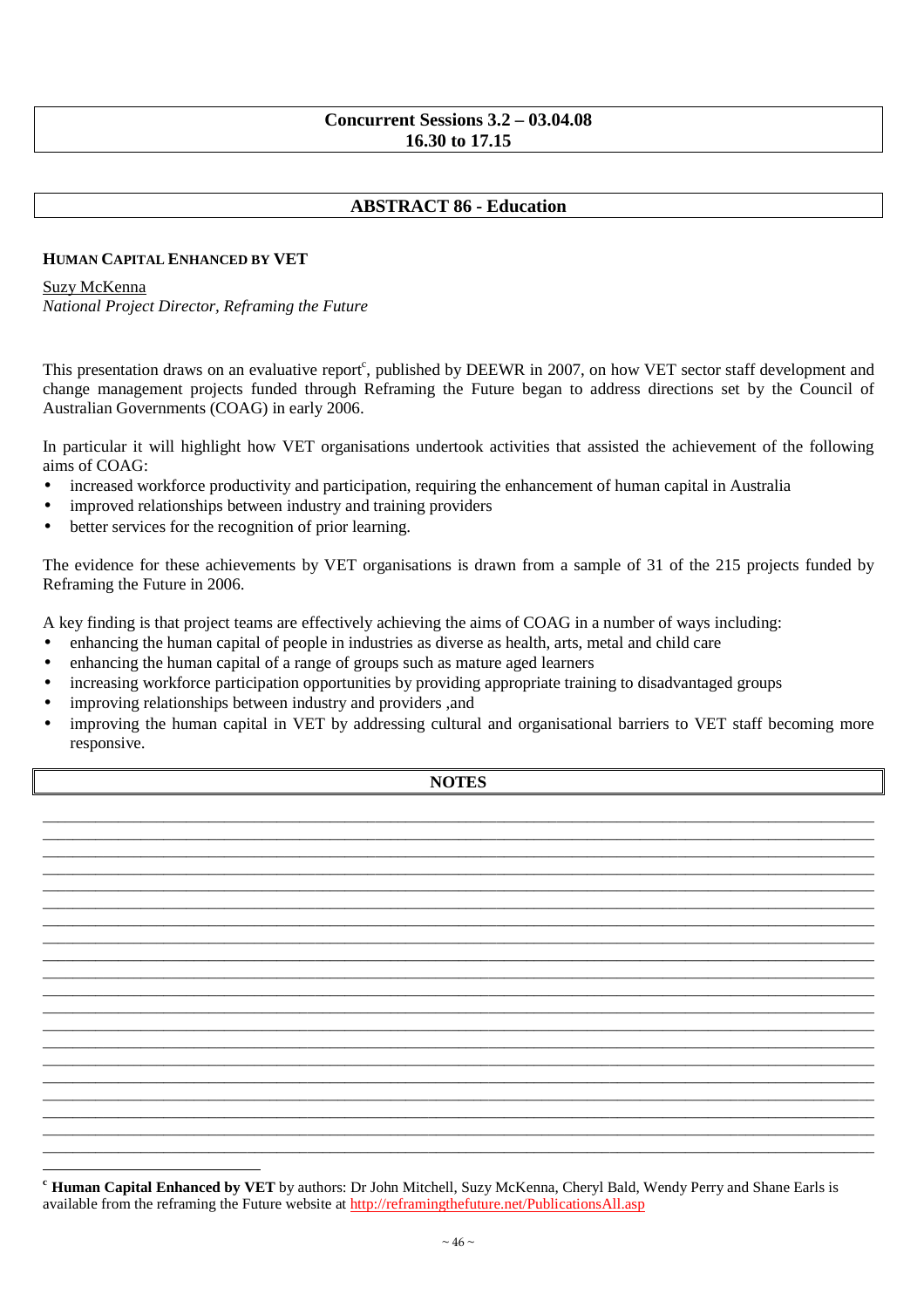# **ABSTRACT 78 - Practice**

### **INVESTIGATION INTO DEVELOPING EPORTFOLIOS FOR VET: POLICIES ISSUES AND INTEROPERABILITY**

Jerry Leeson *Education.au limited, Adelaide* 

This paper summarises and provides an update on a recent investigation into the development of e-portfolios for the VET sector, and particularly into the associated policy and interoperability issues. The initial investigation was commissioned by the e-Standards Expert Group, an initiative of the Australian Flexible Learning Framework (http://estandards.flexiblelearning.net.au/).

Interest in and use of electronic portfolios (e-portfolios) has increased dramatically in recent years. The concept of managing personal portfolios, however, pre-dates the Internet age and many earlier ideas about the use of portfolios in education and training are finding new expression. New possibilities arise through the adoption of standard approaches to e-portfolio development, enabling institutions to share and exchange e-portfolio data. In the education and training sector this could lead to streamlining of the processes associated with recognition of prior learning, student transitions through courses, and training that involves either sequential or parallel movement through multiple institutions.

Moving into the future, eportfolio services may need to interact with many other applications or services. Some of these will be other eportfolio services while others will be related services that exchange information or support eportfolio activities. It is worth considering the broader range of interoperability requirements beyond 'eportfolio to eportfolio' communication. This type of interoperability includes integrating with other applications found in organisations as well as other critical infrastructure such as authentication and authorisation services, digital rights management, persistent identifier services etc.

While other countries have worked for sometime on developing systemic approaches to eportfolios. Australia is really only just beginning to engage in this area. Our research examines emerging needs of the sector, policy implications for it and looks at some of the technical standards which may underpin a systemic approach to eportfolio development.

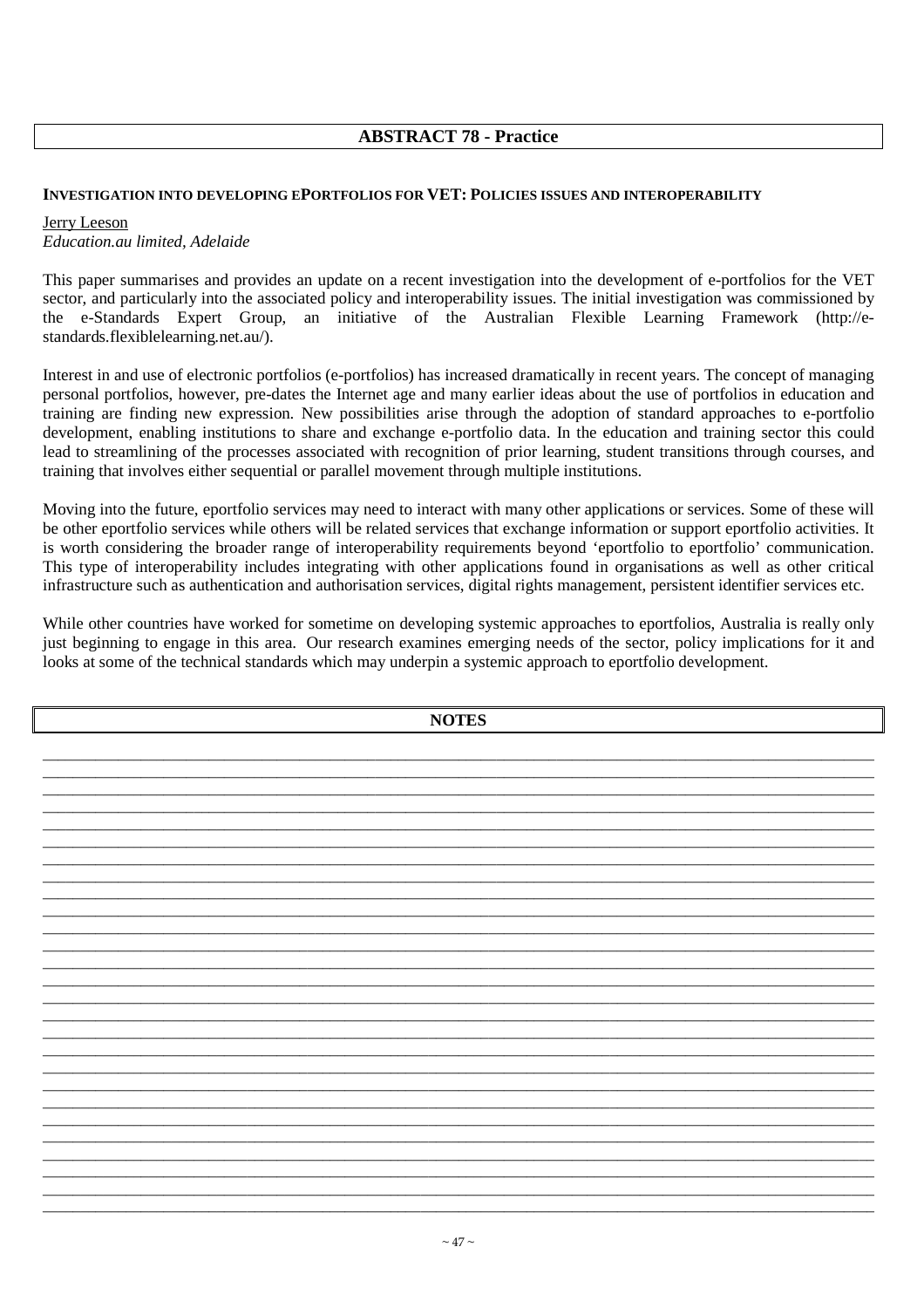# **ABSTRACT 82 - Economic**

### **\*\*\* WORKFORCE PLANNING AND DEVELOPMENT CHALLENGES: IMPLICATIONS FOR THE VET SECTOR**

### Dr Kate Barnett<sup>1</sup>, Assoc Professor John Spoehr<sup>2</sup> and Mr Eric Parnis<sup>3</sup>

<sup>1</sup>Deputy Executive Director, Australian Institute for Social Research, The University of Adelaide *²Executive Director, Australian Institute for Social Research, The University of Adelaide ³Research Fellow, Australian Institute for Social Research, The University of Adelaide* 

Sustained economic growth and population ageing are fuelling skill shortages and gaps, highlighting the importance of workforce planning and development. It is unclear how well positioned workplaces are to meet these challenges.

This paper reports on the results of a survey of workforce planning in South Australian workplaces. Through a series of case studies undertaken for a second study, the paper also identifies some of the wider implications for workforce planning of a number of initiatives being undertaken in South Australia.

We find that a high proportion of workplaces are aware of some of the challenges ahead and are involved in the preparation of workplace plans that are well integrated with their wider business planning processes. Many others however are not well positioned to tackle the challenges that they face. They lack access to appropriate tools or support services to support workforce planning.

A range of organisations are very actively engaged in workforce planning. Some of the lessons from this experience are identified. Finally, we identify a number of potential implications from our research for the role of the VET sector in workforce planning. In particular we examine the role that the VET sector might play in the provision of structured, accredited training and education for workforce planning practitioners.

**NOTES**  \_\_\_\_\_\_\_\_\_\_\_\_\_\_\_\_\_\_\_\_\_\_\_\_\_\_\_\_\_\_\_\_\_\_\_\_\_\_\_\_\_\_\_\_\_\_\_\_\_\_\_\_\_\_\_\_\_\_\_\_\_\_\_\_\_\_\_\_\_\_\_\_\_\_\_\_\_\_\_\_\_\_\_\_\_\_\_\_\_\_\_\_\_\_\_\_\_\_\_\_\_\_\_\_\_\_\_\_\_\_ \_\_\_\_\_\_\_\_\_\_\_\_\_\_\_\_\_\_\_\_\_\_\_\_\_\_\_\_\_\_\_\_\_\_\_\_\_\_\_\_\_\_\_\_\_\_\_\_\_\_\_\_\_\_\_\_\_\_\_\_\_\_\_\_\_\_\_\_\_\_\_\_\_\_\_\_\_\_\_\_\_\_\_\_\_\_\_\_\_\_\_\_\_\_\_\_\_\_\_\_\_\_\_\_\_\_\_\_\_\_ \_\_\_\_\_\_\_\_\_\_\_\_\_\_\_\_\_\_\_\_\_\_\_\_\_\_\_\_\_\_\_\_\_\_\_\_\_\_\_\_\_\_\_\_\_\_\_\_\_\_\_\_\_\_\_\_\_\_\_\_\_\_\_\_\_\_\_\_\_\_\_\_\_\_\_\_\_\_\_\_\_\_\_\_\_\_\_\_\_\_\_\_\_\_\_\_\_\_\_\_\_\_\_\_\_\_\_\_\_\_ \_\_\_\_\_\_\_\_\_\_\_\_\_\_\_\_\_\_\_\_\_\_\_\_\_\_\_\_\_\_\_\_\_\_\_\_\_\_\_\_\_\_\_\_\_\_\_\_\_\_\_\_\_\_\_\_\_\_\_\_\_\_\_\_\_\_\_\_\_\_\_\_\_\_\_\_\_\_\_\_\_\_\_\_\_\_\_\_\_\_\_\_\_\_\_\_\_\_\_\_\_\_\_\_\_\_\_\_\_\_ \_\_\_\_\_\_\_\_\_\_\_\_\_\_\_\_\_\_\_\_\_\_\_\_\_\_\_\_\_\_\_\_\_\_\_\_\_\_\_\_\_\_\_\_\_\_\_\_\_\_\_\_\_\_\_\_\_\_\_\_\_\_\_\_\_\_\_\_\_\_\_\_\_\_\_\_\_\_\_\_\_\_\_\_\_\_\_\_\_\_\_\_\_\_\_\_\_\_\_\_\_\_\_\_\_\_\_\_\_\_ \_\_\_\_\_\_\_\_\_\_\_\_\_\_\_\_\_\_\_\_\_\_\_\_\_\_\_\_\_\_\_\_\_\_\_\_\_\_\_\_\_\_\_\_\_\_\_\_\_\_\_\_\_\_\_\_\_\_\_\_\_\_\_\_\_\_\_\_\_\_\_\_\_\_\_\_\_\_\_\_\_\_\_\_\_\_\_\_\_\_\_\_\_\_\_\_\_\_\_\_\_\_\_\_\_\_\_\_\_\_ \_\_\_\_\_\_\_\_\_\_\_\_\_\_\_\_\_\_\_\_\_\_\_\_\_\_\_\_\_\_\_\_\_\_\_\_\_\_\_\_\_\_\_\_\_\_\_\_\_\_\_\_\_\_\_\_\_\_\_\_\_\_\_\_\_\_\_\_\_\_\_\_\_\_\_\_\_\_\_\_\_\_\_\_\_\_\_\_\_\_\_\_\_\_\_\_\_\_\_\_\_\_\_\_\_\_\_\_\_\_ \_\_\_\_\_\_\_\_\_\_\_\_\_\_\_\_\_\_\_\_\_\_\_\_\_\_\_\_\_\_\_\_\_\_\_\_\_\_\_\_\_\_\_\_\_\_\_\_\_\_\_\_\_\_\_\_\_\_\_\_\_\_\_\_\_\_\_\_\_\_\_\_\_\_\_\_\_\_\_\_\_\_\_\_\_\_\_\_\_\_\_\_\_\_\_\_\_\_\_\_\_\_\_\_\_\_\_\_\_\_ \_\_\_\_\_\_\_\_\_\_\_\_\_\_\_\_\_\_\_\_\_\_\_\_\_\_\_\_\_\_\_\_\_\_\_\_\_\_\_\_\_\_\_\_\_\_\_\_\_\_\_\_\_\_\_\_\_\_\_\_\_\_\_\_\_\_\_\_\_\_\_\_\_\_\_\_\_\_\_\_\_\_\_\_\_\_\_\_\_\_\_\_\_\_\_\_\_\_\_\_\_\_\_\_\_\_\_\_\_\_ \_\_\_\_\_\_\_\_\_\_\_\_\_\_\_\_\_\_\_\_\_\_\_\_\_\_\_\_\_\_\_\_\_\_\_\_\_\_\_\_\_\_\_\_\_\_\_\_\_\_\_\_\_\_\_\_\_\_\_\_\_\_\_\_\_\_\_\_\_\_\_\_\_\_\_\_\_\_\_\_\_\_\_\_\_\_\_\_\_\_\_\_\_\_\_\_\_\_\_\_\_\_\_\_\_\_\_\_\_\_ \_\_\_\_\_\_\_\_\_\_\_\_\_\_\_\_\_\_\_\_\_\_\_\_\_\_\_\_\_\_\_\_\_\_\_\_\_\_\_\_\_\_\_\_\_\_\_\_\_\_\_\_\_\_\_\_\_\_\_\_\_\_\_\_\_\_\_\_\_\_\_\_\_\_\_\_\_\_\_\_\_\_\_\_\_\_\_\_\_\_\_\_\_\_\_\_\_\_\_\_\_\_\_\_\_\_\_\_\_\_ \_\_\_\_\_\_\_\_\_\_\_\_\_\_\_\_\_\_\_\_\_\_\_\_\_\_\_\_\_\_\_\_\_\_\_\_\_\_\_\_\_\_\_\_\_\_\_\_\_\_\_\_\_\_\_\_\_\_\_\_\_\_\_\_\_\_\_\_\_\_\_\_\_\_\_\_\_\_\_\_\_\_\_\_\_\_\_\_\_\_\_\_\_\_\_\_\_\_\_\_\_\_\_\_\_\_\_\_\_\_ \_\_\_\_\_\_\_\_\_\_\_\_\_\_\_\_\_\_\_\_\_\_\_\_\_\_\_\_\_\_\_\_\_\_\_\_\_\_\_\_\_\_\_\_\_\_\_\_\_\_\_\_\_\_\_\_\_\_\_\_\_\_\_\_\_\_\_\_\_\_\_\_\_\_\_\_\_\_\_\_\_\_\_\_\_\_\_\_\_\_\_\_\_\_\_\_\_\_\_\_\_\_\_\_\_\_\_\_\_\_ \_\_\_\_\_\_\_\_\_\_\_\_\_\_\_\_\_\_\_\_\_\_\_\_\_\_\_\_\_\_\_\_\_\_\_\_\_\_\_\_\_\_\_\_\_\_\_\_\_\_\_\_\_\_\_\_\_\_\_\_\_\_\_\_\_\_\_\_\_\_\_\_\_\_\_\_\_\_\_\_\_\_\_\_\_\_\_\_\_\_\_\_\_\_\_\_\_\_\_\_\_\_\_\_\_\_\_\_\_\_ \_\_\_\_\_\_\_\_\_\_\_\_\_\_\_\_\_\_\_\_\_\_\_\_\_\_\_\_\_\_\_\_\_\_\_\_\_\_\_\_\_\_\_\_\_\_\_\_\_\_\_\_\_\_\_\_\_\_\_\_\_\_\_\_\_\_\_\_\_\_\_\_\_\_\_\_\_\_\_\_\_\_\_\_\_\_\_\_\_\_\_\_\_\_\_\_\_\_\_\_\_\_\_\_\_\_\_\_\_\_ \_\_\_\_\_\_\_\_\_\_\_\_\_\_\_\_\_\_\_\_\_\_\_\_\_\_\_\_\_\_\_\_\_\_\_\_\_\_\_\_\_\_\_\_\_\_\_\_\_\_\_\_\_\_\_\_\_\_\_\_\_\_\_\_\_\_\_\_\_\_\_\_\_\_\_\_\_\_\_\_\_\_\_\_\_\_\_\_\_\_\_\_\_\_\_\_\_\_\_\_\_\_\_\_\_\_\_\_\_\_ \_\_\_\_\_\_\_\_\_\_\_\_\_\_\_\_\_\_\_\_\_\_\_\_\_\_\_\_\_\_\_\_\_\_\_\_\_\_\_\_\_\_\_\_\_\_\_\_\_\_\_\_\_\_\_\_\_\_\_\_\_\_\_\_\_\_\_\_\_\_\_\_\_\_\_\_\_\_\_\_\_\_\_\_\_\_\_\_\_\_\_\_\_\_\_\_\_\_\_\_\_\_\_\_\_\_\_\_\_\_ \_\_\_\_\_\_\_\_\_\_\_\_\_\_\_\_\_\_\_\_\_\_\_\_\_\_\_\_\_\_\_\_\_\_\_\_\_\_\_\_\_\_\_\_\_\_\_\_\_\_\_\_\_\_\_\_\_\_\_\_\_\_\_\_\_\_\_\_\_\_\_\_\_\_\_\_\_\_\_\_\_\_\_\_\_\_\_\_\_\_\_\_\_\_\_\_\_\_\_\_\_\_\_\_\_\_\_\_\_\_ \_\_\_\_\_\_\_\_\_\_\_\_\_\_\_\_\_\_\_\_\_\_\_\_\_\_\_\_\_\_\_\_\_\_\_\_\_\_\_\_\_\_\_\_\_\_\_\_\_\_\_\_\_\_\_\_\_\_\_\_\_\_\_\_\_\_\_\_\_\_\_\_\_\_\_\_\_\_\_\_\_\_\_\_\_\_\_\_\_\_\_\_\_\_\_\_\_\_\_\_\_\_\_\_\_\_\_\_\_\_ \_\_\_\_\_\_\_\_\_\_\_\_\_\_\_\_\_\_\_\_\_\_\_\_\_\_\_\_\_\_\_\_\_\_\_\_\_\_\_\_\_\_\_\_\_\_\_\_\_\_\_\_\_\_\_\_\_\_\_\_\_\_\_\_\_\_\_\_\_\_\_\_\_\_\_\_\_\_\_\_\_\_\_\_\_\_\_\_\_\_\_\_\_\_\_\_\_\_\_\_\_\_\_\_\_\_\_\_\_\_ \_\_\_\_\_\_\_\_\_\_\_\_\_\_\_\_\_\_\_\_\_\_\_\_\_\_\_\_\_\_\_\_\_\_\_\_\_\_\_\_\_\_\_\_\_\_\_\_\_\_\_\_\_\_\_\_\_\_\_\_\_\_\_\_\_\_\_\_\_\_\_\_\_\_\_\_\_\_\_\_\_\_\_\_\_\_\_\_\_\_\_\_\_\_\_\_\_\_\_\_\_\_\_\_\_\_\_\_\_\_ \_\_\_\_\_\_\_\_\_\_\_\_\_\_\_\_\_\_\_\_\_\_\_\_\_\_\_\_\_\_\_\_\_\_\_\_\_\_\_\_\_\_\_\_\_\_\_\_\_\_\_\_\_\_\_\_\_\_\_\_\_\_\_\_\_\_\_\_\_\_\_\_\_\_\_\_\_\_\_\_\_\_\_\_\_\_\_\_\_\_\_\_\_\_\_\_\_\_\_\_\_\_\_\_\_\_\_\_\_\_ \_\_\_\_\_\_\_\_\_\_\_\_\_\_\_\_\_\_\_\_\_\_\_\_\_\_\_\_\_\_\_\_\_\_\_\_\_\_\_\_\_\_\_\_\_\_\_\_\_\_\_\_\_\_\_\_\_\_\_\_\_\_\_\_\_\_\_\_\_\_\_\_\_\_\_\_\_\_\_\_\_\_\_\_\_\_\_\_\_\_\_\_\_\_\_\_\_\_\_\_\_\_\_\_\_\_\_\_\_\_ \_\_\_\_\_\_\_\_\_\_\_\_\_\_\_\_\_\_\_\_\_\_\_\_\_\_\_\_\_\_\_\_\_\_\_\_\_\_\_\_\_\_\_\_\_\_\_\_\_\_\_\_\_\_\_\_\_\_\_\_\_\_\_\_\_\_\_\_\_\_\_\_\_\_\_\_\_\_\_\_\_\_\_\_\_\_\_\_\_\_\_\_\_\_\_\_\_\_\_\_\_\_\_\_\_\_\_\_\_\_ \_\_\_\_\_\_\_\_\_\_\_\_\_\_\_\_\_\_\_\_\_\_\_\_\_\_\_\_\_\_\_\_\_\_\_\_\_\_\_\_\_\_\_\_\_\_\_\_\_\_\_\_\_\_\_\_\_\_\_\_\_\_\_\_\_\_\_\_\_\_\_\_\_\_\_\_\_\_\_\_\_\_\_\_\_\_\_\_\_\_\_\_\_\_\_\_\_\_\_\_\_\_\_\_\_\_\_\_\_\_ \_\_\_\_\_\_\_\_\_\_\_\_\_\_\_\_\_\_\_\_\_\_\_\_\_\_\_\_\_\_\_\_\_\_\_\_\_\_\_\_\_\_\_\_\_\_\_\_\_\_\_\_\_\_\_\_\_\_\_\_\_\_\_\_\_\_\_\_\_\_\_\_\_\_\_\_\_\_\_\_\_\_\_\_\_\_\_\_\_\_\_\_\_\_\_\_\_\_\_\_\_\_\_\_\_\_\_\_\_\_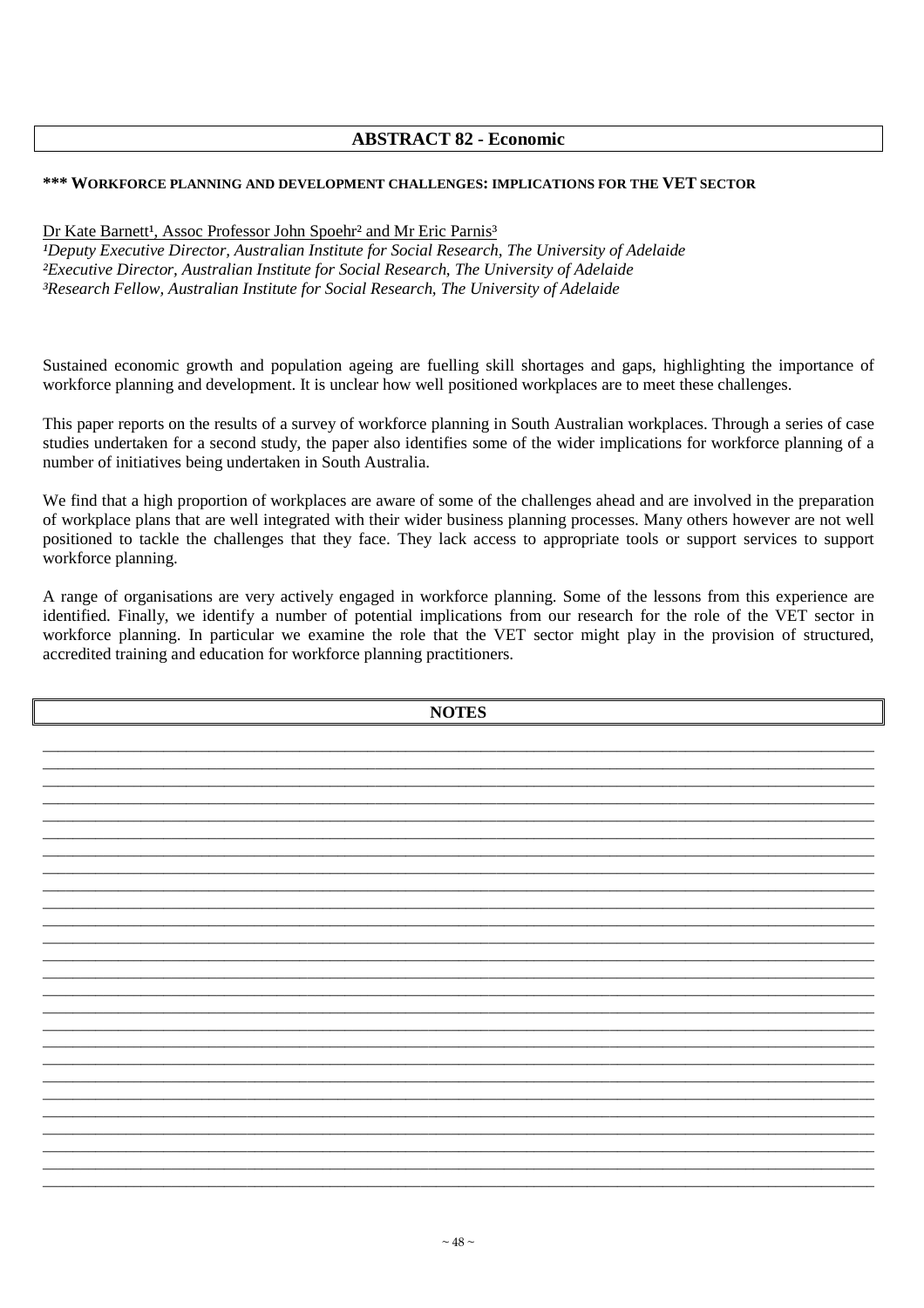## **ABSTRACT 61 - Social**

#### TECHNICAL AND VOCATIONAL LEARNING: CRAFTING TOOLBOXES FROM METAL AND CLAY

#### John Pardy

This paper looks at learning that occurs in a ceramics studio and a machine workshop as specifically technical and vocational learning spaces. Drawing on qualitative data (in-depth interviews) from two TAFE students, this paper explores the ways technical and vocational learning contributes to the development of the self. The students discussed, deployed learning in TAFE as a strategy to differently position themselves in employment and in the world more generally.

With an understanding of society as fluid, rather than as a fixed structure, people today are now required to live with uncertainty as never before. No longer do people train for or expect a 'job for life' nor is one set of skills sufficient. The skills needed to gain a position or move between different positions in a society, which has itself become more fluid, requires individuals to continually learn for life. These two case studies of a ceramics and metal work student provide an example of learning for life associated with craft, occurring in spaces that can enable people to (re)make themselves and to inhabit, on different footings, a world that is uncertain.

|  | <b>NOTES</b> |  |
|--|--------------|--|
|  |              |  |
|  |              |  |
|  |              |  |
|  |              |  |
|  |              |  |
|  |              |  |
|  |              |  |
|  |              |  |
|  |              |  |
|  |              |  |
|  |              |  |
|  |              |  |
|  |              |  |
|  |              |  |
|  |              |  |
|  |              |  |
|  |              |  |
|  |              |  |
|  |              |  |
|  |              |  |
|  |              |  |
|  |              |  |
|  |              |  |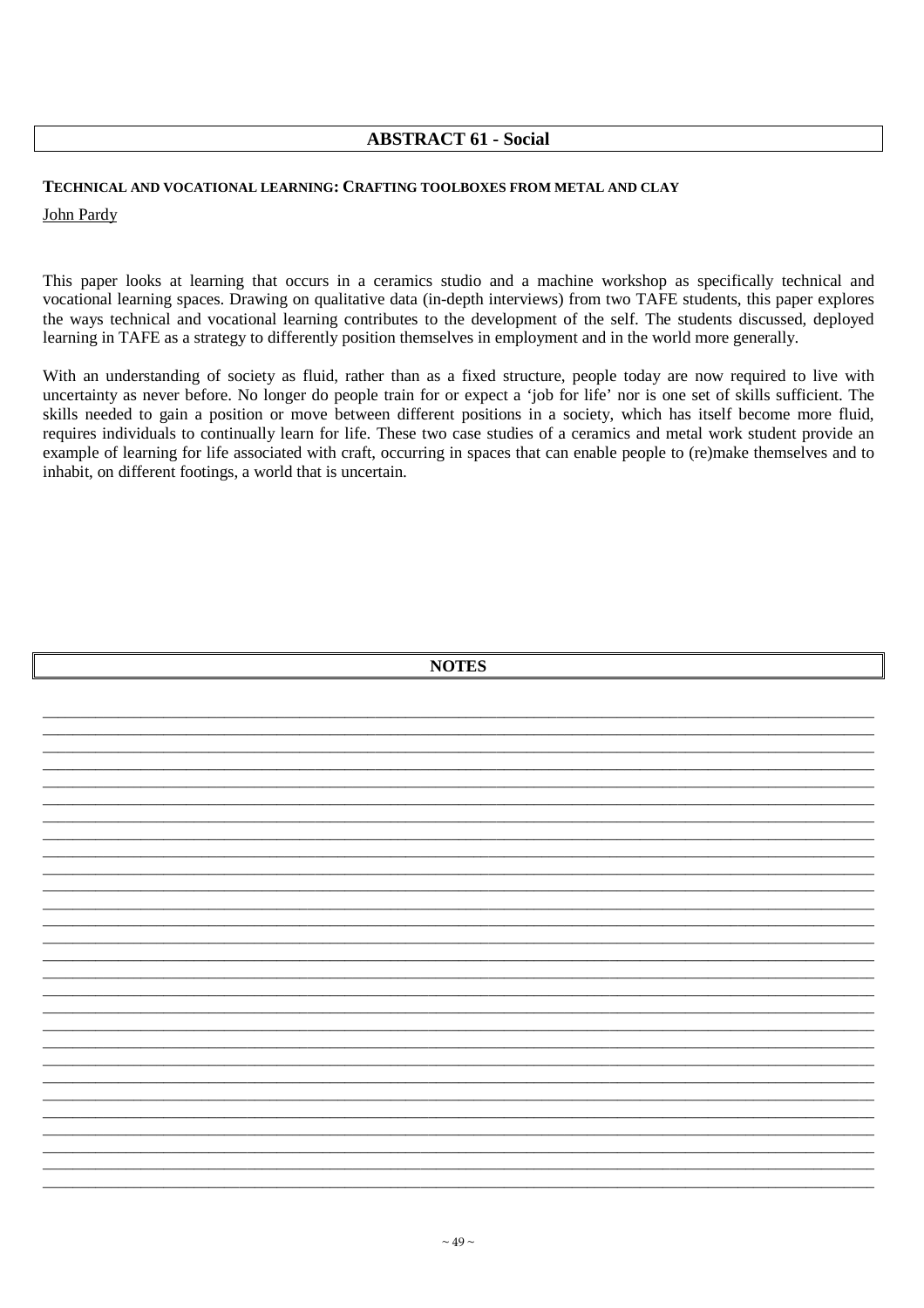## **ABSTRACT 35 - Place**

#### **RISKY BUSINESS ALL ROUND: PROMPTING AWARENESS OF WHITENESS IN AN ONLINE LEARNING SPACE**

Dr Sue Shore *University of South Australia, SA* 

This presentation reports on a longitudinal study of a required course in an undergraduate adult/VET teacher education program. The course uses postcolonial, feminist and cultural studies literature to foreground the often invisible and unarticulated dimensions of whiteness which underpin many claims for inclusivity. Delivered online, the course was first offered in 2005 and has two distinctive features. First, it prompts students to consider how white people can also be thought of as racialised subjects. This has implications for discussions about the effects of culture and race in classrooms and is also something many of the students who identify as white find very confronting. Second, the course troubles processes of learning to teach/train by locating discussions about inclusivity and difference in the everyday racialised lives of the VET teachers and trainers. Analyses of online postings, course assignments and post course interviews indicate that students find the course challenging and *unnecessarily* explicit about racialised life experiences which they see as irrelevant to their teaching contexts. Others find it challenging and *very practical* in terms of what they 'take back' to their dialogues with colleagues and into their VET settings. What emerges most clearly from the post-course interviews is the dissonance many practitioners experience between their public identities and required practices as VET educators, and their private racialised histories and everyday lives as parents, colleagues, friends and lovers.

| <b>NOTES</b> |  |  |  |
|--------------|--|--|--|
|              |  |  |  |
|              |  |  |  |
|              |  |  |  |
|              |  |  |  |
|              |  |  |  |
|              |  |  |  |
|              |  |  |  |
|              |  |  |  |
|              |  |  |  |
|              |  |  |  |
|              |  |  |  |
|              |  |  |  |
|              |  |  |  |
|              |  |  |  |
|              |  |  |  |
|              |  |  |  |
|              |  |  |  |
|              |  |  |  |
|              |  |  |  |
|              |  |  |  |
|              |  |  |  |
|              |  |  |  |
|              |  |  |  |
|              |  |  |  |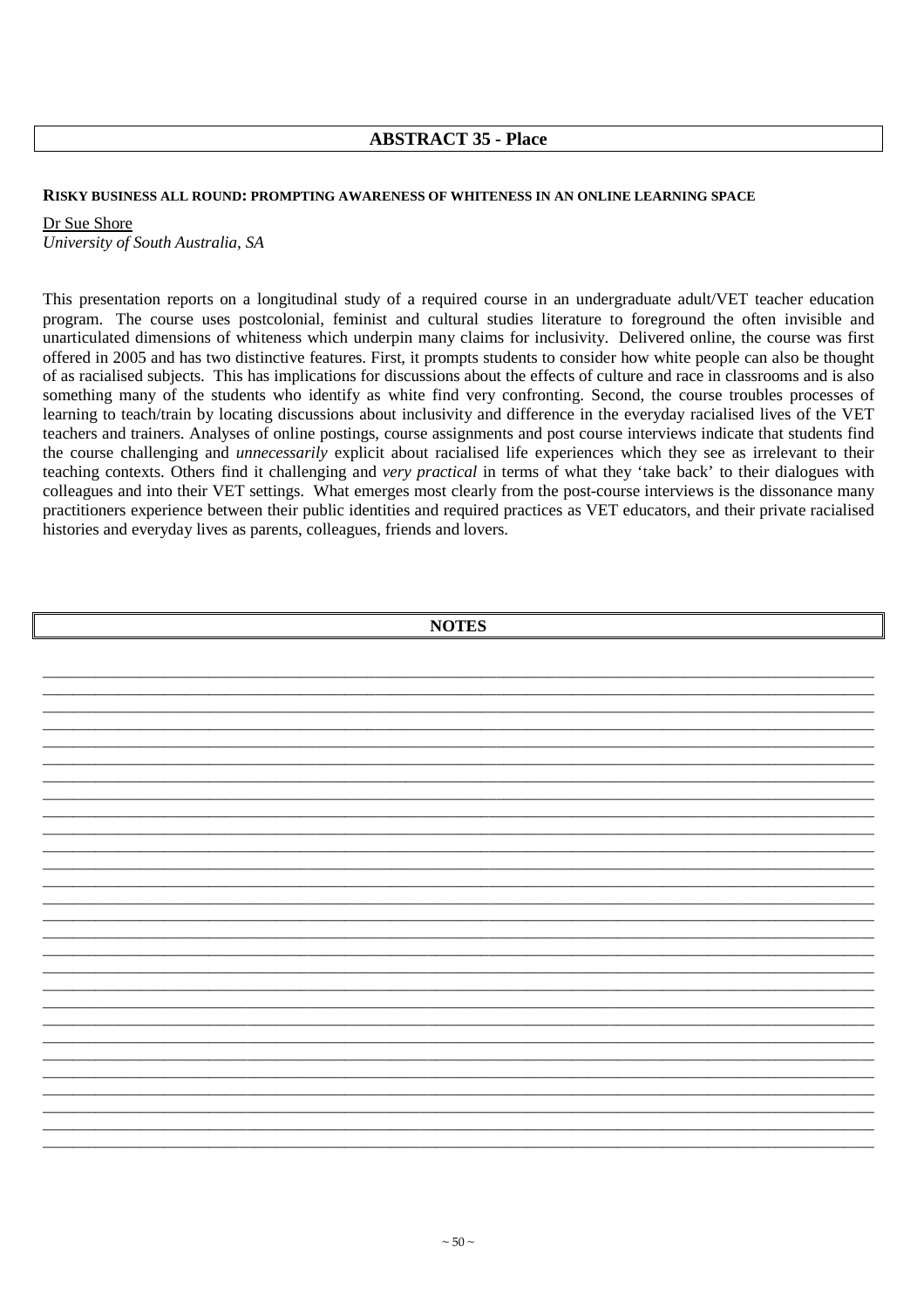### **ABSTRACT 80 - Papers**

### \*\*\* SAFE PLACES TRAINING FRAMEWORK: BUILDING INDIGENOUS CAPACITY THROUGH WORK BASED VET IN **REMOTE COMMUNITIES**

#### Ruth Wallace and Lyn Chick

Social Partnerships in Learning Research Consortium, Charles Darwin University

The Safe Places Training Framework project, funded by the Northern Territory Department of Health and Community Services (NTDHCS,) is part of the implementation of the Federal intervention into remote NT Indigenous communities. This project seeks to address many of the issues relating to formal training and capacity development in partnership with government-initiated social and workforce development programmes. This paper highlights some of the project's emerging outcomes and discusses insights into its effectiveness and potential as a model for training and professional development in remote Northern Territory Indigenous workplaces. The innovative approach to professional development and training focuses on Safe Places staff within remote organisations has three key areas; designing appropriate courses, establishing 'communities of practice' to support participation and developing relationships with government staff that develop positive and self sustaining learning experiences, networks and environments. This paper discusses issues related to the development and implementation of this approach and the role of VET delivery within the project.

| <b>NOTES</b> |  |
|--------------|--|
|              |  |
|              |  |
|              |  |
|              |  |
|              |  |
|              |  |
|              |  |
|              |  |
|              |  |
|              |  |
|              |  |
|              |  |
|              |  |
|              |  |
|              |  |
|              |  |
|              |  |
|              |  |
|              |  |
|              |  |
|              |  |
|              |  |
|              |  |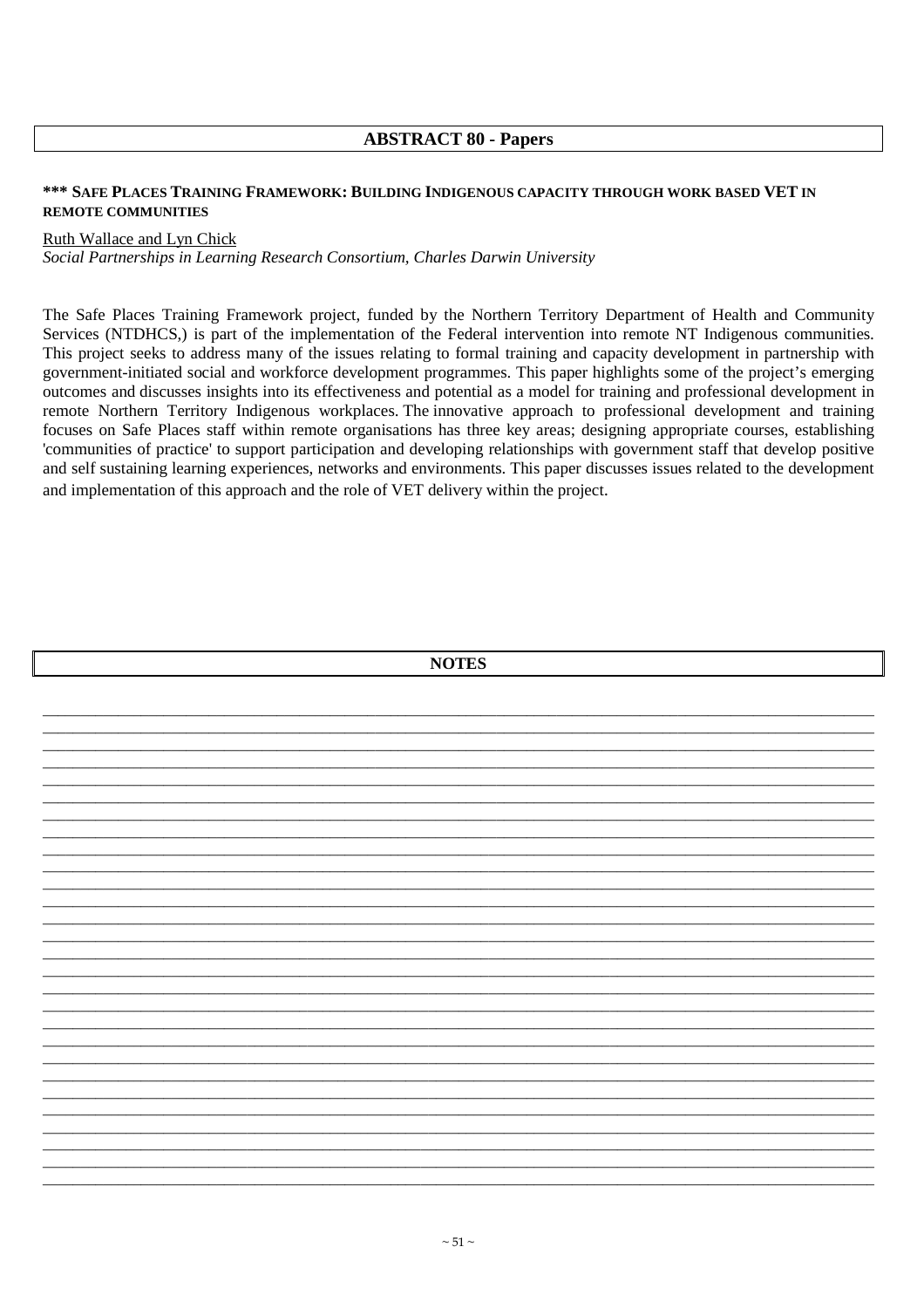## Concurrent Sessions  $4.1 - 04.04.08$ 10.15 to 11.00

# **ABSTRACT 12 - Education**

### **EQUIVALENCE AND CONTEXTUALISATION IN TRANSNATIONAL EDUCATION**

Carolyn Woodley Victoria University

Between 2005 and 2007, the Australian Government's Transnational Quality Strategy funded 36 different projects that looked at Australian Transnational Education (TNE) provision of Higher Education (HE), Vocational Education and Training (VET) and ELT (English Language Teaching) offshore with the aim of promoting the quality of Australian TNE. The reports of these projects have highlighted a number of issues for Australian providers of transnational education. To what extent should Australian providers customise and contextualise their programs to make programs more meaningful and relevant for offshore students? To what extent are offshore students buying an "Australian educational experience"? And what does that entail in an increasingly globalised and internationalised context?

| <b>NOTES</b> |  |  |  |  |
|--------------|--|--|--|--|
|              |  |  |  |  |
|              |  |  |  |  |
|              |  |  |  |  |
|              |  |  |  |  |
|              |  |  |  |  |
|              |  |  |  |  |
|              |  |  |  |  |
|              |  |  |  |  |
|              |  |  |  |  |
|              |  |  |  |  |
|              |  |  |  |  |
|              |  |  |  |  |
|              |  |  |  |  |
|              |  |  |  |  |
|              |  |  |  |  |
|              |  |  |  |  |
|              |  |  |  |  |
|              |  |  |  |  |
|              |  |  |  |  |
|              |  |  |  |  |
|              |  |  |  |  |
|              |  |  |  |  |
|              |  |  |  |  |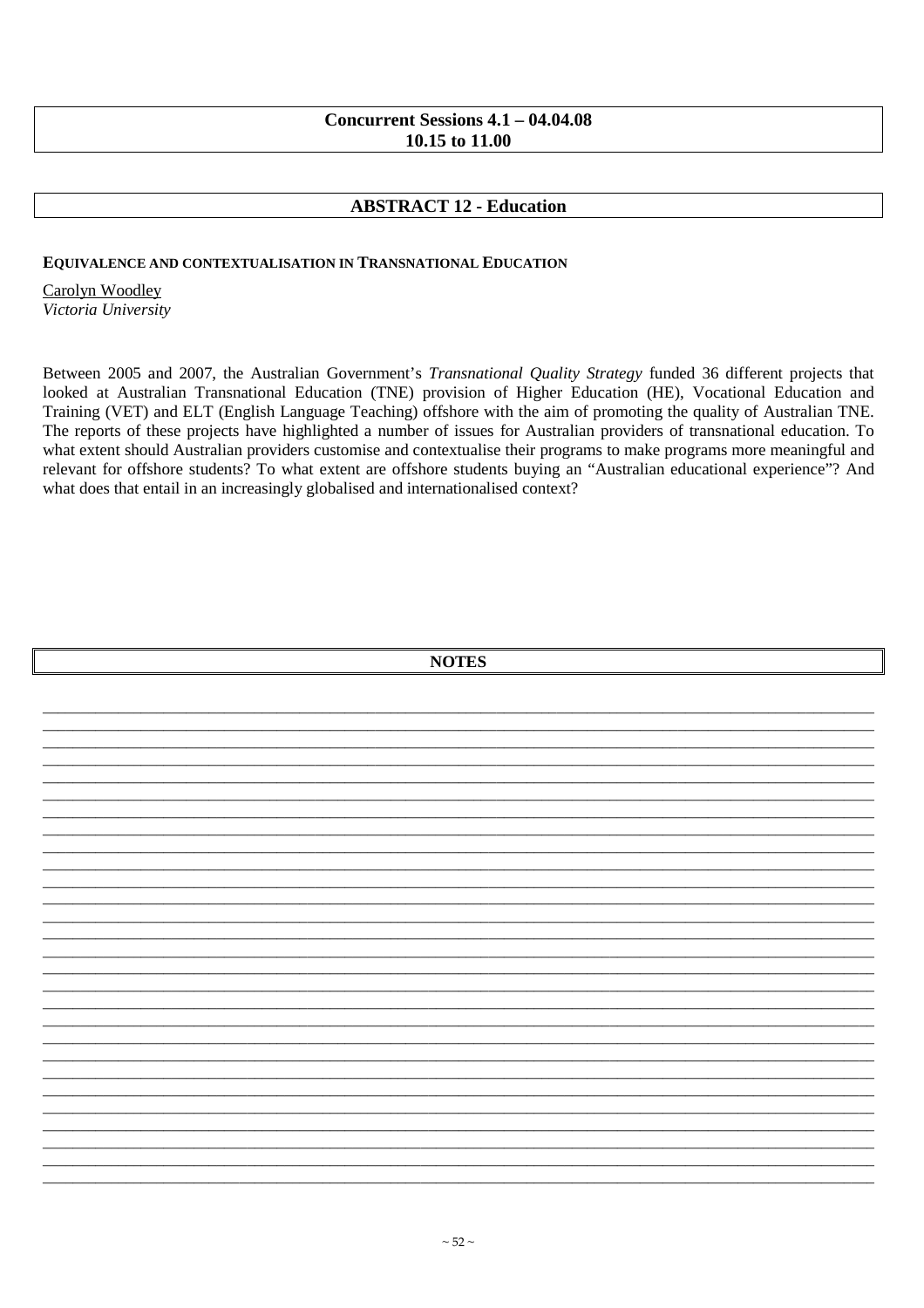## **ABSTRACT 45 - Practice**

AVENUES OTHER: A LIMITED ENOUIRY INTO WORKPLACE DELIVERY AND ASSESSMENT.

Glenn P. Costin<sup>1</sup> and Andrew Nichols<sup>2</sup> **TAFE NSW Riverina Institute**  $PAD$   $B.$   $Ed$   $BA$ <sup>2</sup>Dip. Teach

The purpose of this paper is to promote discussion of the practicalities, applicability, and implications, of delivering vocational qualifications in the workplace. After the initial presentation, the presenters promote discussion of the findings, and most importantly, the exploration of alternative avenues: what forms the models might take; the implications; and the issues of skill and knowledge development. In particular focus will be how workplace delivery of VET appears to be influencing perceptions of 'trade' qualifications.

| <b>NOTES</b> |  |  |  |
|--------------|--|--|--|
|              |  |  |  |
|              |  |  |  |
|              |  |  |  |
|              |  |  |  |
|              |  |  |  |
|              |  |  |  |
|              |  |  |  |
|              |  |  |  |
|              |  |  |  |
|              |  |  |  |
|              |  |  |  |
|              |  |  |  |
|              |  |  |  |
|              |  |  |  |
|              |  |  |  |
|              |  |  |  |
|              |  |  |  |
|              |  |  |  |
|              |  |  |  |
|              |  |  |  |
|              |  |  |  |
|              |  |  |  |
|              |  |  |  |
|              |  |  |  |
|              |  |  |  |
|              |  |  |  |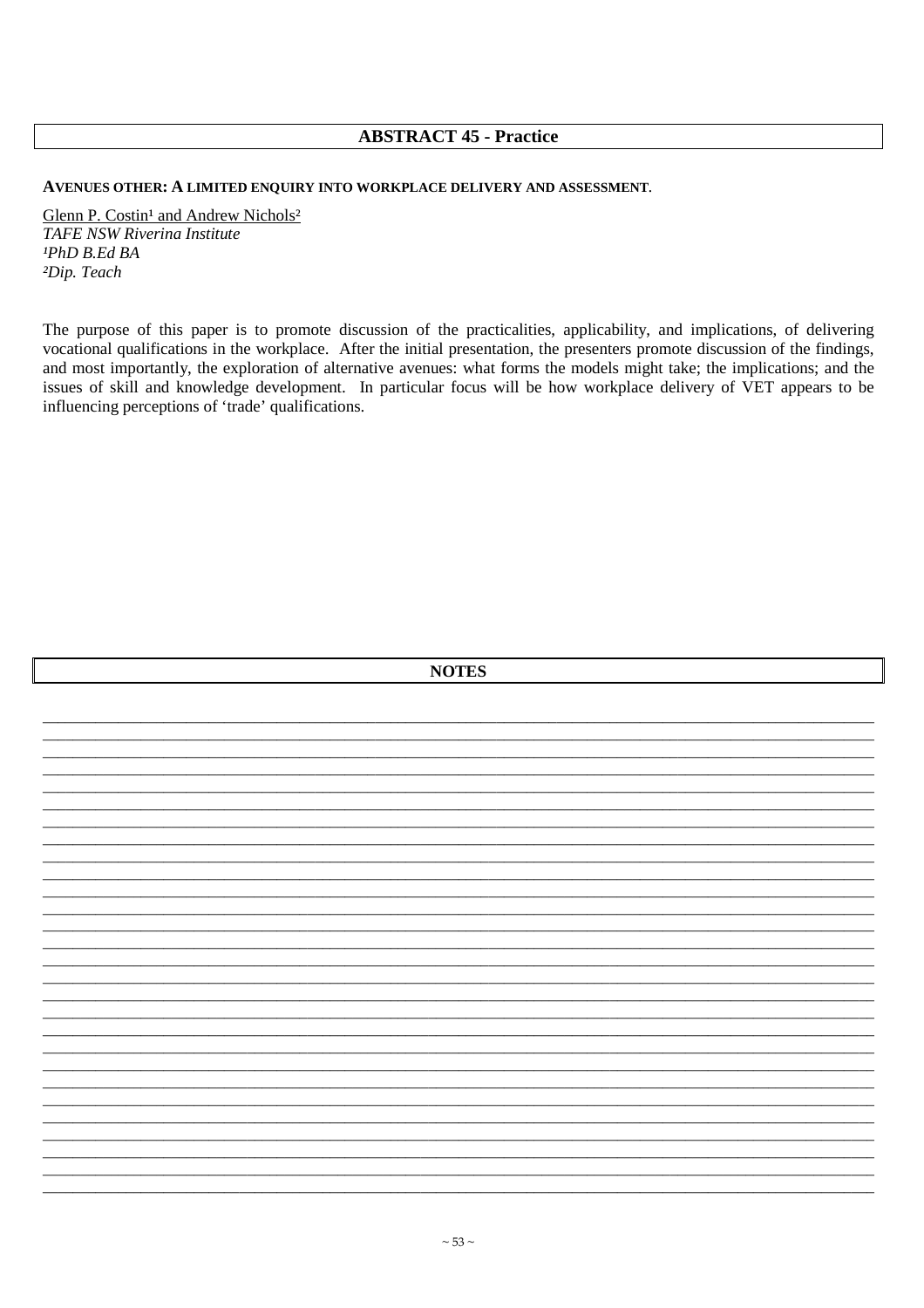# **ABSTRACT 18 - Practice**

### \*\*\* THE BOLD AND THE BEAUTIFUL: EDUCATORS TUNING INTO MILLENNIALS

#### David McLean

Senior Educator - Graphic Arts & Multimedia, Kangan Batman TAFE

Engaging young 16-22 year old students is a contemporary issue for most large VET providers. This becomes a greater challenge with students that have: short attention spans, an obsession with communications technologies, and require instant gratification with products. Retaining young students and delivering effective training is intrinsically linked to instructional model and training environment. So what model could a large training institute apply to its course structures to produce effective outcomes for its youngest cohort?

This paper firstly acknowledges narrative as a structural model for understanding and defining teaching & learning. It then proposes the narrative structure of Soap Opera as being in tune with the way Millennial learners (under 23 years of age) comprehend time and space. The feminised narrative structure of the Soap Opera provides a framework for considering an alternative mode of delivery and way of organising instruction. Soap Operas provide answers to the question of youth engagement in education by developing shorter and more intensive bursts of training.

| <b>NOTES</b> |  |  |  |  |
|--------------|--|--|--|--|
|              |  |  |  |  |
|              |  |  |  |  |
|              |  |  |  |  |
|              |  |  |  |  |
|              |  |  |  |  |
|              |  |  |  |  |
|              |  |  |  |  |
|              |  |  |  |  |
|              |  |  |  |  |
|              |  |  |  |  |
|              |  |  |  |  |
|              |  |  |  |  |
|              |  |  |  |  |
|              |  |  |  |  |
|              |  |  |  |  |
|              |  |  |  |  |
|              |  |  |  |  |
|              |  |  |  |  |
|              |  |  |  |  |
|              |  |  |  |  |
|              |  |  |  |  |
|              |  |  |  |  |
|              |  |  |  |  |
|              |  |  |  |  |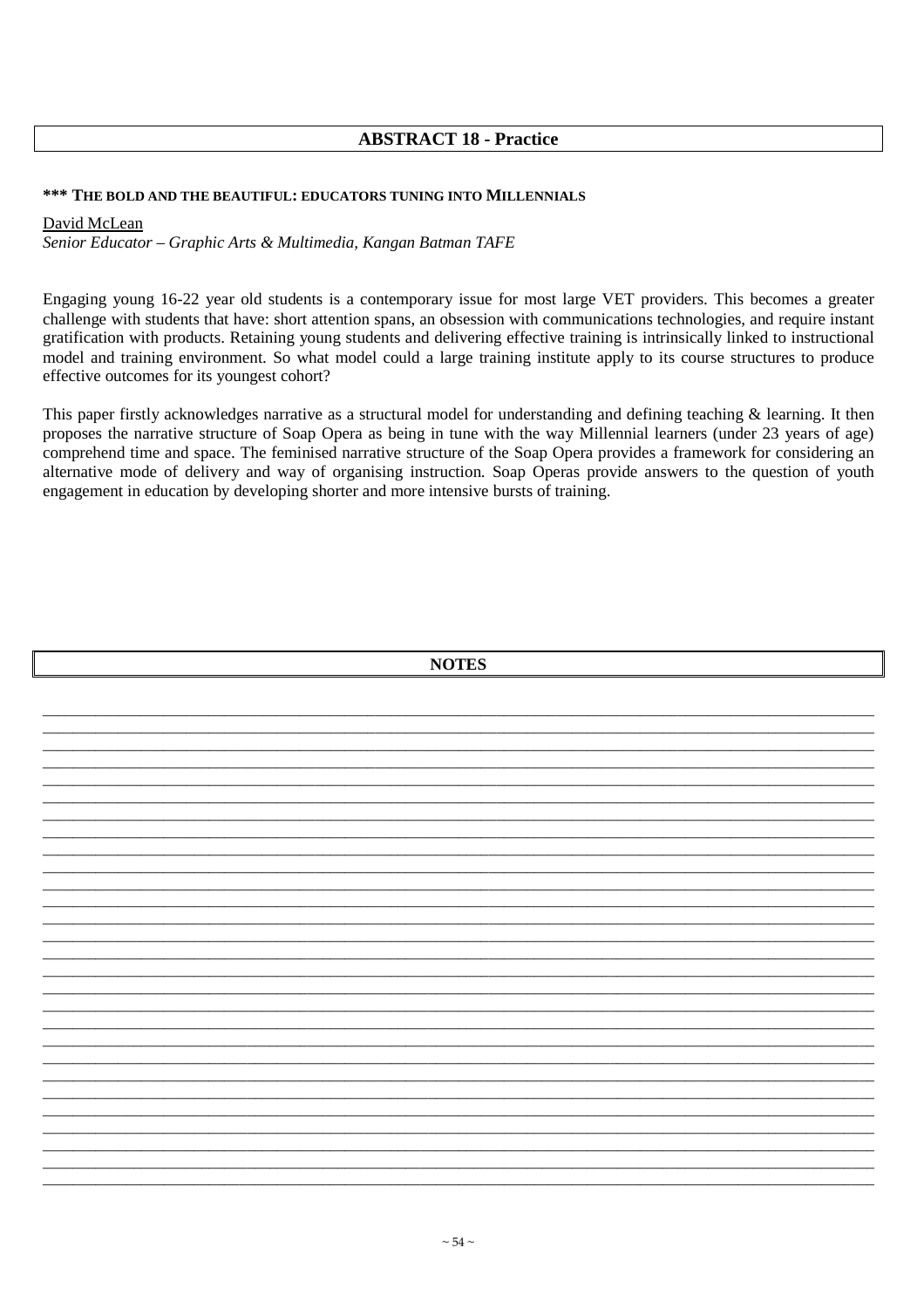## **ABSTRACT 46 - Social**

### \*\*\* SHEDDING SCHOOL EARLY: INSIGHTS FROM SCHOOL & COMMUNITY SHED COLLABORATION IN AUSTRALIA

Barry Golding, Annette Foley and Mike Brown University of Ballarat, Victoria, Australia

Our paper focuses on evidence of positive interactions between schools and community sheds in Australia to examine what it is about shed-based community programs and pedagogies that are attractive to some early school leavers and school resisters. It is based primarily on interview data from the subset of men's sheds across Australia with school programs that formed part of our 2007 research into men's sheds. It is complemented by insights from interviews with men's sheds participants and rural fire volunteers about what it was that also led many of them to also 'shed' school early. Our paper identifies links between the success factors associated with informal learning pedagogies in voluntary and community groups identified in the UK and success factors associated with community-based shed programs in Australia. We identify the potential benefits of sheds in engaging both early school leavers and older men with negative recollections of school, in enjoyable, regular, hands-on activity. We also discuss ways in which some of the difficulties associated with shed-based school programs that seek to engage and reintegrate early school leavers might be avoided or minimised. Finally, we pose some unanswered questions about the implications of our research findings for education and training providers.

| <b>NOTES</b> |  |  |  |  |
|--------------|--|--|--|--|
|              |  |  |  |  |
|              |  |  |  |  |
|              |  |  |  |  |
|              |  |  |  |  |
|              |  |  |  |  |
|              |  |  |  |  |
|              |  |  |  |  |
|              |  |  |  |  |
|              |  |  |  |  |
|              |  |  |  |  |
|              |  |  |  |  |
|              |  |  |  |  |
|              |  |  |  |  |
|              |  |  |  |  |
|              |  |  |  |  |
|              |  |  |  |  |
|              |  |  |  |  |
|              |  |  |  |  |
|              |  |  |  |  |
|              |  |  |  |  |
|              |  |  |  |  |
|              |  |  |  |  |
|              |  |  |  |  |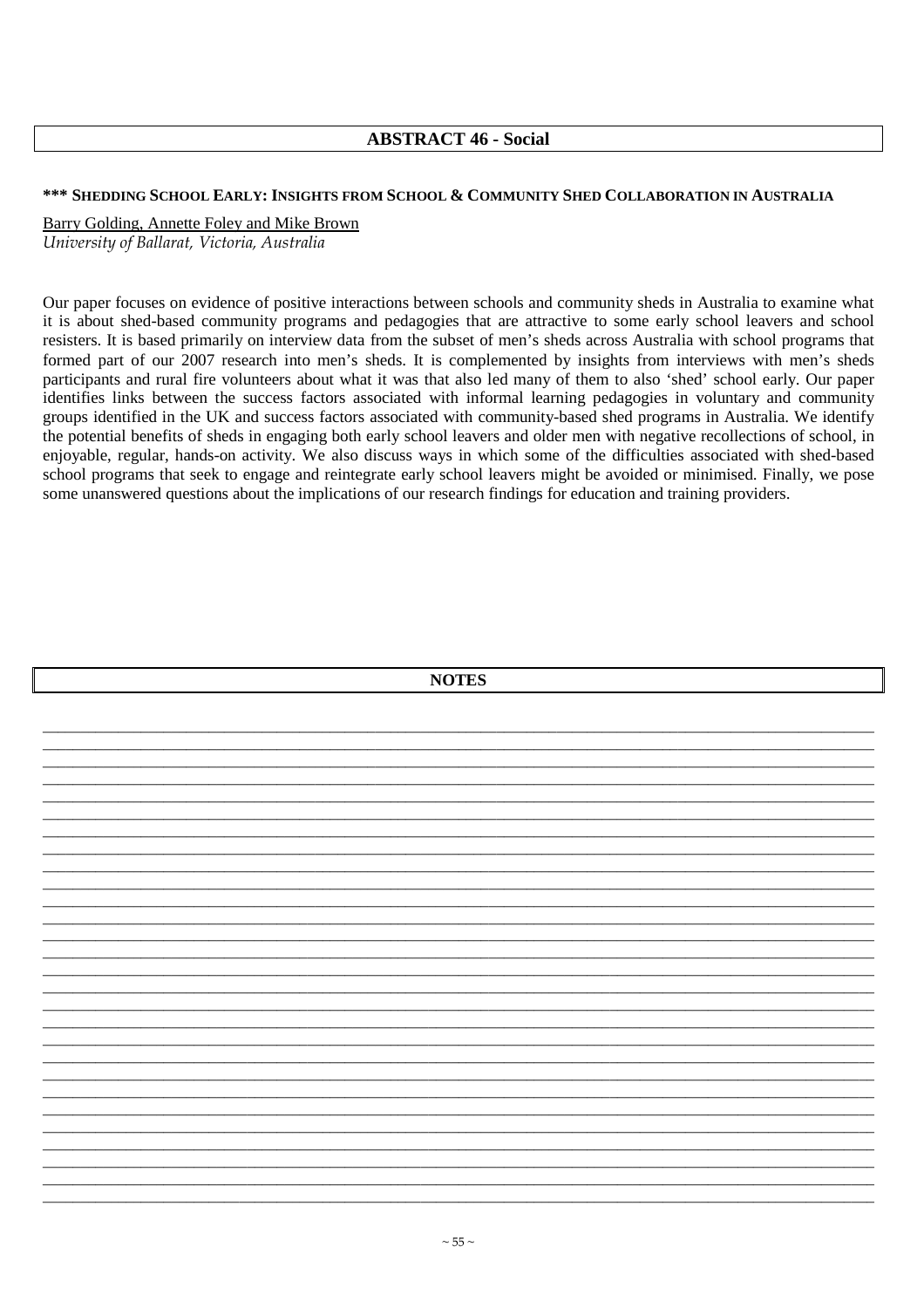## **ABSTRACT 70 - Economic**

#### THE COST TO EMPLOYERS OF HIRING APPRENTICES

Lisa Nechvoglod NCVER, Adelaide, SA

This research draws on a small number of detailed case studies to examine the total financial costs of training apprentices to certificate 3 in the plumbing and electrical industries. Total financial costs include costs associated with training that are borne by government, employers and the apprentice. Case studies include apprentices hired directly and through group training organisations to ascertain any difference between these arrangements. The research finds total cost to be fairly consistent across the case studies with employers incurring most of the costs associated with training. As apprentices progress through the apprenticeship their productivity increases therefore decreasing costs to employers. The opportunity cost to apprentices was also calculated and this increased the cost to apprentices who undertook training.

|  | <b>NOTES</b> |  |  |
|--|--------------|--|--|
|  |              |  |  |
|  |              |  |  |
|  |              |  |  |
|  |              |  |  |
|  |              |  |  |
|  |              |  |  |
|  |              |  |  |
|  |              |  |  |
|  |              |  |  |
|  |              |  |  |
|  |              |  |  |
|  |              |  |  |
|  |              |  |  |
|  |              |  |  |
|  |              |  |  |
|  |              |  |  |
|  |              |  |  |
|  |              |  |  |
|  |              |  |  |
|  |              |  |  |
|  |              |  |  |
|  |              |  |  |
|  |              |  |  |
|  |              |  |  |
|  |              |  |  |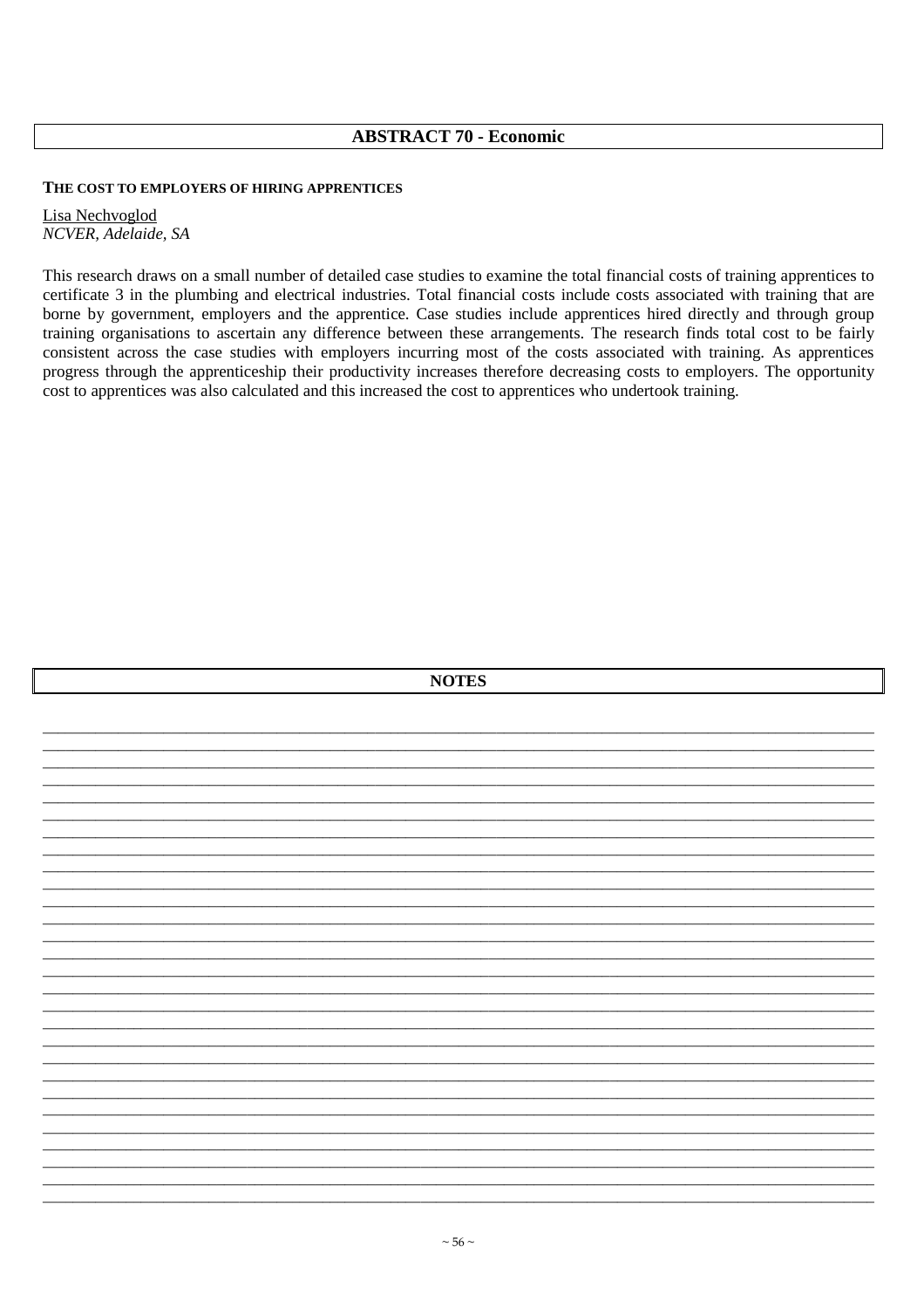## Concurrent Sessions  $4.2 - 04.04.08$ 11.00 to 11.45

# **ABSTRACT 16 - Education**

#### \*\*\* VET SUPPORT SYSTEMS FOR DISADVANTAGED YOUNG PEOPLE IN GERMANY - BEST PRACTICES, DEFICIENCIES AND CHANGES AGAINST THE BACKGROUND OF THE EDUCATION POLICY OF THE EUROPEAN UNION

Dr Bettina Siecke

University of Giessen, Germany

An increasing proportion of the school leaving population in Germany has difficulties in the transition from school to vocational education and training due to the lack of training places in companies and the rising demands facing trainees in vocational education and training, such as, e.g. key competences or social skills. The Federal Government uses a number of different strategies to address these challenges. The different strategies are also influenced by the education policy of the European Union (EU). In 2007, a high-ranking committee, convoked by the Federal Ministry of Education and Research (BMBF), published concrete suggestions to modernize the vocational education and training (VET) system. One important result is the development of a new concept of training modules, which offers disadvantaged young people in the transition system more and reliable opportunities.

| <b>NOTES</b> |  |
|--------------|--|
|              |  |
|              |  |
|              |  |
|              |  |
|              |  |
|              |  |
|              |  |
|              |  |
|              |  |
|              |  |
|              |  |
|              |  |
|              |  |
|              |  |
|              |  |
|              |  |
|              |  |
|              |  |
|              |  |
|              |  |
|              |  |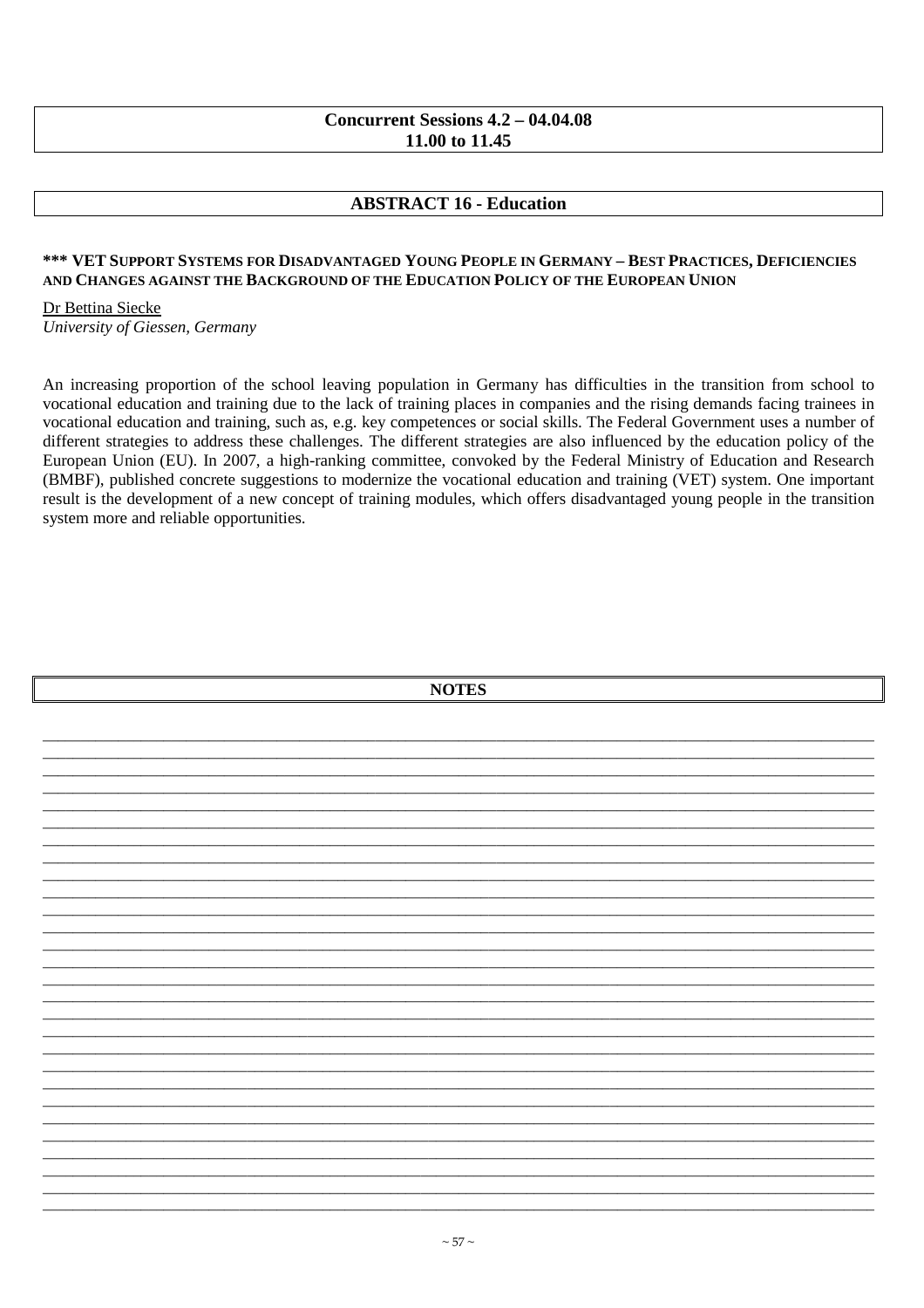# **ABSTRACT 54 - Practice**

### **\*\*\* FROM THE LEARNERS' PERSPECTIVE: A CASE STUDY OF VET GRADUATES**

Dr Louise Fitzgerald *University Technology Sydney* 

Policy discussions and texts related to generic skills, variously referred to as key skills, competencies, employability skills, and graduate outcomes, share a tendency to foreground the needs of employers and industry (e.g. Employability Skills Report, 2002). A related policy concern to getting the skill mix 'right' is responding to Australia's skills shortage, again, by being led by the needs of industry and employer groups (see eg. Skilling Australia, DEST 2005). This paper proposes that VET graduates' perceptions of their needs, their responses to training and their experiences at work provide valuable insights to policy discussions of these issues in two ways: the ongoing development of generic skills training and more generally, to enhancing the contribution of skilled workers to organisations.

This paper reports on research conducted for a case study of a communication course, composed of many generic skills, in a (TAFE, NSW) Diploma of property (Real Estate) program. A longitudinal survey of the first cohort of thirty students in 2003 used methods including written course evaluations and interviews (both telephone and face-to-face in-depth), observations and systemic data on students' backgrounds to track how students fared both during the program and one year after graduating.

The findings revealed that students' motivation for undertaking the diploma were mixed and this was reflected in their diverse outcomes. They confirm that communication training is most effective when it develops generic skills in authentic work-related contexts. However, these graduates acknowledged the significant role of organisational learning in meeting the communicative, interpersonal and cognitive demands of their professional, flexible and evolving careers. The findings provide insights to how the relation between organisational and institutional learning could be developed. It reveals these graduates sought personal fulfilment in work and cared about their contribution to society. It is proposed that in order to optimise the mutual benefit that skilled workers can bring to organisations, policy discussions could consider more the role of employers and managers in meeting the needs of new graduates.

**NOTES** 

\_\_\_\_\_\_\_\_\_\_\_\_\_\_\_\_\_\_\_\_\_\_\_\_\_\_\_\_\_\_\_\_\_\_\_\_\_\_\_\_\_\_\_\_\_\_\_\_\_\_\_\_\_\_\_\_\_\_\_\_\_\_\_\_\_\_\_\_\_\_\_\_\_\_\_\_\_\_\_\_\_\_\_\_\_\_\_\_\_\_\_\_\_\_\_\_\_\_\_\_\_\_\_\_\_\_\_\_\_\_ \_\_\_\_\_\_\_\_\_\_\_\_\_\_\_\_\_\_\_\_\_\_\_\_\_\_\_\_\_\_\_\_\_\_\_\_\_\_\_\_\_\_\_\_\_\_\_\_\_\_\_\_\_\_\_\_\_\_\_\_\_\_\_\_\_\_\_\_\_\_\_\_\_\_\_\_\_\_\_\_\_\_\_\_\_\_\_\_\_\_\_\_\_\_\_\_\_\_\_\_\_\_\_\_\_\_\_\_\_\_ \_\_\_\_\_\_\_\_\_\_\_\_\_\_\_\_\_\_\_\_\_\_\_\_\_\_\_\_\_\_\_\_\_\_\_\_\_\_\_\_\_\_\_\_\_\_\_\_\_\_\_\_\_\_\_\_\_\_\_\_\_\_\_\_\_\_\_\_\_\_\_\_\_\_\_\_\_\_\_\_\_\_\_\_\_\_\_\_\_\_\_\_\_\_\_\_\_\_\_\_\_\_\_\_\_\_\_\_\_\_ \_\_\_\_\_\_\_\_\_\_\_\_\_\_\_\_\_\_\_\_\_\_\_\_\_\_\_\_\_\_\_\_\_\_\_\_\_\_\_\_\_\_\_\_\_\_\_\_\_\_\_\_\_\_\_\_\_\_\_\_\_\_\_\_\_\_\_\_\_\_\_\_\_\_\_\_\_\_\_\_\_\_\_\_\_\_\_\_\_\_\_\_\_\_\_\_\_\_\_\_\_\_\_\_\_\_\_\_\_\_ \_\_\_\_\_\_\_\_\_\_\_\_\_\_\_\_\_\_\_\_\_\_\_\_\_\_\_\_\_\_\_\_\_\_\_\_\_\_\_\_\_\_\_\_\_\_\_\_\_\_\_\_\_\_\_\_\_\_\_\_\_\_\_\_\_\_\_\_\_\_\_\_\_\_\_\_\_\_\_\_\_\_\_\_\_\_\_\_\_\_\_\_\_\_\_\_\_\_\_\_\_\_\_\_\_\_\_\_\_\_ \_\_\_\_\_\_\_\_\_\_\_\_\_\_\_\_\_\_\_\_\_\_\_\_\_\_\_\_\_\_\_\_\_\_\_\_\_\_\_\_\_\_\_\_\_\_\_\_\_\_\_\_\_\_\_\_\_\_\_\_\_\_\_\_\_\_\_\_\_\_\_\_\_\_\_\_\_\_\_\_\_\_\_\_\_\_\_\_\_\_\_\_\_\_\_\_\_\_\_\_\_\_\_\_\_\_\_\_\_\_ \_\_\_\_\_\_\_\_\_\_\_\_\_\_\_\_\_\_\_\_\_\_\_\_\_\_\_\_\_\_\_\_\_\_\_\_\_\_\_\_\_\_\_\_\_\_\_\_\_\_\_\_\_\_\_\_\_\_\_\_\_\_\_\_\_\_\_\_\_\_\_\_\_\_\_\_\_\_\_\_\_\_\_\_\_\_\_\_\_\_\_\_\_\_\_\_\_\_\_\_\_\_\_\_\_\_\_\_\_\_ \_\_\_\_\_\_\_\_\_\_\_\_\_\_\_\_\_\_\_\_\_\_\_\_\_\_\_\_\_\_\_\_\_\_\_\_\_\_\_\_\_\_\_\_\_\_\_\_\_\_\_\_\_\_\_\_\_\_\_\_\_\_\_\_\_\_\_\_\_\_\_\_\_\_\_\_\_\_\_\_\_\_\_\_\_\_\_\_\_\_\_\_\_\_\_\_\_\_\_\_\_\_\_\_\_\_\_\_\_\_ \_\_\_\_\_\_\_\_\_\_\_\_\_\_\_\_\_\_\_\_\_\_\_\_\_\_\_\_\_\_\_\_\_\_\_\_\_\_\_\_\_\_\_\_\_\_\_\_\_\_\_\_\_\_\_\_\_\_\_\_\_\_\_\_\_\_\_\_\_\_\_\_\_\_\_\_\_\_\_\_\_\_\_\_\_\_\_\_\_\_\_\_\_\_\_\_\_\_\_\_\_\_\_\_\_\_\_\_\_\_ \_\_\_\_\_\_\_\_\_\_\_\_\_\_\_\_\_\_\_\_\_\_\_\_\_\_\_\_\_\_\_\_\_\_\_\_\_\_\_\_\_\_\_\_\_\_\_\_\_\_\_\_\_\_\_\_\_\_\_\_\_\_\_\_\_\_\_\_\_\_\_\_\_\_\_\_\_\_\_\_\_\_\_\_\_\_\_\_\_\_\_\_\_\_\_\_\_\_\_\_\_\_\_\_\_\_\_\_\_\_ \_\_\_\_\_\_\_\_\_\_\_\_\_\_\_\_\_\_\_\_\_\_\_\_\_\_\_\_\_\_\_\_\_\_\_\_\_\_\_\_\_\_\_\_\_\_\_\_\_\_\_\_\_\_\_\_\_\_\_\_\_\_\_\_\_\_\_\_\_\_\_\_\_\_\_\_\_\_\_\_\_\_\_\_\_\_\_\_\_\_\_\_\_\_\_\_\_\_\_\_\_\_\_\_\_\_\_\_\_\_ \_\_\_\_\_\_\_\_\_\_\_\_\_\_\_\_\_\_\_\_\_\_\_\_\_\_\_\_\_\_\_\_\_\_\_\_\_\_\_\_\_\_\_\_\_\_\_\_\_\_\_\_\_\_\_\_\_\_\_\_\_\_\_\_\_\_\_\_\_\_\_\_\_\_\_\_\_\_\_\_\_\_\_\_\_\_\_\_\_\_\_\_\_\_\_\_\_\_\_\_\_\_\_\_\_\_\_\_\_\_ \_\_\_\_\_\_\_\_\_\_\_\_\_\_\_\_\_\_\_\_\_\_\_\_\_\_\_\_\_\_\_\_\_\_\_\_\_\_\_\_\_\_\_\_\_\_\_\_\_\_\_\_\_\_\_\_\_\_\_\_\_\_\_\_\_\_\_\_\_\_\_\_\_\_\_\_\_\_\_\_\_\_\_\_\_\_\_\_\_\_\_\_\_\_\_\_\_\_\_\_\_\_\_\_\_\_\_\_\_\_ \_\_\_\_\_\_\_\_\_\_\_\_\_\_\_\_\_\_\_\_\_\_\_\_\_\_\_\_\_\_\_\_\_\_\_\_\_\_\_\_\_\_\_\_\_\_\_\_\_\_\_\_\_\_\_\_\_\_\_\_\_\_\_\_\_\_\_\_\_\_\_\_\_\_\_\_\_\_\_\_\_\_\_\_\_\_\_\_\_\_\_\_\_\_\_\_\_\_\_\_\_\_\_\_\_\_\_\_\_\_ \_\_\_\_\_\_\_\_\_\_\_\_\_\_\_\_\_\_\_\_\_\_\_\_\_\_\_\_\_\_\_\_\_\_\_\_\_\_\_\_\_\_\_\_\_\_\_\_\_\_\_\_\_\_\_\_\_\_\_\_\_\_\_\_\_\_\_\_\_\_\_\_\_\_\_\_\_\_\_\_\_\_\_\_\_\_\_\_\_\_\_\_\_\_\_\_\_\_\_\_\_\_\_\_\_\_\_\_\_\_ \_\_\_\_\_\_\_\_\_\_\_\_\_\_\_\_\_\_\_\_\_\_\_\_\_\_\_\_\_\_\_\_\_\_\_\_\_\_\_\_\_\_\_\_\_\_\_\_\_\_\_\_\_\_\_\_\_\_\_\_\_\_\_\_\_\_\_\_\_\_\_\_\_\_\_\_\_\_\_\_\_\_\_\_\_\_\_\_\_\_\_\_\_\_\_\_\_\_\_\_\_\_\_\_\_\_\_\_\_\_ \_\_\_\_\_\_\_\_\_\_\_\_\_\_\_\_\_\_\_\_\_\_\_\_\_\_\_\_\_\_\_\_\_\_\_\_\_\_\_\_\_\_\_\_\_\_\_\_\_\_\_\_\_\_\_\_\_\_\_\_\_\_\_\_\_\_\_\_\_\_\_\_\_\_\_\_\_\_\_\_\_\_\_\_\_\_\_\_\_\_\_\_\_\_\_\_\_\_\_\_\_\_\_\_\_\_\_\_\_\_ \_\_\_\_\_\_\_\_\_\_\_\_\_\_\_\_\_\_\_\_\_\_\_\_\_\_\_\_\_\_\_\_\_\_\_\_\_\_\_\_\_\_\_\_\_\_\_\_\_\_\_\_\_\_\_\_\_\_\_\_\_\_\_\_\_\_\_\_\_\_\_\_\_\_\_\_\_\_\_\_\_\_\_\_\_\_\_\_\_\_\_\_\_\_\_\_\_\_\_\_\_\_\_\_\_\_\_\_\_\_ \_\_\_\_\_\_\_\_\_\_\_\_\_\_\_\_\_\_\_\_\_\_\_\_\_\_\_\_\_\_\_\_\_\_\_\_\_\_\_\_\_\_\_\_\_\_\_\_\_\_\_\_\_\_\_\_\_\_\_\_\_\_\_\_\_\_\_\_\_\_\_\_\_\_\_\_\_\_\_\_\_\_\_\_\_\_\_\_\_\_\_\_\_\_\_\_\_\_\_\_\_\_\_\_\_\_\_\_\_\_ \_\_\_\_\_\_\_\_\_\_\_\_\_\_\_\_\_\_\_\_\_\_\_\_\_\_\_\_\_\_\_\_\_\_\_\_\_\_\_\_\_\_\_\_\_\_\_\_\_\_\_\_\_\_\_\_\_\_\_\_\_\_\_\_\_\_\_\_\_\_\_\_\_\_\_\_\_\_\_\_\_\_\_\_\_\_\_\_\_\_\_\_\_\_\_\_\_\_\_\_\_\_\_\_\_\_\_\_\_\_ \_\_\_\_\_\_\_\_\_\_\_\_\_\_\_\_\_\_\_\_\_\_\_\_\_\_\_\_\_\_\_\_\_\_\_\_\_\_\_\_\_\_\_\_\_\_\_\_\_\_\_\_\_\_\_\_\_\_\_\_\_\_\_\_\_\_\_\_\_\_\_\_\_\_\_\_\_\_\_\_\_\_\_\_\_\_\_\_\_\_\_\_\_\_\_\_\_\_\_\_\_\_\_\_\_\_\_\_\_\_ \_\_\_\_\_\_\_\_\_\_\_\_\_\_\_\_\_\_\_\_\_\_\_\_\_\_\_\_\_\_\_\_\_\_\_\_\_\_\_\_\_\_\_\_\_\_\_\_\_\_\_\_\_\_\_\_\_\_\_\_\_\_\_\_\_\_\_\_\_\_\_\_\_\_\_\_\_\_\_\_\_\_\_\_\_\_\_\_\_\_\_\_\_\_\_\_\_\_\_\_\_\_\_\_\_\_\_\_\_\_ \_\_\_\_\_\_\_\_\_\_\_\_\_\_\_\_\_\_\_\_\_\_\_\_\_\_\_\_\_\_\_\_\_\_\_\_\_\_\_\_\_\_\_\_\_\_\_\_\_\_\_\_\_\_\_\_\_\_\_\_\_\_\_\_\_\_\_\_\_\_\_\_\_\_\_\_\_\_\_\_\_\_\_\_\_\_\_\_\_\_\_\_\_\_\_\_\_\_\_\_\_\_\_\_\_\_\_\_\_\_ \_\_\_\_\_\_\_\_\_\_\_\_\_\_\_\_\_\_\_\_\_\_\_\_\_\_\_\_\_\_\_\_\_\_\_\_\_\_\_\_\_\_\_\_\_\_\_\_\_\_\_\_\_\_\_\_\_\_\_\_\_\_\_\_\_\_\_\_\_\_\_\_\_\_\_\_\_\_\_\_\_\_\_\_\_\_\_\_\_\_\_\_\_\_\_\_\_\_\_\_\_\_\_\_\_\_\_\_\_\_ \_\_\_\_\_\_\_\_\_\_\_\_\_\_\_\_\_\_\_\_\_\_\_\_\_\_\_\_\_\_\_\_\_\_\_\_\_\_\_\_\_\_\_\_\_\_\_\_\_\_\_\_\_\_\_\_\_\_\_\_\_\_\_\_\_\_\_\_\_\_\_\_\_\_\_\_\_\_\_\_\_\_\_\_\_\_\_\_\_\_\_\_\_\_\_\_\_\_\_\_\_\_\_\_\_\_\_\_\_\_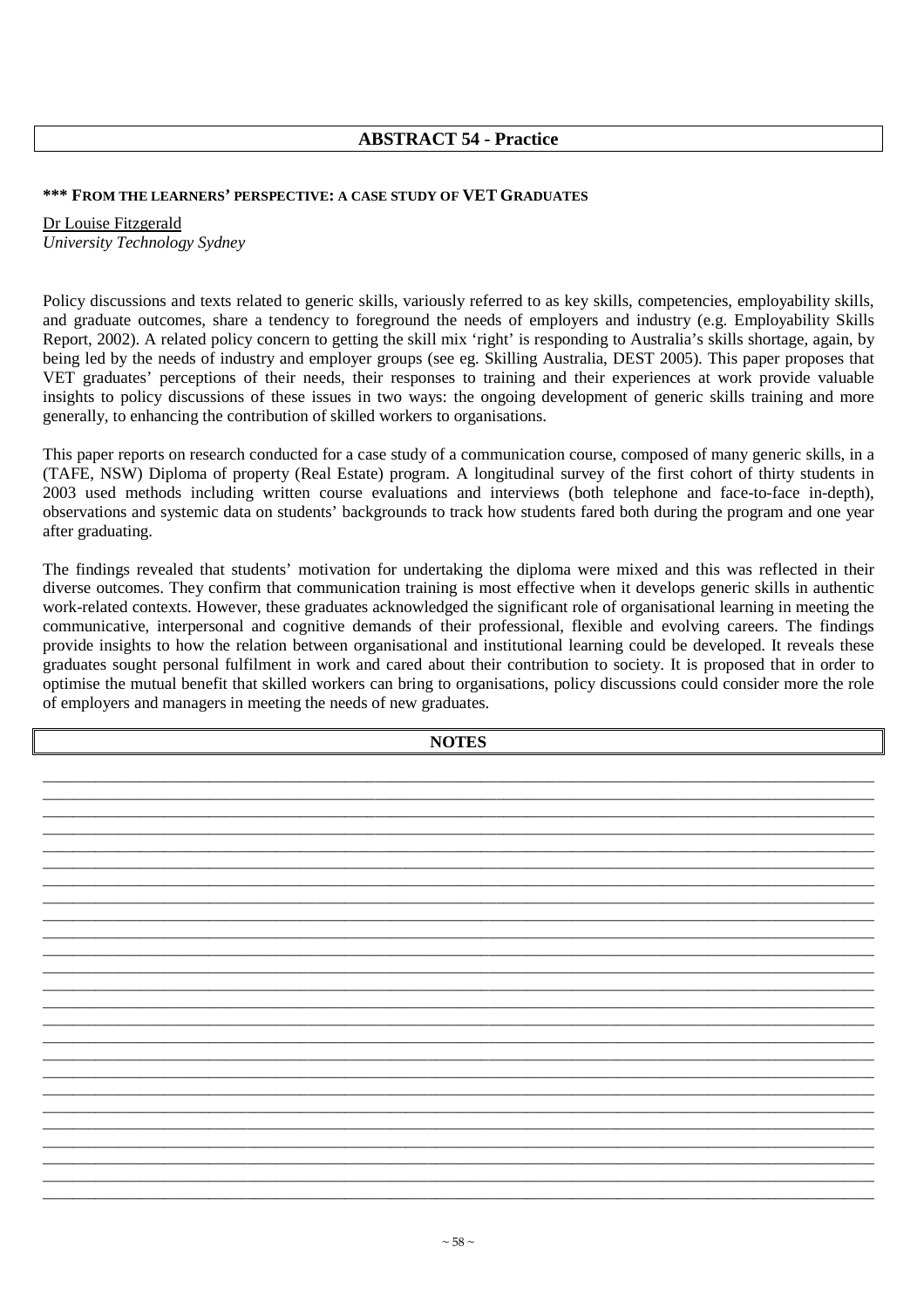## **ABSTRACT 39 - Practice**

#### **PARTICIPATION IN SENIOR SCHOOLING: THE VOCATIONAL ALTERNATIVE AND THE ROLE OF VET**

#### Julie McMillan<sup>1</sup> and David D Curtis<sup>2</sup>

<sup>1</sup> Australian Council for Educational Research ²School of Education, University of Adelaide

Participation in senior secondary schooling increased substantially between 1980 and the early 1990s, but has been static since that time. Since the mid 1990s curriculum offerings in the senior school years have been broadened in order to cater for a wider range of student interests and aptitudes. The offering of vocational courses in schools has been a prominent component of this curriculum broadening. At the same time, changes have occurred in the postschool VET landscape with rapid growth in traineeships. The labour market context has also changed with a decline in full-time youth employment accompanied by growth in part-time youth employment for both males and females. Policies on youth participation in education and training have emphasised persistence at school or participation in a vocational alternative. Trends in school completion, VET-in-schools participation, post-school VET enrolments and labour force statistics are examined in order to explore possible causal relationships. The immediate post-school destinations of young people who do not complete secondary schooling are examined. For these young people, VET participation is an important component of their transitions between compulsory education and work. For some young people, especially males, post-school VET qualifications ameliorate their lower school completion rates. For others, post-school VET does not provide this compensation. Policy implications are considered.

**NOTES**  \_\_\_\_\_\_\_\_\_\_\_\_\_\_\_\_\_\_\_\_\_\_\_\_\_\_\_\_\_\_\_\_\_\_\_\_\_\_\_\_\_\_\_\_\_\_\_\_\_\_\_\_\_\_\_\_\_\_\_\_\_\_\_\_\_\_\_\_\_\_\_\_\_\_\_\_\_\_\_\_\_\_\_\_\_\_\_\_\_\_\_\_\_\_\_\_\_\_\_\_\_\_\_\_\_\_\_\_\_\_ \_\_\_\_\_\_\_\_\_\_\_\_\_\_\_\_\_\_\_\_\_\_\_\_\_\_\_\_\_\_\_\_\_\_\_\_\_\_\_\_\_\_\_\_\_\_\_\_\_\_\_\_\_\_\_\_\_\_\_\_\_\_\_\_\_\_\_\_\_\_\_\_\_\_\_\_\_\_\_\_\_\_\_\_\_\_\_\_\_\_\_\_\_\_\_\_\_\_\_\_\_\_\_\_\_\_\_\_\_\_ \_\_\_\_\_\_\_\_\_\_\_\_\_\_\_\_\_\_\_\_\_\_\_\_\_\_\_\_\_\_\_\_\_\_\_\_\_\_\_\_\_\_\_\_\_\_\_\_\_\_\_\_\_\_\_\_\_\_\_\_\_\_\_\_\_\_\_\_\_\_\_\_\_\_\_\_\_\_\_\_\_\_\_\_\_\_\_\_\_\_\_\_\_\_\_\_\_\_\_\_\_\_\_\_\_\_\_\_\_\_ \_\_\_\_\_\_\_\_\_\_\_\_\_\_\_\_\_\_\_\_\_\_\_\_\_\_\_\_\_\_\_\_\_\_\_\_\_\_\_\_\_\_\_\_\_\_\_\_\_\_\_\_\_\_\_\_\_\_\_\_\_\_\_\_\_\_\_\_\_\_\_\_\_\_\_\_\_\_\_\_\_\_\_\_\_\_\_\_\_\_\_\_\_\_\_\_\_\_\_\_\_\_\_\_\_\_\_\_\_\_ \_\_\_\_\_\_\_\_\_\_\_\_\_\_\_\_\_\_\_\_\_\_\_\_\_\_\_\_\_\_\_\_\_\_\_\_\_\_\_\_\_\_\_\_\_\_\_\_\_\_\_\_\_\_\_\_\_\_\_\_\_\_\_\_\_\_\_\_\_\_\_\_\_\_\_\_\_\_\_\_\_\_\_\_\_\_\_\_\_\_\_\_\_\_\_\_\_\_\_\_\_\_\_\_\_\_\_\_\_\_ \_\_\_\_\_\_\_\_\_\_\_\_\_\_\_\_\_\_\_\_\_\_\_\_\_\_\_\_\_\_\_\_\_\_\_\_\_\_\_\_\_\_\_\_\_\_\_\_\_\_\_\_\_\_\_\_\_\_\_\_\_\_\_\_\_\_\_\_\_\_\_\_\_\_\_\_\_\_\_\_\_\_\_\_\_\_\_\_\_\_\_\_\_\_\_\_\_\_\_\_\_\_\_\_\_\_\_\_\_\_ \_\_\_\_\_\_\_\_\_\_\_\_\_\_\_\_\_\_\_\_\_\_\_\_\_\_\_\_\_\_\_\_\_\_\_\_\_\_\_\_\_\_\_\_\_\_\_\_\_\_\_\_\_\_\_\_\_\_\_\_\_\_\_\_\_\_\_\_\_\_\_\_\_\_\_\_\_\_\_\_\_\_\_\_\_\_\_\_\_\_\_\_\_\_\_\_\_\_\_\_\_\_\_\_\_\_\_\_\_\_ \_\_\_\_\_\_\_\_\_\_\_\_\_\_\_\_\_\_\_\_\_\_\_\_\_\_\_\_\_\_\_\_\_\_\_\_\_\_\_\_\_\_\_\_\_\_\_\_\_\_\_\_\_\_\_\_\_\_\_\_\_\_\_\_\_\_\_\_\_\_\_\_\_\_\_\_\_\_\_\_\_\_\_\_\_\_\_\_\_\_\_\_\_\_\_\_\_\_\_\_\_\_\_\_\_\_\_\_\_\_ \_\_\_\_\_\_\_\_\_\_\_\_\_\_\_\_\_\_\_\_\_\_\_\_\_\_\_\_\_\_\_\_\_\_\_\_\_\_\_\_\_\_\_\_\_\_\_\_\_\_\_\_\_\_\_\_\_\_\_\_\_\_\_\_\_\_\_\_\_\_\_\_\_\_\_\_\_\_\_\_\_\_\_\_\_\_\_\_\_\_\_\_\_\_\_\_\_\_\_\_\_\_\_\_\_\_\_\_\_\_ \_\_\_\_\_\_\_\_\_\_\_\_\_\_\_\_\_\_\_\_\_\_\_\_\_\_\_\_\_\_\_\_\_\_\_\_\_\_\_\_\_\_\_\_\_\_\_\_\_\_\_\_\_\_\_\_\_\_\_\_\_\_\_\_\_\_\_\_\_\_\_\_\_\_\_\_\_\_\_\_\_\_\_\_\_\_\_\_\_\_\_\_\_\_\_\_\_\_\_\_\_\_\_\_\_\_\_\_\_\_ \_\_\_\_\_\_\_\_\_\_\_\_\_\_\_\_\_\_\_\_\_\_\_\_\_\_\_\_\_\_\_\_\_\_\_\_\_\_\_\_\_\_\_\_\_\_\_\_\_\_\_\_\_\_\_\_\_\_\_\_\_\_\_\_\_\_\_\_\_\_\_\_\_\_\_\_\_\_\_\_\_\_\_\_\_\_\_\_\_\_\_\_\_\_\_\_\_\_\_\_\_\_\_\_\_\_\_\_\_\_ \_\_\_\_\_\_\_\_\_\_\_\_\_\_\_\_\_\_\_\_\_\_\_\_\_\_\_\_\_\_\_\_\_\_\_\_\_\_\_\_\_\_\_\_\_\_\_\_\_\_\_\_\_\_\_\_\_\_\_\_\_\_\_\_\_\_\_\_\_\_\_\_\_\_\_\_\_\_\_\_\_\_\_\_\_\_\_\_\_\_\_\_\_\_\_\_\_\_\_\_\_\_\_\_\_\_\_\_\_\_ \_\_\_\_\_\_\_\_\_\_\_\_\_\_\_\_\_\_\_\_\_\_\_\_\_\_\_\_\_\_\_\_\_\_\_\_\_\_\_\_\_\_\_\_\_\_\_\_\_\_\_\_\_\_\_\_\_\_\_\_\_\_\_\_\_\_\_\_\_\_\_\_\_\_\_\_\_\_\_\_\_\_\_\_\_\_\_\_\_\_\_\_\_\_\_\_\_\_\_\_\_\_\_\_\_\_\_\_\_\_ \_\_\_\_\_\_\_\_\_\_\_\_\_\_\_\_\_\_\_\_\_\_\_\_\_\_\_\_\_\_\_\_\_\_\_\_\_\_\_\_\_\_\_\_\_\_\_\_\_\_\_\_\_\_\_\_\_\_\_\_\_\_\_\_\_\_\_\_\_\_\_\_\_\_\_\_\_\_\_\_\_\_\_\_\_\_\_\_\_\_\_\_\_\_\_\_\_\_\_\_\_\_\_\_\_\_\_\_\_\_ \_\_\_\_\_\_\_\_\_\_\_\_\_\_\_\_\_\_\_\_\_\_\_\_\_\_\_\_\_\_\_\_\_\_\_\_\_\_\_\_\_\_\_\_\_\_\_\_\_\_\_\_\_\_\_\_\_\_\_\_\_\_\_\_\_\_\_\_\_\_\_\_\_\_\_\_\_\_\_\_\_\_\_\_\_\_\_\_\_\_\_\_\_\_\_\_\_\_\_\_\_\_\_\_\_\_\_\_\_\_ \_\_\_\_\_\_\_\_\_\_\_\_\_\_\_\_\_\_\_\_\_\_\_\_\_\_\_\_\_\_\_\_\_\_\_\_\_\_\_\_\_\_\_\_\_\_\_\_\_\_\_\_\_\_\_\_\_\_\_\_\_\_\_\_\_\_\_\_\_\_\_\_\_\_\_\_\_\_\_\_\_\_\_\_\_\_\_\_\_\_\_\_\_\_\_\_\_\_\_\_\_\_\_\_\_\_\_\_\_\_ \_\_\_\_\_\_\_\_\_\_\_\_\_\_\_\_\_\_\_\_\_\_\_\_\_\_\_\_\_\_\_\_\_\_\_\_\_\_\_\_\_\_\_\_\_\_\_\_\_\_\_\_\_\_\_\_\_\_\_\_\_\_\_\_\_\_\_\_\_\_\_\_\_\_\_\_\_\_\_\_\_\_\_\_\_\_\_\_\_\_\_\_\_\_\_\_\_\_\_\_\_\_\_\_\_\_\_\_\_\_ \_\_\_\_\_\_\_\_\_\_\_\_\_\_\_\_\_\_\_\_\_\_\_\_\_\_\_\_\_\_\_\_\_\_\_\_\_\_\_\_\_\_\_\_\_\_\_\_\_\_\_\_\_\_\_\_\_\_\_\_\_\_\_\_\_\_\_\_\_\_\_\_\_\_\_\_\_\_\_\_\_\_\_\_\_\_\_\_\_\_\_\_\_\_\_\_\_\_\_\_\_\_\_\_\_\_\_\_\_\_ \_\_\_\_\_\_\_\_\_\_\_\_\_\_\_\_\_\_\_\_\_\_\_\_\_\_\_\_\_\_\_\_\_\_\_\_\_\_\_\_\_\_\_\_\_\_\_\_\_\_\_\_\_\_\_\_\_\_\_\_\_\_\_\_\_\_\_\_\_\_\_\_\_\_\_\_\_\_\_\_\_\_\_\_\_\_\_\_\_\_\_\_\_\_\_\_\_\_\_\_\_\_\_\_\_\_\_\_\_\_ \_\_\_\_\_\_\_\_\_\_\_\_\_\_\_\_\_\_\_\_\_\_\_\_\_\_\_\_\_\_\_\_\_\_\_\_\_\_\_\_\_\_\_\_\_\_\_\_\_\_\_\_\_\_\_\_\_\_\_\_\_\_\_\_\_\_\_\_\_\_\_\_\_\_\_\_\_\_\_\_\_\_\_\_\_\_\_\_\_\_\_\_\_\_\_\_\_\_\_\_\_\_\_\_\_\_\_\_\_\_ \_\_\_\_\_\_\_\_\_\_\_\_\_\_\_\_\_\_\_\_\_\_\_\_\_\_\_\_\_\_\_\_\_\_\_\_\_\_\_\_\_\_\_\_\_\_\_\_\_\_\_\_\_\_\_\_\_\_\_\_\_\_\_\_\_\_\_\_\_\_\_\_\_\_\_\_\_\_\_\_\_\_\_\_\_\_\_\_\_\_\_\_\_\_\_\_\_\_\_\_\_\_\_\_\_\_\_\_\_\_ \_\_\_\_\_\_\_\_\_\_\_\_\_\_\_\_\_\_\_\_\_\_\_\_\_\_\_\_\_\_\_\_\_\_\_\_\_\_\_\_\_\_\_\_\_\_\_\_\_\_\_\_\_\_\_\_\_\_\_\_\_\_\_\_\_\_\_\_\_\_\_\_\_\_\_\_\_\_\_\_\_\_\_\_\_\_\_\_\_\_\_\_\_\_\_\_\_\_\_\_\_\_\_\_\_\_\_\_\_\_ \_\_\_\_\_\_\_\_\_\_\_\_\_\_\_\_\_\_\_\_\_\_\_\_\_\_\_\_\_\_\_\_\_\_\_\_\_\_\_\_\_\_\_\_\_\_\_\_\_\_\_\_\_\_\_\_\_\_\_\_\_\_\_\_\_\_\_\_\_\_\_\_\_\_\_\_\_\_\_\_\_\_\_\_\_\_\_\_\_\_\_\_\_\_\_\_\_\_\_\_\_\_\_\_\_\_\_\_\_\_ \_\_\_\_\_\_\_\_\_\_\_\_\_\_\_\_\_\_\_\_\_\_\_\_\_\_\_\_\_\_\_\_\_\_\_\_\_\_\_\_\_\_\_\_\_\_\_\_\_\_\_\_\_\_\_\_\_\_\_\_\_\_\_\_\_\_\_\_\_\_\_\_\_\_\_\_\_\_\_\_\_\_\_\_\_\_\_\_\_\_\_\_\_\_\_\_\_\_\_\_\_\_\_\_\_\_\_\_\_\_ \_\_\_\_\_\_\_\_\_\_\_\_\_\_\_\_\_\_\_\_\_\_\_\_\_\_\_\_\_\_\_\_\_\_\_\_\_\_\_\_\_\_\_\_\_\_\_\_\_\_\_\_\_\_\_\_\_\_\_\_\_\_\_\_\_\_\_\_\_\_\_\_\_\_\_\_\_\_\_\_\_\_\_\_\_\_\_\_\_\_\_\_\_\_\_\_\_\_\_\_\_\_\_\_\_\_\_\_\_\_ \_\_\_\_\_\_\_\_\_\_\_\_\_\_\_\_\_\_\_\_\_\_\_\_\_\_\_\_\_\_\_\_\_\_\_\_\_\_\_\_\_\_\_\_\_\_\_\_\_\_\_\_\_\_\_\_\_\_\_\_\_\_\_\_\_\_\_\_\_\_\_\_\_\_\_\_\_\_\_\_\_\_\_\_\_\_\_\_\_\_\_\_\_\_\_\_\_\_\_\_\_\_\_\_\_\_\_\_\_\_ \_\_\_\_\_\_\_\_\_\_\_\_\_\_\_\_\_\_\_\_\_\_\_\_\_\_\_\_\_\_\_\_\_\_\_\_\_\_\_\_\_\_\_\_\_\_\_\_\_\_\_\_\_\_\_\_\_\_\_\_\_\_\_\_\_\_\_\_\_\_\_\_\_\_\_\_\_\_\_\_\_\_\_\_\_\_\_\_\_\_\_\_\_\_\_\_\_\_\_\_\_\_\_\_\_\_\_\_\_\_ \_\_\_\_\_\_\_\_\_\_\_\_\_\_\_\_\_\_\_\_\_\_\_\_\_\_\_\_\_\_\_\_\_\_\_\_\_\_\_\_\_\_\_\_\_\_\_\_\_\_\_\_\_\_\_\_\_\_\_\_\_\_\_\_\_\_\_\_\_\_\_\_\_\_\_\_\_\_\_\_\_\_\_\_\_\_\_\_\_\_\_\_\_\_\_\_\_\_\_\_\_\_\_\_\_\_\_\_\_\_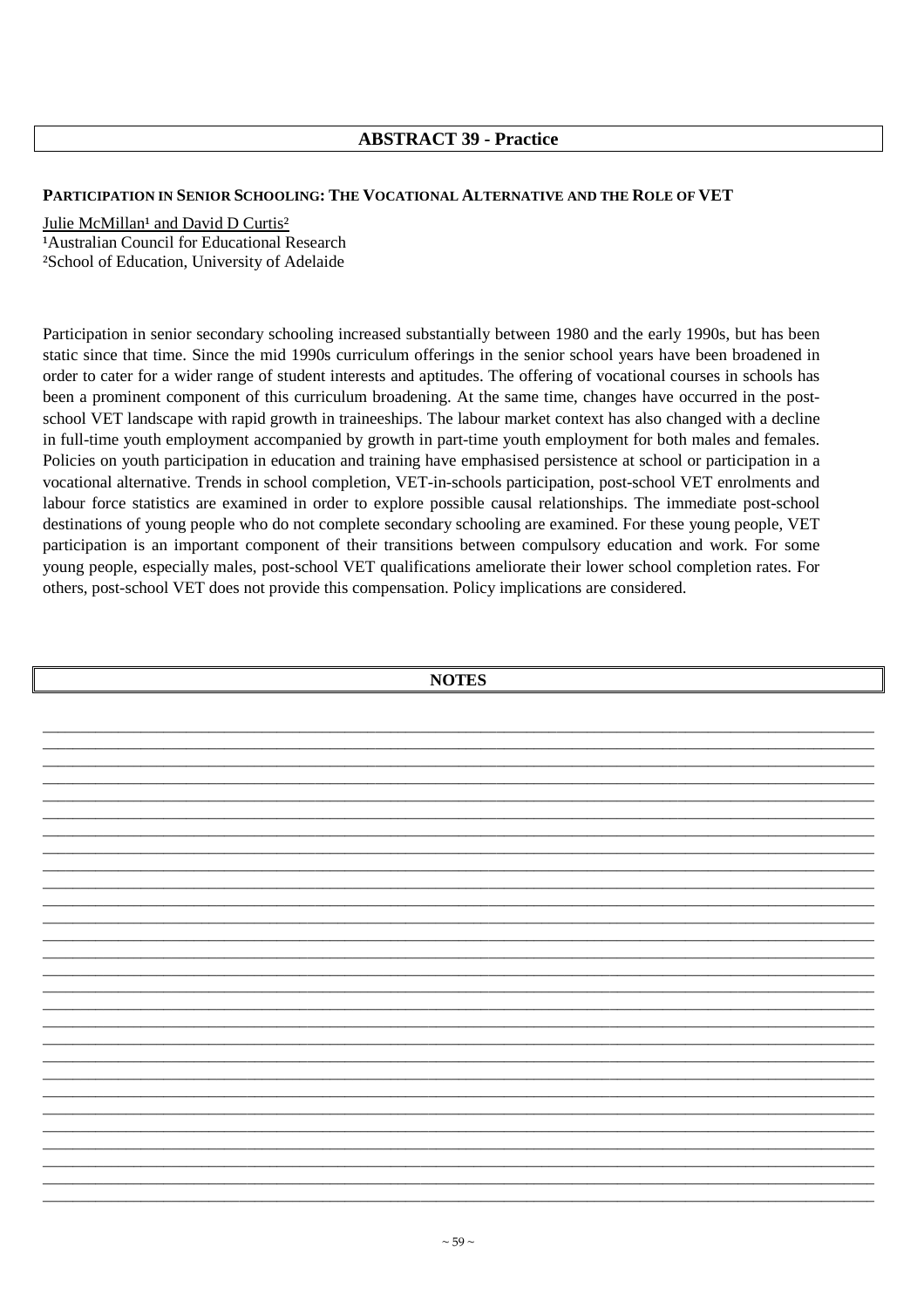# **ABSTRACT 36 - Social**

### **\*\*\* WORKING FROM OUR STRENGTHS:INDIGENOUS ENTERPRISE AND TRAINING IN ACTION AND RESEARCH**

Ruth Wallace<sup>1</sup>, Cathy Curry<sup>2</sup> and Richard Agar<sup>3</sup> <sup>1</sup>Social Partnerships in Learning Research Consortium, Charles Darwin University *²CHARTTES Training Advisory Council ³Kimberley College of TAFE* 

Developing innovative and successful approaches to training in remote and regional contexts with Indigenous people necessitates effective partnership and the recognition of diverse knowledge systems as they relate to the worlds of work, community engagement and learning. Social partnerships catalyse and enable change in human or social policy (EU Guideline Principles 2004) Social partnerships *in learning,* then, are the interagency and interdisciplinary relationships that enable effective learning in different disciplines, workplaces and training sites. Social partnerships in learning frameworks are used to; examine diverse knowledge systems, develop capacity building processes and understand the underlying relationships that facilitate connections, engagement and decision making between government, non-government, enterprise, community, stakeholders and individuals (Wallace forthcoming:7). These frameworks operate at and across all levels i.e. involving individuals, organizations and learning systems.

Over the past four years a team of Indigenous and non-Indigenous partners in learning research across Northern Australia have identified many of the issues that must be addressed to improve economic and community outcomes of training and investment through enterprise development. As the issues have been widely reported, the project team are now looking to the future directions for enterprise development and training research indicated by the findings of these projects.

This paper provides an overview of a series of recent projects developed around enterprise development and training. The issues project teams have explored include the recognition of diverse knowledge systems within the Recognition of Prior Learning process, the role of digital literacies in sharing knowledge and work-based learning. The paper then foreshadows the future directions of this work; addressing a range of issues such as infrastructure, funding, technology and identifying relevant skills sets. Approaches to sustainable enterprise learning and production, professional development and support of successful Indigenous and non-Indigenous teachers are also discussed. Essentially the paper focuses on the ways partnerships and relationships, rather than systems, can effect change in the Vocational Education and Training (VET) system.

| <b>NOTES</b> |  |  |  |
|--------------|--|--|--|
|              |  |  |  |
|              |  |  |  |
|              |  |  |  |
|              |  |  |  |
|              |  |  |  |
|              |  |  |  |
|              |  |  |  |
|              |  |  |  |
|              |  |  |  |
|              |  |  |  |
|              |  |  |  |
|              |  |  |  |
|              |  |  |  |
|              |  |  |  |
|              |  |  |  |
|              |  |  |  |
|              |  |  |  |
|              |  |  |  |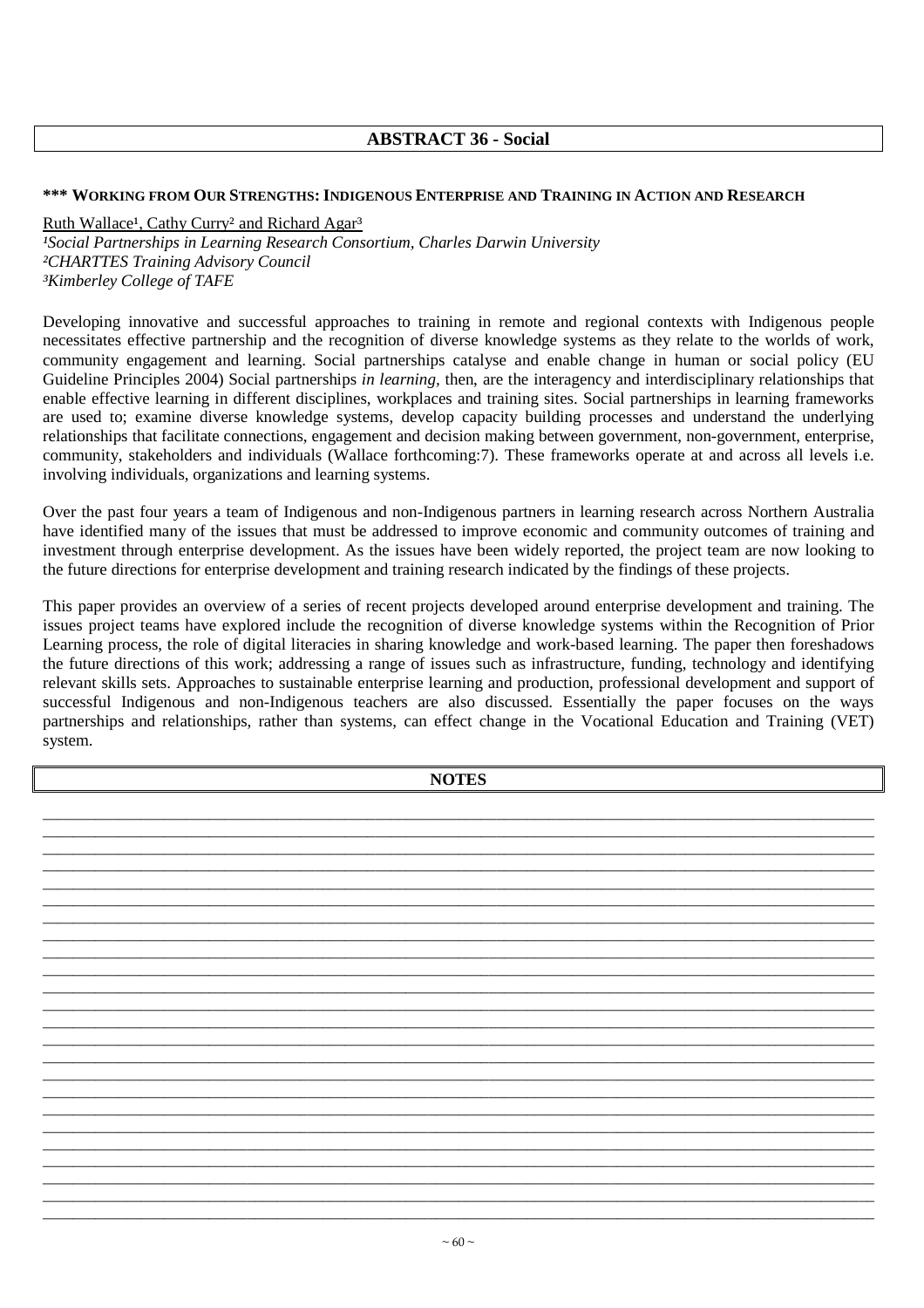## **ABSTRACT 71 - Economic**

### THE IMPACT OF GLOBALISATION ON NATIONAL VET SYSTEMS

Mark Cully NCVER, Adelaide, SA

This paper shows, using Australia as an example, that the impact of globalisation on national VET systems is complex. It is also shown to be country contingent, depending on the nation's economic and social development, and its prevailing economic and educational institutions. Globalisation poses distinct challenges for VET, in terms of adapting to economic restructuring, as nations adjust to their areas of comparative advantage. Other challenges that are less often taken into account are the globalisation of training markets, and the entry and exit of skills embodied in people due to migration flows.

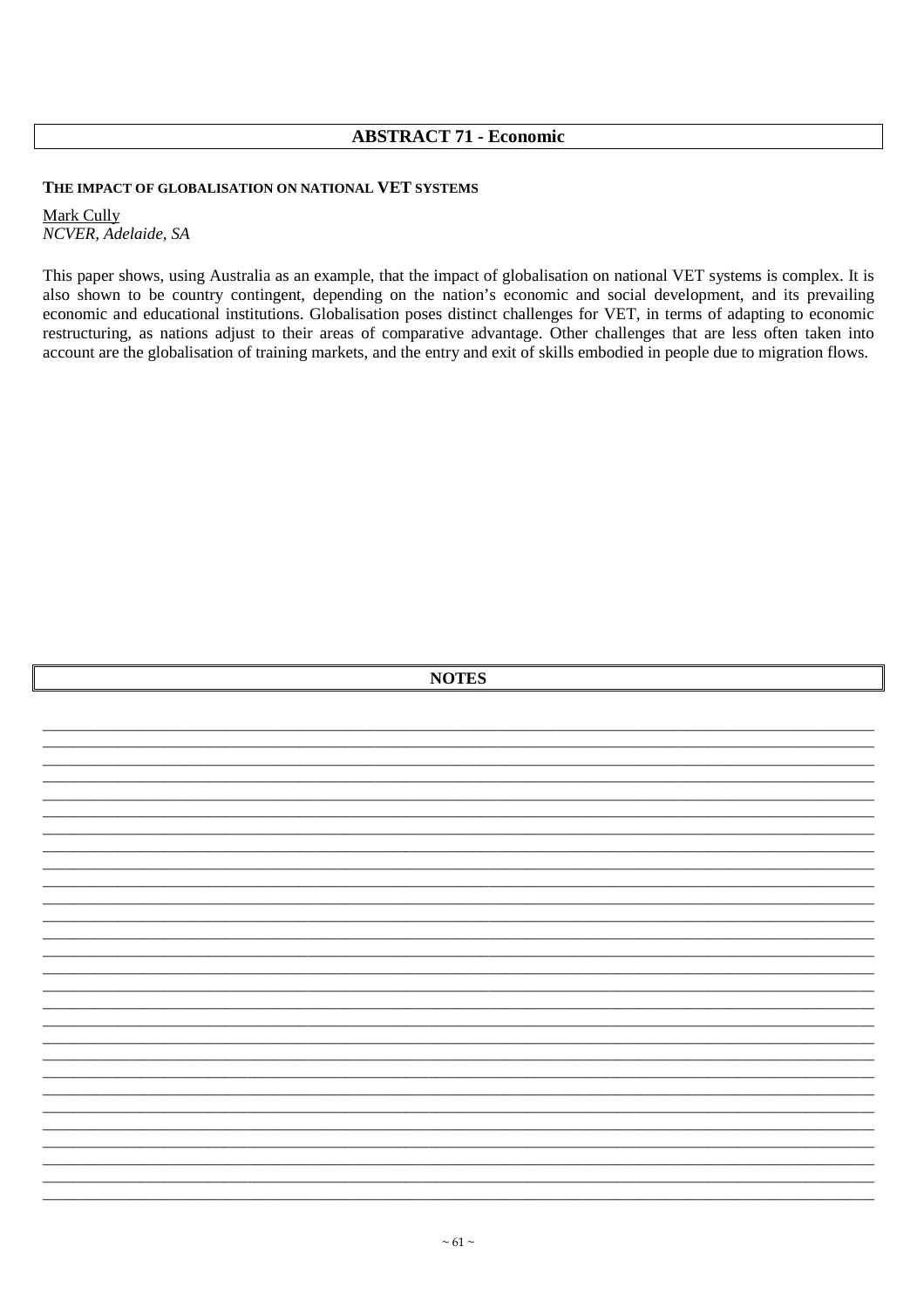# **Workshop - 04.04.08** 10.15 to 11.45

# **ABSTRACT 69**

### **UNDERSTANDING AND MAKING USE OF VET STATISTICS**

Michelle Circelli<sup>1</sup> & Bridget Wibrow<sup>2</sup> <sup>1</sup>NCVER, Adelaide, SA <sup>2</sup>Graduate Research Officer, NCVER, Adelaide, SA

This workshop will provide participants with:

- an overview of information that is collected by NCVER and the ABS on students, apprentices and trainees, and  $\bullet$ employers, their interaction with training providers and the VET system, and the outcomes they experience
- small group demonstrations in how to access and interpret statistics available on the NCVER web site using a  $\bullet$ variety of tools - web tables, the VET Atlas, and data cubes

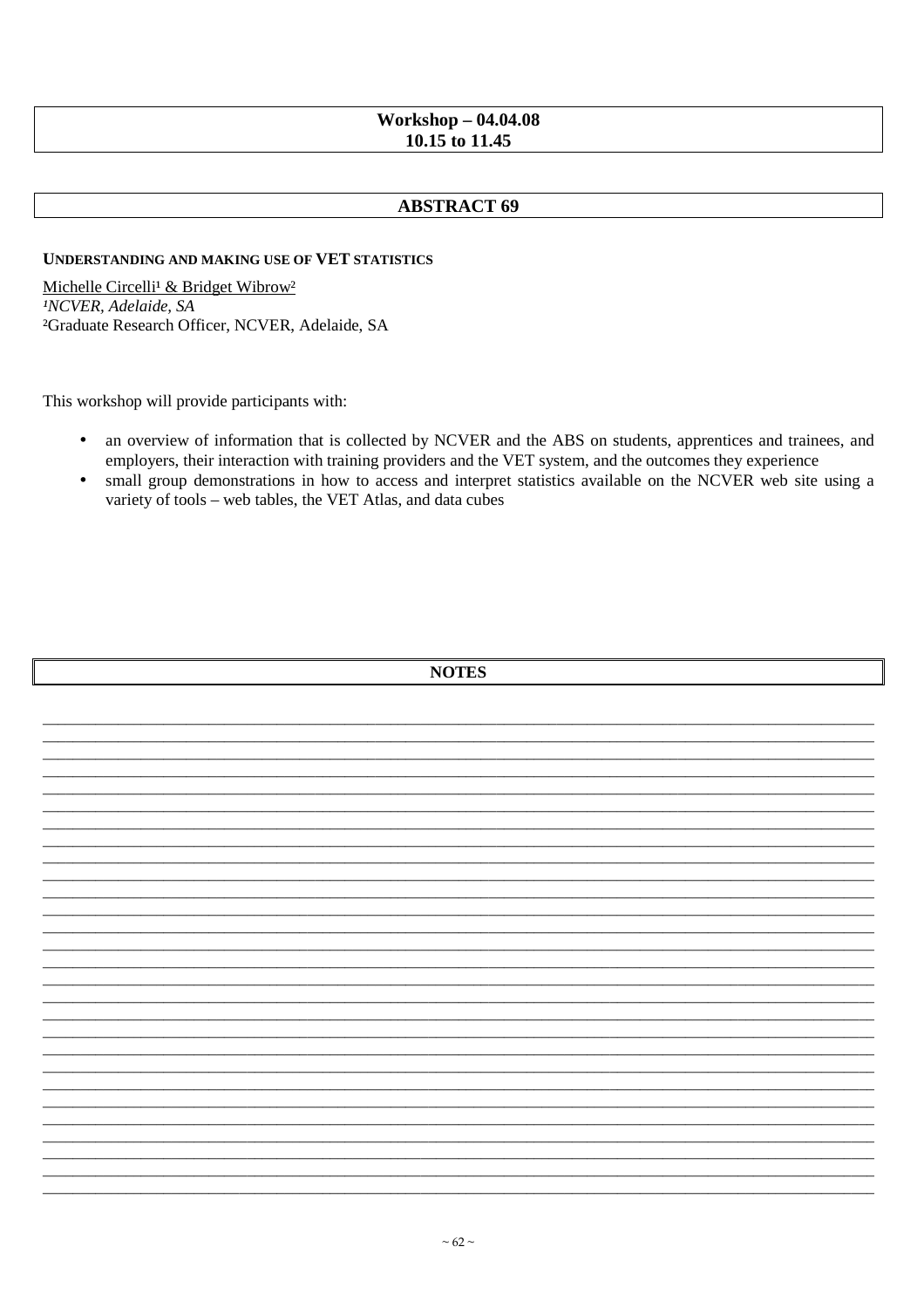# Concurrent Sessions  $5.1 - 04.04.08$ 13.45 to 14.30

# **ABSTRACT 28 - Education**

### 'ACE OUTCOMES - FOLLOWING SUIT'?

### Dr Helen Kimberley

Equity Research Centre, Collingwood, VIC

Over the past twenty years there have been three major studies of outcomes of adult and community education in Victoria: Community learning: the outcomes report, Kimberley, H., TAFE Board, Melbourne 1986; Outcomes and pathways in adult and community education, Australian Bureau of Statistics, Adult, Community and Further Education Board, Melbourne 1995 and the *ACE Longitudinal Study*, Walstab, A., Volkoff, V., Teese, R., Adult, Community and Further Education Board, Melbourne 2005, 2005 and 2006.

Governments at both federal and state levels have risen and fallen over those twenty years, policies about ACE have changed as have the structures overseeing ACE government funding, which has increased exponentially since 1986, and more closely aligned with VET policy. Yet there is considerable congruence in what ACE was and is achieving and how it is and was valued by its students. This paper looks at the similarities and differences in these three studies that have reported outcomes of ACE in Victoria over those twenty years.

| <b>NOTES</b> |  |
|--------------|--|
|              |  |
|              |  |
|              |  |
|              |  |
|              |  |
|              |  |
|              |  |
|              |  |
|              |  |
|              |  |
|              |  |
|              |  |
|              |  |
|              |  |
|              |  |
|              |  |
|              |  |
|              |  |
|              |  |
|              |  |
|              |  |
|              |  |
|              |  |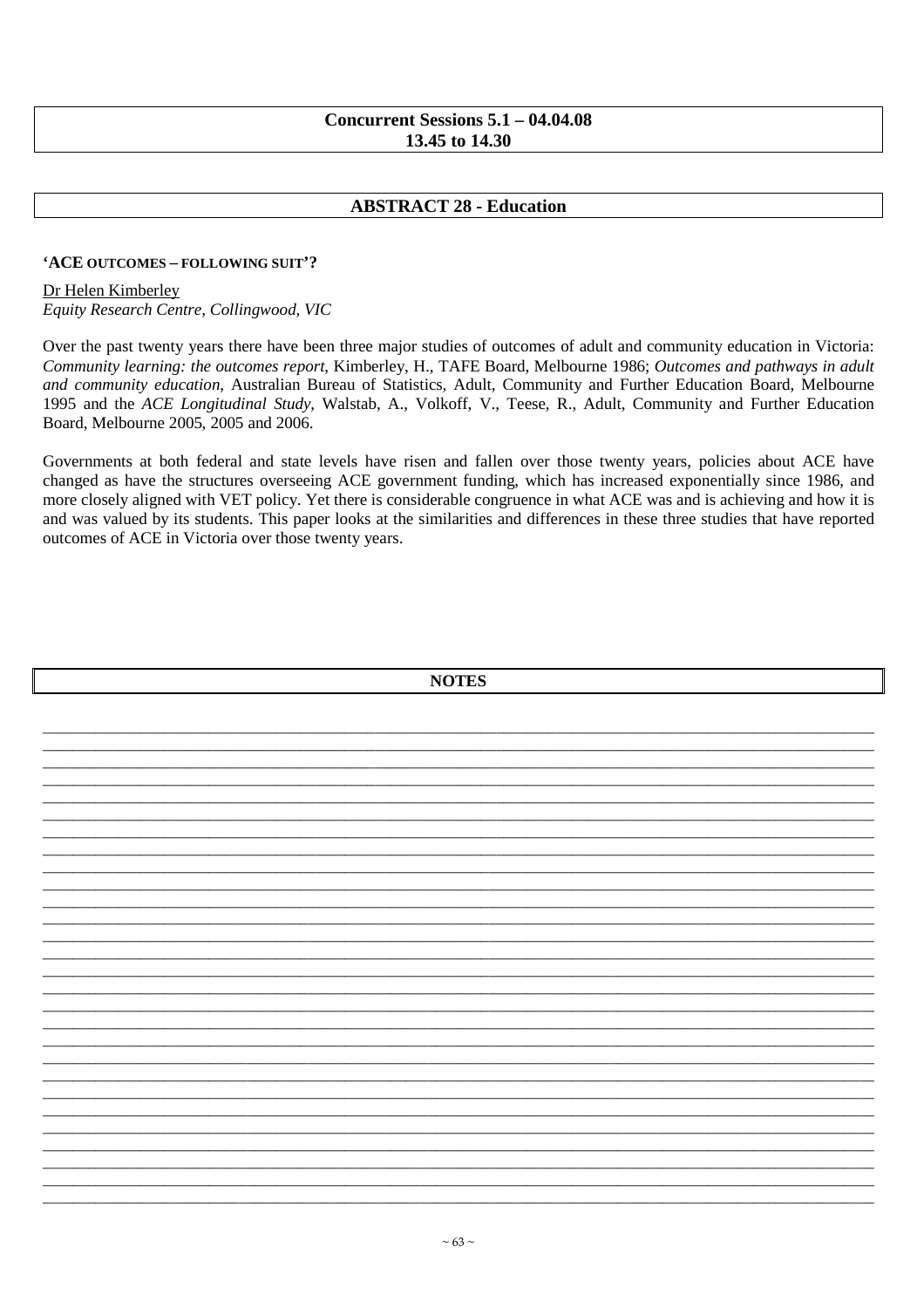## **ABSTRACT 79 - Practice**

#### **EXPLORING THE WORKING KNOWLEDGE OF TEACHERS IN A MULTI SECTORAL INSTITUTION**

#### Rhonda Hallett

*Victoria University, Melbourne Victoria* 

This paper reports the outcomes of a study that investigated the working knowledge of academics in a 'new generation' university in Australia. It investigates the implications of the findings of the study for professional development processes and practices in a multi sectoral university.

The study explored how academic staff ranging in academics level and experience makes sense of the knowledge they need in their everyday work. A series of phenomenographic analyses highlighted three distinctive but overlapping aspects of this knowledge. The first aspect was *teaching* which was talked about at length by all interviewees. The second aspect was *research* was mentioned by all interviewees but the discussion was not to the depth of those relating to teaching. The third area, not previously the focus of phenomenographic analysis dealt with *institutional administration*. It was this area that a significant proportion of academics devoted most time to discussing. The analysis revealed four themes that seemed to constitute the working knowledge of academics in this study. These themes were explored and were found to elucidate five different categories of working knowledge and ways of working as an academic. Five ways of being an academic were identified. The following verbs describe these ways of experiencing work: *Imitating (pseudo) Adopting (professional competence)*; *Adapting,* (ideas); Adapting (problem); *Defending*, (academic practice); *Rethinking,* (renewing academic practice).

This paper explores the possibility of a parallel study at the same institution which will investigate the working knowledge of VE teachers and elucidate possible ways of 'being' a VE teacher. It draws on what is known about the working knowledge of VE teachers and draws on the work of Chappell *et al* (2000) who suggest that the working knowledge of VE teachers has three distinctive aspects: teaching, institutional administration and entrepreneurialism. It suggests that in a multi sector institution, the working knowledge of VE teachers needs to be considered alongside what is known about the working knowledge of academics so that professional development processes and practices are sensitive to the demands of work of both academics and VE practitioners.

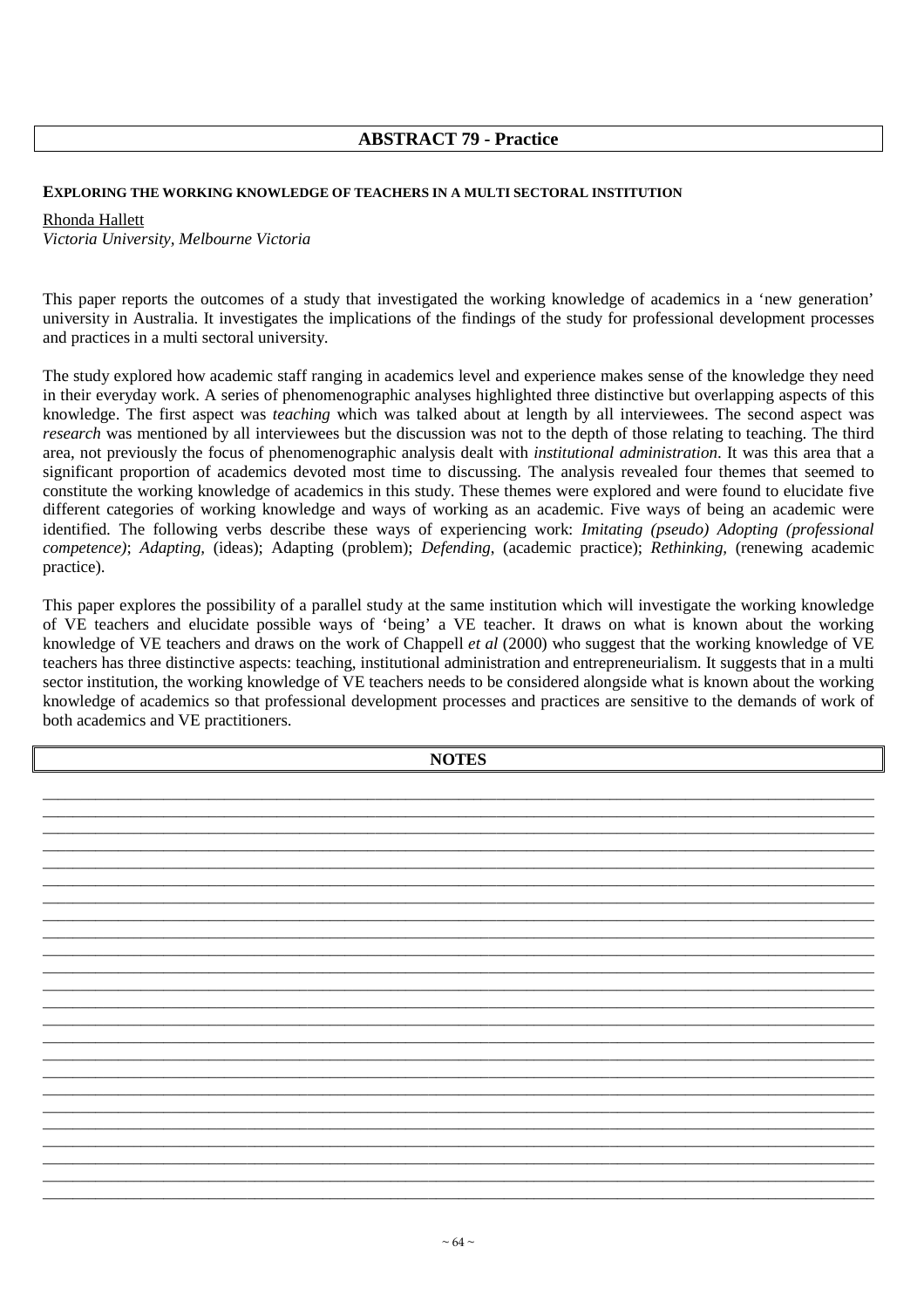# **ABSTRACT 24 - Practice**

### CAPABILITIES OF THE EMERGING 'ADVANCED VET PRACTITIONER'

#### Dr John Mitchell

Managing Director, John Mitchell & Associates

The notional 'new VET practitioner' is in tune with the needs of industry and the community, and seeks to customise programs to suit both enterprises and individuals. However, an exceptional version of this practitioner has emerged in recent times in the vocational education and training (VET) sector, who could be described as the 'advanced VET practitioner'. While the new VET practitioner is demand-driven, the advanced VET practitioner has extraordinary capabilities for building client relationships, ensuring customer responsiveness and supporting flexible delivery. This superior strand of VET practitioner is raising the bar of professional practice and deserves public profiling.

| <b>NOTES</b> |  |  |  |  |
|--------------|--|--|--|--|
|              |  |  |  |  |
|              |  |  |  |  |
|              |  |  |  |  |
|              |  |  |  |  |
|              |  |  |  |  |
|              |  |  |  |  |
|              |  |  |  |  |
|              |  |  |  |  |
|              |  |  |  |  |
|              |  |  |  |  |
|              |  |  |  |  |
|              |  |  |  |  |
|              |  |  |  |  |
|              |  |  |  |  |
|              |  |  |  |  |
|              |  |  |  |  |
|              |  |  |  |  |
|              |  |  |  |  |
|              |  |  |  |  |
|              |  |  |  |  |
|              |  |  |  |  |
|              |  |  |  |  |
|              |  |  |  |  |
|              |  |  |  |  |
|              |  |  |  |  |
|              |  |  |  |  |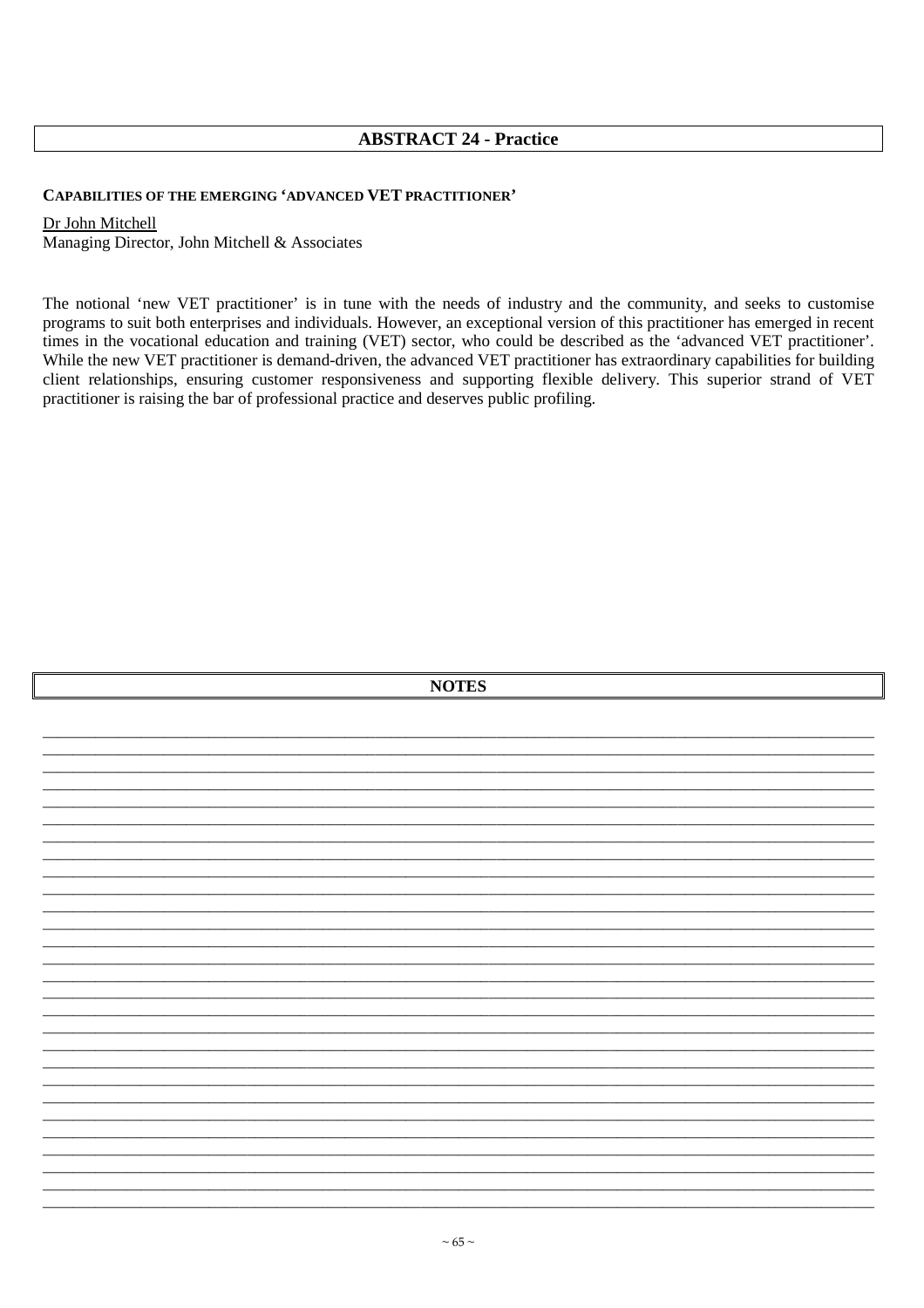### **ABSTRACT 66 – Education**

### **\*\*\* SERVING MULTIPLE MASTERS: REVIEWING THE ROLE AND RECOGNITION OF VET WITHIN THE VICTORIAN SENIOR SECONDARY SCHOOL CERTIFICATES**

#### Mike Brown and Daryl Sutton

*School of Education, University of Ballarat and the Victorian Curriculum and Assessment Authority (VCAA)* 

This paper reviews a selection of the policy, curriculum, operational and research literature associated with the recognition of Vocational Education and Training (VET) within the Victorian senior secondary certificates – the Victorian Certificate of Education (VCE), and the Victorian Certificate of Applied Learning (VCAL). The central tenet of our paper is that VET in Victorian schools serves multiple purposes and in doing so it offers both risks and opportunities. While the achieved outcomes of the Victorian VET programs achieve national recognition, the recognition of these programs for broader educational certification has become diverse and complex. We use statistical participation data to argue that the incorporation of VET into these senior secondary certificates, appeals to students and offers increased options and pathways in the post-compulsory years of schooling. A range of assessment strategies and procedures have been developed to assist in the recognition of VET within these senior secondary school certificates. In particular, scored assessment and its contribution to national tertiary entrance (ENTER) scores is at the centre of the debates over recognition of VET within VCE. Also in this mix for recognizing VET within the senior secondary certificates are pre-apprenticeship programs, (included as part of the VCE VET suite of programs), school-based apprenticeships and traineeships. The operational, procedural and research literature associated with the complexities of the tandem usage of competency-based and scored assessment are reviewed as they apply in the Victorian context. As with the VCE, VET is also incorporated into VCAL programs through the industry specific and work-related skills streams. VET is mandatory within the intermediate and senior levels of VCAL. Our paper tries to identify and discuss the complexities in this area of VET provision.

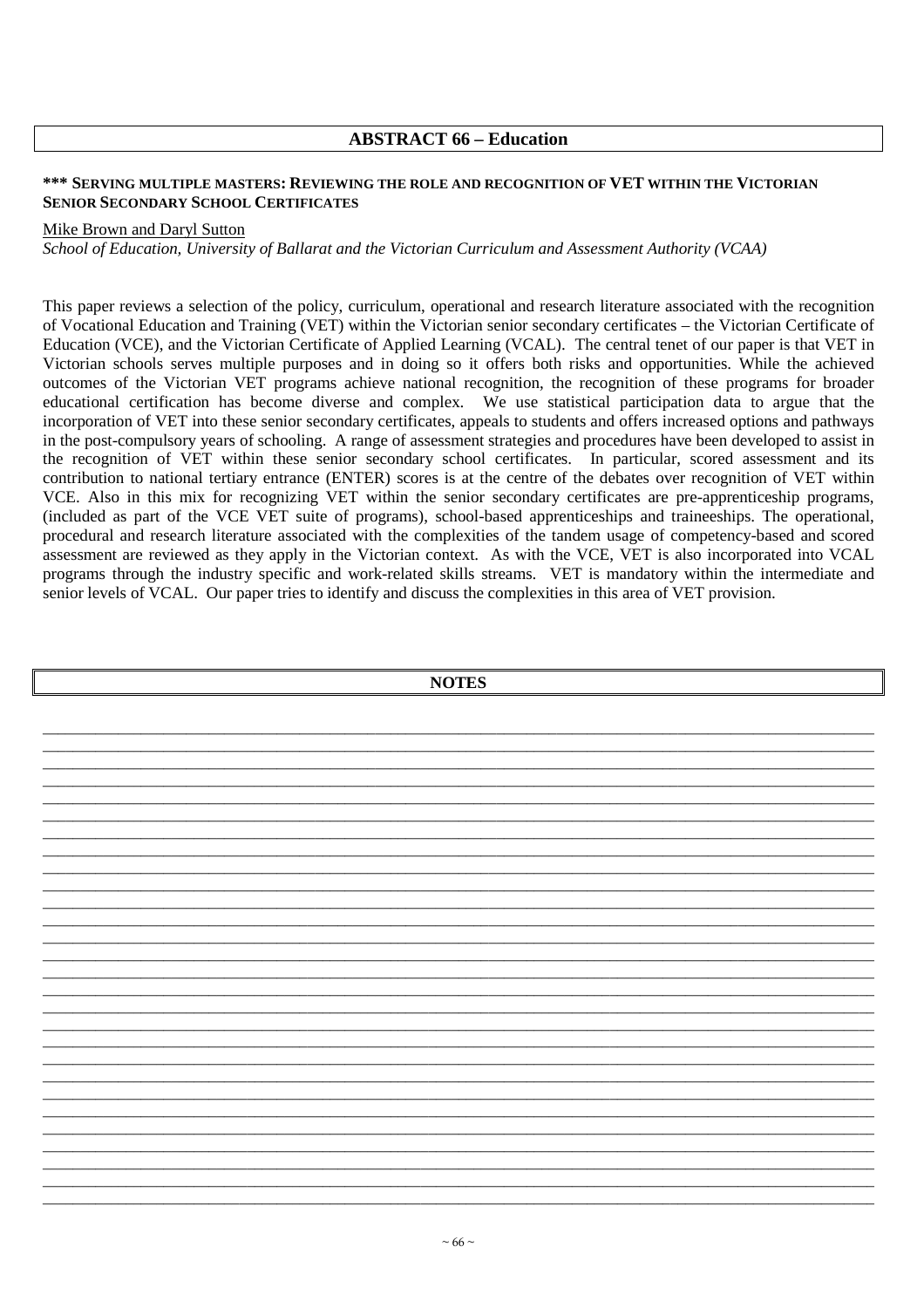## **ABSTRACT 64 - Economic**

#### \*\*\* ARE AUSTRALIAN JOBS BECOMING MORE SKILL-INTENSIVE? EVIDENCE FROM THE HILDA DATASET

#### Doug Fraser

Australian Innovation Research Centre, University of Tasmania

Labour market policy rhetoric since the 1980s has promoted the view that jobs in industrialised counties, if they are to survive the pressures of global competition, will need to place ever-increasing demands on the skills of the workforce. This paper describes a study designed to test this proposition on a representative sample of the Australian working population over the period from 2001 to 2005. The data come from HILDA (Household, Income and Labour Dynamics in Australia), a panel survey of some 6,000 households and 18,000 individuals conducted annually since 2001. The dataset includes three indicators representing a common metric across industries, occupations and levels in the workforce hierarchy of the degree to which jobs "stretch" the skill base of those who work in them, together with three variables covering task discretion and worker autonomy, which past research has shown to be highly correlated with skill-intensity. These data make it possible for the first time to duplicate in Australia, albeit in lesser detail, the landmark research on the skills trajectory of the UK economy carried out over the last twenty years for the Economic and Social Research Council. Initial analyses suggest that in the aggregate, Australian jobs were less skill-intensive in 2005 than in 2001, a counter-intuitive trend for which an explanation has still to be found.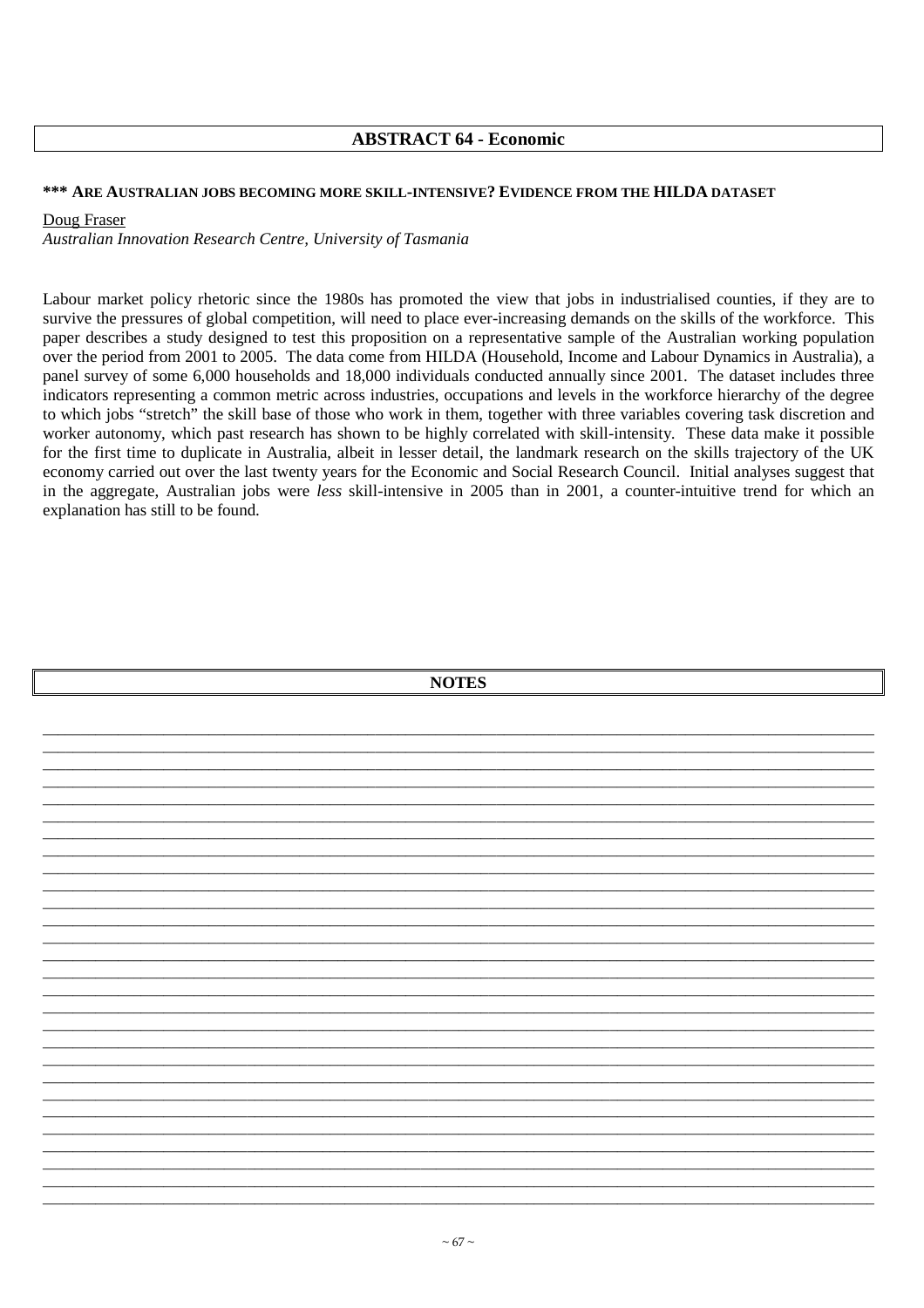# **ABSTRACT 48 - Papers**

### **PUTTING RESEARCH TO WORK**

### Cheryl Wilkinson

*Adult, Community & Further Education, Melbourne VIC*

This seminar explores how the Research Circles experience in Victoria has brought together understandings of research, policy and practice to improve learner outcomes. It will stimulate VET researchers and research sponsors to share ideas on how they can put their research to work and to build VET capability for the future.

### **Presentation details**

In 2007 NCVER released the report *Supporting vocational education and training providers in building capability for the future* (Roger Harris, Berwyn Clayton and Clive Chappell).

Circles of Professional Research Practice (Circles) have provided the opportunity for the research of the Victorian Adult, Community and Further Education Board to be 'put to work'. The aims of the Circles were:

- To bring together interested ACE practitioners and organisations from across Victoria to apply ACFE research to their own situation
- To provide an action research model that can be employed within the ACE sector for its own purposes
- To contribute to the ACE sector's collective capability to meet the goals of the Ministerial Statement

ACFE Research Strategy 2005-2007: *Putting Research to Work*

An evaluation has now shown what the Circles achieved and how and what that has to tell us about building organisational capacity and practitioner capability.

This seminar will explore:

- how the Research Circle model is congruent with current trends in work-based professional learning
- the Research Circle as a mechanism to create/support change and improvement in practice in the context of public policy
- what light the model and its implementation sheds on the nature of applied and action-research and its benefits
- wider applications of the Circle model to professional learning linked to research-based public policy

\_\_\_\_\_\_\_\_\_\_\_\_\_\_\_\_\_\_\_\_\_\_\_\_\_\_\_\_\_\_\_\_\_\_\_\_\_\_\_\_\_\_\_\_\_\_\_\_\_\_\_\_\_\_\_\_\_\_\_\_\_\_\_\_\_\_\_\_\_\_\_\_\_\_\_\_\_\_\_\_\_\_\_\_\_\_\_\_\_\_\_\_\_\_\_\_\_\_\_\_\_\_\_\_\_\_\_\_\_\_ \_\_\_\_\_\_\_\_\_\_\_\_\_\_\_\_\_\_\_\_\_\_\_\_\_\_\_\_\_\_\_\_\_\_\_\_\_\_\_\_\_\_\_\_\_\_\_\_\_\_\_\_\_\_\_\_\_\_\_\_\_\_\_\_\_\_\_\_\_\_\_\_\_\_\_\_\_\_\_\_\_\_\_\_\_\_\_\_\_\_\_\_\_\_\_\_\_\_\_\_\_\_\_\_\_\_\_\_\_\_ \_\_\_\_\_\_\_\_\_\_\_\_\_\_\_\_\_\_\_\_\_\_\_\_\_\_\_\_\_\_\_\_\_\_\_\_\_\_\_\_\_\_\_\_\_\_\_\_\_\_\_\_\_\_\_\_\_\_\_\_\_\_\_\_\_\_\_\_\_\_\_\_\_\_\_\_\_\_\_\_\_\_\_\_\_\_\_\_\_\_\_\_\_\_\_\_\_\_\_\_\_\_\_\_\_\_\_\_\_\_ \_\_\_\_\_\_\_\_\_\_\_\_\_\_\_\_\_\_\_\_\_\_\_\_\_\_\_\_\_\_\_\_\_\_\_\_\_\_\_\_\_\_\_\_\_\_\_\_\_\_\_\_\_\_\_\_\_\_\_\_\_\_\_\_\_\_\_\_\_\_\_\_\_\_\_\_\_\_\_\_\_\_\_\_\_\_\_\_\_\_\_\_\_\_\_\_\_\_\_\_\_\_\_\_\_\_\_\_\_\_ \_\_\_\_\_\_\_\_\_\_\_\_\_\_\_\_\_\_\_\_\_\_\_\_\_\_\_\_\_\_\_\_\_\_\_\_\_\_\_\_\_\_\_\_\_\_\_\_\_\_\_\_\_\_\_\_\_\_\_\_\_\_\_\_\_\_\_\_\_\_\_\_\_\_\_\_\_\_\_\_\_\_\_\_\_\_\_\_\_\_\_\_\_\_\_\_\_\_\_\_\_\_\_\_\_\_\_\_\_\_ \_\_\_\_\_\_\_\_\_\_\_\_\_\_\_\_\_\_\_\_\_\_\_\_\_\_\_\_\_\_\_\_\_\_\_\_\_\_\_\_\_\_\_\_\_\_\_\_\_\_\_\_\_\_\_\_\_\_\_\_\_\_\_\_\_\_\_\_\_\_\_\_\_\_\_\_\_\_\_\_\_\_\_\_\_\_\_\_\_\_\_\_\_\_\_\_\_\_\_\_\_\_\_\_\_\_\_\_\_\_ \_\_\_\_\_\_\_\_\_\_\_\_\_\_\_\_\_\_\_\_\_\_\_\_\_\_\_\_\_\_\_\_\_\_\_\_\_\_\_\_\_\_\_\_\_\_\_\_\_\_\_\_\_\_\_\_\_\_\_\_\_\_\_\_\_\_\_\_\_\_\_\_\_\_\_\_\_\_\_\_\_\_\_\_\_\_\_\_\_\_\_\_\_\_\_\_\_\_\_\_\_\_\_\_\_\_\_\_\_\_ \_\_\_\_\_\_\_\_\_\_\_\_\_\_\_\_\_\_\_\_\_\_\_\_\_\_\_\_\_\_\_\_\_\_\_\_\_\_\_\_\_\_\_\_\_\_\_\_\_\_\_\_\_\_\_\_\_\_\_\_\_\_\_\_\_\_\_\_\_\_\_\_\_\_\_\_\_\_\_\_\_\_\_\_\_\_\_\_\_\_\_\_\_\_\_\_\_\_\_\_\_\_\_\_\_\_\_\_\_\_ \_\_\_\_\_\_\_\_\_\_\_\_\_\_\_\_\_\_\_\_\_\_\_\_\_\_\_\_\_\_\_\_\_\_\_\_\_\_\_\_\_\_\_\_\_\_\_\_\_\_\_\_\_\_\_\_\_\_\_\_\_\_\_\_\_\_\_\_\_\_\_\_\_\_\_\_\_\_\_\_\_\_\_\_\_\_\_\_\_\_\_\_\_\_\_\_\_\_\_\_\_\_\_\_\_\_\_\_\_\_ \_\_\_\_\_\_\_\_\_\_\_\_\_\_\_\_\_\_\_\_\_\_\_\_\_\_\_\_\_\_\_\_\_\_\_\_\_\_\_\_\_\_\_\_\_\_\_\_\_\_\_\_\_\_\_\_\_\_\_\_\_\_\_\_\_\_\_\_\_\_\_\_\_\_\_\_\_\_\_\_\_\_\_\_\_\_\_\_\_\_\_\_\_\_\_\_\_\_\_\_\_\_\_\_\_\_\_\_\_\_ \_\_\_\_\_\_\_\_\_\_\_\_\_\_\_\_\_\_\_\_\_\_\_\_\_\_\_\_\_\_\_\_\_\_\_\_\_\_\_\_\_\_\_\_\_\_\_\_\_\_\_\_\_\_\_\_\_\_\_\_\_\_\_\_\_\_\_\_\_\_\_\_\_\_\_\_\_\_\_\_\_\_\_\_\_\_\_\_\_\_\_\_\_\_\_\_\_\_\_\_\_\_\_\_\_\_\_\_\_\_ \_\_\_\_\_\_\_\_\_\_\_\_\_\_\_\_\_\_\_\_\_\_\_\_\_\_\_\_\_\_\_\_\_\_\_\_\_\_\_\_\_\_\_\_\_\_\_\_\_\_\_\_\_\_\_\_\_\_\_\_\_\_\_\_\_\_\_\_\_\_\_\_\_\_\_\_\_\_\_\_\_\_\_\_\_\_\_\_\_\_\_\_\_\_\_\_\_\_\_\_\_\_\_\_\_\_\_\_\_\_ \_\_\_\_\_\_\_\_\_\_\_\_\_\_\_\_\_\_\_\_\_\_\_\_\_\_\_\_\_\_\_\_\_\_\_\_\_\_\_\_\_\_\_\_\_\_\_\_\_\_\_\_\_\_\_\_\_\_\_\_\_\_\_\_\_\_\_\_\_\_\_\_\_\_\_\_\_\_\_\_\_\_\_\_\_\_\_\_\_\_\_\_\_\_\_\_\_\_\_\_\_\_\_\_\_\_\_\_\_\_ \_\_\_\_\_\_\_\_\_\_\_\_\_\_\_\_\_\_\_\_\_\_\_\_\_\_\_\_\_\_\_\_\_\_\_\_\_\_\_\_\_\_\_\_\_\_\_\_\_\_\_\_\_\_\_\_\_\_\_\_\_\_\_\_\_\_\_\_\_\_\_\_\_\_\_\_\_\_\_\_\_\_\_\_\_\_\_\_\_\_\_\_\_\_\_\_\_\_\_\_\_\_\_\_\_\_\_\_\_\_ \_\_\_\_\_\_\_\_\_\_\_\_\_\_\_\_\_\_\_\_\_\_\_\_\_\_\_\_\_\_\_\_\_\_\_\_\_\_\_\_\_\_\_\_\_\_\_\_\_\_\_\_\_\_\_\_\_\_\_\_\_\_\_\_\_\_\_\_\_\_\_\_\_\_\_\_\_\_\_\_\_\_\_\_\_\_\_\_\_\_\_\_\_\_\_\_\_\_\_\_\_\_\_\_\_\_\_\_\_\_ \_\_\_\_\_\_\_\_\_\_\_\_\_\_\_\_\_\_\_\_\_\_\_\_\_\_\_\_\_\_\_\_\_\_\_\_\_\_\_\_\_\_\_\_\_\_\_\_\_\_\_\_\_\_\_\_\_\_\_\_\_\_\_\_\_\_\_\_\_\_\_\_\_\_\_\_\_\_\_\_\_\_\_\_\_\_\_\_\_\_\_\_\_\_\_\_\_\_\_\_\_\_\_\_\_\_\_\_\_\_ \_\_\_\_\_\_\_\_\_\_\_\_\_\_\_\_\_\_\_\_\_\_\_\_\_\_\_\_\_\_\_\_\_\_\_\_\_\_\_\_\_\_\_\_\_\_\_\_\_\_\_\_\_\_\_\_\_\_\_\_\_\_\_\_\_\_\_\_\_\_\_\_\_\_\_\_\_\_\_\_\_\_\_\_\_\_\_\_\_\_\_\_\_\_\_\_\_\_\_\_\_\_\_\_\_\_\_\_\_\_ \_\_\_\_\_\_\_\_\_\_\_\_\_\_\_\_\_\_\_\_\_\_\_\_\_\_\_\_\_\_\_\_\_\_\_\_\_\_\_\_\_\_\_\_\_\_\_\_\_\_\_\_\_\_\_\_\_\_\_\_\_\_\_\_\_\_\_\_\_\_\_\_\_\_\_\_\_\_\_\_\_\_\_\_\_\_\_\_\_\_\_\_\_\_\_\_\_\_\_\_\_\_\_\_\_\_\_\_\_\_ \_\_\_\_\_\_\_\_\_\_\_\_\_\_\_\_\_\_\_\_\_\_\_\_\_\_\_\_\_\_\_\_\_\_\_\_\_\_\_\_\_\_\_\_\_\_\_\_\_\_\_\_\_\_\_\_\_\_\_\_\_\_\_\_\_\_\_\_\_\_\_\_\_\_\_\_\_\_\_\_\_\_\_\_\_\_\_\_\_\_\_\_\_\_\_\_\_\_\_\_\_\_\_\_\_\_\_\_\_\_ \_\_\_\_\_\_\_\_\_\_\_\_\_\_\_\_\_\_\_\_\_\_\_\_\_\_\_\_\_\_\_\_\_\_\_\_\_\_\_\_\_\_\_\_\_\_\_\_\_\_\_\_\_\_\_\_\_\_\_\_\_\_\_\_\_\_\_\_\_\_\_\_\_\_\_\_\_\_\_\_\_\_\_\_\_\_\_\_\_\_\_\_\_\_\_\_\_\_\_\_\_\_\_\_\_\_\_\_\_\_ \_\_\_\_\_\_\_\_\_\_\_\_\_\_\_\_\_\_\_\_\_\_\_\_\_\_\_\_\_\_\_\_\_\_\_\_\_\_\_\_\_\_\_\_\_\_\_\_\_\_\_\_\_\_\_\_\_\_\_\_\_\_\_\_\_\_\_\_\_\_\_\_\_\_\_\_\_\_\_\_\_\_\_\_\_\_\_\_\_\_\_\_\_\_\_\_\_\_\_\_\_\_\_\_\_\_\_\_\_\_ \_\_\_\_\_\_\_\_\_\_\_\_\_\_\_\_\_\_\_\_\_\_\_\_\_\_\_\_\_\_\_\_\_\_\_\_\_\_\_\_\_\_\_\_\_\_\_\_\_\_\_\_\_\_\_\_\_\_\_\_\_\_\_\_\_\_\_\_\_\_\_\_\_\_\_\_\_\_\_\_\_\_\_\_\_\_\_\_\_\_\_\_\_\_\_\_\_\_\_\_\_\_\_\_\_\_\_\_\_\_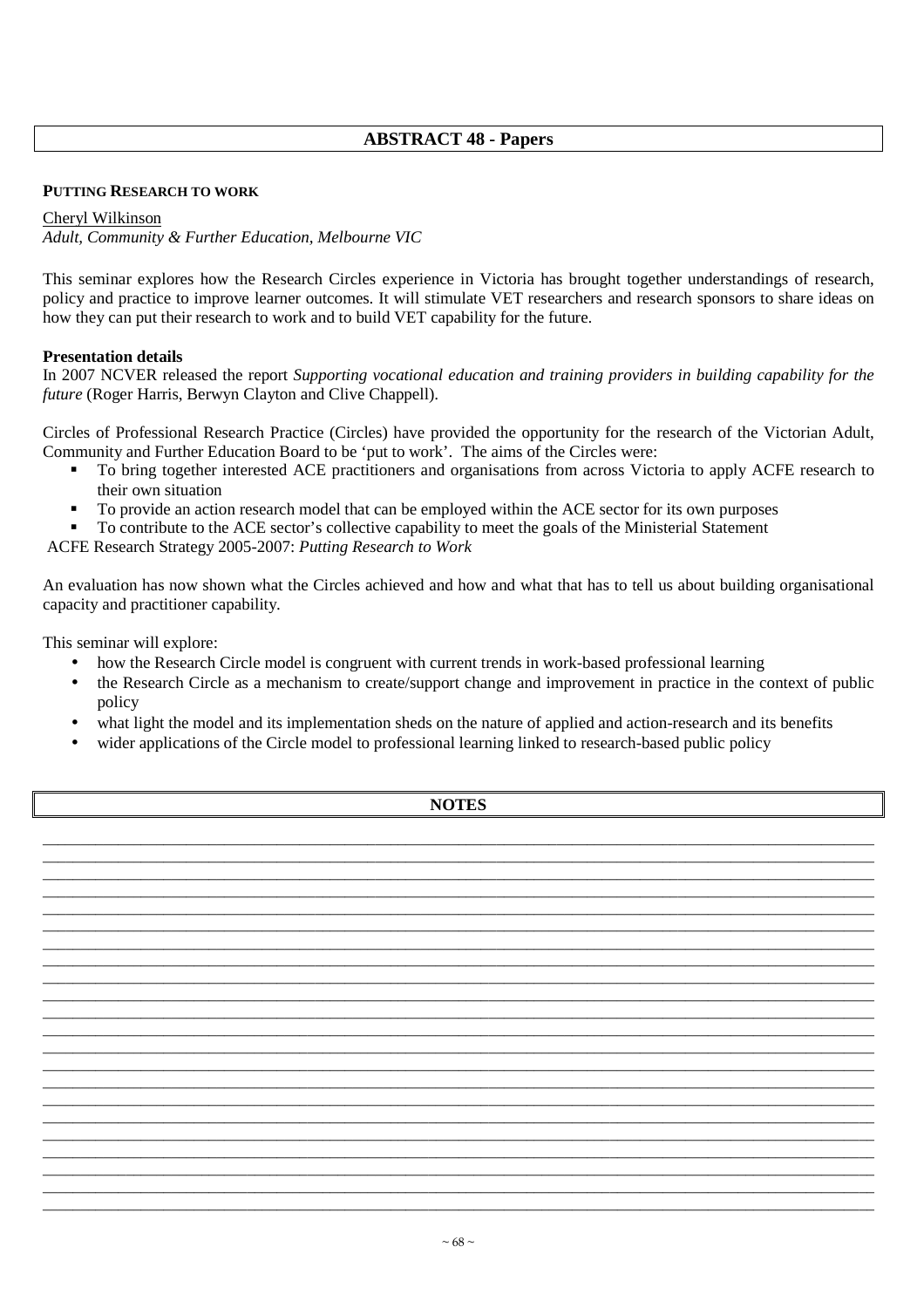## **Concurrent Sessions 5.2 – 04.04.08 14.30 to 15.15**

# **ABSTRACT 42 - Education**

### **RECONTEXTUALISING THE CONTEXT OF VET RESEARCH? BEYOND INSTRUMENTALISM TO ULRIKE BECK'S RISK SOCIETY**

Peter Kell

*University Of Wollongong, Wollongong, NSW* 

In the recent review of the NCVER contracts AVETRA made submissions discussing the need for a broader research agenda, a diversity of research methodologies and more innovative ways of exploring questions in VET research. This paper is a discussion on developing new theoretical and methodological approaches to VET research based on the work of Ulrike Beck to respond to the changing context of VET research.

Many existing research designs are often instrumental and disconnected from emerging aspects of social and cultural change. The question arises about how VET research can develop methodologies that come to terms with many of the global issues of post-industrial contemporary society.

This paper opens up one possibility for alternative ways of exploring the social and cultural context of research to account for globalisation, the commodification of everyday life, the collapse of the environment, the threat of pandemic disease and entrenched global inequality

There are important questions on how VET research can be theorised and conceptualised to account for these changes in society including the shifting relationships between science and society and what constitutes "useful" skills. Instrumental and systems based notions of skills have dominated debate in VET research and these are deficient in capturing the full complexity of "everyday life" and often perpetuate outdated and redundant ideas about work, life and the environment.

The presentation will discuss the opportunities for VET research to respond to the context associated with German sociologist Ulrich Beck's notion of the "risk society" and "individualisation" (Beck 1999; Beck & Beck-Gernsheim 2001; Franklin 1998). Beck's theories introduce new ways of looking at how contemporary society operates to distribute what he terms "bads" rather than goods and the discussion will introduce how Beck's work might assist researchers develop a more reflexive framework for thinking about a VET research agenda. The paper will also look at how Beck-Gernsheim's (2001) concept of "a life of one own" might be applied to revitalising discussion on the nature and the VET student experience.

The paper in general proposes new ways of looking a question about VET research by applying alternative theoretical frameworks to VET research and relates to the need to recontextualise the context of VET research.

| <b>NOTES</b> |  |  |  |  |
|--------------|--|--|--|--|
|              |  |  |  |  |
|              |  |  |  |  |
|              |  |  |  |  |
|              |  |  |  |  |
|              |  |  |  |  |
|              |  |  |  |  |
|              |  |  |  |  |
|              |  |  |  |  |
|              |  |  |  |  |
|              |  |  |  |  |
|              |  |  |  |  |
|              |  |  |  |  |
|              |  |  |  |  |
|              |  |  |  |  |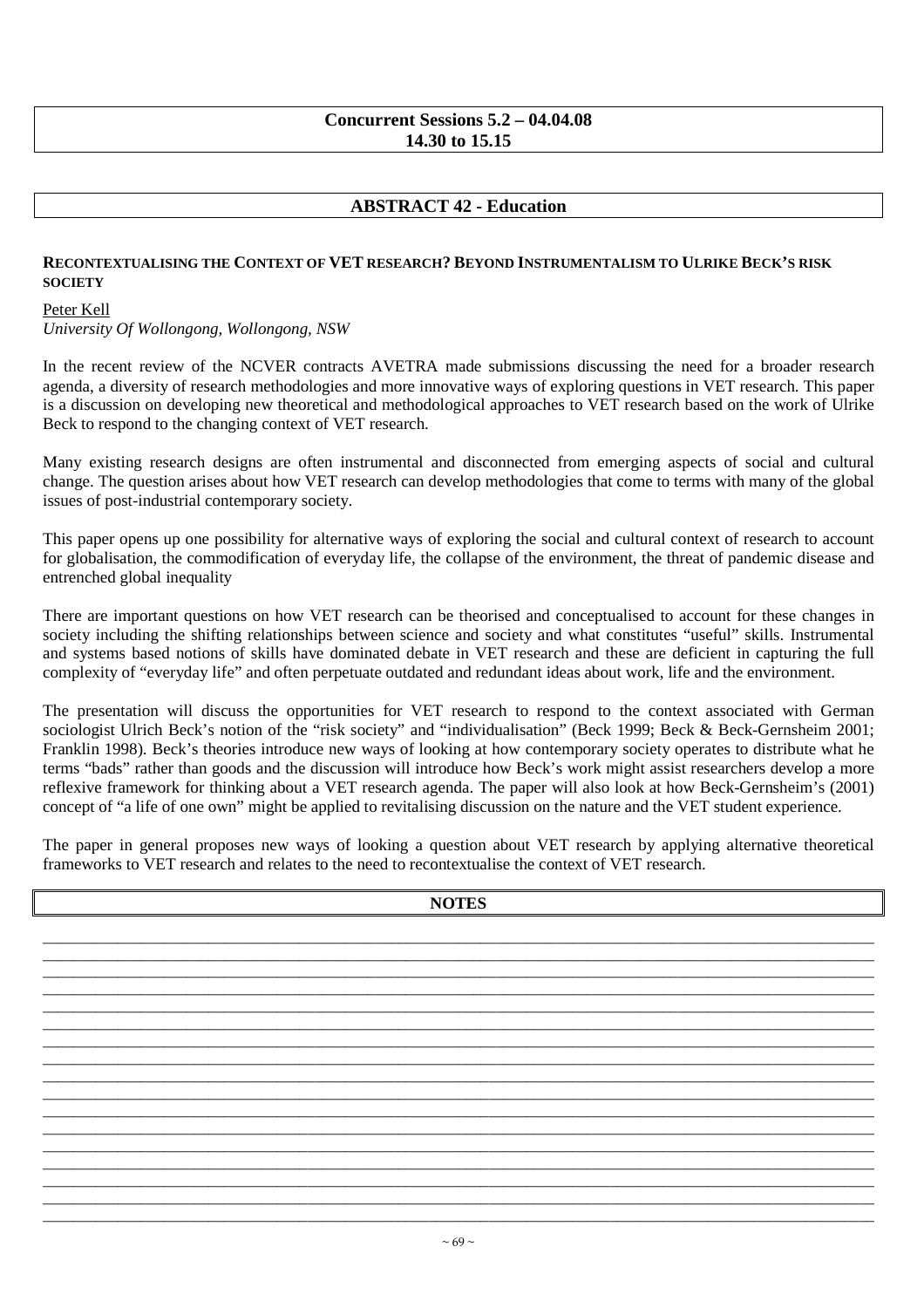# **ABSTRACT 43 - Practice**

### \*\*\* TWO WAY MENTORING FOR INDIGENOUS APPRENTICES AND STAFF

**Tanyah Nasir Group Training Northern Territory** 

The terminology mentors and mentoring is everywhere - it is used in different contexts at all levels of education and training, and across diverse sectors for a variety of purposes. The terms are laden with conflicting interpretations and expectations from all stakeholders, including in the VET system and among the workers within this sector, industry and small business and most significantly the clients, who in the case of this paper, are Indigenous apprentices.

Mentors and mentoring are also terms that promote the prospect of 'a magic wand' or a 'quick fix' for complex employment, training and learning problems as well as more deep-seated cultural negotiations.

From an Indigenous apprentice's perspective, these concepts often appear to never quite deliver the level of successful mainstream engagement as initially promised.

|  | <b>NOTES</b> |
|--|--------------|
|  |              |
|  |              |
|  |              |
|  |              |
|  |              |
|  |              |
|  |              |
|  |              |
|  |              |
|  |              |
|  |              |
|  |              |
|  |              |
|  |              |
|  |              |
|  |              |
|  |              |
|  |              |
|  |              |
|  |              |
|  |              |
|  |              |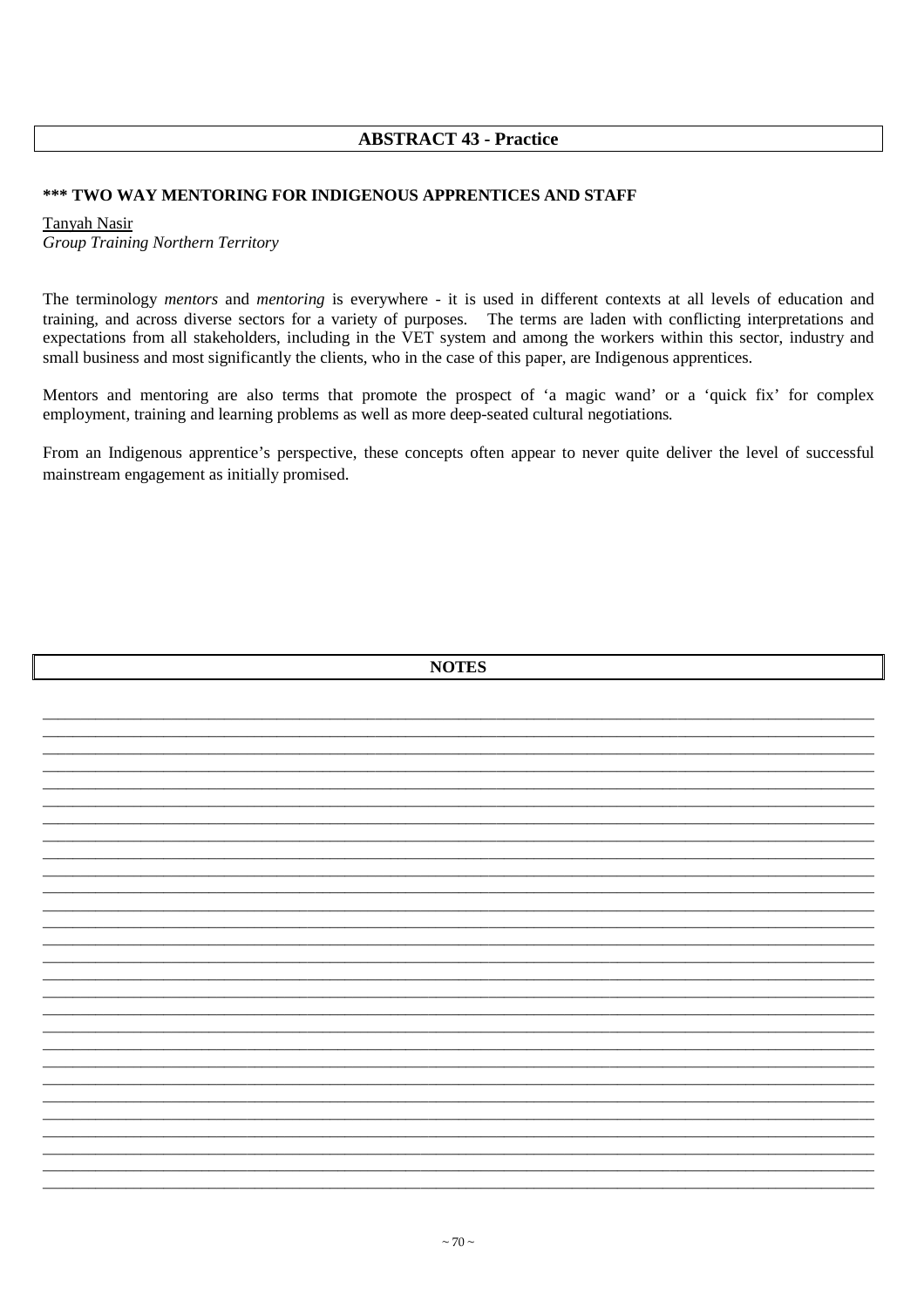## **ABSTRACT 29 - Practice**

## \*\*\* PROFESSIONAL DEVELOPMENT: WHAT CASUAL TAFE TEACHERS WANT

**Susanne Francisco** Canberra Institute of Technology

This paper discusses research into what casual teachers working in one large TAFE institute want in relation to professional development. Empirical evidence gathered through sixty three questionnaires and interviews with three casual teachers will be presented. Against a background of ongoing socio-economic change, the Australian TAFE system must continue to provide quality education and training to meet the demands of a globalised economy and a changing workforce. This is taking place in the context of a TAFE teacher workforce made up of a large proportion of casual workers. At the same time as TAFE is being confronted by increased expectations in relation to teaching and learning practice (Guthrie, Perkins,  $\&$ Nguyen 2006; Darwin 2004) the increasingly casual TAFE teacher workforce are less likely than permanent staff to access professional development related to VET pedagogy (Guthrie, Perkins, & Nguyen 2006). While anecdotal evidence abounds as to why casual TAFE teachers are less likely to undertake professional development in relation to their teaching role, this research seeks to provide an insight into the issue from the perspective of casual teachers.

| <b>NOTES</b> |  |  |  |  |  |  |  |
|--------------|--|--|--|--|--|--|--|
|              |  |  |  |  |  |  |  |
|              |  |  |  |  |  |  |  |
|              |  |  |  |  |  |  |  |
|              |  |  |  |  |  |  |  |
|              |  |  |  |  |  |  |  |
|              |  |  |  |  |  |  |  |
|              |  |  |  |  |  |  |  |
|              |  |  |  |  |  |  |  |
|              |  |  |  |  |  |  |  |
|              |  |  |  |  |  |  |  |
|              |  |  |  |  |  |  |  |
|              |  |  |  |  |  |  |  |
|              |  |  |  |  |  |  |  |
|              |  |  |  |  |  |  |  |
|              |  |  |  |  |  |  |  |
|              |  |  |  |  |  |  |  |
|              |  |  |  |  |  |  |  |
|              |  |  |  |  |  |  |  |
|              |  |  |  |  |  |  |  |
|              |  |  |  |  |  |  |  |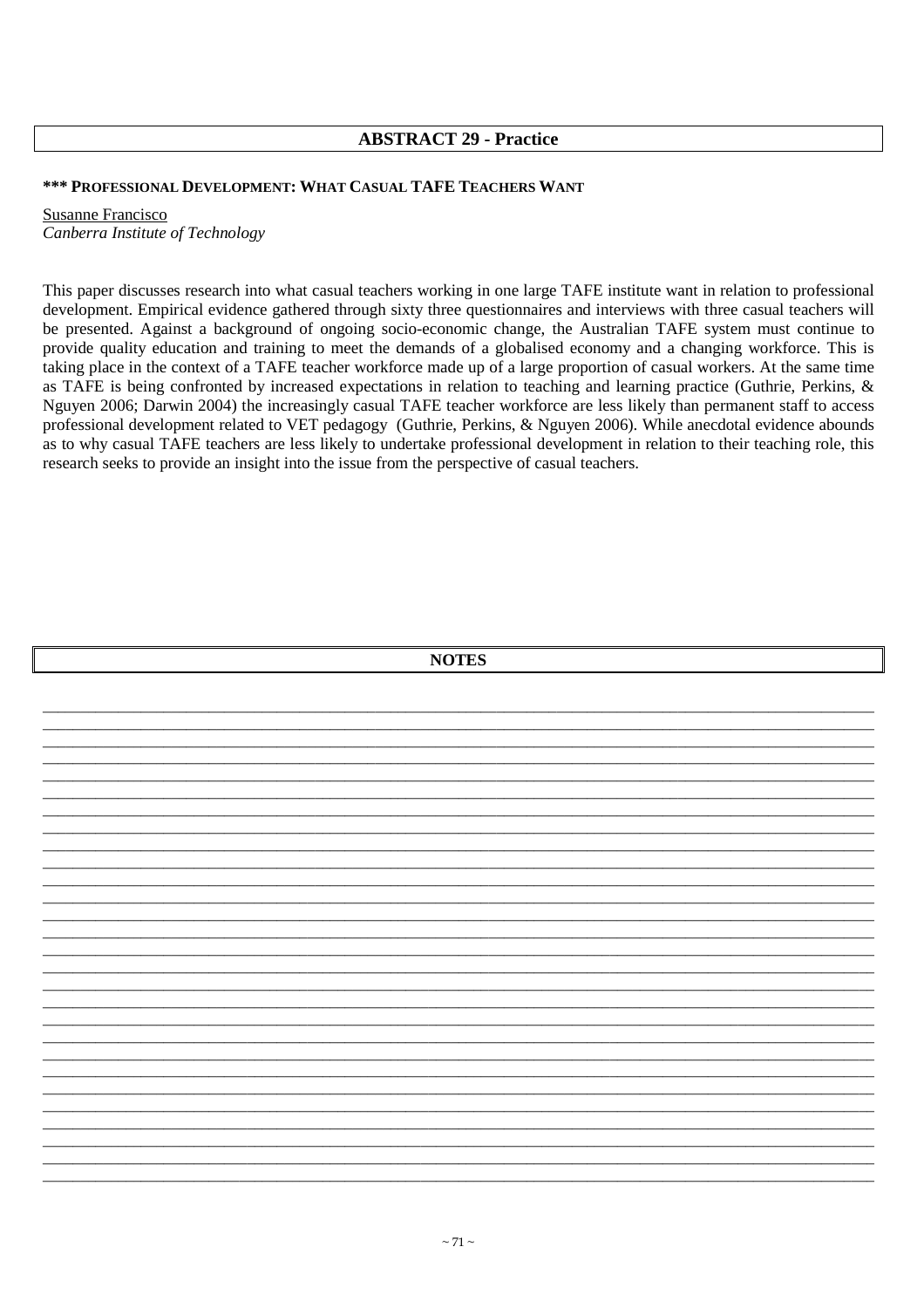# **ABSTRACT 84 - Education**

#### ENGAGING THE DISENGAGED: A JOURNEY OF DISCOVERY, DESPAIR AND DELIGHT!

Jenny McCormick and Genevieve Haskett MBA, BEd, DipT & MEd Studs (TESOL), BEd, DipT

The Alternative Learning Options Program (ALOP) is a South Australian Government initiative funded by the Social Inclusion Unit and managed by the Department of Further Education, Employment, Science and Technology (DFEEST).

The program provides a range of intervention strategies for young people currently disengaged from school, with the aim of motivating them to pursue further vocational studies, gain employment or return to school.

In July 2007 TAFE SA South in partnership with five local high schools, the City of Onkaparinga, Southern Futures, Southern iCAN and the Southern Success Business Enterprise Centre was successful in winning an ALOP program for the southern metropolitan region. The program aimed to implement a range of innovative, learner-centred methodologies based on contemporary educational theory and practice.

This presentation will take participants on a journey of what happened during the implementation of the Southern ALOP program, the insights gained, the outcomes achieved (a staggering 100%), the key success factors and the policy implications for the VET and schooling sectors.

|  |  | <b>NOTES</b> |  |  |  |
|--|--|--------------|--|--|--|
|  |  |              |  |  |  |
|  |  |              |  |  |  |
|  |  |              |  |  |  |
|  |  |              |  |  |  |
|  |  |              |  |  |  |
|  |  |              |  |  |  |
|  |  |              |  |  |  |
|  |  |              |  |  |  |
|  |  |              |  |  |  |
|  |  |              |  |  |  |
|  |  |              |  |  |  |
|  |  |              |  |  |  |
|  |  |              |  |  |  |
|  |  |              |  |  |  |
|  |  |              |  |  |  |
|  |  |              |  |  |  |
|  |  |              |  |  |  |
|  |  |              |  |  |  |
|  |  |              |  |  |  |
|  |  |              |  |  |  |
|  |  |              |  |  |  |
|  |  |              |  |  |  |
|  |  |              |  |  |  |
|  |  |              |  |  |  |
|  |  |              |  |  |  |
|  |  |              |  |  |  |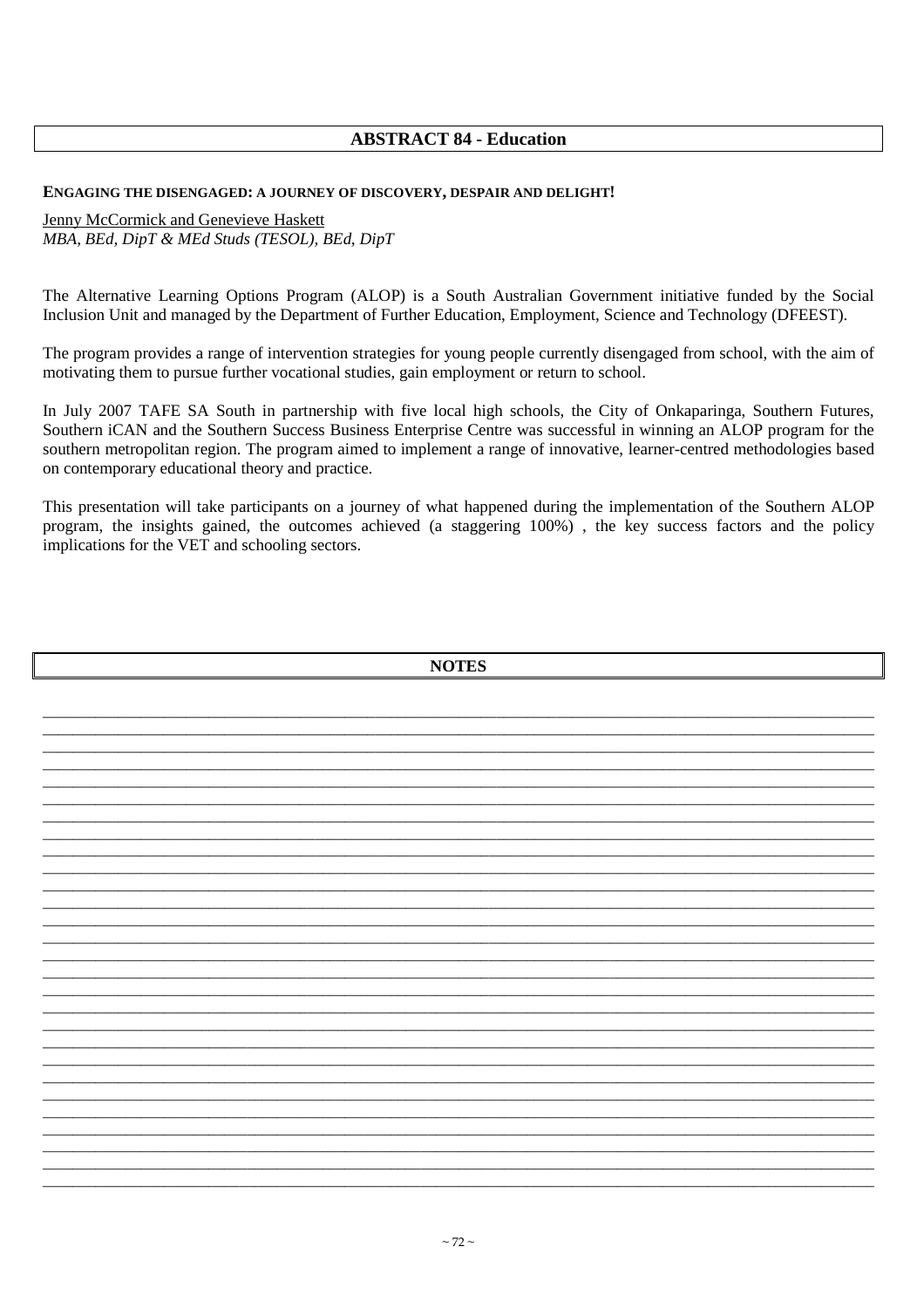## **ABSTRACT 72 -Economic**

#### **SKILLS SHORTAGES AND FUTURE SKILLS REQUIREMENTS FOR THE LABOUR FORCE**

Angel Calderon<sup>1</sup> and Lucy Stockdale<sup>2</sup> *¹RMIT ²Kangan Batman TAFE* 

The Victorian Office of Training and Tertiary Education (OTTE) funds research annually to inform their planning and determination of priorities for training. In 2007 a consortium of four Victorian Institutes - RMIT, Kangan Batman, Box Hill and Chisholm, was formed to undertake research for the OTTE into the skills shortages and skills requirements of the manufacturing, retail, finance services and transport, distribution and logistics industries.

The action research project used current debate and research findings to inform a qualitative framework aimed at gathering data from industry stakeholders about the kind of skills needed by the labour force in the selected industries.

A framework for individual work progression and work cycle patterns was developed and variables considered critical in the analysis of skills shortages and skills requirements included cohort trends, regional issues, contemporary challenges such as technology and mobility and career structures and trends.

The following four dimensions were considered within this framework for each of the targeted industries:

- What skills shortages are there due to insufficient workers being trained?
- What skills shortages are there as a result of people choosing to work in occupations other than that for which they have been trained/
- What are the current skills gaps?
- What are the future skills requirements?

One of the key aspects of the research was the recognition of the supply chain link between these industries and exploration of the areas of commonality between them.

Key findings of the project highlight the importance of well-developed common key generic employability skills with variations based on specialisation according to each industry, as well as the need for on-going renewal of individual skills

| <b>NOTES</b> |  |  |  |
|--------------|--|--|--|
|              |  |  |  |
|              |  |  |  |
|              |  |  |  |
|              |  |  |  |
|              |  |  |  |
|              |  |  |  |
|              |  |  |  |
|              |  |  |  |
|              |  |  |  |
|              |  |  |  |
|              |  |  |  |
|              |  |  |  |
|              |  |  |  |
|              |  |  |  |
|              |  |  |  |
|              |  |  |  |
|              |  |  |  |
|              |  |  |  |
|              |  |  |  |
|              |  |  |  |

\_\_\_\_\_\_\_\_\_\_\_\_\_\_\_\_\_\_\_\_\_\_\_\_\_\_\_\_\_\_\_\_\_\_\_\_\_\_\_\_\_\_\_\_\_\_\_\_\_\_\_\_\_\_\_\_\_\_\_\_\_\_\_\_\_\_\_\_\_\_\_\_\_\_\_\_\_\_\_\_\_\_\_\_\_\_\_\_\_\_\_\_\_\_\_\_\_\_\_\_\_\_\_\_\_\_\_\_\_\_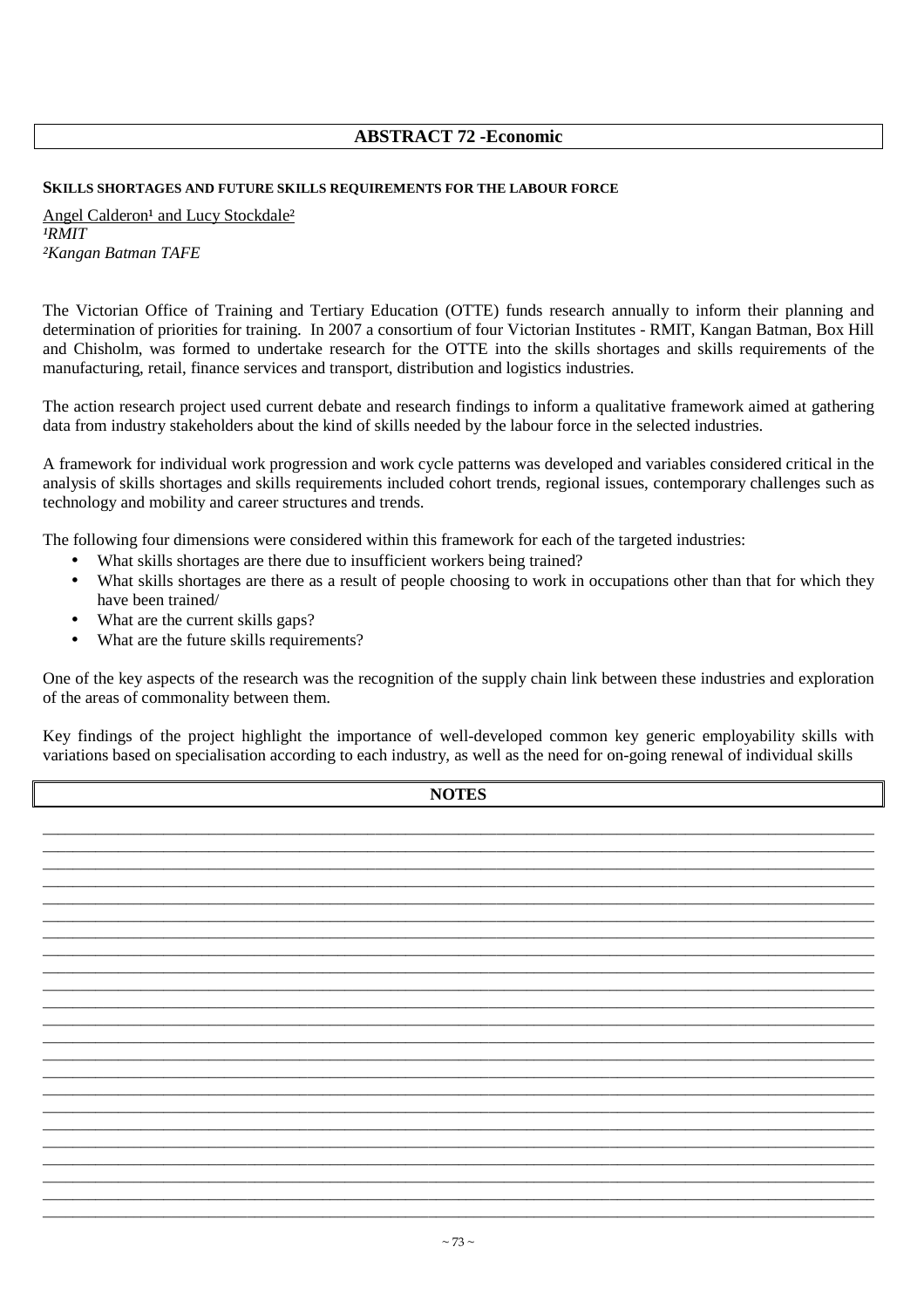# **ABSTRACT 56 - Papers**

### \*\*\* DISCOURSE ANALYSIS AS A VET RESEARCH TOOL: ANALYSING THE FRONTLINE MANAGEMENT INITIATIVE.

## Llandis Barratt-Pugh

School of Management Edith Cowan University

AVETRA provides a unique national opportunity to discuss not just what VET research is producing, but how VET research is actually done. This paper explores the use of discourse analysis as an analytical tool within VET research using the evaluation of the frontline management initiative (FMI) as a basis for this discussion.

The paper begins by discussing the rationale for discourse analysis as a research approach and the applicability of such an approach within VET research. It indicates how a framework for discourse analysis was constructed and operationalised. The paper then provides an overview of the study of the VET frontline management initiative and provides examples of the subsequent conceptualisation produced by this form of analysis.

In conclusion, the paper evaluates discourse analysis as an analytical tool for VET research, indicating in the case of the FMI how discourse analysis illuminated some critical relations that have informed VET policy and practice within organisations.

| <b>NOTES</b>             |  |  |
|--------------------------|--|--|
|                          |  |  |
|                          |  |  |
|                          |  |  |
|                          |  |  |
|                          |  |  |
|                          |  |  |
|                          |  |  |
|                          |  |  |
|                          |  |  |
|                          |  |  |
|                          |  |  |
|                          |  |  |
|                          |  |  |
|                          |  |  |
|                          |  |  |
|                          |  |  |
|                          |  |  |
|                          |  |  |
|                          |  |  |
|                          |  |  |
|                          |  |  |
|                          |  |  |
|                          |  |  |
|                          |  |  |
|                          |  |  |
| $\overline{\phantom{a}}$ |  |  |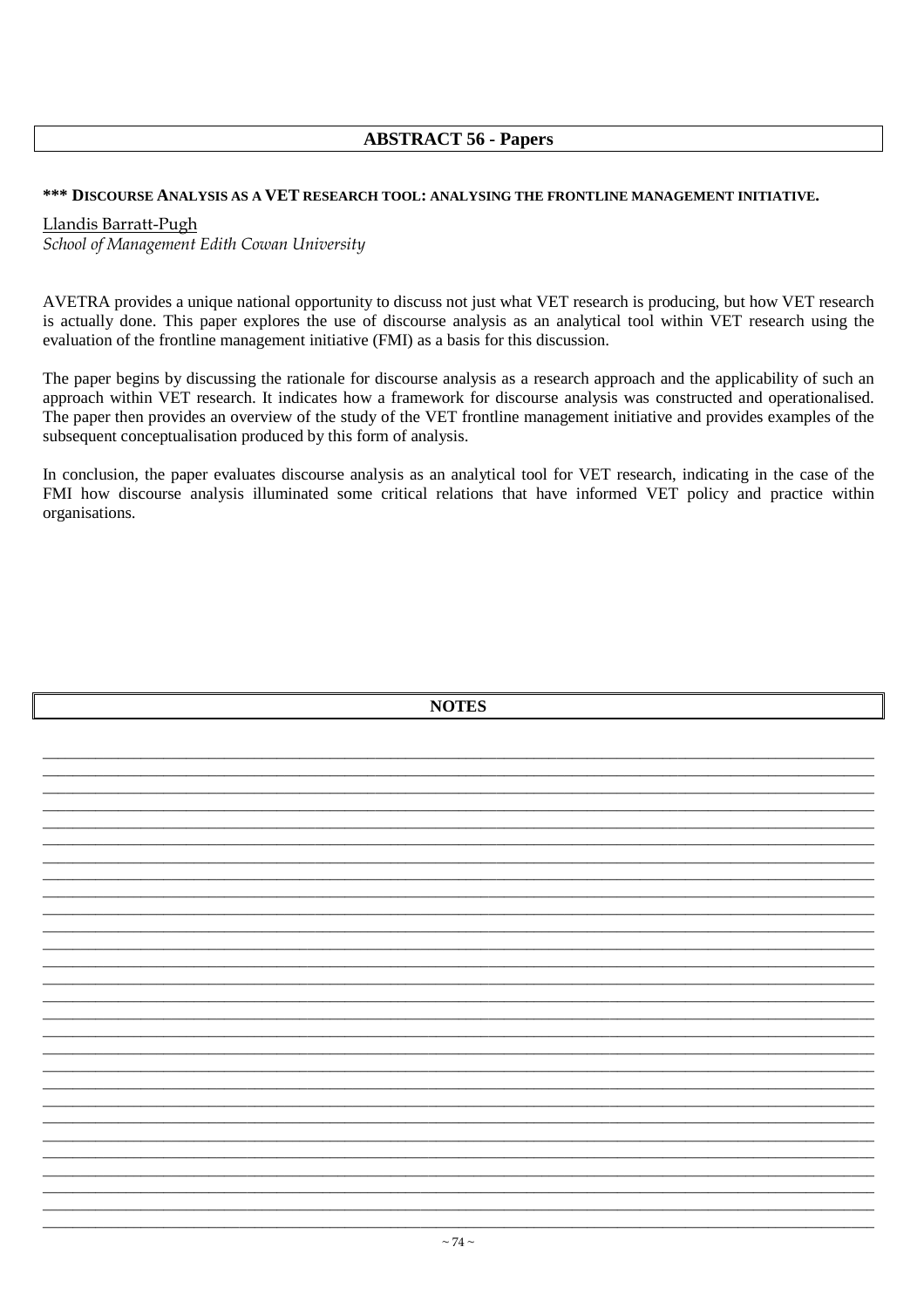## Concurrent Sessions  $6.1 - 04.04.08$ 15.30 to 16.15

# **ABSTRACT 23 - Education**

## HIGH LEVEL VOCATIONAL OUALIFICATIONS IN THEORY AND PRACTICE: THE OPERATIONALISING OF CERTAIN VOCATIONAL GRADUATE QUALIFICATIONS

Dr Elizabeth Ruinard Southbank Institute of Technology

The paper aims to examine the industrial relevance and educational effectiveness of certain of the newly developed vocational graduate qualifications - the Vocational Graduate Certificate (VGC) in Architectural Digital Illustration, the Vocational Graduate Certificate and Diploma (VGC/D) in Culinary Arts and Kitchen Management and the Vocational Graduate Certificate in Applied Biotechnology (Pharmaceuticals and Nutraceuticals).

The research presented derives partly from a Masters of Education dissertation tracing the development of these qualifications from their initial research and concept origins, through the process of curriculum development, to the first instance in which the qualifications are taught. In so doing, it seeks to assess whether the qualifications have the capacity to achieve what they are purported to deliver (in policy and theory) - which is to provide training for the associate professional workforce, where large skills shortages have been identified. The research also aims to identify the potential strengths and limitations of the qualifications, particularly in relation to the genre in which they are written, tending as it does to privilege the performing of skills to the detriment of acquiring higher-order discipline knowledge.

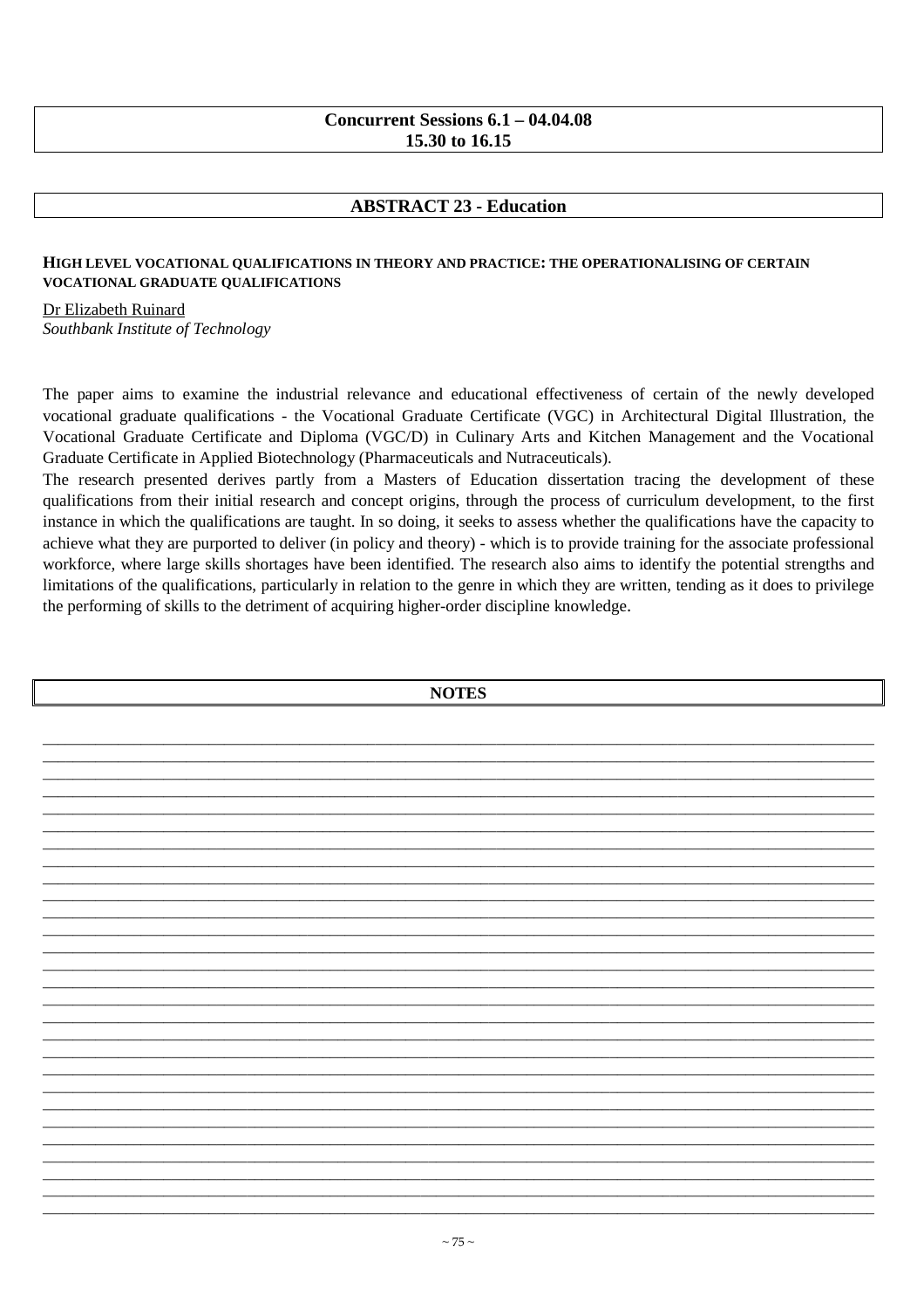# **ABSTRACT 49 - Practice**

#### \*\*\* KNOWLEDGE SHARING AS A KEY DRIVER OF PROFESSIONAL LEARNING AND DEVELOPMENT FOR AN AGEING VET **PRACTITIONER WORKFORCE AND FOR VET ORGANISATIONS**

## Mark Harris and Dr Terry Clark Southbank Institute of Technology

This paper reports on one section of a larger research study conducted in 2007 in a major metropolitan TAFE Institute. The focus is the professional learning and development environment of an ageing vocational education and training (VET) practitioner workforce.

Recent literature indicates that knowledge sharing is a key driver for maintaining professional and industry currency leading to quality educational outcomes in VET. The study employed both qualitative and quantitative methods including focus groups, semi-structured interviews and questionnaires. Contributions were received from approximately 60% of the Institute's teaching staff.

Key outcomes showed willingness to share, linkage to organisational culture, values and goals, and collaborative knowledge sharing to enhance teaching and learning quality. The findings also reveal barriers to and strategies used for knowledge dissemination that underpins a strength-based approach to workforce capability building.

The findings confirm critical elements of success in contemporary best practice models for knowledge sharing and transfer in knowledge based and service industries. They also indicate options for VET organisations responding to the multiple challenges of an ageing workforce operating in a competitive and dynamic environment.

| <b>NOTES</b> |  |
|--------------|--|
|              |  |
|              |  |
|              |  |
|              |  |
|              |  |
|              |  |
|              |  |
|              |  |
|              |  |
|              |  |
|              |  |
|              |  |
|              |  |
|              |  |
|              |  |
|              |  |
|              |  |
|              |  |
|              |  |
|              |  |
|              |  |
|              |  |
|              |  |
|              |  |
|              |  |
|              |  |
|              |  |
|              |  |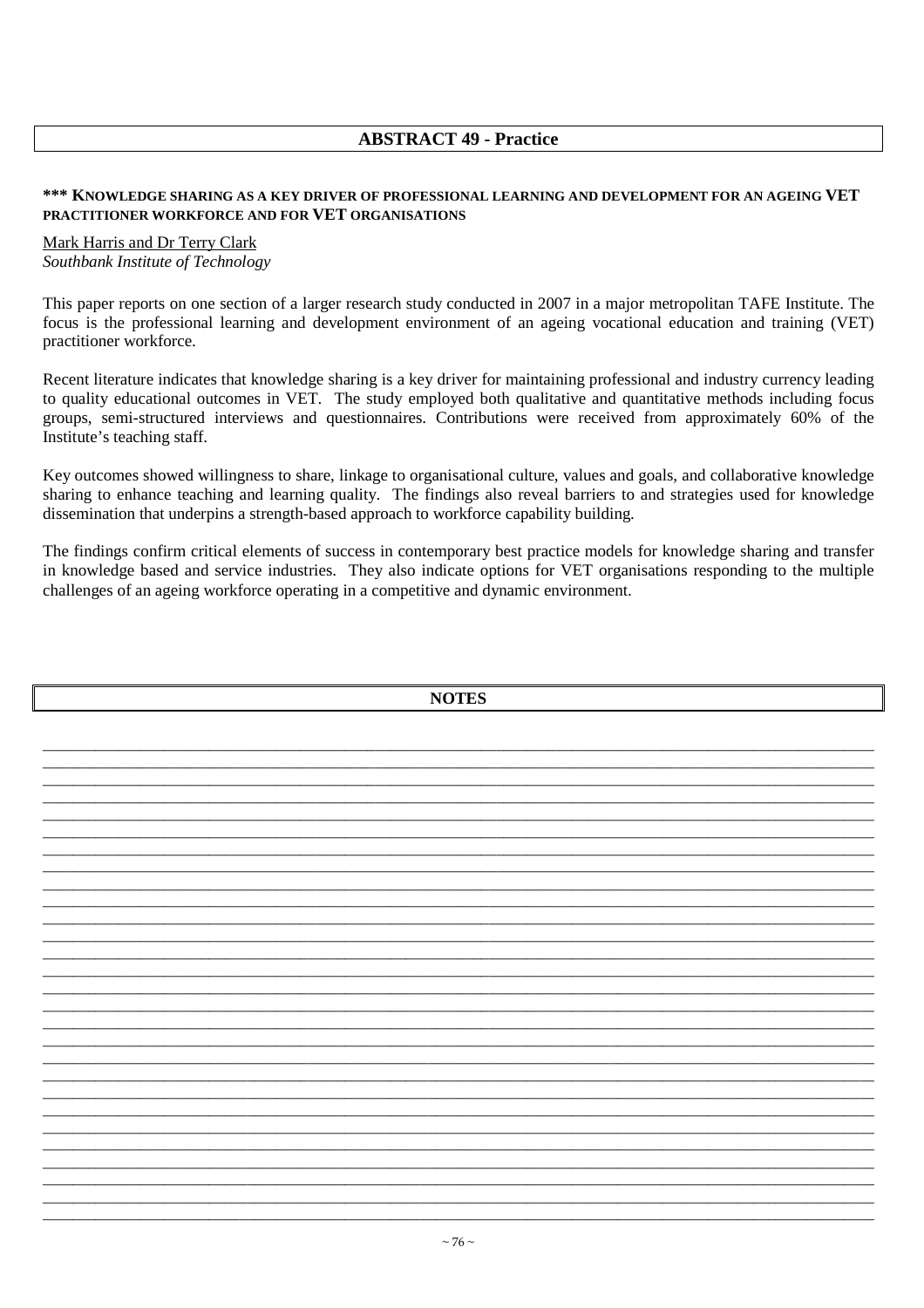# **ABSTRACT 73 - Practice**

#### **\*\*\* PROBLEM BASED LEARNING AND INTERNSHIP: MOVING FROM INDUSTRY TO SCHOOL**

Annette Green *Charles Sturt University* 

Professional experience during any form of teacher preparation is essential. Professional experience provides the opportunity for pre-service teachers in schools, TAFE colleges and other training organisations to gain invaluable contextual and cultural knowledge in the new workplace. This knowledge facilitates the successful transition from the culture and context of their previous careers to a school or other educational setting. This paper reflects on a model of professional experience in a program for students who have been recruited for their industry experience and expertise in food, agriculture, computing, engineering and other industries to become VET in Schools and technology teachers within a secondary school system. In terms of VET in Schools, the currency and vocational knowledge and experience these preservice teachers bring to schools can provide a valuable asset within the school curriculum. At the same time, these student teachers may struggle with other aspects of their roles as new practitioners in a very different work context from the ones to which they have been socialised and acculturated. The students from the eighteen month intensive Accelerated Teacher Training Program (ATTP), central to this discussion spend a third of their teacher preparation program in schools, completing a problem based learning project which is followed by a ten week internship as a teacher in their new industry, education. A longitudinal research study into the experiences of twelve of these teachers during their first three years of teaching in regional and rural contexts provides some insights into the key issues of this shift in context from a trades and industry background to a school teaching career. This presentation will explore the data from this study in terms of the model of teacher preparation, which includes extended in-school professional experience incorporating curriculum studies and teaching, to examine some of the results of these practices in the field.

| <b>NOTES</b> |  |  |
|--------------|--|--|
|              |  |  |
|              |  |  |
|              |  |  |
|              |  |  |
|              |  |  |
|              |  |  |
|              |  |  |
|              |  |  |
|              |  |  |
|              |  |  |
|              |  |  |
|              |  |  |
|              |  |  |
|              |  |  |
|              |  |  |
|              |  |  |
|              |  |  |
|              |  |  |
|              |  |  |
|              |  |  |
|              |  |  |
|              |  |  |
|              |  |  |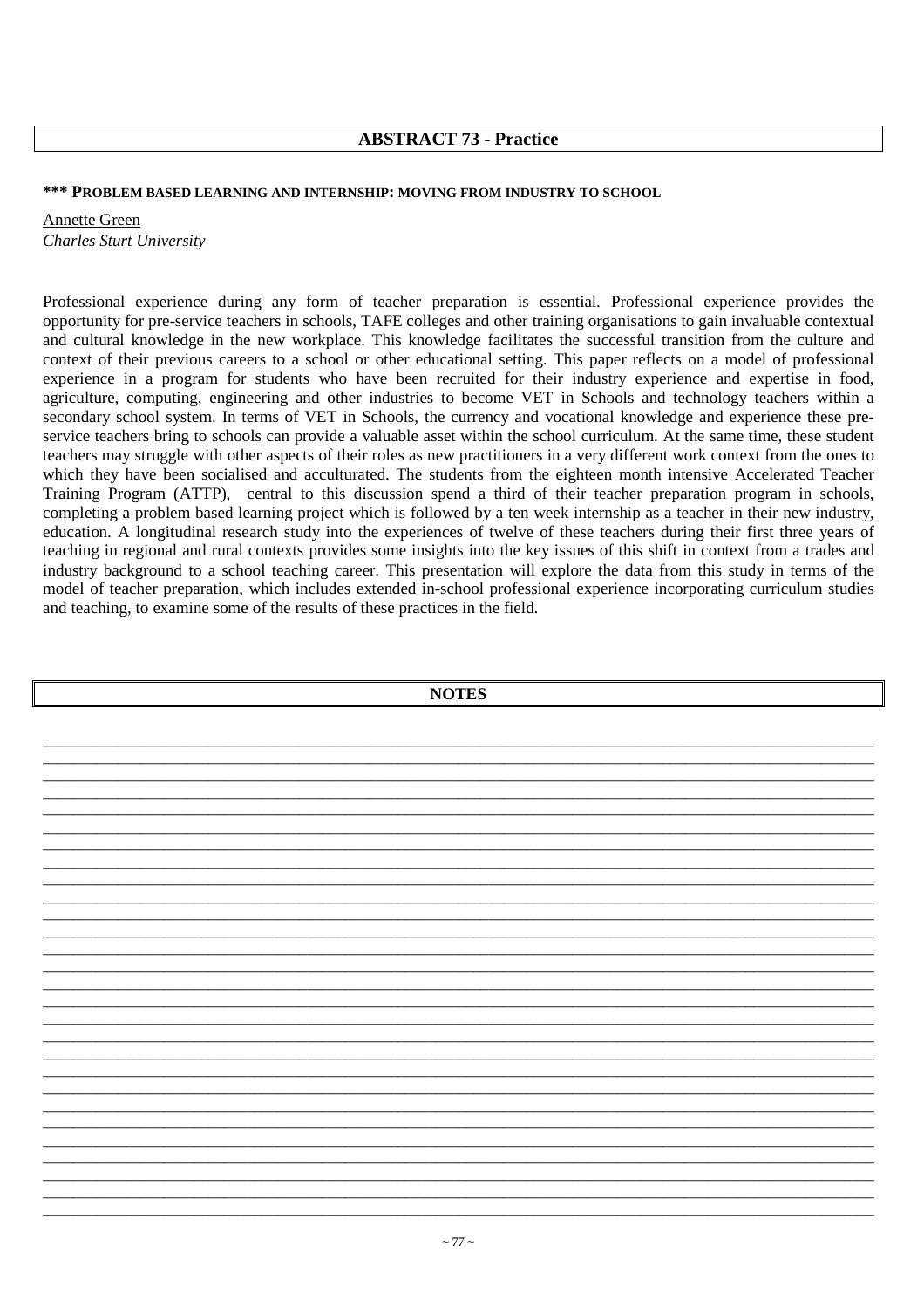# **ABSTRACT 30 - Practice**

## **RPL POLICY TO PRACTICE: WHY THE RETICENCE OF PRACTITIONERS TO ENGAGE?**

Janet Hewson

*TAFE NSW International Centre for VET Teaching and Learning* 

Despite more than a decade of policy initiatives and encouragement to embrace RPL there has been an apparent reluctance, born out in national statistics, to take up RPL. In 1992 the National Training Board issued the National competency standards wherein policy and guidelines identified Recognition of Prior Learning (RPL) as an important element in Competency Based Training. Supporting this stance in 1993 the Federal and State Ministers of Education declared the National Framework for the Recognition of Training (NFROT), committing educational institutions, at all levels, to provide recognition for the existing skills and knowledge of students regardless of how, when or where they were acquired.

Fourteen years on the continuing reform agenda maintains the principles of RPL and a concern about its uptake. Recent responses to this concern include the Council of Australian Governments (COAG) agreement to fund RTO's to establish or improve recognition services and processes, and the Australian Quality Training Framework 2007 that positions RPL as an essential element of quality training and assessment.

Through an interpretive research process 100 teachers and educational leaders shared dialogue expressing their views on the practice of RPL and impediments to its broader embedding in practice. The findings suggest that for many practitioners there are poor understandings across a range of issues and not limited to the prevalent view that tools and frameworks are the critical element, but also about competency units, the nature of evidence and its collection for assessment and a fear of making invalid professional judgements. This lack of individual confidence results in a reticence to provide recognition services. The data suggests that making clear the nature of evidence and its method of collection within the context of RPL may begin to redress the reticence of VET practitioners to engage in recognition practice.

| <b>NOTES</b> |  |
|--------------|--|
|              |  |
|              |  |
|              |  |
|              |  |
|              |  |
|              |  |
|              |  |
|              |  |
|              |  |
|              |  |
|              |  |
|              |  |
|              |  |
|              |  |
|              |  |
|              |  |
|              |  |
|              |  |
|              |  |
|              |  |
|              |  |
|              |  |
|              |  |
|              |  |
|              |  |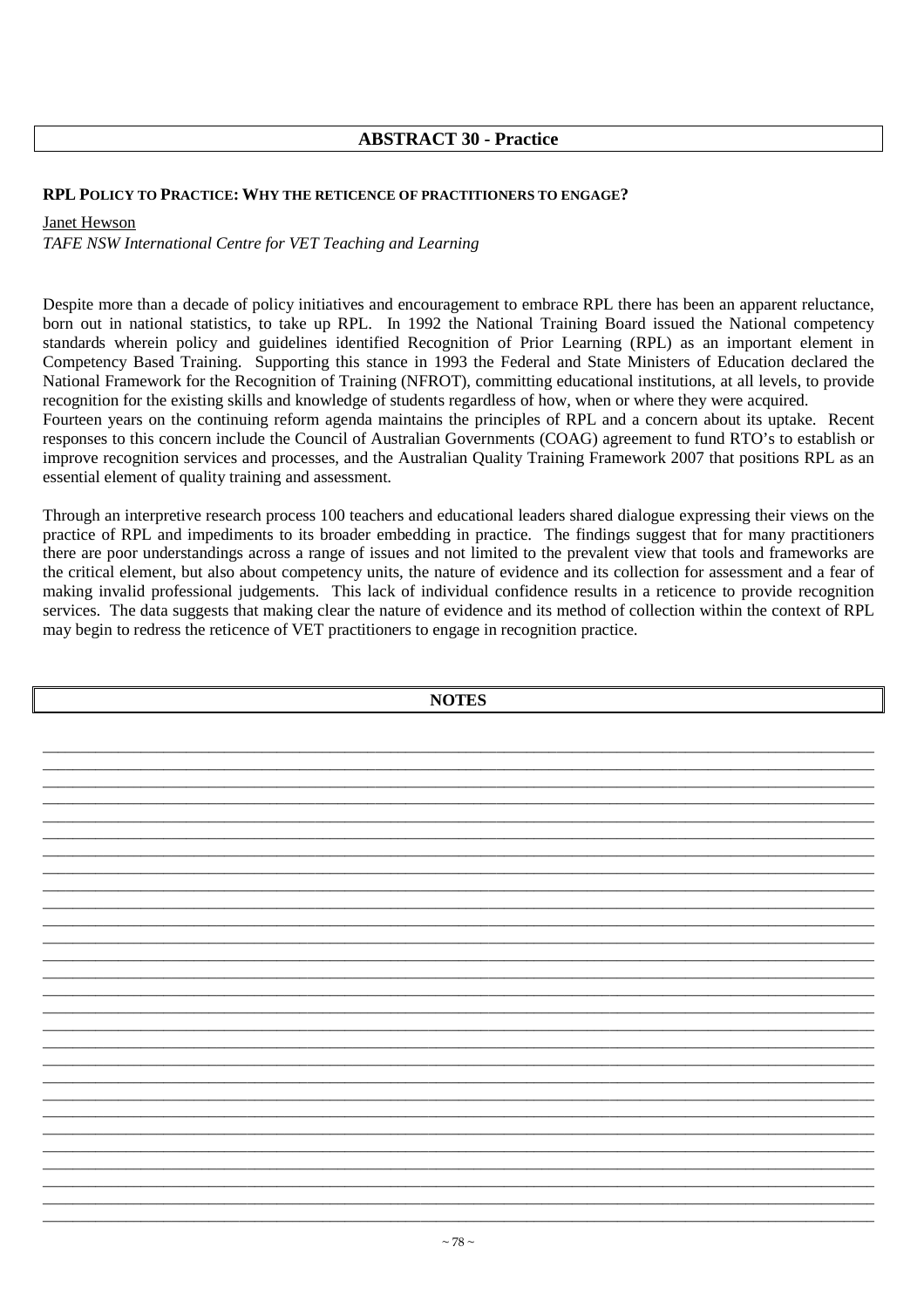# **ABSTRACT 57 - Practice**

## PERCEPTION OF CHANGE IN EDUCATION, TRAINING AND DEVELOPMENT IN THE NSW POLICE SERVICE, POST THE **WOOD ROYAL COMMISSION** Don Gillies

University of Technology, Sydney

This study examined the perception held by members of the NSW Police Service as to the effectiveness of changes made to education, training and development; post the implementation of changes recommended in the Wood Royal Commission report of 1997.

The study basically adopted an empirical, quantitative research methodology, supplemented by qualitative statements made by participants during discussion sessions. Two separate questionnaires were developed: one for respondents in the broader NSW Police Service (one city and one rural region), and the other for teaching staff at the NSW Police Academy. The Service questionnaire addressed participant perception of the effectiveness or otherwise, of changes made in relevant aspects of individual, team and organisational learning. The Academy questionnaire addressed the perceptions held about the effectiveness or otherwise, of changes made in general learning issues, curriculum development, course delivery and the evaluation of training. An analysis of responses based upon a range of demographic characteristics was also made.

The findings indicated that respondents perceived some improvement in the effectiveness of education, training and development Post the Royal Commission. These findings have possible implications for practice and further research in the NSW Police Force and other police jurisdictions.

| <b>NOTES</b> |
|--------------|
|              |
|              |
|              |
|              |
|              |
|              |
|              |
|              |
|              |
|              |
|              |
|              |
|              |
|              |
|              |
|              |
|              |
|              |
|              |
|              |
|              |
|              |
|              |
|              |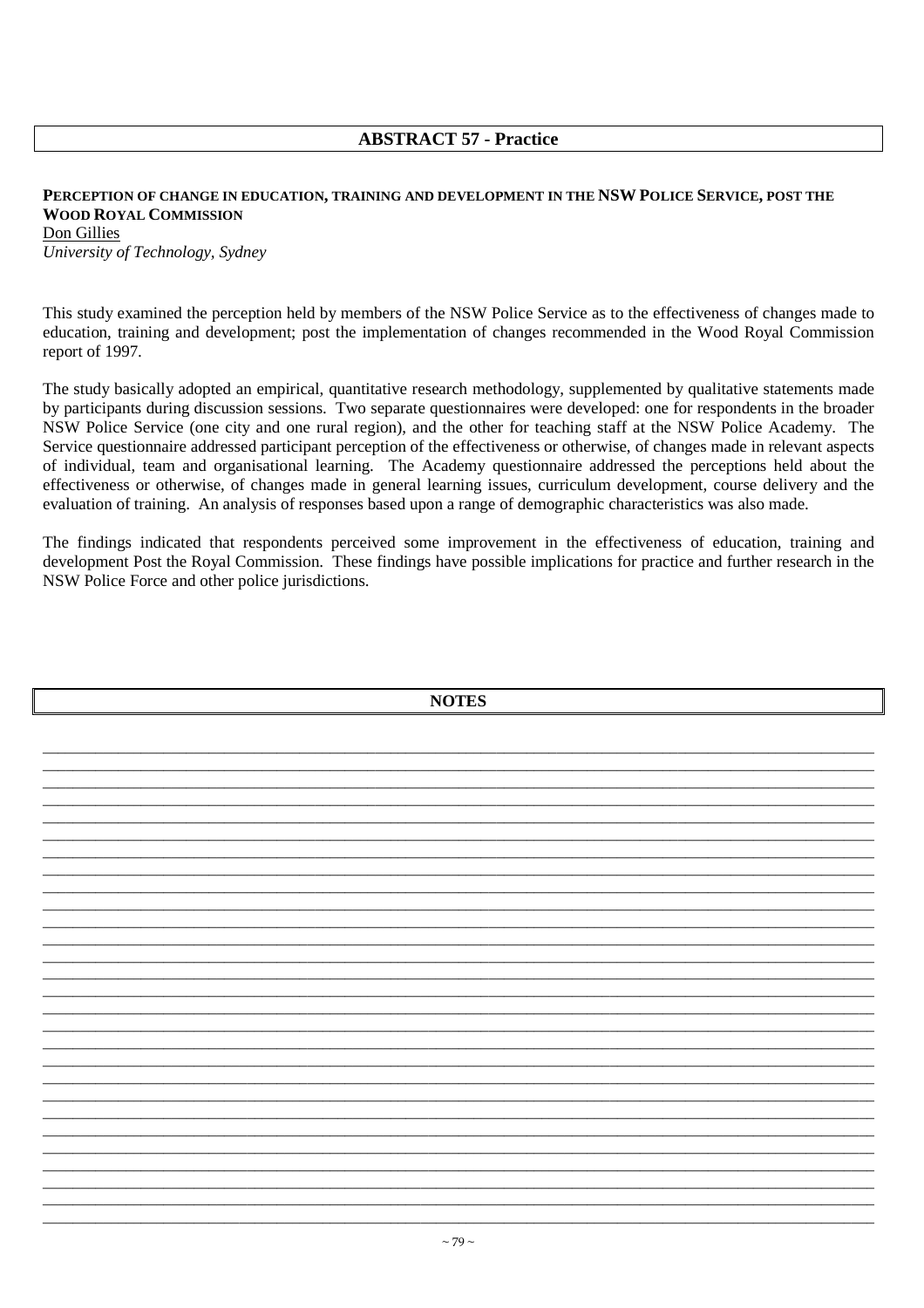## **Concurrent Sessions 6.2 – 04.04.08 16.15 to 17.00**

## **ABSTRACT 44**

#### **THE ART OF MAKING: TOWARDS DESCRIPTIONS OF BEING AND DOING**

Glenn P. Costin

*Tafe NSW Riverina Institute, PhD B.Ed BA TC(C&J) With Charles Sluga* 

…because you can argue with a philosopher, you can't argue with a good song…

#### Yusuf Islam 2008

This session will explore avenues of presenting research that has as its heart the question of skilful practice and its description across multiple areas (and cultures) of human endeavour including the trades, arts, and sciences. Presenting a small part of what is intended as a larger work constituting a book of both academic and fictional elements, the session explores the presentation of two very different fields of human endeavour, a canoe maker in Papua New Guinea and an Australian water colour artist.

Whilst the larger work is to some extent a gathering of practical wisdoms, and an attempt at making these wisdoms accessible to a wider audience, this presentation attempts to encapsulate both these goals, and the projects theoretical undertone: the perceived urgent need for paths in VET beyond competence. Thus is established a dialogue between multiple vocational and academic practices and the theories of authors from diverse perspectives such as Kincheloe, Levi Strauss and Denzin & Lincoln.

Hesitantly he writes, words, ideas, something to kick around. That… …that this is the case, that that. A string of point form notes from which perhaps paragraphs will stem… …perhaps not… …but it gets rid of the blank page. No music tonight, just his thoughts. Later perhaps he'll put something on, something that links and drives the consciousness forward, not radio, never radio: a favoured album, one in which the songs have a sense of connectedness, power, emotion., set on repeat. He hesitates again, stop, start, ideas, then back and work it over again, till the art within the task rises and he can begin to see the form beneath the text…

> *…now Joe sings, and he listens, and a connection forms… "…Hold it up to the mirror, won't you tell me what you see, something might look familiar to you, but it's a bad likeness of me…"*

*(Camilleri & Smith, 1991)* 

**NOTES**  \_\_\_\_\_\_\_\_\_\_\_\_\_\_\_\_\_\_\_\_\_\_\_\_\_\_\_\_\_\_\_\_\_\_\_\_\_\_\_\_\_\_\_\_\_\_\_\_\_\_\_\_\_\_\_\_\_\_\_\_\_\_\_\_\_\_\_\_\_\_\_\_\_\_\_\_\_\_\_\_\_\_\_\_\_\_\_\_\_\_\_\_\_\_\_\_\_\_\_\_\_\_\_\_\_\_\_\_\_\_ \_\_\_\_\_\_\_\_\_\_\_\_\_\_\_\_\_\_\_\_\_\_\_\_\_\_\_\_\_\_\_\_\_\_\_\_\_\_\_\_\_\_\_\_\_\_\_\_\_\_\_\_\_\_\_\_\_\_\_\_\_\_\_\_\_\_\_\_\_\_\_\_\_\_\_\_\_\_\_\_\_\_\_\_\_\_\_\_\_\_\_\_\_\_\_\_\_\_\_\_\_\_\_\_\_\_\_\_\_\_ \_\_\_\_\_\_\_\_\_\_\_\_\_\_\_\_\_\_\_\_\_\_\_\_\_\_\_\_\_\_\_\_\_\_\_\_\_\_\_\_\_\_\_\_\_\_\_\_\_\_\_\_\_\_\_\_\_\_\_\_\_\_\_\_\_\_\_\_\_\_\_\_\_\_\_\_\_\_\_\_\_\_\_\_\_\_\_\_\_\_\_\_\_\_\_\_\_\_\_\_\_\_\_\_\_\_\_\_\_\_ \_\_\_\_\_\_\_\_\_\_\_\_\_\_\_\_\_\_\_\_\_\_\_\_\_\_\_\_\_\_\_\_\_\_\_\_\_\_\_\_\_\_\_\_\_\_\_\_\_\_\_\_\_\_\_\_\_\_\_\_\_\_\_\_\_\_\_\_\_\_\_\_\_\_\_\_\_\_\_\_\_\_\_\_\_\_\_\_\_\_\_\_\_\_\_\_\_\_\_\_\_\_\_\_\_\_\_\_\_\_ \_\_\_\_\_\_\_\_\_\_\_\_\_\_\_\_\_\_\_\_\_\_\_\_\_\_\_\_\_\_\_\_\_\_\_\_\_\_\_\_\_\_\_\_\_\_\_\_\_\_\_\_\_\_\_\_\_\_\_\_\_\_\_\_\_\_\_\_\_\_\_\_\_\_\_\_\_\_\_\_\_\_\_\_\_\_\_\_\_\_\_\_\_\_\_\_\_\_\_\_\_\_\_\_\_\_\_\_\_\_ \_\_\_\_\_\_\_\_\_\_\_\_\_\_\_\_\_\_\_\_\_\_\_\_\_\_\_\_\_\_\_\_\_\_\_\_\_\_\_\_\_\_\_\_\_\_\_\_\_\_\_\_\_\_\_\_\_\_\_\_\_\_\_\_\_\_\_\_\_\_\_\_\_\_\_\_\_\_\_\_\_\_\_\_\_\_\_\_\_\_\_\_\_\_\_\_\_\_\_\_\_\_\_\_\_\_\_\_\_\_ \_\_\_\_\_\_\_\_\_\_\_\_\_\_\_\_\_\_\_\_\_\_\_\_\_\_\_\_\_\_\_\_\_\_\_\_\_\_\_\_\_\_\_\_\_\_\_\_\_\_\_\_\_\_\_\_\_\_\_\_\_\_\_\_\_\_\_\_\_\_\_\_\_\_\_\_\_\_\_\_\_\_\_\_\_\_\_\_\_\_\_\_\_\_\_\_\_\_\_\_\_\_\_\_\_\_\_\_\_\_ \_\_\_\_\_\_\_\_\_\_\_\_\_\_\_\_\_\_\_\_\_\_\_\_\_\_\_\_\_\_\_\_\_\_\_\_\_\_\_\_\_\_\_\_\_\_\_\_\_\_\_\_\_\_\_\_\_\_\_\_\_\_\_\_\_\_\_\_\_\_\_\_\_\_\_\_\_\_\_\_\_\_\_\_\_\_\_\_\_\_\_\_\_\_\_\_\_\_\_\_\_\_\_\_\_\_\_\_\_\_ \_\_\_\_\_\_\_\_\_\_\_\_\_\_\_\_\_\_\_\_\_\_\_\_\_\_\_\_\_\_\_\_\_\_\_\_\_\_\_\_\_\_\_\_\_\_\_\_\_\_\_\_\_\_\_\_\_\_\_\_\_\_\_\_\_\_\_\_\_\_\_\_\_\_\_\_\_\_\_\_\_\_\_\_\_\_\_\_\_\_\_\_\_\_\_\_\_\_\_\_\_\_\_\_\_\_\_\_\_\_ \_\_\_\_\_\_\_\_\_\_\_\_\_\_\_\_\_\_\_\_\_\_\_\_\_\_\_\_\_\_\_\_\_\_\_\_\_\_\_\_\_\_\_\_\_\_\_\_\_\_\_\_\_\_\_\_\_\_\_\_\_\_\_\_\_\_\_\_\_\_\_\_\_\_\_\_\_\_\_\_\_\_\_\_\_\_\_\_\_\_\_\_\_\_\_\_\_\_\_\_\_\_\_\_\_\_\_\_\_\_ \_\_\_\_\_\_\_\_\_\_\_\_\_\_\_\_\_\_\_\_\_\_\_\_\_\_\_\_\_\_\_\_\_\_\_\_\_\_\_\_\_\_\_\_\_\_\_\_\_\_\_\_\_\_\_\_\_\_\_\_\_\_\_\_\_\_\_\_\_\_\_\_\_\_\_\_\_\_\_\_\_\_\_\_\_\_\_\_\_\_\_\_\_\_\_\_\_\_\_\_\_\_\_\_\_\_\_\_\_\_ \_\_\_\_\_\_\_\_\_\_\_\_\_\_\_\_\_\_\_\_\_\_\_\_\_\_\_\_\_\_\_\_\_\_\_\_\_\_\_\_\_\_\_\_\_\_\_\_\_\_\_\_\_\_\_\_\_\_\_\_\_\_\_\_\_\_\_\_\_\_\_\_\_\_\_\_\_\_\_\_\_\_\_\_\_\_\_\_\_\_\_\_\_\_\_\_\_\_\_\_\_\_\_\_\_\_\_\_\_\_ \_\_\_\_\_\_\_\_\_\_\_\_\_\_\_\_\_\_\_\_\_\_\_\_\_\_\_\_\_\_\_\_\_\_\_\_\_\_\_\_\_\_\_\_\_\_\_\_\_\_\_\_\_\_\_\_\_\_\_\_\_\_\_\_\_\_\_\_\_\_\_\_\_\_\_\_\_\_\_\_\_\_\_\_\_\_\_\_\_\_\_\_\_\_\_\_\_\_\_\_\_\_\_\_\_\_\_\_\_\_ \_\_\_\_\_\_\_\_\_\_\_\_\_\_\_\_\_\_\_\_\_\_\_\_\_\_\_\_\_\_\_\_\_\_\_\_\_\_\_\_\_\_\_\_\_\_\_\_\_\_\_\_\_\_\_\_\_\_\_\_\_\_\_\_\_\_\_\_\_\_\_\_\_\_\_\_\_\_\_\_\_\_\_\_\_\_\_\_\_\_\_\_\_\_\_\_\_\_\_\_\_\_\_\_\_\_\_\_\_\_ \_\_\_\_\_\_\_\_\_\_\_\_\_\_\_\_\_\_\_\_\_\_\_\_\_\_\_\_\_\_\_\_\_\_\_\_\_\_\_\_\_\_\_\_\_\_\_\_\_\_\_\_\_\_\_\_\_\_\_\_\_\_\_\_\_\_\_\_\_\_\_\_\_\_\_\_\_\_\_\_\_\_\_\_\_\_\_\_\_\_\_\_\_\_\_\_\_\_\_\_\_\_\_\_\_\_\_\_\_\_ \_\_\_\_\_\_\_\_\_\_\_\_\_\_\_\_\_\_\_\_\_\_\_\_\_\_\_\_\_\_\_\_\_\_\_\_\_\_\_\_\_\_\_\_\_\_\_\_\_\_\_\_\_\_\_\_\_\_\_\_\_\_\_\_\_\_\_\_\_\_\_\_\_\_\_\_\_\_\_\_\_\_\_\_\_\_\_\_\_\_\_\_\_\_\_\_\_\_\_\_\_\_\_\_\_\_\_\_\_\_ \_\_\_\_\_\_\_\_\_\_\_\_\_\_\_\_\_\_\_\_\_\_\_\_\_\_\_\_\_\_\_\_\_\_\_\_\_\_\_\_\_\_\_\_\_\_\_\_\_\_\_\_\_\_\_\_\_\_\_\_\_\_\_\_\_\_\_\_\_\_\_\_\_\_\_\_\_\_\_\_\_\_\_\_\_\_\_\_\_\_\_\_\_\_\_\_\_\_\_\_\_\_\_\_\_\_\_\_\_\_ \_\_\_\_\_\_\_\_\_\_\_\_\_\_\_\_\_\_\_\_\_\_\_\_\_\_\_\_\_\_\_\_\_\_\_\_\_\_\_\_\_\_\_\_\_\_\_\_\_\_\_\_\_\_\_\_\_\_\_\_\_\_\_\_\_\_\_\_\_\_\_\_\_\_\_\_\_\_\_\_\_\_\_\_\_\_\_\_\_\_\_\_\_\_\_\_\_\_\_\_\_\_\_\_\_\_\_\_\_\_ \_\_\_\_\_\_\_\_\_\_\_\_\_\_\_\_\_\_\_\_\_\_\_\_\_\_\_\_\_\_\_\_\_\_\_\_\_\_\_\_\_\_\_\_\_\_\_\_\_\_\_\_\_\_\_\_\_\_\_\_\_\_\_\_\_\_\_\_\_\_\_\_\_\_\_\_\_\_\_\_\_\_\_\_\_\_\_\_\_\_\_\_\_\_\_\_\_\_\_\_\_\_\_\_\_\_\_\_\_\_ \_\_\_\_\_\_\_\_\_\_\_\_\_\_\_\_\_\_\_\_\_\_\_\_\_\_\_\_\_\_\_\_\_\_\_\_\_\_\_\_\_\_\_\_\_\_\_\_\_\_\_\_\_\_\_\_\_\_\_\_\_\_\_\_\_\_\_\_\_\_\_\_\_\_\_\_\_\_\_\_\_\_\_\_\_\_\_\_\_\_\_\_\_\_\_\_\_\_\_\_\_\_\_\_\_\_\_\_\_\_ \_\_\_\_\_\_\_\_\_\_\_\_\_\_\_\_\_\_\_\_\_\_\_\_\_\_\_\_\_\_\_\_\_\_\_\_\_\_\_\_\_\_\_\_\_\_\_\_\_\_\_\_\_\_\_\_\_\_\_\_\_\_\_\_\_\_\_\_\_\_\_\_\_\_\_\_\_\_\_\_\_\_\_\_\_\_\_\_\_\_\_\_\_\_\_\_\_\_\_\_\_\_\_\_\_\_\_\_\_\_ \_\_\_\_\_\_\_\_\_\_\_\_\_\_\_\_\_\_\_\_\_\_\_\_\_\_\_\_\_\_\_\_\_\_\_\_\_\_\_\_\_\_\_\_\_\_\_\_\_\_\_\_\_\_\_\_\_\_\_\_\_\_\_\_\_\_\_\_\_\_\_\_\_\_\_\_\_\_\_\_\_\_\_\_\_\_\_\_\_\_\_\_\_\_\_\_\_\_\_\_\_\_\_\_\_\_\_\_\_\_ \_\_\_\_\_\_\_\_\_\_\_\_\_\_\_\_\_\_\_\_\_\_\_\_\_\_\_\_\_\_\_\_\_\_\_\_\_\_\_\_\_\_\_\_\_\_\_\_\_\_\_\_\_\_\_\_\_\_\_\_\_\_\_\_\_\_\_\_\_\_\_\_\_\_\_\_\_\_\_\_\_\_\_\_\_\_\_\_\_\_\_\_\_\_\_\_\_\_\_\_\_\_\_\_\_\_\_\_\_\_ \_\_\_\_\_\_\_\_\_\_\_\_\_\_\_\_\_\_\_\_\_\_\_\_\_\_\_\_\_\_\_\_\_\_\_\_\_\_\_\_\_\_\_\_\_\_\_\_\_\_\_\_\_\_\_\_\_\_\_\_\_\_\_\_\_\_\_\_\_\_\_\_\_\_\_\_\_\_\_\_\_\_\_\_\_\_\_\_\_\_\_\_\_\_\_\_\_\_\_\_\_\_\_\_\_\_\_\_\_\_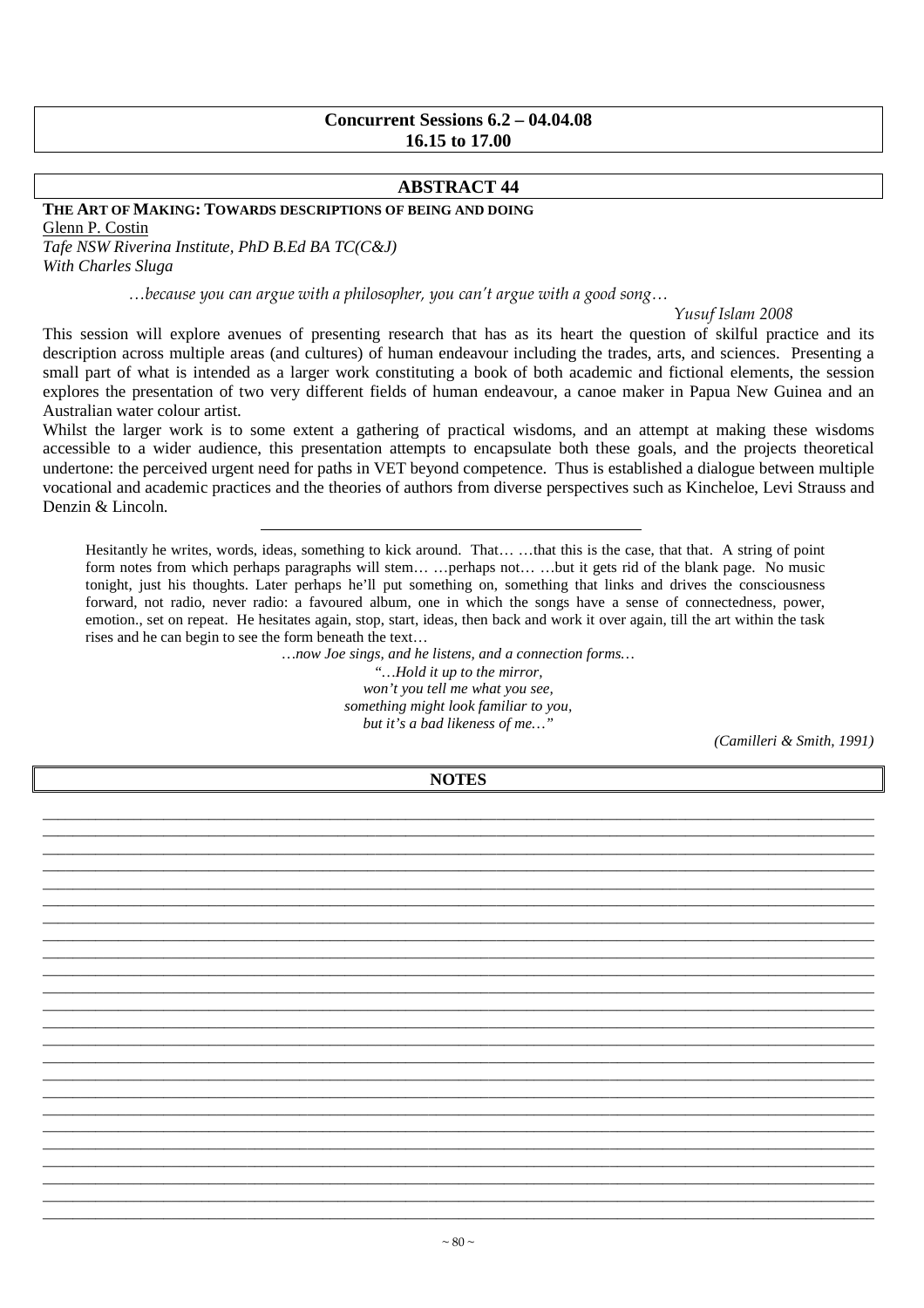## **Symposium – 04.04.08 15.30 to 17.00**

## **ABSTRACT 60**

#### \*\*\* **LITERACY AND LIFESKILLS IN AUSTRALIA: IMPLICATIONS FOR POLICY ACTIVISM**

This Symposium will be tackled in two parts, starting with a brief overview of IALS and ALL and then moving quickly to the recent release of Australian ALL findings.

#### David Tout

*Multifangled and Centre for Adult Education* 

While literacy skills have been acknowledged and shown to contribute to adults' ability to effectively function in modern society, adults' numeracy skill development has been a neglected domain of knowledge, especially in terms of research. In the home, workplace, or community, adults often need to manage various types of quantitative situations or interpret information that may involve numbers, measurements, probabilities, shapes, statistical information, or quantitative arguments. Numeracy skills help adults to keep up with a rapidly changing world, underlie independent functioning and action as a parent, citizen or worker, are a gatekeeper for entrance into further education in many technical and other occupational areas, and critically affect employability and career options. Given that the ALL survey is the first (inter)national survey of adults' numeracy ability, this presentation will include information on the construct behind the numeracy component of the ALL survey as well as reporting on the initial data from Australia and overseas participating countries.

Sue Shore<sup>1</sup> and Jean Searle<sup>2</sup> *¹University of South Australia ²Griffith University* 

This paper explores data collected for the *Adult Literacy and Lifeskills Survey* (ALLS) – the Australian component of which was released in late 2007. Our interest is in exploring the opportunities for policy and practice that arise as a result of comparing two substantial data sets spanning the decade 1996–2007. We begin by (briefly) outlining the background to the larger survey project coordinated by the OECD/Statistics Canada, which provided the framework and verification processes for Australian data collection. Then we provide some analysis of Australian data with the intention of relating literacy and numeracy to a range of demographic and socio-economic variables. Rather than a description of what was measured and what was found, our primary focus is to engage in critical dialogue with aspects of the findings and lay a framework for some comparative exercises. We hope this will provide VET practitioners and researchers with a preliminary framework for making better use of the findings within organisations, professional and political networks and local communities.

| <b>NOTES</b> |  |
|--------------|--|
|              |  |
|              |  |
|              |  |
|              |  |
|              |  |
|              |  |
|              |  |
|              |  |
|              |  |
|              |  |
|              |  |
|              |  |
|              |  |
|              |  |
|              |  |
|              |  |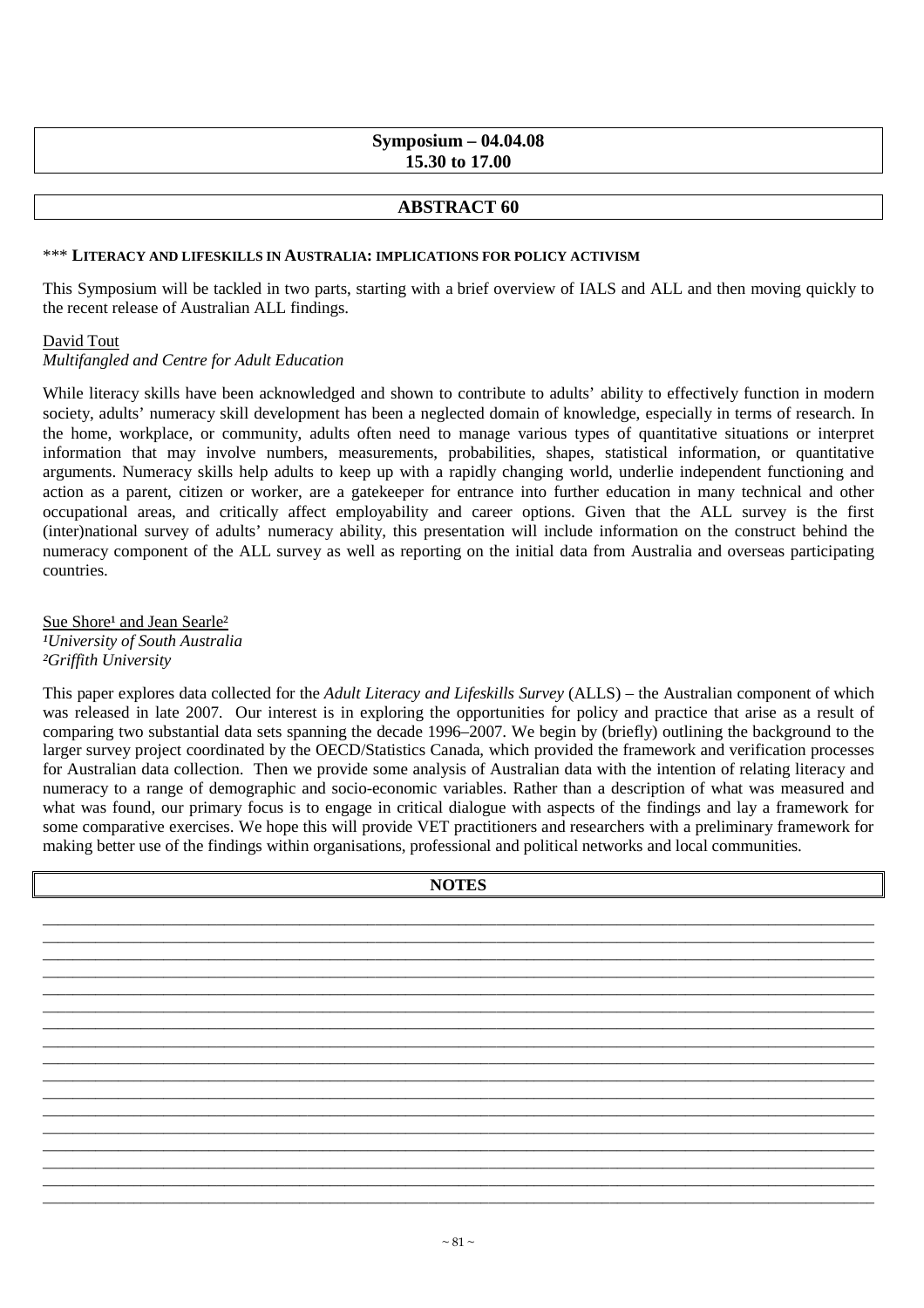# **DELEGATE LIST (As at time of printing)**

ALBERT, Daniel Skills Tasmania ANDREWS, Rosemary Kormilda College BEGG, Peter TAFE SA BLYTH, Sue TAFE SA BOCKISCH, Yvette Corrections Victoria BOUNDY, Marlene TAFE SA<br>BOWMAN Kave Private Consultant BOWMAN Kaye<br>BOYLE, Alicia BULLEN, Sue <br>BURNELL, Sharon <br>University of Cant BURNS, Prue Corrections Victoria CARTER, Richard Victoria University COHEN, Claire<br>COSTIN, Glenn Peter COURT, Jane Chisholm TAFE<br>CULLY. Mark National Centre 1 CURRY, Catherine Charttes D'ASSUMPCAO, Marcus DFEEST DENING, Anne TAFE SA DIMITRIOU, Yiannis Skills Tasmania FITZGERALD, Louise ELSSA Centre FOLEY, Annette University of Ballarat

AGAR, Richard Kimberley College of TAFE ARROWSMITH, Steve WA Dept of Education & Training AZEMIKHAH, Homi University of the Sunshine Coast BAKER, Jeremy Industry Training Federation BARNETT, Kate University of Adelaide BARON, Dianne Dept of Further Education, Employment, Science & Technology BEDDIE, Francesca National Centre for Vocational Education Research BENFATTO, John Canberra Institute of Technology BENNETT, Peter ACT Dept of Education & Training BLACK, Stephen Northern Sydney Institute BONNICI, Annette TAFE Teachers Association BOYLE, Alicia Charles Darwin University<br>BROWN, Mike University of Ballarat University of Ballarat University of Canberra BUTLER, Elaine University of South Australia CARTER, Rosalind University of Technology Sydney CHICK, Lyn Charles Darwin University CHOY, Sarojni Queensland University of Technology CIRCELLI, Michelle National Centre for Vocational Education Research CLARK, Terry Southern Institute of Technology<br>CLAYTON, Berwyn Canberra Institute of Technology Canberra Institute of Technology<br>InfraTrain NZ COSTIN, Glenn Peter TAFE NSW Riverina Institute<br>COURT. Jane Chisholm TAFE National Centre For Vocational Education Research CRAM, Barbara University of Canberra CURTIS, David Australian Council For Educational Research CUSHNAHAN, Mary Kangan Batman TAFE DANIELS, Jeannie University Of South Australia DARWIN, Stephen Canberra Institute of Technology<br>DAVIS, Janelle University of Western Sydney DAVIS, Janelle University of Western Sydney<br>DAWE, Susan National Centre for Vocational DAWE, Susan National Centre for Vocational Education Research<br>DEISSINGER. Thomas University of Konstanz University of Konstanz DOWN, Cathy Charles Sturt University EHSAN, Abul Department of Innovation, Industry, Science & Research ELLIS-GULLI, Carmel TAFE NSW Sydney Institute - Randwick College ELTON, Judith Centre for Work & Life - UniSA FINNANE, Anne TAFE NSW - CSHTR Curriculum Centre FITZSIMONS, Paul Charles Darwin University FORWARD, Pat Australian Education Union FRANCISCO, Susanne Canberra Institute of Technology FRASER, Doug Australian Innovation Research Centre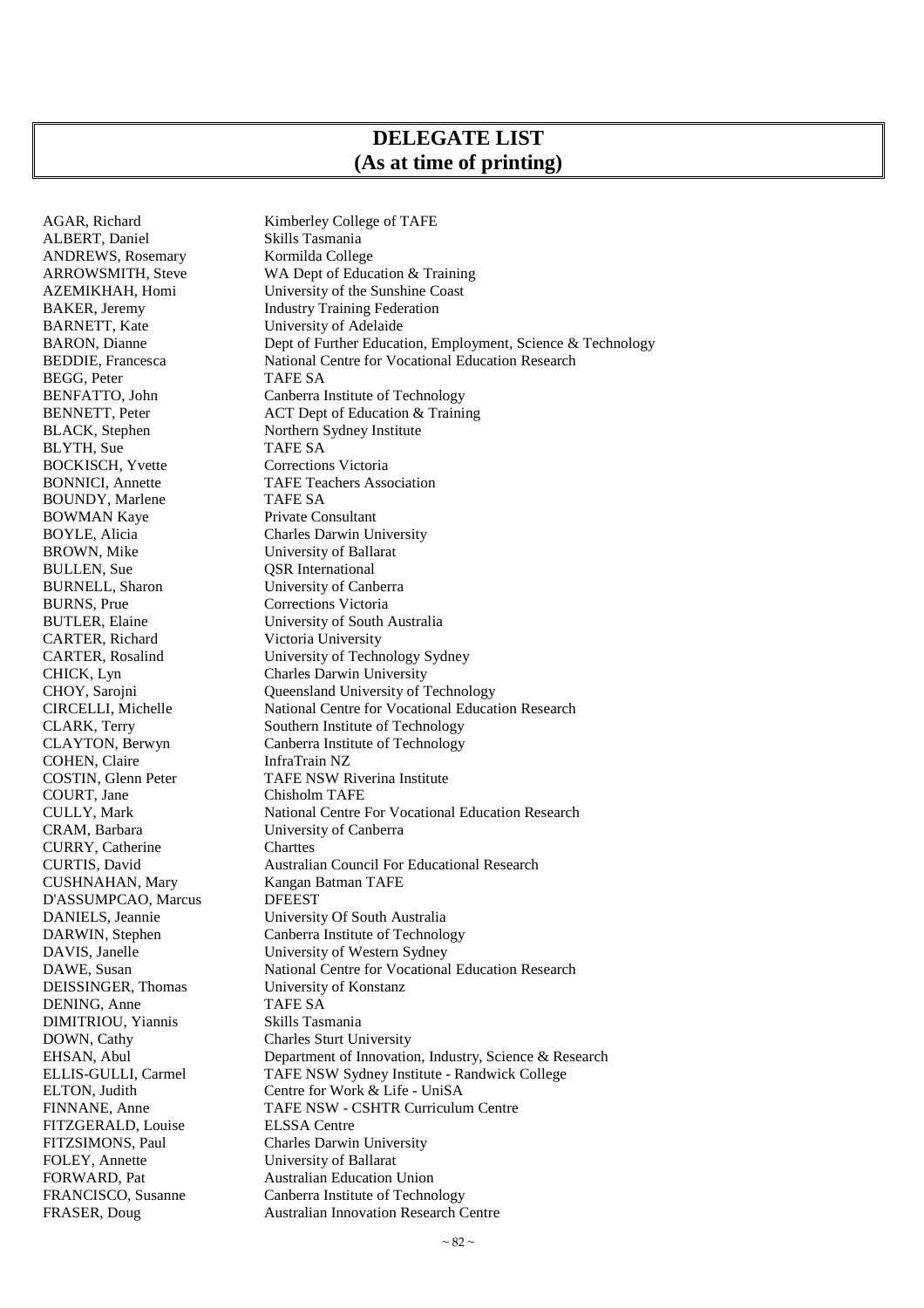FRY, Robert TAFE SA GOLDING, Barry University of Ballarat GOODBOURN, Sue University of Ballarat GREEN, Annette Charles Sturt University HALLETT, Rhonda Victoria University HARVEY, Leisa FITEC, New Zealand HASKETT, Genevieve TAFE SA HAYCOCK, John Chisholm Institute HOLDEN, Rick Emerald Publishing HORNE, Jennifer Chisholm Institute HUDSON, Jane Worksafe Victoria JARON, Daniela Service Skills Australia<br>JONES, Anne Victoria University KEATING, Maree Equity Research Centre KELL, Peter University of Wollongong KIMBERLEY, Helen Equity Research Centre KINGSBURY, Mary Competenz KINSMAN, Martha Private Consultant LAVICKA, David Defence LINES, Bruce University of Canberra MACLEOD, Heather University of Ballarat MARCHANT, Lucy CIT MCALLISTER, Alison Education.Au MCCORMICK, Jenny TAFE SA MCDERMOTT, Richard University of Technology MCKENNA, Suzy Reframing the Future MCLEAN, David Kanagan Batman TAFE MCLENNAN, Belinda Victoria University MILLER, Cydde Private Consultant MOODIE, Gavin Forbes Griffith University MURPHY, Peter RMIT University NORRIS, Jo Charles Darwin University<br>
O'REGAN. Desiree TAFE NSW O'REGAN, Desiree PAGNOCCOLO, Joe Swinburne University

FROST, Andrea Industry Training Federation GARNER, Mike Hospitality Standards Institute GILLIES, Don University of Technology Sydney GRANGER, Glen Dept of Education, Employment & Workplace Relations GUTHRIE, Hugh National Centre for Vocational Education Research HAMILTON, James Canberra Institute of Technology HANCOCK, Peter Workplace Learning Initiatives HARGREAVES, Joanne National Centre for Vocational Education Research HARRIS, Mark Southbank Institute of Technology HARRIS, Roger University of South Australia HEWSON, Janet ICVET - International Centre for VET Teaching & Learning HEYS, Kevin TAFE NSW - South Western Sydney Institute HODGE, Steven University of South Australia HORNE, Ann TAFE North - VASC GP Campus HUNTINGTON, Nicholas Industry Training Federation JACKSON, Angela Queensland Dept of Education, Training & the Arts Victoria University KORNDORFFER, Wanda TAFE Development Centre LEATH, Mark InfraTrain New Zealand Ltd MASLEN, Sue Canberra Institute of Technology MCGREGOR, Katherine National Centre for Vocational Education Research MCMAHON, Val Dept of Further Education, Employment, Science & Technology MCPHEE, Joan Jayem Business Services Pty Ltd MEYERS, Dave Canberra Institute of Technology MISKO, Josie National Centre for Vocational Education Research MITCHELL, John **John Mitchell & Associates** MORGAN, Pamela TAFE NSW - New England Institute MORRIS, Sally Service Industries Training Adisory Council (Sitac) NASIR, Tanyah Group Training Northen Territory NECHVOGLOD, Lisa National Centre for Vocational Education Research NICHOLS, Andrew TAFE NSW Riverina Institute